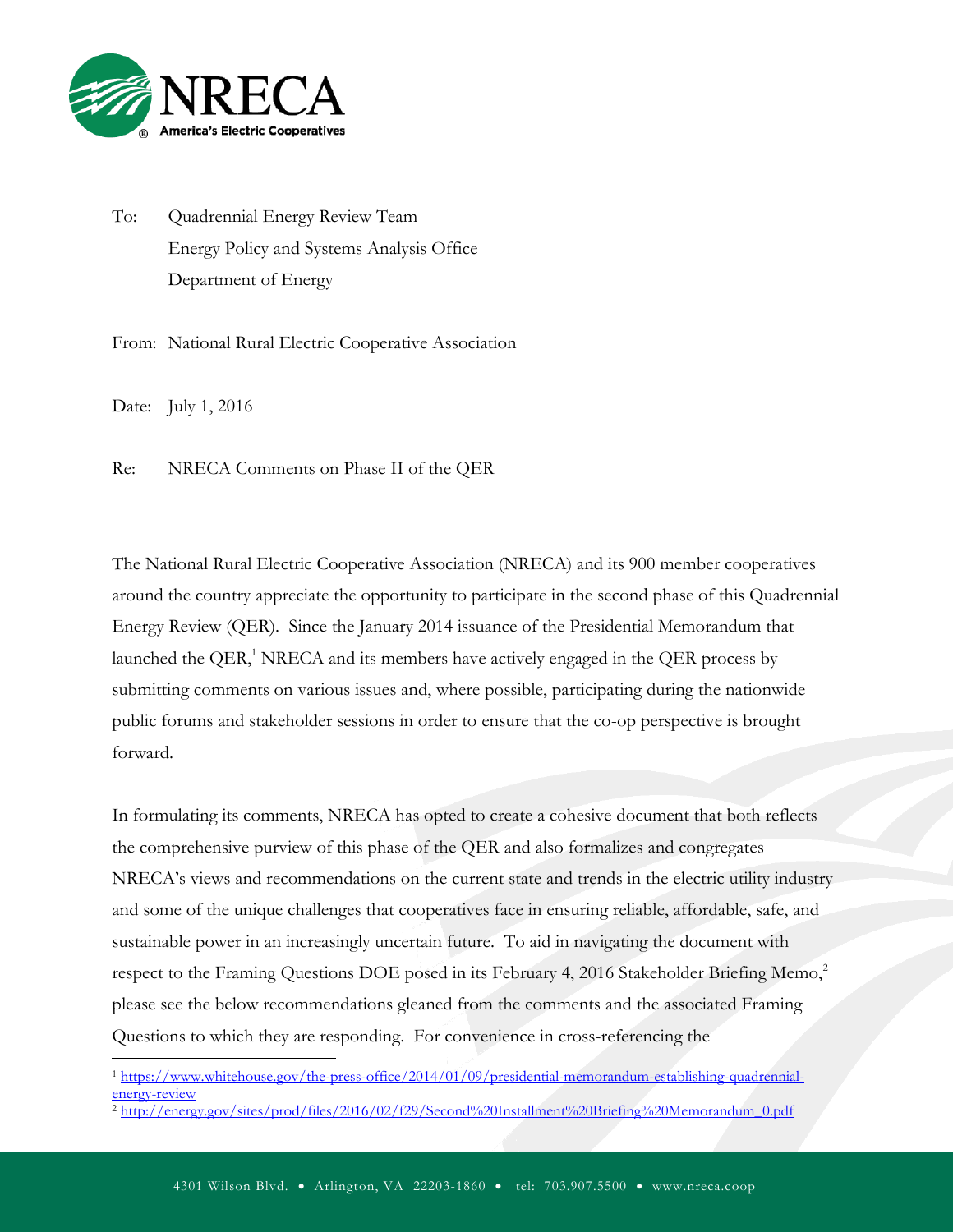recommendations with DOE's Stakeholder Briefing Memo, the recommendations below have been re-ordered to fit the order of the Framing Questions, and reference the section of NRECA's comments where a more thorough discussion may be found.

#### **Recommendations**

#### **Generation Portfolio, Reliability, Supply Chains, and Equity**

- 1. Reliability and affordability must remain priorities under any scenario. [Section 1]
- 2. More time is needed to construct and put into service the necessary additional infrastructure to support the transformation of generation portfolios. [Section 1]
- 3. DOE's efforts to streamline and simplify needed infrastructure planning and development are appreciated and should continue. [Section 1]
- 4. DOE should revisit the conclusions in its 2015 report on "Natural Gas Infrastructure Implications of Increased Demand from the Electric Power Sector." [Section 1]

# **Distributed Energy Resources (DER): Demand Response, Distributed Generation, and Distributed Energy Storage**

- 1. One-size-fits-all approaches to regulatory and market regimes should not be encouraged. [Section 3]
- 2. Policies should be designed to allow utilities to optimize the portfolio on behalf of their consumers. [Section 3]

#### **Grid Operations and Planning**

- 1. More time is needed to construct and put into service the necessary additional infrastructure to support the transformation of generation portfolios. [Section 1]
- 2. DOE's efforts to streamline and simplify needed infrastructure planning and development are appreciated and should continue. [Section 1]
- 3. DOE should revisit the conclusions in its 2015 report on "Natural Gas Infrastructure Implications of Increased Demand from the Electric Power Sector." [Section 1]
- 4. Long-Term Planning Must Be Incentivized in the Interests of Reliability. [Section 2]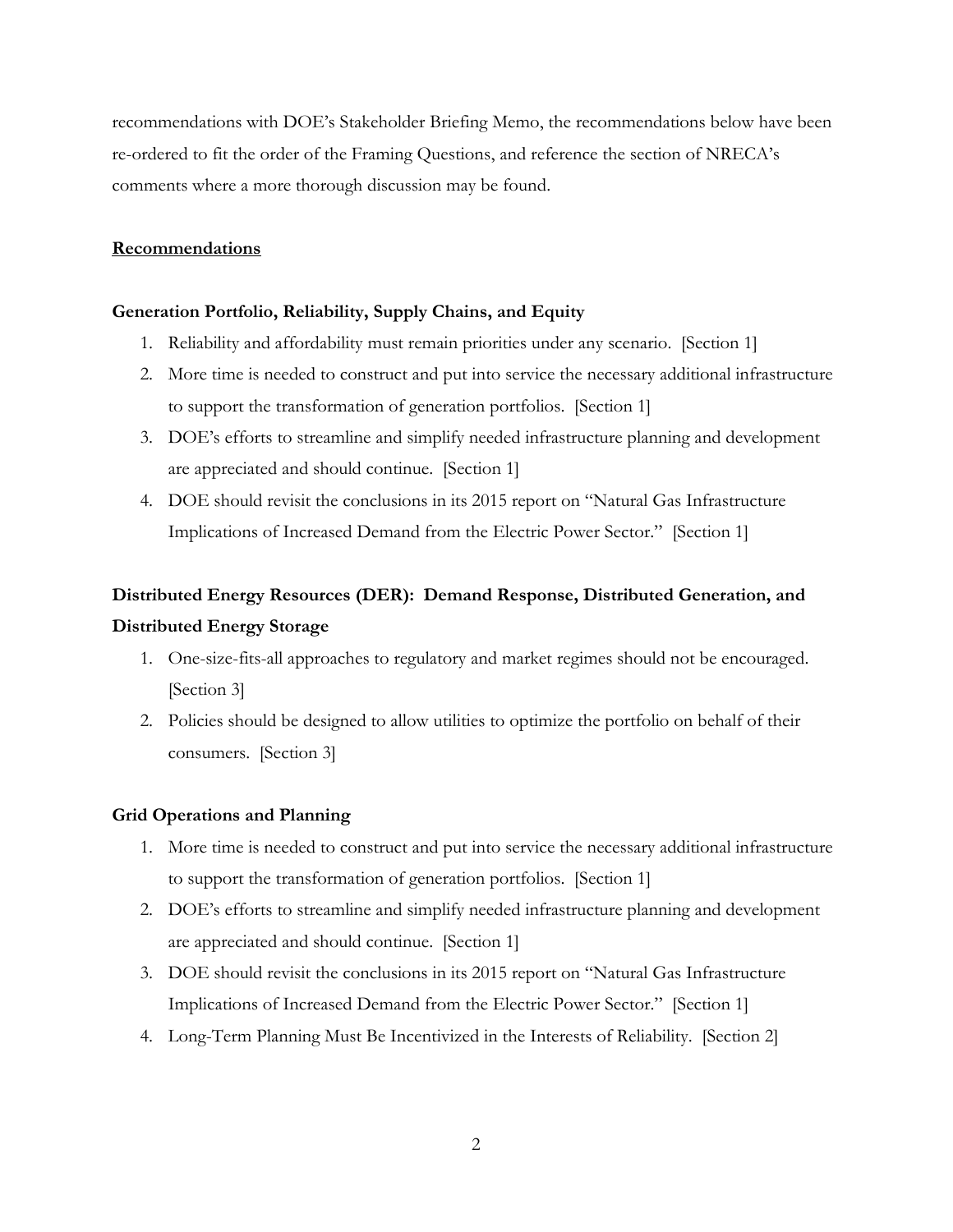# **Electricity Consumption and Energy Efficiency by Sector (Residential, Commercial, Industrial, Transportation) Status, Trends, and Barriers**

- 1. DOE and EPA must correct the "source" energy factor used in energy efficiency policies. [Section 7]
- 2. "Incremental emissions factors" should be used instead of "marginal emissions factors" to account for new energy loads' impacts on energy efficiency programs. [Section 7]
- 3. "Emissions efficiency" should be considered instead of "energy efficiency" in energy policies designed to reduce emissions. [Section 7]

#### **Electricity Markets**

- 1. Co-ops should continue to have the right to act as the intermediary between retail consumers and the wholesale markets. [Section 2]
- 2. Bilateral markets exist, and those markets serve a valuable purpose should be supported. [Section 2]
- 3. Long-Term Planning Must Be Incentivized in the Interests of Reliability. [Section 2]
- 4. One-size-fits-all approaches to regulatory and market regimes should not be encouraged. [Section 3]

### **Electricity Valuation**

- 1. Valuation methods should be technology-neutral. [Section 5]
- 2. Valuation methods should recognize the valuable contribution of existing hydro and nuclear resources to grid stability and reliability. [Section 5]
- 3. Valuation methods should not be tailored to support one form of risk assessment and management over another. [Section 5]
- 4. Resources should not be credited with societal benefits that are not related to regulatory compliance, through valuation models or any other mechanisms. [Section 5]

#### **Innovation and Technology**

1. Funding available for technology transfer should be increased considerably from current levels to have measurable impact and progress, and also to enable projects that assist consumers in understanding the implications of technologies – both positive and negative. [Section 4]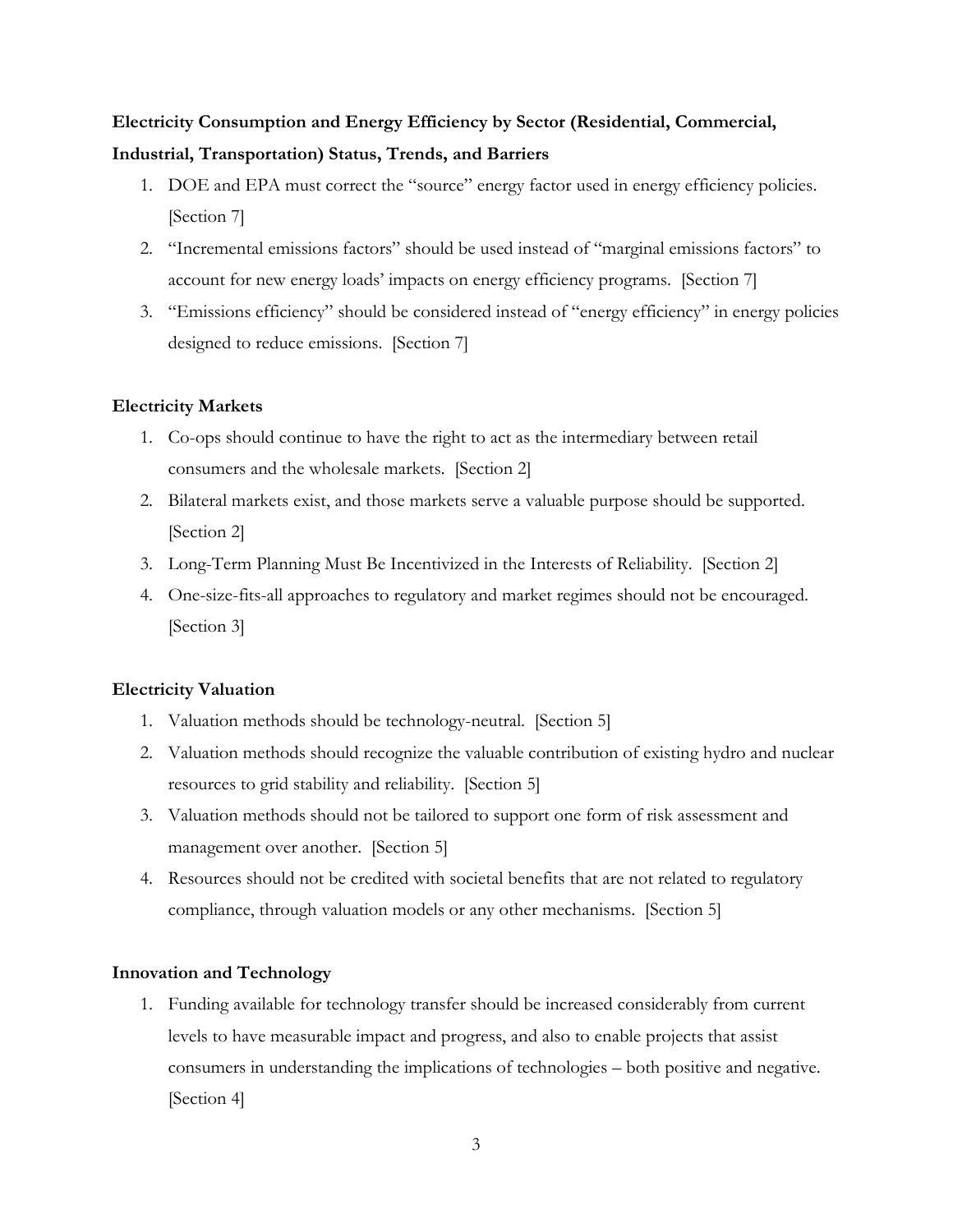- 2. Technology transfer efforts at DOE and other federal agencies should focus on enabling a framework to support all technology transfers and explicitly leave the decision to adopt a certain technology to the local communities rather than mandates and regulations. [Section 4]
- 3. An R&D and technology transfer strategic plan should be created that contains well-defined and transparent success metrics. [Section 4]
- 4. DOE and other federal agencies should provide funding for programs to focus on the development of relationships and partnerships with utilities and private sector entities as part of a structured plan, as well as provide funding for specific technology transfer projects that are in the national interest. [Section 4]
- 5. Technology transfer should be treated as an ongoing activity, with improvement in metrics continually measured from a baseline, instead of projects or initiatives with specific start and stop dates. [Section 4]

#### **Jurisdiction and Regulations**

- 1. The federal-state jurisdictional situation demands clarification. [Section 2]
- 2. Co-ops should continue to have the right to act as the intermediary between retail consumers and the wholesale markets. [Section 2]
- 3. One-size-fits-all approaches to regulatory and market regimes should not be encouraged. [Section 3]
- 4. Policies should be designed to allow utilities to optimize the portfolio on behalf of their consumers. [Section 3]

#### **Environment**

1. Reliability and affordability must remain priorities under any scenario. [Section 1]

#### **Resilience**

- 1. DOE and the National Labs should pursue the creation of resiliency resources other than metrics. [Section 6]
- 2. We encourage DOE to be a research partner with industry in focusing on practical, nearterm applications. [Section 6]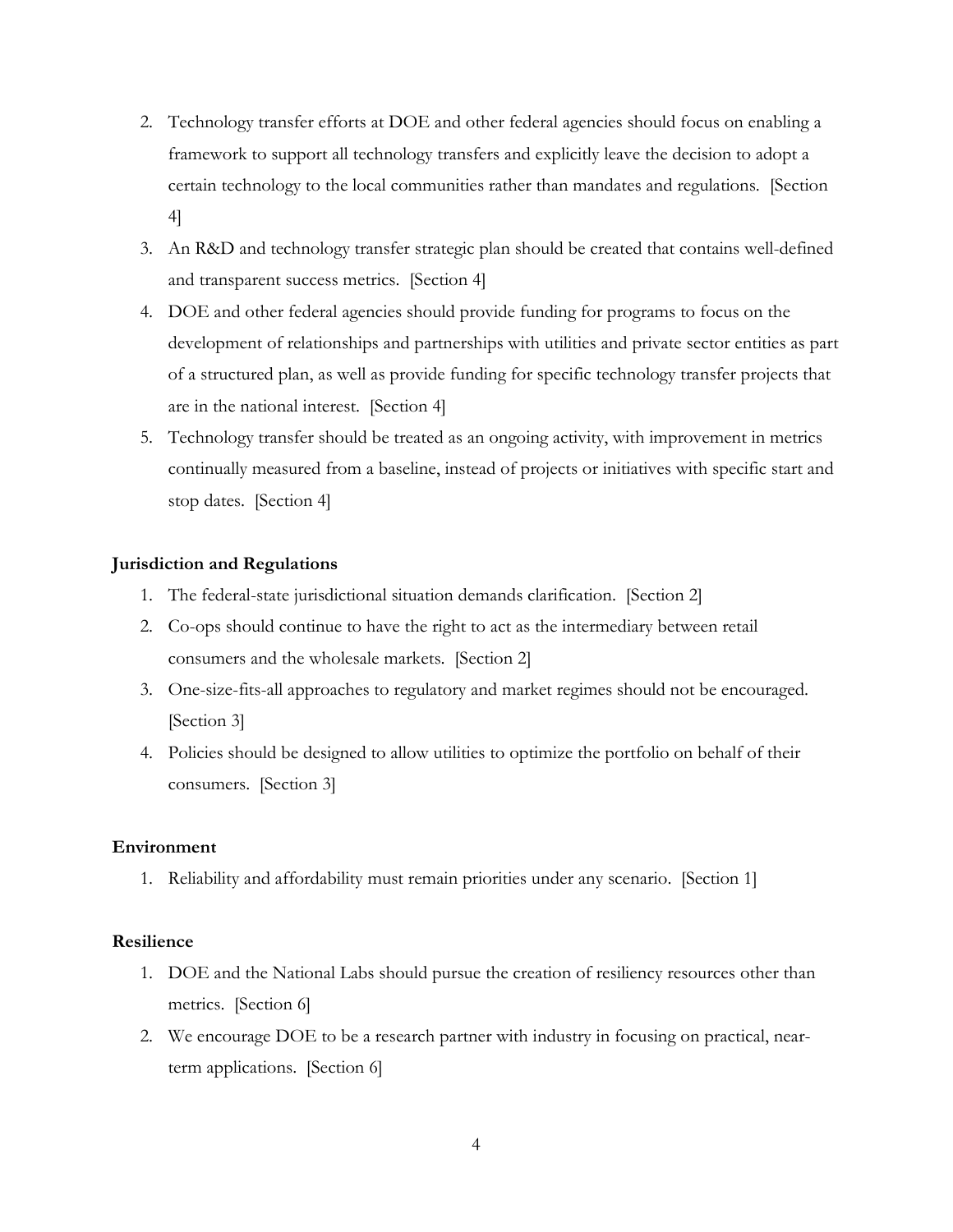#### **Physical and Cyber Security**

1. We encourage DOE to be a research partner with industry in focusing on practical, nearterm applications. [Section 6]

#### **Employment and Workforce Development**

- 1. DOE should continue programs like the Utility Industry Workforce Initiative and GEARED. [Section 8]
- 2. DOE should continue to provide grants that encourage the development of curriculum needed by utilities. [Section 8]
- 3. DOE should focus on improving the image of energy jobs at the high school and college level. [Section 8]
- 4. DOE should explore opportunities in convening a higher education consortium to explore ways in addressing workforce shortages in the energy industry. [Section 8]

Accompanying the comments and recommendations, NRECA is submitting a few supporting documents. NRECA has already submitted its report "The 51<sup>st</sup> State: A Cooperative Path to a Sustainable Future", which describes the Consumer-Centric Utility Business Model in greater detail. NRECA is also submitting the following as appendices to its comments:

- "Capacity Markets: A Path Back to Resource Adequacy" an article by NRECA's Jay Morrison from the May 16, 2016 issue of the Energy Law Journal.
- "Environmentally Beneficial Electrification: Electricity as the End-Use Option" an article by NRECA's Keith Dennis from the November 2015 issue of the Electricity Journal.
- Three case studies on the approach of three cooperatives Bandera Electric Cooperative, St. Croix Electric Cooperative, and Washington Electric Cooperative – to rate design.
- A survey from Power System Engineering, Inc. on Electric Cooperative Fixed Cost Recovery.

NRECA looks forward to continued engagement and participation with DOE in this QER effort.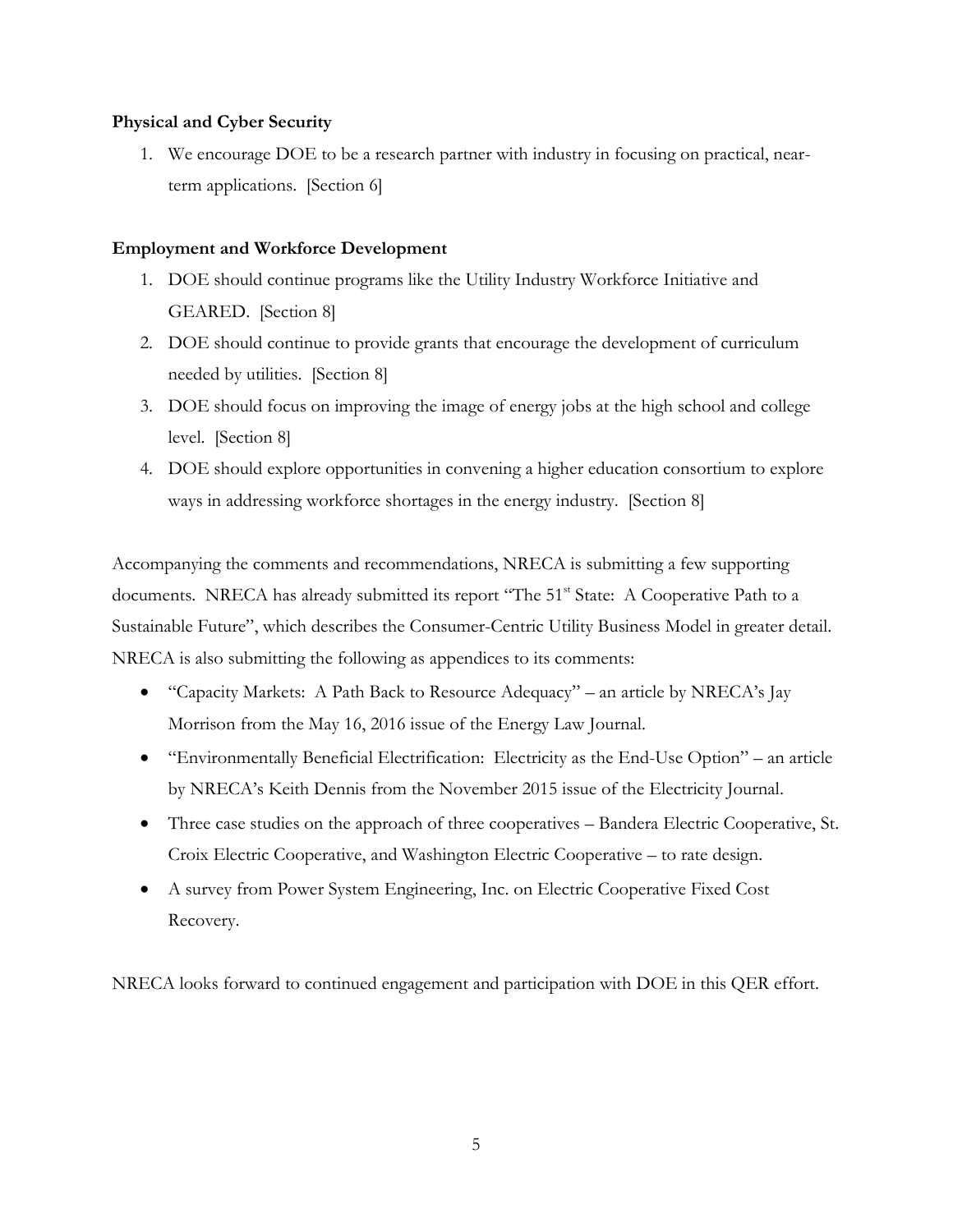### **Contents**

| 1. An "All of the Above" Generation Resource Portfolio Is Critical to Our National Energy Goals |
|-------------------------------------------------------------------------------------------------|
|                                                                                                 |
| 1.1. An "All of the Above" Strategy Empowers Policymakers and Stakeholders to Respond to        |
|                                                                                                 |
| 1.2. The Fuel Use Act had a Lasting Impact on Generation Investment Decisions, Grid             |
|                                                                                                 |
|                                                                                                 |
| 1.3. Within the Context of the Changing Generation Resource Mix and Reliability, Merely Having  |
| Available Generation Capacity Does Not Equate to Having the Necessary Reliability Services19    |
| 1.4. Due to Regional Differences and the Need for Local Control, Regulatory and Market          |
|                                                                                                 |
| 1.5. Reliability Must Be Balanced with Affordability Under Different Scenarios of Generation    |
|                                                                                                 |
|                                                                                                 |
| 1. Reliability and Affordability Must Remain Priorities Under Any Scenario. 22                  |
| 2. More Time is Needed to Construct and Put Into Service the Necessary Additional               |
|                                                                                                 |
| 3. DOE's Efforts to Streamline and Simplify Needed Infrastructure Planning and                  |
| 24                                                                                              |
| 4. DOE Should Revisit the Conclusions in its 2015 Report on "Natural Gas Infrastructure         |
|                                                                                                 |
| 2. The End Result of Any Market Rule Changes Must Continue to Produce Just and Reasonable       |
|                                                                                                 |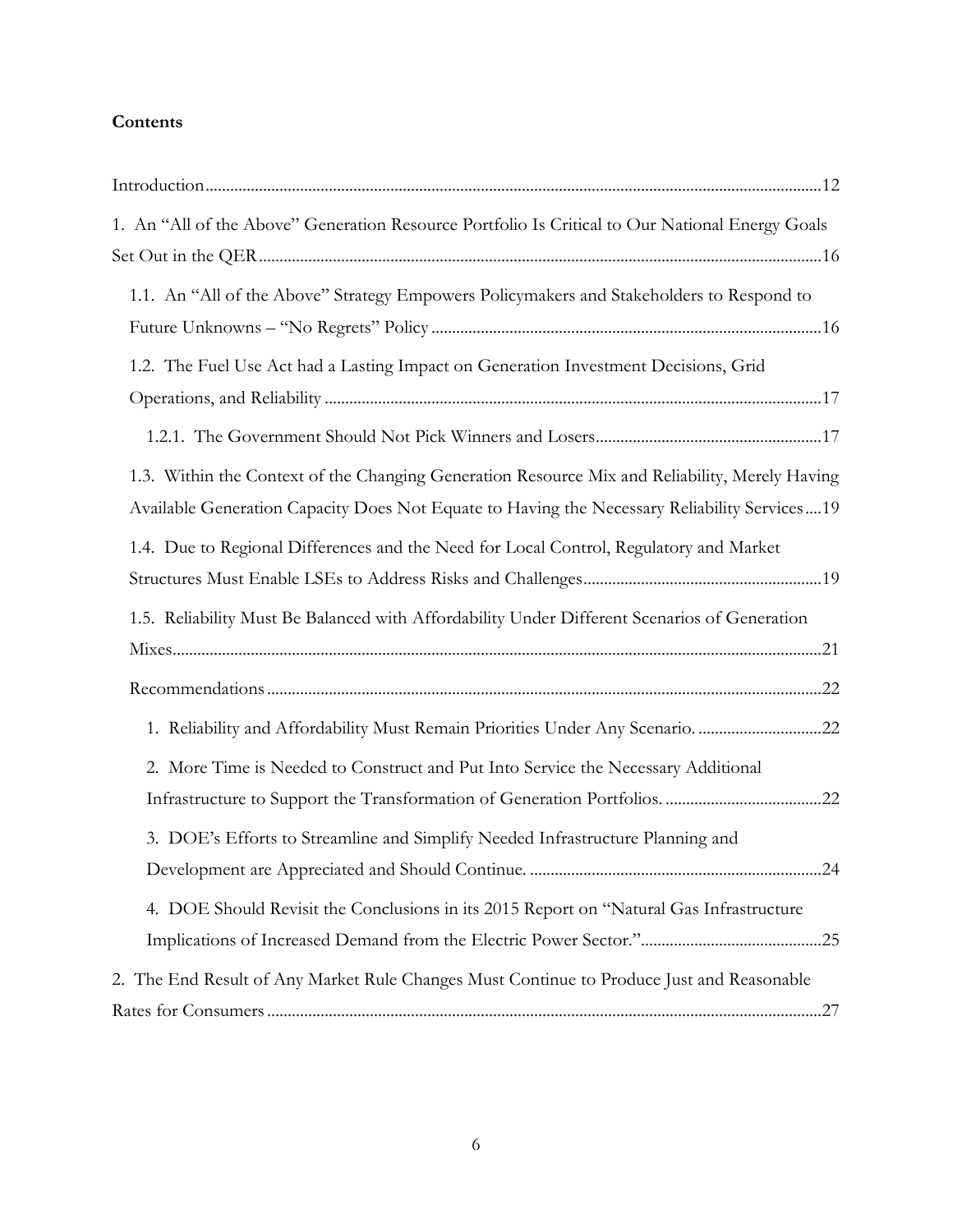| 2.1. Electric Cooperatives Must Have Efficient and Unfettered Access to Bilateral Markets so                                                                                                 |
|----------------------------------------------------------------------------------------------------------------------------------------------------------------------------------------------|
| that they can Manage, Optimize and Integrate a Resource Portfolio that Controls Cost and Risk                                                                                                |
|                                                                                                                                                                                              |
| 2.2. Capacity Markets Should Serve the Needs of Electric Cooperatives and Electricity                                                                                                        |
|                                                                                                                                                                                              |
| 2.2.1. Electric Cooperatives Have a Number of Options in Acquiring Capacity Resources31                                                                                                      |
| 2.2.2. Buyer-Side Market Power Mitigation Mechanisms Harm Consumers 32                                                                                                                       |
| 2.2.3. Capacity Markets Should Work in Conjunction With Bilateral Markets and Self-Supply 33                                                                                                 |
| 2.3. Centralized Capacity Markets Optimize Only for Short-Term Price and Often Struggle to                                                                                                   |
| 2.3.1. Centralized Capacity Markets Cannot Meet All of the Needs of Load-Serving Entities34                                                                                                  |
| 2.3.2. Load-Serving Entities' Ability to Transact in Bilateral Markets is Being Undermined by                                                                                                |
|                                                                                                                                                                                              |
| 2.3.4. Bilateral and Centralized Capacity Markets Should Complement Each Other 38                                                                                                            |
|                                                                                                                                                                                              |
|                                                                                                                                                                                              |
| 1. Co-ops Should Continue to Have the Right to Act as the Intermediary Between Retail                                                                                                        |
| 2. Bilateral Markets Exist, and Those Markets Serve a Valuable Purpose and Should Be                                                                                                         |
| 3. Long-Term Planning Must Be Incentivized in the Interests of Reliability42                                                                                                                 |
|                                                                                                                                                                                              |
| 3. The Consumer-Centric Utility Business Model Provides a Viable Framework for Utilities to<br>Continue to Provide Safe, Affordable, Reliable, and Clean Electric Service While Enabling New |
| 3.1. The Consumer-Centric Utility Integrates and Optimizes a Pool of Resources on Behalf of its                                                                                              |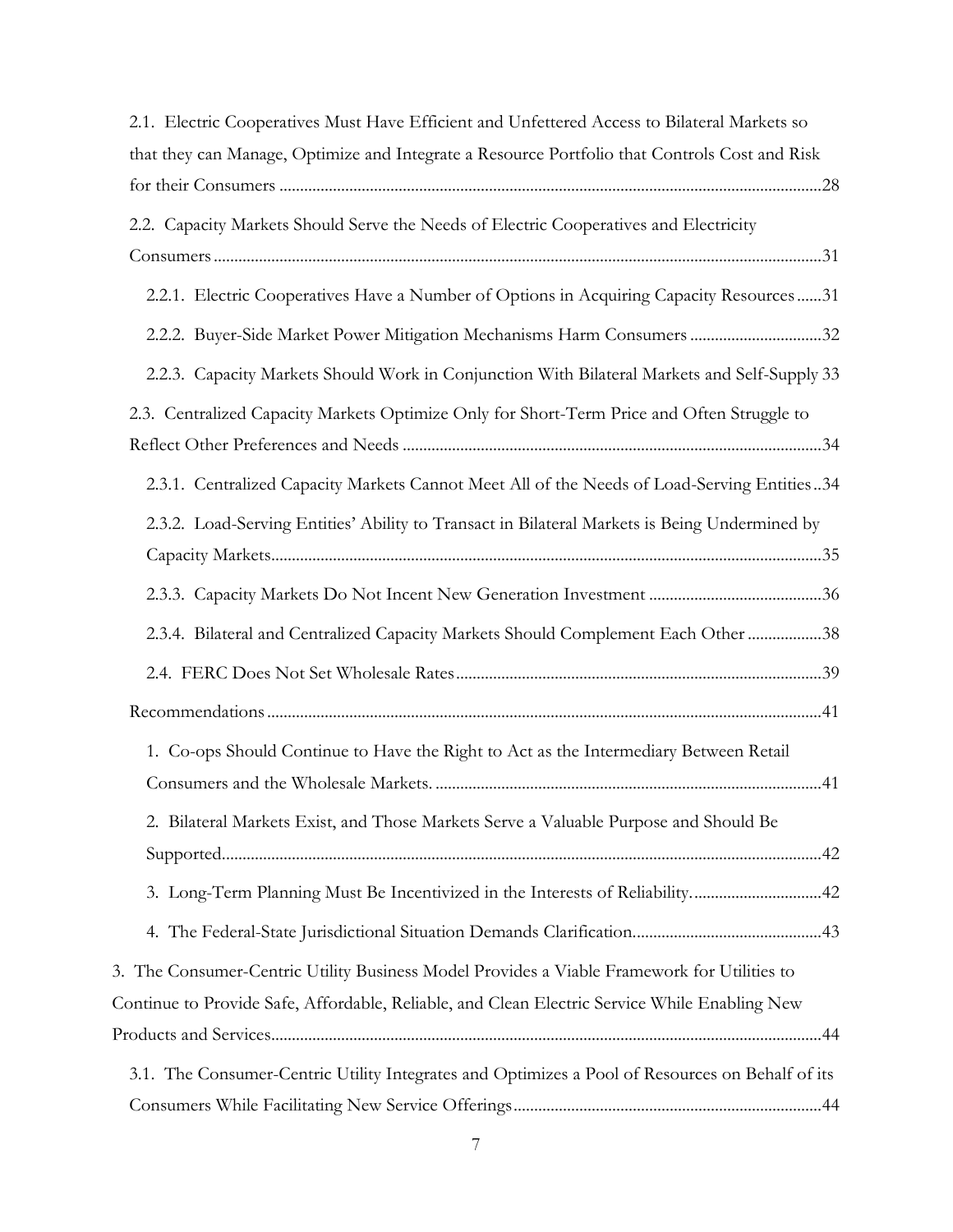| 3.2. The Consumer-Centric Utility Business Model is the Most Efficient Model to Integrate                                                                                                                                                                                               |
|-----------------------------------------------------------------------------------------------------------------------------------------------------------------------------------------------------------------------------------------------------------------------------------------|
| Distributed Energy Resources Because it is Consumer Focused, takes a Long-Term View, and has                                                                                                                                                                                            |
|                                                                                                                                                                                                                                                                                         |
|                                                                                                                                                                                                                                                                                         |
| 1. One-Size-Fits-All Approaches to Regulatory and Market Regimes Should Not Be                                                                                                                                                                                                          |
| 2. Policies Should Be Designed to Allow Utilities to Optimize the Portfolio on Behalf of their                                                                                                                                                                                          |
| 4. DOE Should Continue to Improve the Speed and Efficiency of Technology Transfer While Not<br>Placing Undue Burden on Utilities to Integrate or Adopt Specific Technologies 48                                                                                                         |
|                                                                                                                                                                                                                                                                                         |
| 1. Funding Available for Technology Transfer Should Be Increased Considerably from Current<br>Levels to Have Measurable Impact and Progress, and Also to Enable Projects that Assist<br>Consumers in Understanding the Implications of Technologies - Both Positive and Negative.       |
| 2. Technology Transfer Efforts at DOE and Other Federal Agencies Should Focus on<br>Enabling a Framework to Support All Technology Transfers and Explicitly Leave the Decision<br>to Adopt a Certain Technology to the Local Communities Rather than Mandates and                       |
| 3. An R&D and Technology Transfer Strategic Plan Should Be Created that Contains Well-                                                                                                                                                                                                  |
| 4. DOE and Other Federal Agencies Should Provide Funding for Programs to Focus on the<br>Development of Relationships and Partnerships with Utilities and Private Sector Entities as<br>Part of a Structured Plan, as well as Provide Funding for Specific Technology Transfer Projects |
| 5. Technology Transfer Should Be Treated as an Ongoing Activity, with Improvement in<br>Metrics Continually Measured from a Baseline, Instead of Projects or Initiatives with Specific                                                                                                  |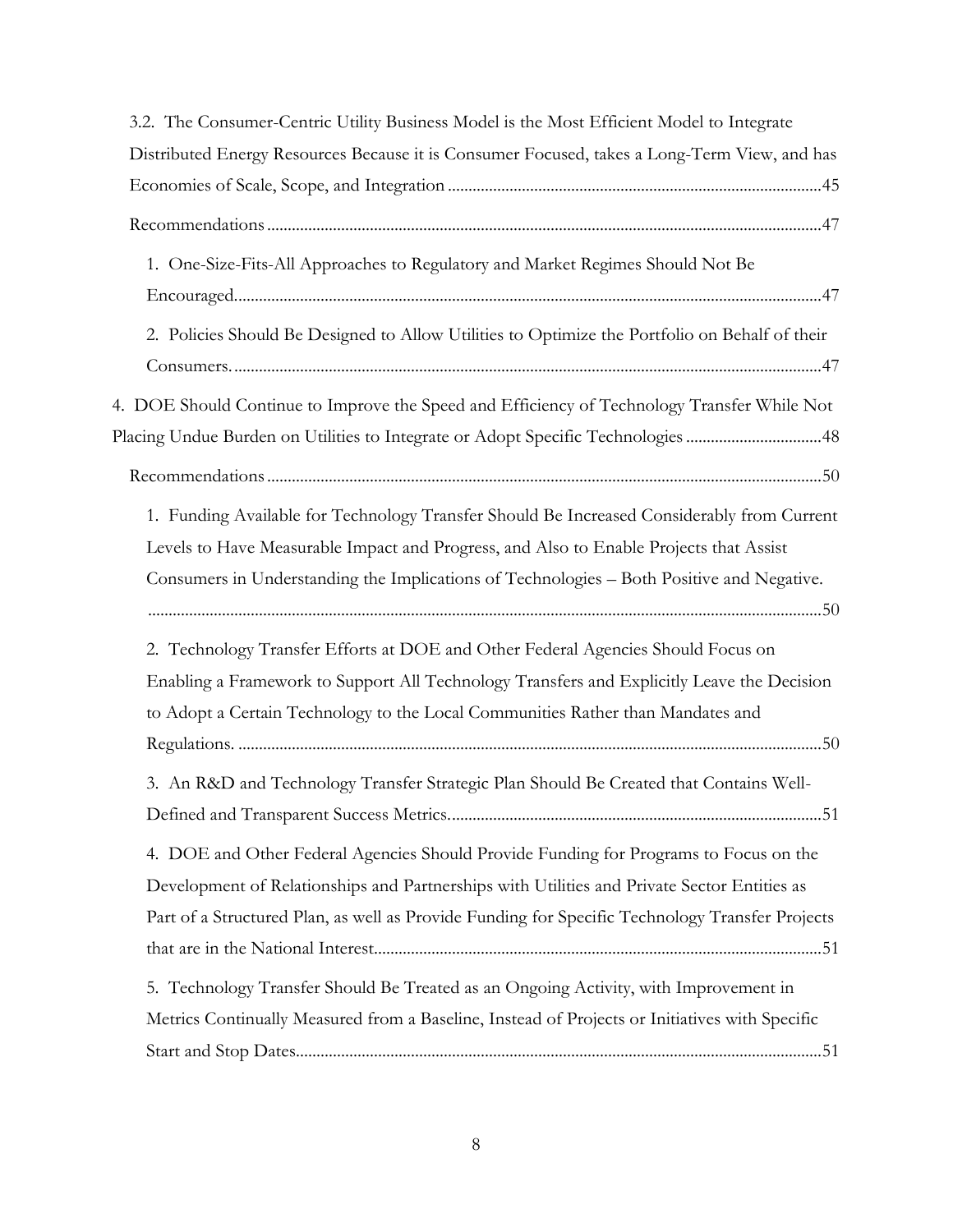| 5. Valuation is Just One Component of the Overall Evaluation Process that Utilities Must       |  |
|------------------------------------------------------------------------------------------------|--|
|                                                                                                |  |
|                                                                                                |  |
|                                                                                                |  |
|                                                                                                |  |
|                                                                                                |  |
|                                                                                                |  |
|                                                                                                |  |
|                                                                                                |  |
|                                                                                                |  |
|                                                                                                |  |
| 2. Valuation Methods Should Recognize the Valuable Contribution of Existing Hydro and          |  |
|                                                                                                |  |
| 3. Valuation Methods Should Not Be Tailored to Support One Form of Risk Assessment and         |  |
|                                                                                                |  |
| 4. Resources Should Not Be Credited with Societal Benefits that are Not Related to Regulatory  |  |
|                                                                                                |  |
| 67. A Resilient and Secure Electric Transmission and Distribution System is Vital              |  |
| 6.1. Evolving Trends and Conditions are Providing the Next Wave of Resiliency Issues 67        |  |
|                                                                                                |  |
| 6.1.2. Distributed Energy Resources Make Resiliency Management More Difficult  67              |  |
| 6.1.3. While Well-Intentioned, Resilience Self-Assessment Tools Could Create Security and      |  |
|                                                                                                |  |
| 6.2. Cyber and Physical Security in the Electric Industry is Mostly a Story of Success, Though |  |
|                                                                                                |  |
|                                                                                                |  |
|                                                                                                |  |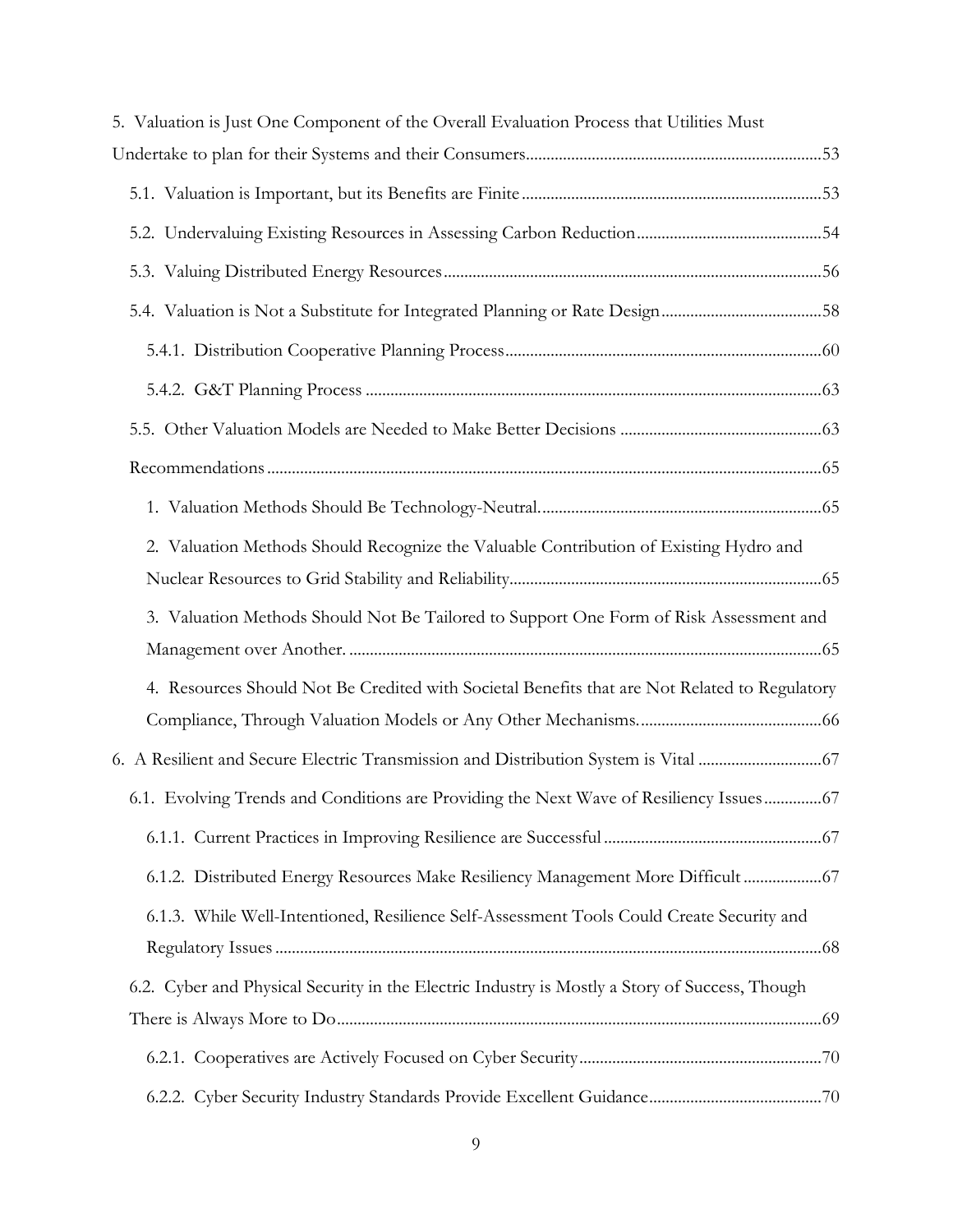| 1. DOE and the National Labs Should Pursue the Creation of Resiliency Resources Other than       |  |
|--------------------------------------------------------------------------------------------------|--|
|                                                                                                  |  |
| 2. We Encourage DOE to be a Research Partner with Industry in Focusing on Practical, Near-       |  |
|                                                                                                  |  |
|                                                                                                  |  |
| 1. DOE and EPA Must Correct the "Source" Energy Factor Used in Energy Efficiency                 |  |
| 2. "Incremental Emissions Factors" Should Be Used Instead of "Marginal Emissions Factors"        |  |
| to Account for New Energy Loads' Impacts on Energy Efficiency Programs75                         |  |
| 3. "Emissions Efficiency" Should Be Considered Instead of "Energy Efficiency" in Energy          |  |
| 8. The Electric Utility Workforce is Rapidly and Dynamically Changing in Terms of Talent         |  |
| 8.1. Electric Cooperatives are Finding it Challenging to Attract and Retain the Talent Needed to |  |
|                                                                                                  |  |
| 8.2. The Changing Nature of Employment in Rural America is Exacerbated by a Serious              |  |
| 8.3. The Risk and Uncertainty Behind Workforce Changes is Impacting the Ability of Electric      |  |
| Cooperatives to Create a Sustainable Talent Pipeline of Qualified and Diverse Workers 80         |  |
| 8.4. NRECA is Building a Diverse Community of Co-op Members to Engage in Helping                 |  |
| Identify, Develop, and Share Creative and Practical Solutions to Workforce Development           |  |
|                                                                                                  |  |
|                                                                                                  |  |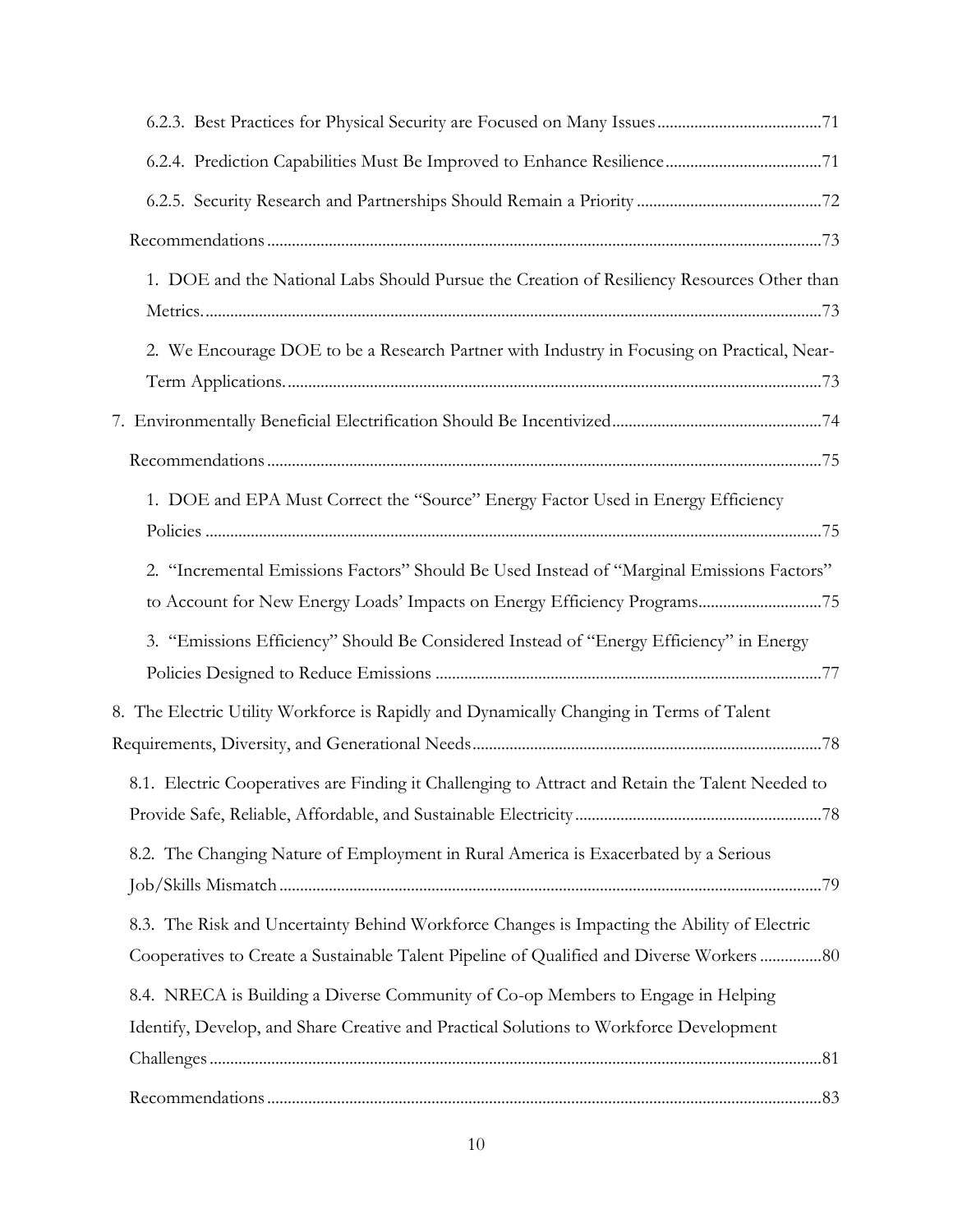| 1. DOE Should Continue Programs Like the Utility Industry Workforce Initiative and       |
|------------------------------------------------------------------------------------------|
|                                                                                          |
| 2. DOE Should Continue to Provide Grants that Encourage the Development of Curriculum    |
|                                                                                          |
| 3. DOE Should Focus on Improving the Image of Energy Jobs at the High School and College |
|                                                                                          |
| 4. DOE Should Explore Opportunities in Convening a Higher Education Consortium to        |
|                                                                                          |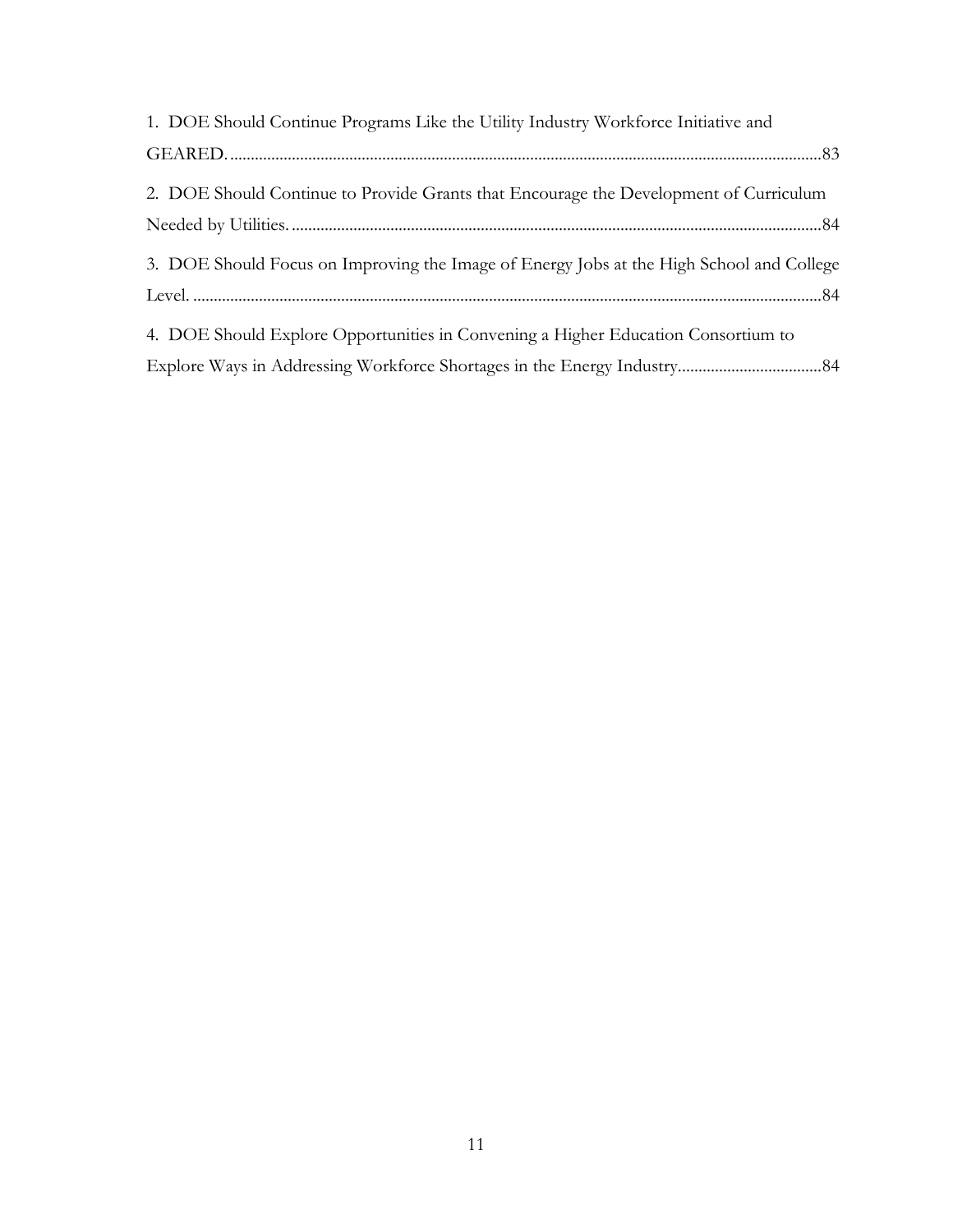#### <span id="page-11-0"></span>**Introduction**

 $\overline{a}$ 

The National Rural Electric Cooperative Association (NRECA) is the national service organization dedicated to representing the more than 900 consumer-owned, consumer-governed, not-for-profit cooperative electric utilities and the consumers they serve. Our member cooperatives were formed to provide reliable electric service to their member-owners at the lowest reasonable cost in a safe and responsible manner. More than simply a service, electrification transformed nearly every aspect of the lives of millions of rural Americans, literally uplifting them from darkness by bringing quality of life and innumerable health benefits, eliminating household drudgery, and vastly increasing productivity and economic well-being.

*Distribution cooperatives* are the foundation of the electric cooperative network. They are the direct point of contact with the member-consumers in the delivery of electricity and other services. Sixtyfive *Generation*  $\mathcal{O}$ *<sup>x</sup> Transmission cooperatives* (G&Ts), owned by the distribution cooperatives they serve, provide wholesale power to 668 of the 838 distribution cooperatives through their own generation or by purchasing power on behalf of the distribution members. Both distribution and G&T cooperatives share an obligation to serve their members by providing safe, reliable, and affordable electric service.

Today, our member cooperatives provide electricity to over 42 million people – or roughly 12% of the U.S. population – in 47 states, and they do so in an environment of ever-increasing regulatory mandates, geographical constraints, and demographic challenges. Rural electric cooperatives serve large, primarily residential, low-density geographic regions where the costs of infrastructure and of providing service are high and the revenues are low. Data from the U.S. Energy Information Administration (EIA) show that rural electric cooperatives serve an average of 7.4 consumers per mile of line and collect annual revenue of approximately \$15,000 per mile of line annually. In contrast, investor-owned utilities (IOUs) serve an average of 34 customers per mile of line and have annual revenues of approximately \$75,500 per mile of line. Electric cooperatives have a significantly higher proportion of residential consumers than municipal and investor-owned electric utilities.<sup>3</sup> Due to this geographically-determined disparity in distribution costs and revenues, the residential

<sup>3</sup> Information taken from U.S. Department of Energy, Energy Information Administration EIA Form 861.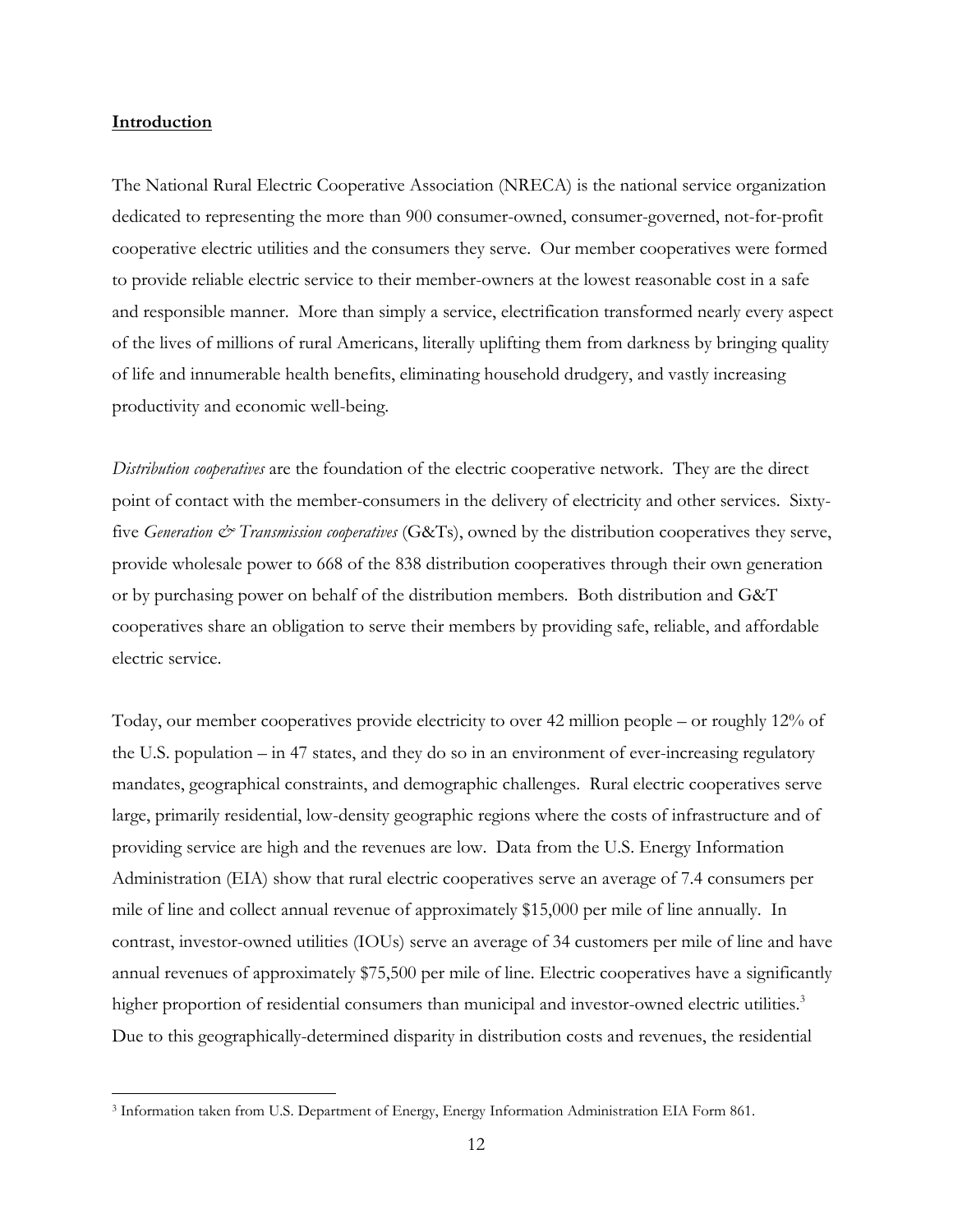electric rates of 63% of rural electric cooperative members are higher than those charged to the customers of nearby IOUs. These higher rates impede the economic recovery of rural communities.

The low population density of rural areas affects not only the cost of providing electricity, but also electricity demand, making rural Americans even more vulnerable to rising electricity costs. Together, these forces combine to establish rates that are higher compared to those charged to customers of nearby IOUs, forcing already-disadvantaged rural customers to pay an even higher percentage of their income on electricity. Because many rural residents do not have access to natural gas and must depend on electricity and expensive propane and heating oil for warmth during the cold winter months,<sup>4</sup> rural Americans lack practical, affordable alternatives they can turn to when their electric rates rise. Electricity is not a luxury. It is vital for business and is an essential element of modern residential life.

At the same time, electric cooperatives, and the electric utility industry in general, are faced with disruptive and potentially fundamental changes as a result of rapidly evolving technologies and policy initiatives. Fostered by federal and state mandates and incentives and fueled by decreasing system costs, solar photovoltaic generation is one such technology whose growth presents new realities with financial and strategic implications for how cooperatives do business. Many in the electric utility industry are wrestling with the question of how to respond to what may become either a promising opportunity for future growth or a financial risk.

Electric cooperatives are embracing the challenge and leading the way. Co-ops have achieved national recognition for their early and widespread deployment of smart grid technologies, energy efficiency, and local distributed generation such as community-based solar. A 2012 report by the Federal Energy Regulatory Commission (FERC) noted that of the three utility sectors, cooperatives showed the largest penetration of advanced metering infrastructure.<sup>5</sup> With nearly 240 MW of solar capacity online or on the drawing board across the country, cooperatives are also at the forefront of the burgeoning solar industry. By empowering their member-owners to decide for themselves and fulfill their wants and needs, the cooperative business model allows for innovative solutions to

<sup>4</sup> "About 83% of households with propane heating are located in rural areas that are typically beyond the reach of the natural gas distribution infrastructure." <http://www.eia.gov/todayinenergy/detail.cfm?id=4070> <sup>5</sup> <http://www.ferc.gov/legal/staff-reports/12-20-12-demand-response.pdf>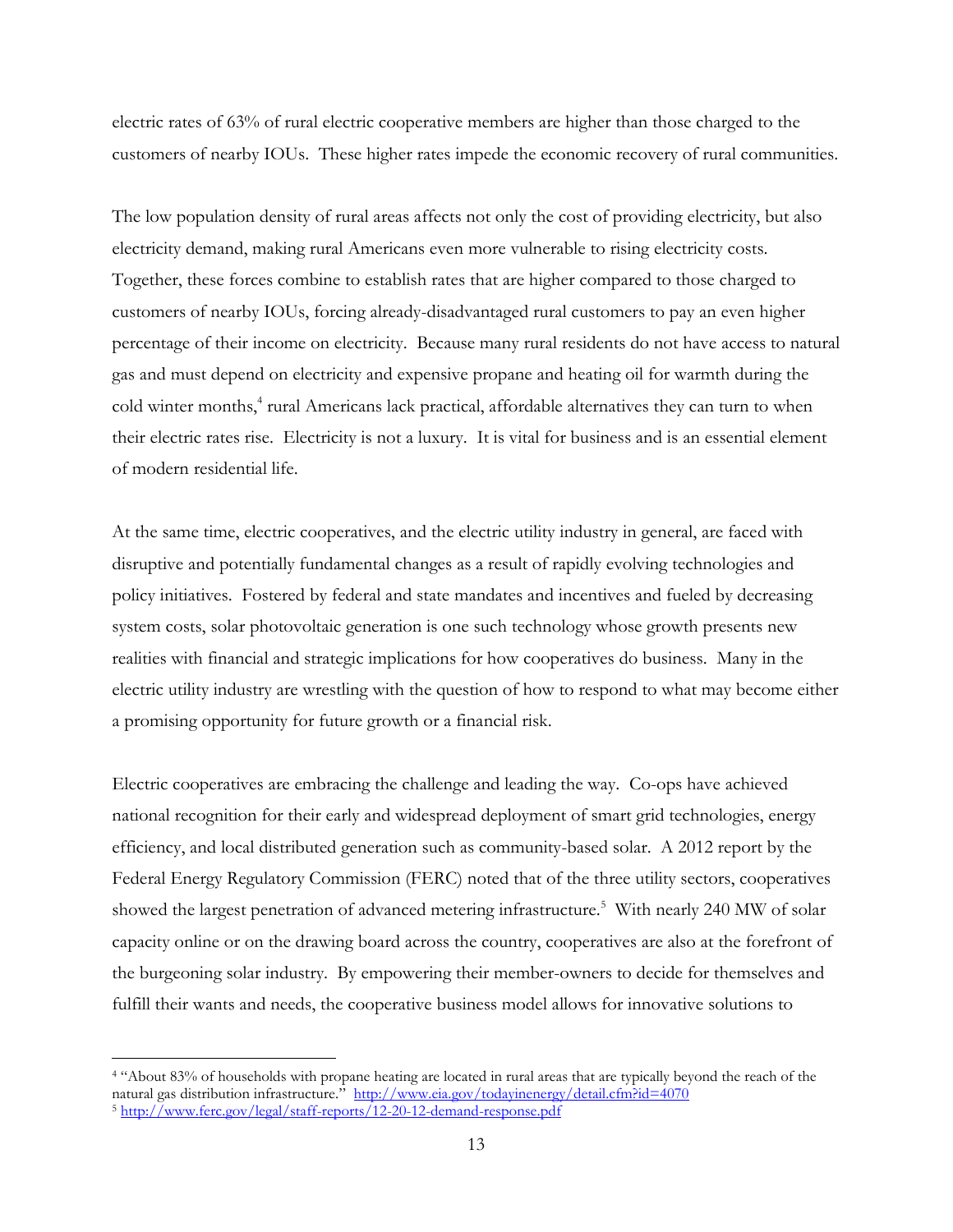balancing competing policy priorities and local conditions while ensuring reliable, affordable, and sustainable electric power.

Cooperatives are not only good partners and trusted resources for their member-owners; cooperatives are also good partners with the Department of Energy (DOE), having collaborated on a number of innovative and groundbreaking projects. Twenty-three electric cooperatives participated in NRECA's \$68 million Smart Grid Demonstration Project (SGDP), half of which was funded by a DOE grant under the American Recovery and Reinvestment Act of 2009. After a vigorous review, DOE ranked NRECA's grant proposal highest among all utilities' submissions for its breadth, vision, and research value reflecting a multitude of technology settings. Indeed, the SGDP represents a watershed moment for electric cooperatives. It is the largest technology demonstration project ever undertaken by NRECA's research arm, the Cooperative Research Network (CRN), involving 23 electric cooperatives which serve 750,000 consumers in twelve states. The SGDP examined various smart grid technologies for their technical effectiveness, suitability to the cooperative business model, and return on investment. More than 250,000 pieces of smart grid equipment have been installed as a direct result of the project, and pilot tests of a dozen business applications enabled by smart grid technology have been completed. Research results from the project have and will continue to aid electric cooperatives' smart grid planning and decision making, and new strategic initiatives have been spawned in the areas of cybersecurity and economic cost/benefit modeling.

Another seminal NRECA and DOE partnership is the Solar Utility Network Deployment Acceleration project, or SUNDA, which is a multi-state 23 MW solar installation research project that seeks to identify and address barriers to photovoltaic deployment at cooperatives. Working with 14 co-ops that are planning from 250 kW to 5 MW of solar PV, NRECA is analyzing the business side of these deployments in order to develop a standardized "photovoltaic system package" consisting of engineering designs, business models, financing and insurance options, and optimized procurement that can reduce the cost of utility-scale solar projects. \$3.6 million was provided by a grant from DOE's SunShot Initiative, which was matched by a \$1.2 million cost share from NRECA, the National Rural Utility Cooperative Finance Corporation (CFC), Federated Rural Electric Insurance Exchange, PowerSecure International, Inc., and the 14 participating cooperatives.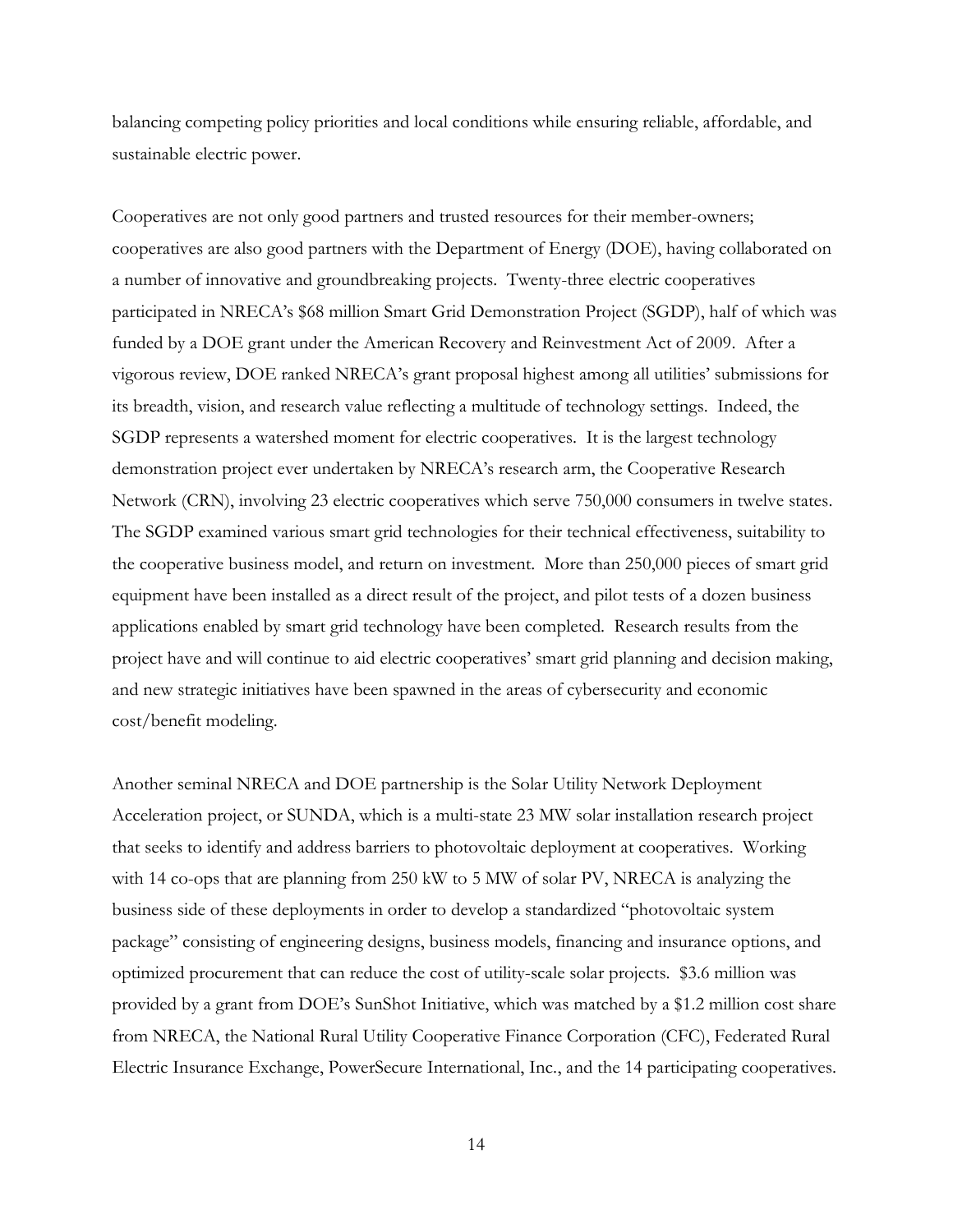The goal of the project is to explore how standardization can help bring down the "soft" costs labor, procurement, supply chain, and other costs – of photovoltaic installations and also reduce uncertainty about the effects of these installations on a system. NRECA estimates that the standardized packages can reduce engineering design costs by 25%, procurement costs by 10%, and insurance costs by 25%.

These and other such projects are the fruit of the productive partnership enjoyed by NRECA and DOE. NRECA appreciates the opportunities offered by DOE, in terms of both the partnerships and the opportunities to offer comments such as in this Quadrennial Energy Review, and looks forward to continued collaboration with DOE going forward.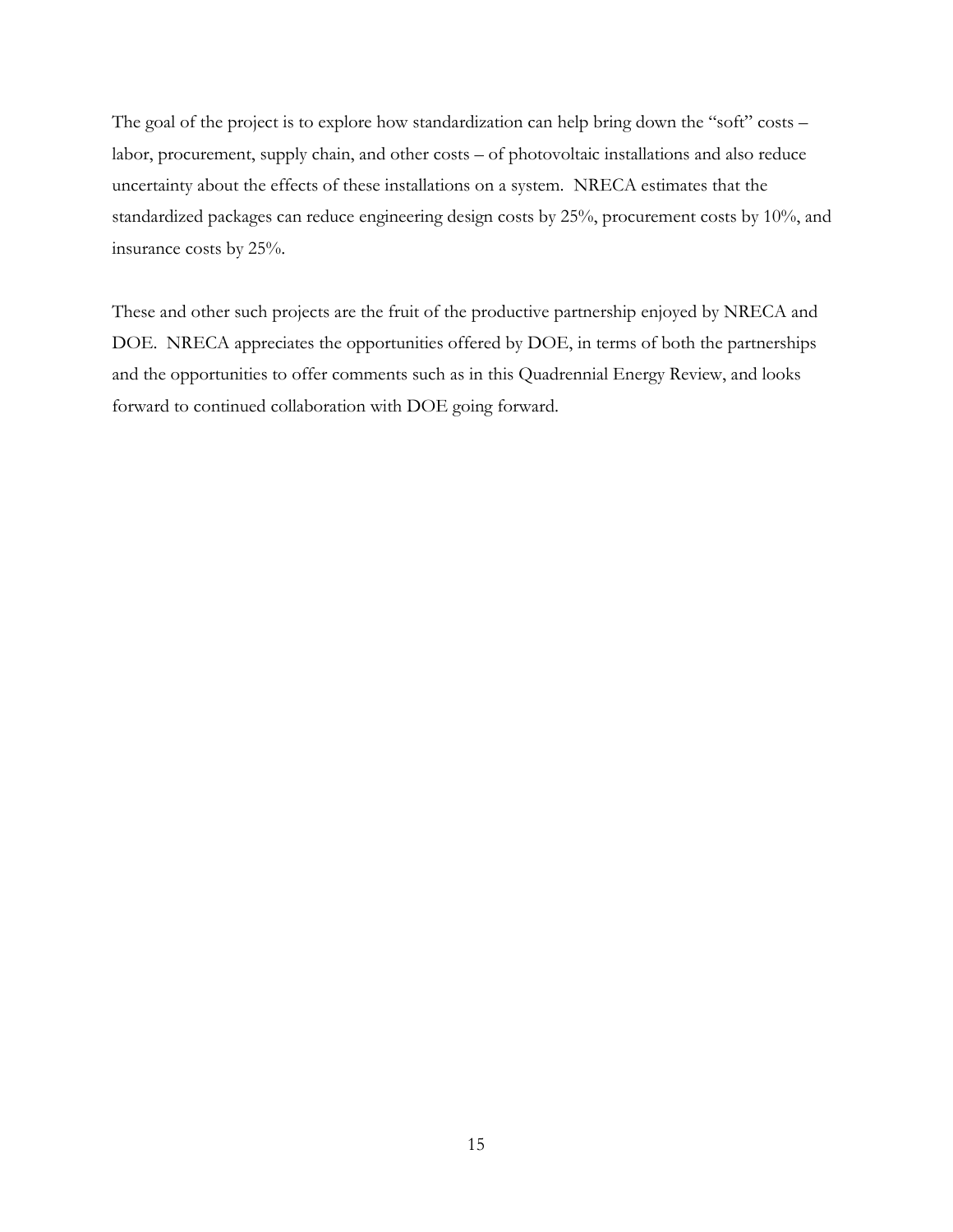## <span id="page-15-0"></span>**1. An "All of the Above" Generation Resource Portfolio Is Critical to Our National Energy Goals Set Out in the QER**

### <span id="page-15-1"></span>**1.1. An "All of the Above" Strategy Empowers Policymakers and Stakeholders to Respond to Future Unknowns – "No Regrets" Policy**

NRECA has consistently advocated an "all of the above" vision of the grid of the future, one that enables the realization of different potential futures. An "all of the above" strategy empowers energy policymakers and stakeholders to respond to future uncertainties and unknowns; in contrast, a narrow vision limits flexibility in the face of those unknowns. Ten years ago, when gas prices averaged around \$6 to \$7/mcf, no one foresaw the "shale gale" and the resulting transformation of the electric generation fleet, with the accompanying new coordination and reliability challenges between electric and gas system operators. Today, no one can foresee what technological advances will occur in the next ten years, much less international developments. Given the broad, encompassing nature of our national energy goals as set out in the QER – Economic Competitiveness, Environmental Responsibility, and Energy Security – an all-of-the-above, noregrets vision and strategy is critical to their realization.

All energy stakeholders, public as well as private, should recognize and build upon the value of the US electric grid as the foundation for the "all of the above" vision. As is often said, the US electric grid is the engineering wonder of the world. The grid enables our high standard of living. The grid's flexibility accommodates a changing generation mix, the impact of increasing variability from renewable resources, and the transition to a low-carbon environment. Going forward, the grid will be called upon to incorporate new technologies that support increased distributed energy resources and facilitate the deployment of cost-effective energy storage. But the demand for highly reliable and affordable electric service will remain constant, and will continue to be the primary responsibility of utilities and utility regulators for the foreseeable future.

The Department of Energy plays the most important role in ensuring that all of the changes coming our way, whether driven by technology developments, markets, or regulatory policy, are implemented in a way that enables everyone to benefit from the new energy future, and does not create inequitable or disproportionate outcomes. While pursuing a "no-regrets" policy, DOE and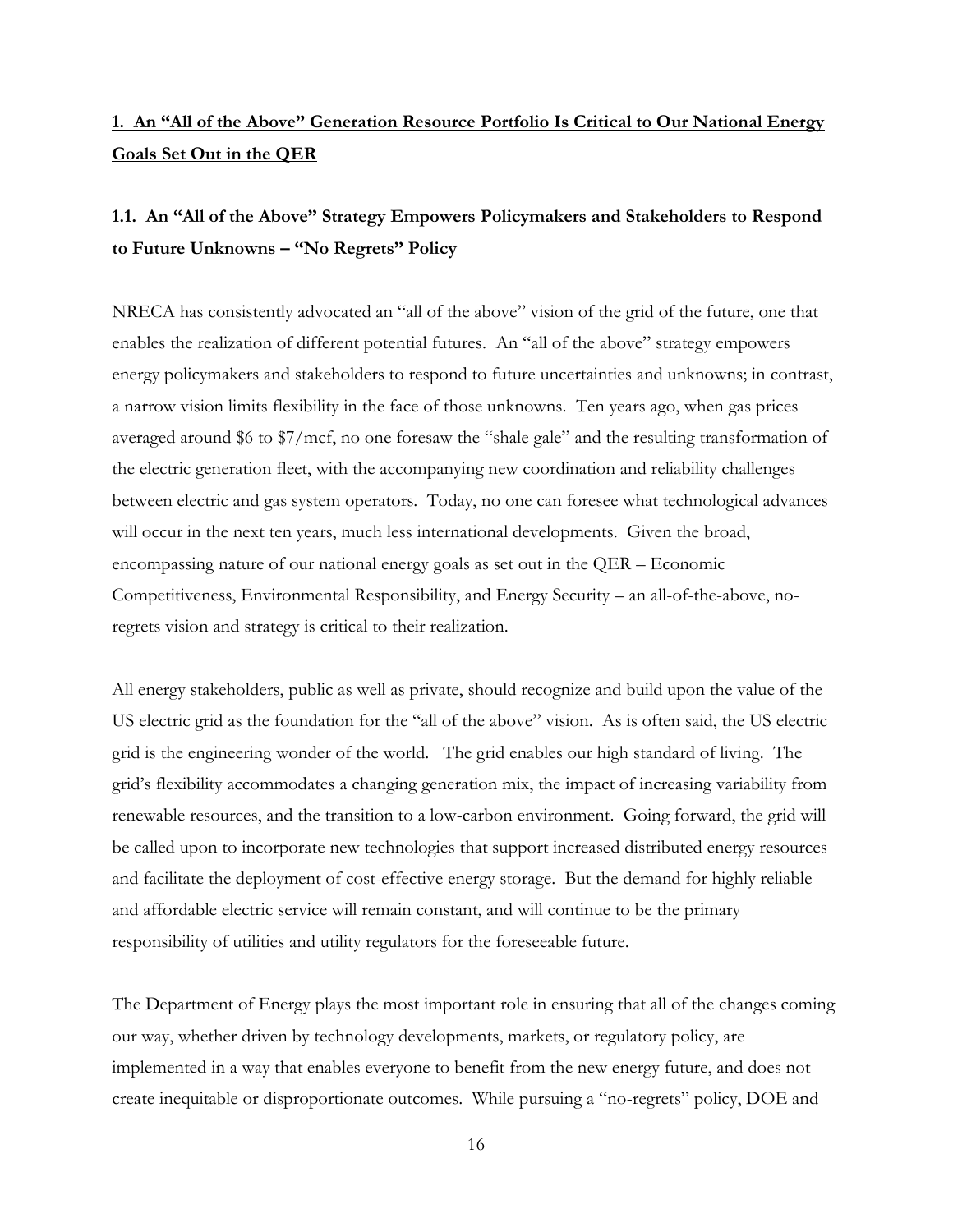policymakers must also "do no harm." Given the largely rural nature of their service territories and typically low customer densities, electric co-ops are often early adaptors of electric system technologies when these are shown to be cost-effective and an overall benefit to their systems. However, state and federal policymakers must keep in mind the costs associated with regulatory and policy changes. Rural electric co-ops serve some of the poorest areas in the country, and are always conscious of cost impacts on end-use consumers, since all costs are paid by their consumermembers.

# <span id="page-16-0"></span>**1.2. The Fuel Use Act had a Lasting Impact on Generation Investment Decisions, Grid Operations, and Reliability**

#### <span id="page-16-1"></span>**1.2.1. The Government Should Not Pick Winners and Losers**

Preserving an "all of the above" strategy for electric generation resources is a priority for the nation's electric cooperatives, but the challenges to maintaining a diverse portfolio are more formidable than ever. Low-priced natural gas in combination with state and federal environmental tax incentives that favor certain resources, and market dynamics that disfavor others, are driving the shift towards more natural gas and variable renewable resources while also driving out traditional baseload generation like coal and nuclear.

Much co-op-owned generation was built during the '70s, on the heels of the era of the Arab oil embargo, and utilized coal as a fuel source because there were no other options at the time. The Power Plant and Industrial Fuel Use Act (PIFUA or Fuel Use Act), passed in 1978, restricted the construction of power plants that use petroleum or natural gas as their primary fuels. The law was enacted to promote national energy security and to address concerns over natural gas availability by encouraging the use of coal and alternative fuels in new electric power plants. After the 1973 oil price shock, electric utilities saw a need to reduce reliance on petroleum. Most of the new utility plants built after 1975 were coal and nuclear facilities.<sup>6</sup>

<sup>6</sup> [http://www.eia.gov/pub/oil\\_gas/petroleum/analysis\\_publications/chronology/petroleumchronology2000.htm](http://www.eia.gov/pub/oil_gas/petroleum/analysis_publications/chronology/petroleumchronology2000.htm)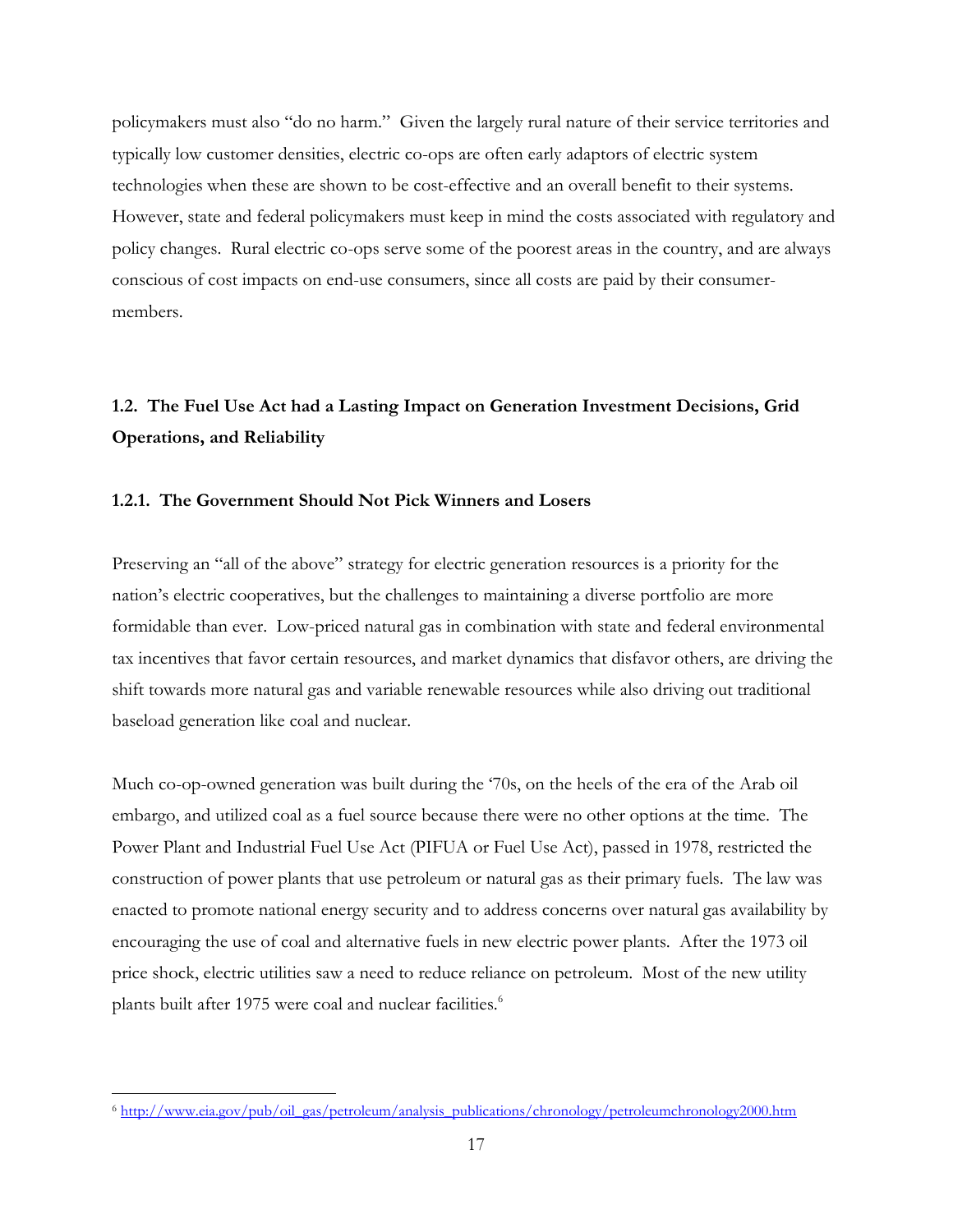Although PIFUA was repealed in 1987, electric cooperative generation needs grew substantially during the time it was in effect. As a consequence, about 60% of cooperative total baseload electric generation was constructed under the Fuel Use Act and is coal based.

These coal units still have significant remaining useful life. While the best available control technology for pollution reduction was installed when these units were built, co-ops also have spent billions of dollars on pollution control upgrades over the course of the last several years to meet current EPA regulations. In some cases, the cost of these upgrades exceeded the original cost of the power plant. As a result, many co-ops have outstanding loans on many of these facilities and must dispatch these units to generate adequate revenue in order to repay the loans. In many cases units running even less that 10% below their operational norm on a continuing basis would be unable to generate enough revenue to service the outstanding debt on the unit. Running them less will lead to significant financial issues and a very high likelihood of creating stranded assets.

It should come as no surprise that under the EPA's Clean Power Plan, the co-ops find themselves squarely in between the proverbial rock and a hard place. As described above, Congress tried to help the industry through a prior fuel "crisis" with the Fuel Use Act, and effectively prohibited the use of natural gas as a generating fuel. Indeed, utilities were required to build the same coal plants that they are now being asked to shut down. If these facilities are forced to shut down in order to comply with the Clean Power Plan, the co-op's member-owners will still have to bear the costs of repaying the outstanding debt, while incurring additional cost for replacement power from the market, if it's even available, or the cost of new generation. Cooperative utilities are not-for-profit entities and do not have financial flexibility. All of these costs are passed on directly to co-op member-owners through their electricity bills.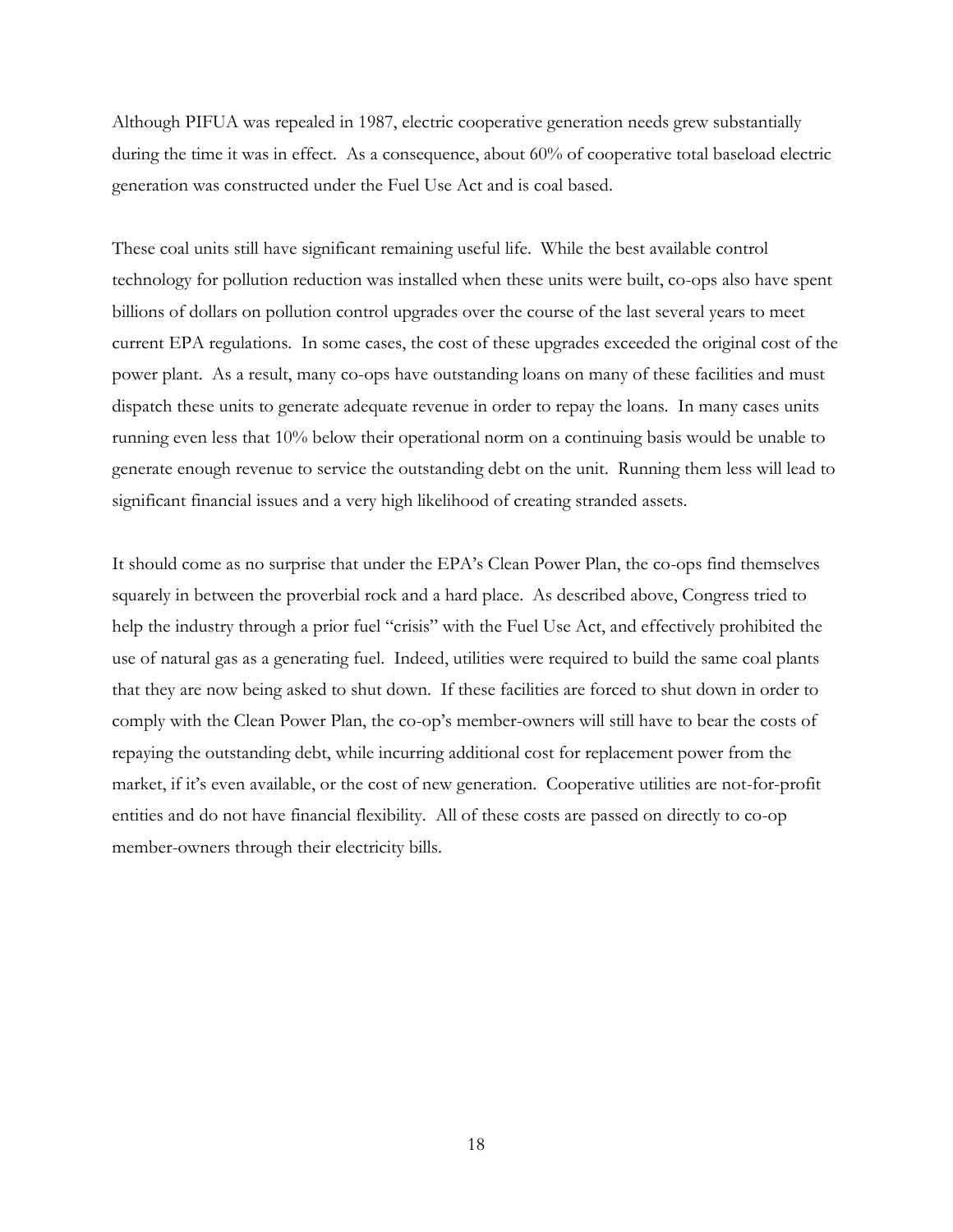# <span id="page-18-0"></span>**1.3. Within the Context of the Changing Generation Resource Mix and Reliability, Merely Having Available Generation Capacity Does Not Equate to Having the Necessary Reliability Services**

The changing resource mix also has implications for grid operations and reliability. As NERC has pointed out,<sup>7</sup> conventional units such as coal plants provide frequency support services as a function of their large spinning generators and governor control settings along with reactive support for voltage control. Power system operators use these services to plan and operate reliably under a variety of system conditions, generally without the concern of having too few of these services available. But as the generation resource mix evolves, the reliability of the electric grid depends on the operating characteristics of the replacement resources, and the availability of those essential reliability services may be unduly dependent upon costs or market rules.

Merely having available generation capacity does not equate to having the necessary reliability services or ramping capability to balance generation and load. It is essential for the electric grid to have resources with the capability to provide sufficient amounts of these services and maintain system balance. More work is needed to ensure that markets offer incentives for or reward these necessary characteristics and flexibility.

# <span id="page-18-1"></span>**1.4. Due to Regional Differences and the Need for Local Control, Regulatory and Market Structures Must Enable LSEs to Address Risks and Challenges**

For the electric cooperative of today or indeed any utility with a traditional obligation to serve, the challenges of putting together a diverse and reasonably priced generation portfolio that will ensure reliable electric service at a reasonable rate are confounding. It's not just the environmental regulations that limit power supply options, although they play a huge role; it's not just the low price of natural gas that undercuts other resources and drives them from the market; it's not just the siting, permitting and other challenges that make hydropower, the nation's oldest carbon-free renewable resource, so difficult to develop; it's not just the increased development of behind-themeter distribution energy resources, and the growth of policies and initiatives at both the state and

 $\overline{a}$ <sup>7</sup> <http://www.nerc.com/comm/Other/essntlrlbltysrvcstskfrcDL/ERSTF%20Framework%20Report%20-%20Final.pdf>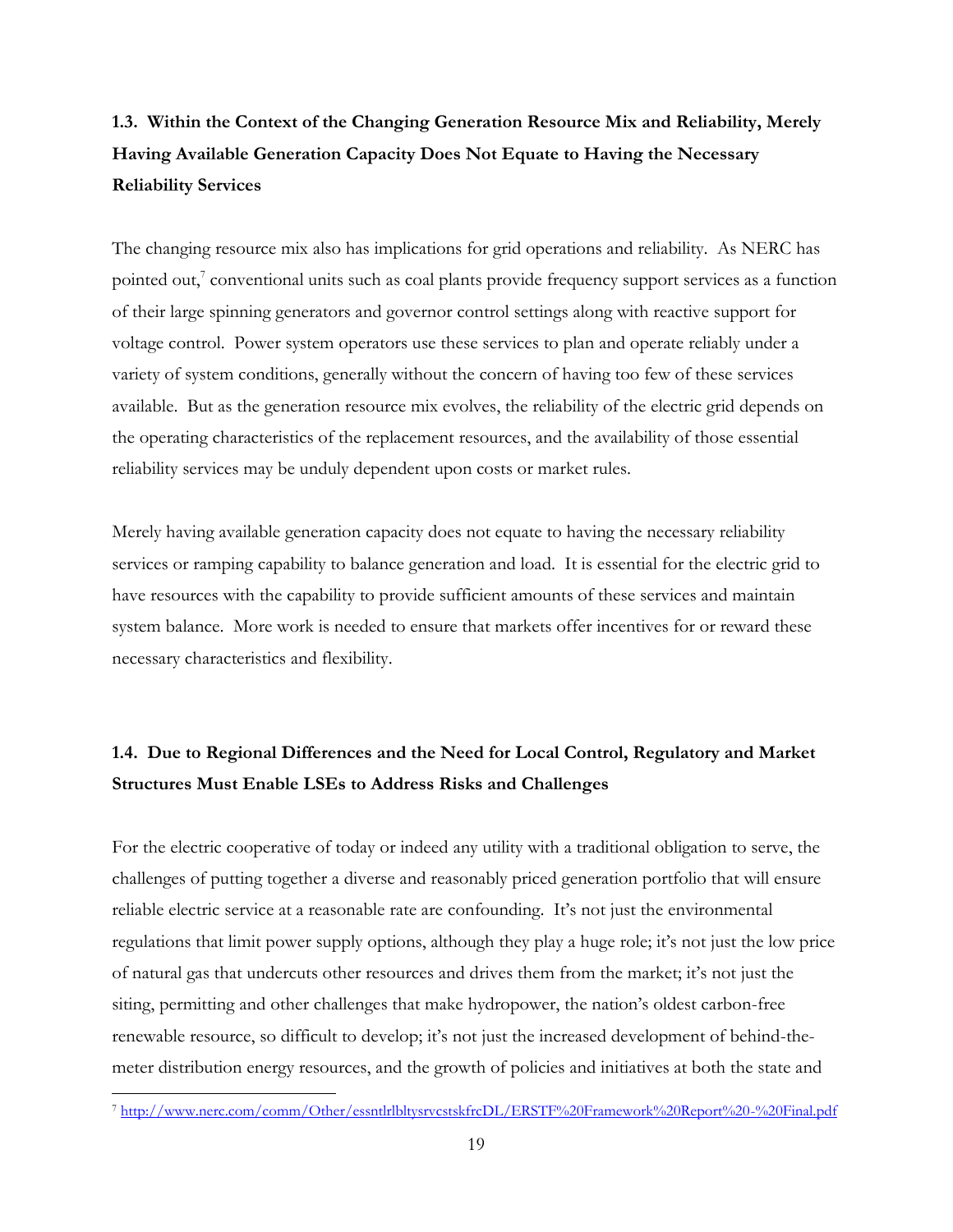federal level that encourage increased DER and efficiency; and it's not just the continuing trend of low, flat or even negative load growth.

Not all of these things are present in every part of the country, though every part of the country is experiencing some of these things. Given this stone soup, it is essential that regulatory systems and market structures enable load-serving entities (LSEs) like cooperatives the flexibility to make local decisions that allow them to optimize a diverse portfolio of resources, including generation, transmission, distribution, and demand-side resources on behalf of their consumers in light of local conditions and their local consumers' preferences.

NRECA urges policies that support and reinforce the role of LSEs in performing that role. At the wholesale level, for example, NRECA has worked to preserve the ability of LSEs to serve load using the combination of self-owned, contracted-for, and market resources that best enables them to meet the long-term needs of their consumers with reliable, affordable and safe electric service.

Recently a group of utilities in PJM sent a letter to the PJM Board outlining their concerns with a PJM paper that argued that its markets are a more efficient means of attracting cost-effective new generation resources while minimizing risk to consumers.<sup>8</sup> The PJM utilities that signed the letter, including two G&T cooperatives, asserted that while there are risks and benefits associated with both competitive markets and a regulated environment, "many of the asserted benefits of the competitive markets have been achieved only due to legacy generation and transmission assets that were built under regulated constructs." Increasingly the concern of many market participants is that the short-term markets are best for producing the least expensive resource, but that this comes at the expense of fuel diversity, more expensive investments in long-lived assets, and even reliability as it fails to recognize the cost of necessary new transmission. "[I]t is naïve to think that a future driven by marginal resources through short-term capacity markets can adequately serve customers," while "the regulated paradigm inherently takes a long-term view of investments necessary to maintain proper fuel diversity, plant type diversity, transmission needs, and reliability, which results in reduced market volatility and consumer benefits."

 $\overline{a}$ <sup>8</sup> <http://www.pjm.com/~/media/about-pjm/who-we-are/public-disclosures/20160519-coalition-pjm-board-letter.ashx>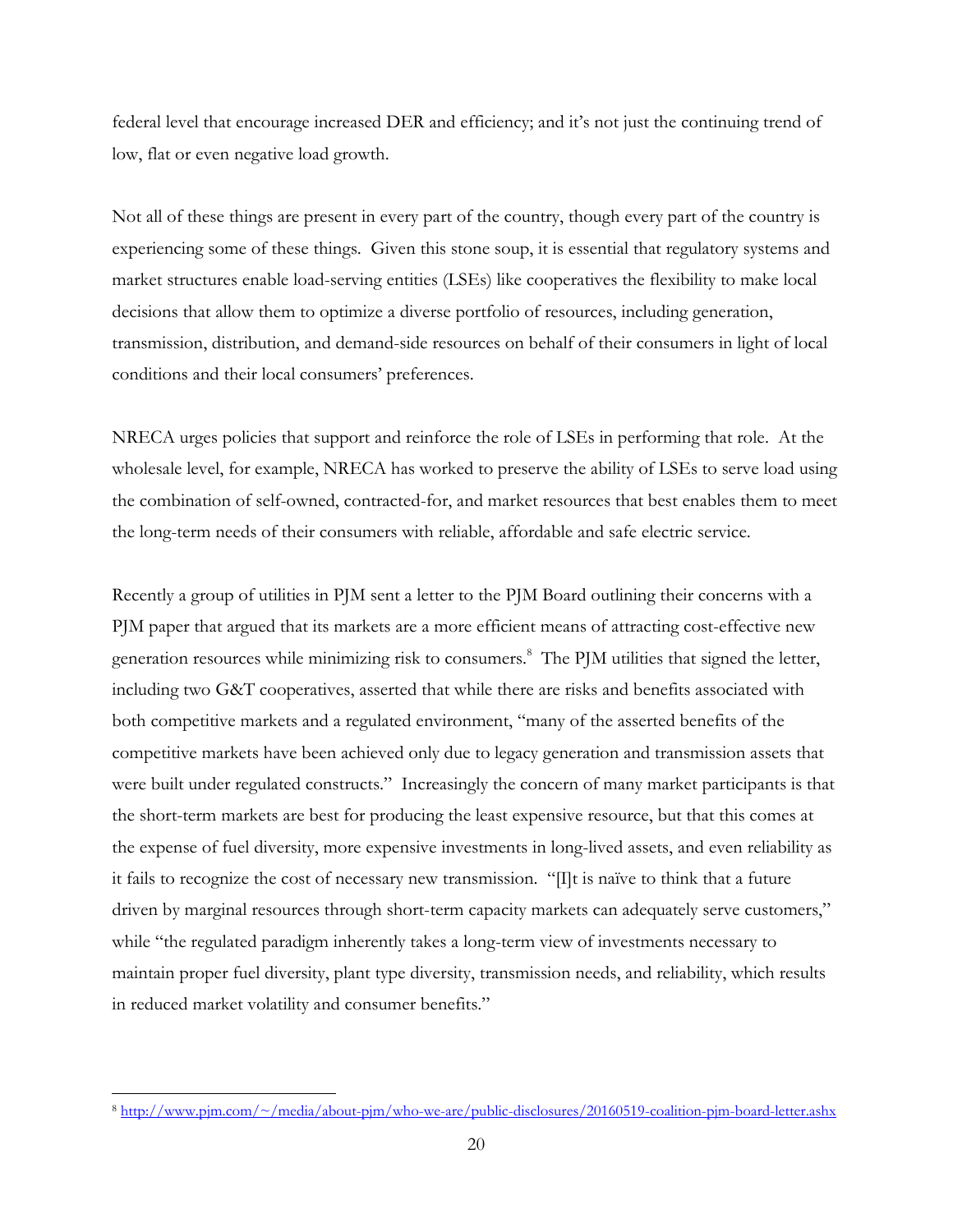# <span id="page-20-0"></span>**1.5. Reliability Must Be Balanced with Affordability Under Different Scenarios of Generation Mixes**

NRECA shares the concern voiced by energy industry stakeholders across the spectrum that the timing of the shift in the generation mix is out of sync with the time needed to construct the necessary infrastructure; and that these circumstances in turn give rise to concerns about just and reasonable rates.

As FERC Commissioner Tony Clark testified to Congress last year:

"I would emphasize that if a generation resource shift is compelled prior to necessary infrastructure completion, electric reliability could be a challenge, but regardless, **affordability will almost certainly suffer. Substantially higher energy costs have been the result everywhere this has occurred, and it will not be any different in this case if expanded infrastructure is not built in time to meet the generation mix changes required by the regulation."**

This problem, at least from an affordability standpoint, will be compounded in certain parts of the country, where there is a significant risk of infrastructure assets being stranded years before the end of their useful lives. This means consumers will be paying not just for the new infrastructure, but also for the previous investments in assets that are being retired to comply with EPA regulations."<sup>9</sup>

The QER has already highlighted the significant and accelerating transformation of the North American resource mix, with ongoing retirements of fossil-fired and nuclear capacity and concomitant growth in natural gas, wind, and solar resources. As other DOE initiatives such as the "Future of the Grid" and "Grid Modernization Initiative" have illuminated, the power system may change further as microgrids, smart networks, two-way power flows and other advanced technologies continue to be deployed.

Integration of these technologies will require a reliable and robust bulk electric system. Changes to electricity generation and energy-use patterns changes the way the system is operated. The key

 $\overline{a}$ <sup>9</sup> <https://www.ferc.gov/CalendarFiles/20151201095914-Clark-12-01-2015.pdf> (emphasis added).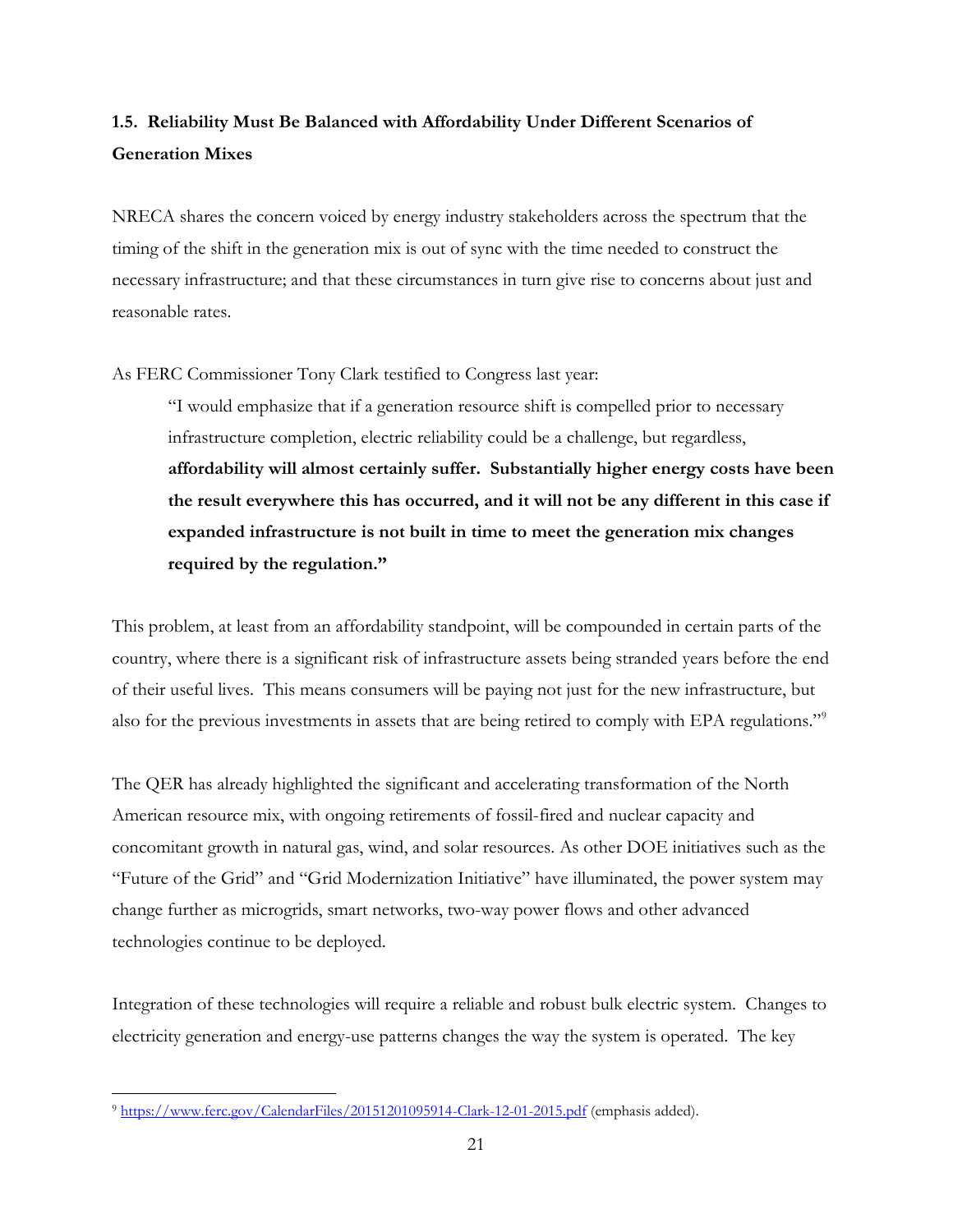question DOE needs to answer is, in the face of all these changes, what will be necessary to ensure continued reliable operation of the bulk power system, and to ensure just and reasonable rates?

#### <span id="page-21-0"></span>**Recommendations**

#### <span id="page-21-1"></span>**1. Reliability and Affordability Must Remain Priorities Under Any Scenario.**

Reliability and affordability are intertwined, bedrock principles. A consistent theme in the QER and in all such discussions regarding the evolving nature of the US electric system is how to maintain reliability in the face of the fundamental changes described in these comments: the changing generation resource mix; the integration of increasing amounts of intermittent resources, with the corresponding need for backup supplies and associated infrastructure; the integration of increasing amounts of distributed energy resources on the distribution side; the influx of new technologies that are changing system operations, and others. If we lived in a perfect world where money was no object, there would be no need for such discussions; but the reality is that while it may be possible to "keep the lights on" from a technical standpoint, the economics and the ultimate cost to the consumer in many cases could be prohibitive. **DOE can and must play the critical role in assuring that in all discussions around reliability, affordability remains a paramount priority.**

### <span id="page-21-2"></span>**2. More Time is Needed to Construct and Put Into Service the Necessary Additional Infrastructure to Support the Transformation of Generation Portfolios.**

The EPA's proposed Clean Power Plan (CPP) and the Mercury and Air Toxics Standards (MATS) rule will accelerate the comprehensive shift that is already underway in the United States electric generation resource mix. The power industry's reliance on natural gas for generation will increase significantly due to the low cost of natural gas, environmental regulations, coal plant retirements, and the intermittent nature of wind and solar generation which requires gas for back-up. Between 2015 and 2019, retirements of coal-fired generation will outpace the installation of new natural gasfired generation capacity.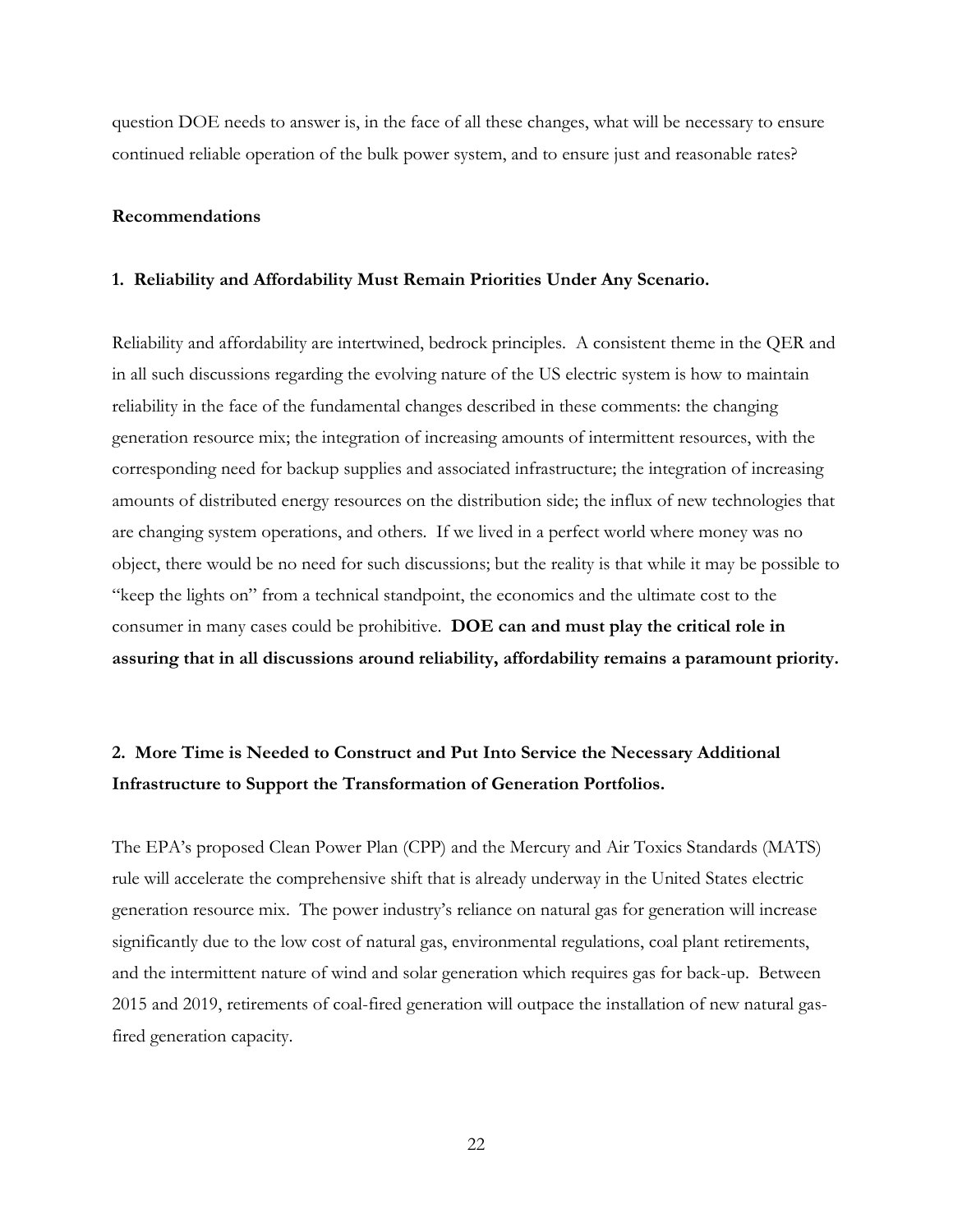However, the early retirement of coal units resulting from EPA regulations may create reliability risk if operationally flexible natural gas infrastructure cannot be constructed prior to the early plant retirements or conversions to natural gas. Under the EPA's proposed carbon reduction deadlines, there is not sufficient time to adequately plan, design, and build new generation, transmission, and natural gas infrastructure required to maintain reliability.

Lead times to construct new facilities are longer than ever, and continue to face siting and construction challenges. According to the Energy Information Administration (EIA), an interstate natural gas construction project will take approximately three years from the time it is first announced until the new pipeline is placed in service and large, complex projects can take even longer to complete. The timeline to identify a generation need, receive regulatory approval, and place the new generation in service can take between six and eight years. In addition, NERC has estimated that it can take up to 15 years to build a new 500 kV electric transmission line. As recently reported in Politico in the context of cross-border high-voltage transmission: <sup>10</sup>

President Barack Obama, Canadian Prime Minister Justin Trudeau and Mexican President Enrique Peña Nieto on Wednesday made official a commitment to generate half of their power from clean energy by 2025. To get there, they agreed they'd need, among other initiatives, 5,000 MW of cross-border transmission lines, presumably to carry wind, solar, and hydropower across national borders. "There may be some wonderful hydroelectric power that we'd like to get to the United States. The question is, are there enough transmission facilities for us to be able to buy at a competitive price," Obama said at a press conference in Ottawa. "Just as we develop wind energy, we have to build an infrastructure to get wind produced in South Dakota down to Chicago."

The long, slow slog of high-voltage transmission: **Building high-voltage transmission lines across hundreds of miles can take as long as a decade**. That South Dakotato-Chicago project Obama references was almost certainly the Rock Island Clean Line, which is facing protests from local landowners over developers' attempts to use eminent domain. Recent cross-border projects, like Northern Pass in New Hampshire (intended to carry Quebec hydro into New England), the New England Clean Energy Link (also to bring Quebec hydro, but through Vermont), and the Great Northern transmission line (to bring Manitoba Hydro to Minnesota) have all been bogged down in environmental reviews or state and local objections.

<sup>&</sup>lt;sup>10</sup> Insert cite to Politico, Morning Energy, June 30, 2016 (emphasis added).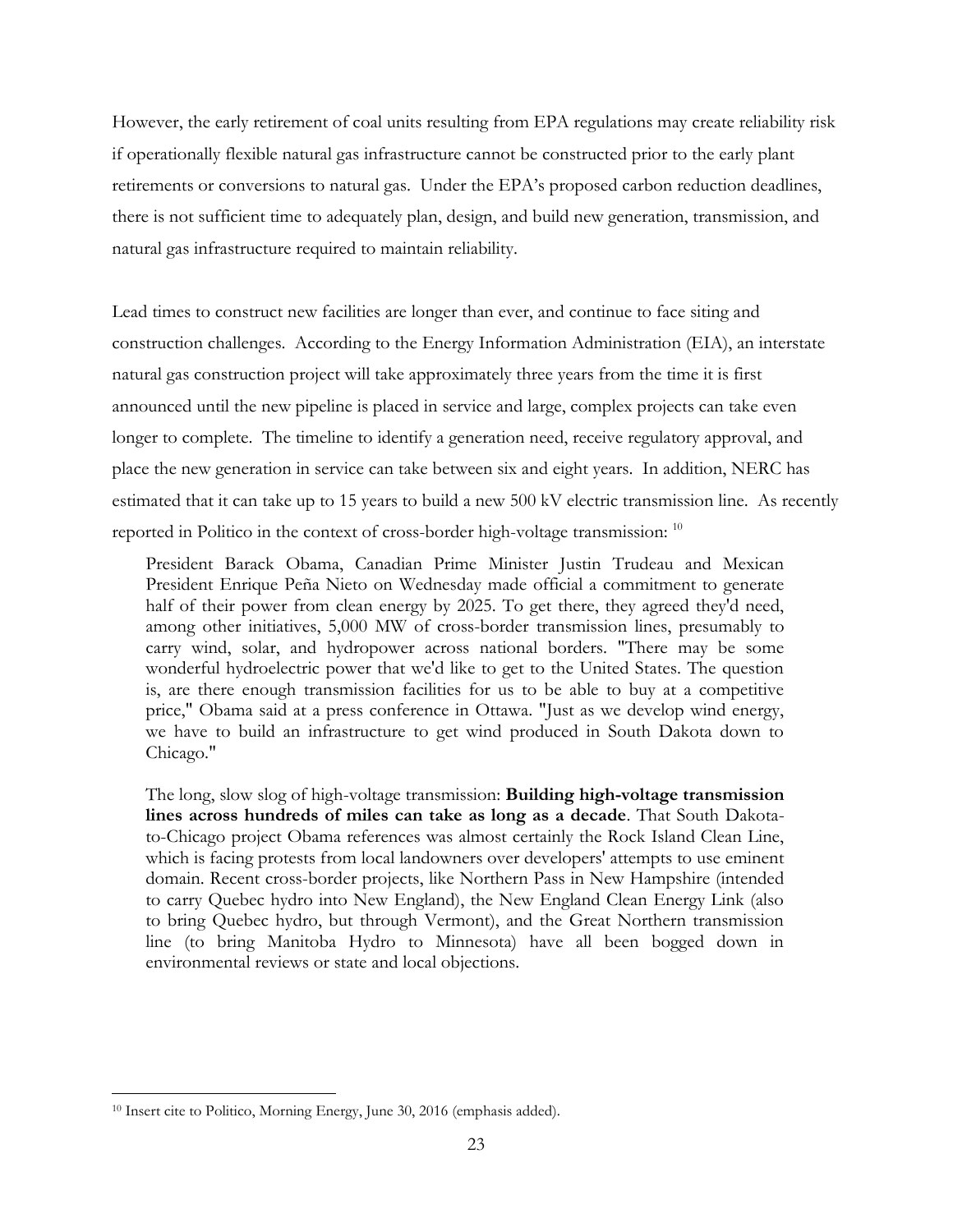# <span id="page-23-0"></span>**3. DOE's Efforts to Streamline and Simplify Needed Infrastructure Planning and Development are Appreciated and Should Continue.**

In the first QER report issued in April 2015, DOE highlighted some important findings and recommendations regarding the challenges facing infrastructure development:

"The trends affecting TS&D infrastructure discussed in this report – including major increases in oil and gas production, expanding production of renewable energy, changing requirements for what is expected of energy infrastructure, climate change, and steps to maintain electricity grid – are shaping and driving demand for new TS&D infrastructure. **Over the last decade, there has been a growing awareness of the gap between the times typically needed to permit new generation and production sources of energy and the much longer times needed for TS&D infrastructure**. **This discrepancy in permitting time frames affects everything from transmission planning to utility procurement and project finance decisions – making it more challenging to plan, site, permit, finance, and construct energy infrastructure projects.** Given these challenges, it is essential to promote more timely permitting decisions while protecting our Nation's environmental, historic, and cultural resources."<sup>11</sup>

NRECA appreciates DOE's attention in QER 1.1 to the need for additional electric and gas transmission infrastructure, and the siting and permitting obstacles that delay and often prevent it from being built. NRECA members testified to these critical needs and challenges during both QER 1.1 and 1.2 and highlighted it in our comments and recommendations. Like many, we were encouraged by last year's enactment into law of the "Fixing America's Surface Transportation (FAST) Act."<sup>12</sup> Here, we reiterate our support for the QER 1.1 recommendations to: 1) allocate the necessary resources to key Federal agencies involved in the siting permitting, and review of infrastructure projects; and 2) adopt proposals to authorize recovery of costs for review of project applications.

Siting and permitting challenges also impede the effective development of the nation's hydropower potential. The U.S. hydropower fleet has been providing clean, reliable, and carbon-free power for more than a hundred years, and pumped hydro storage is still the only effectively available form of utility-scale electrical energy storage in the country. Simply put, the nation's carbon reduction goals

[http://www.energy.gov/sites/prod/files/2015/08/f25/QER%20Summary%20for%20Policymakers%20April%202015.](http://www.energy.gov/sites/prod/files/2015/08/f25/QER%20Summary%20for%20Policymakers%20April%202015.pdf) [pdf](http://www.energy.gov/sites/prod/files/2015/08/f25/QER%20Summary%20for%20Policymakers%20April%202015.pdf) (emphasis added).

<sup>12</sup> Fixing America's Surface Transportation (FAST) Act, Pub. L. No. 114--‐ 94.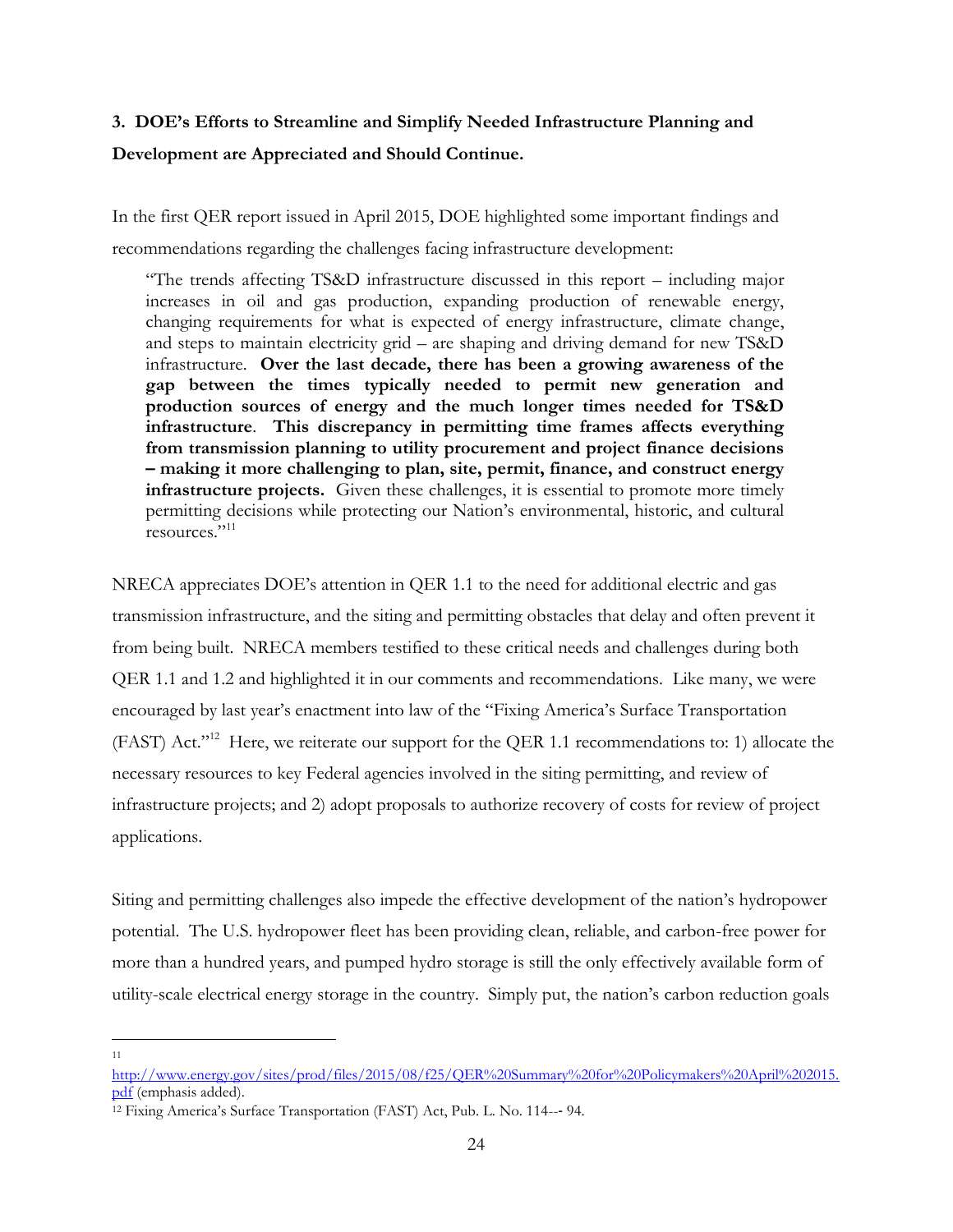cannot be achieved without hydropower. DOE has identified nearly 77 GW of potential new sources of clean, renewable hydropower at currently undeveloped dams, rivers and streams of the U.S.<sup>13</sup> DOE should continue to focus efforts on streamlining the permitting and licensing for hydro projects.

# <span id="page-24-0"></span>**4. DOE Should Revisit the Conclusions in its 2015 Report on "Natural Gas Infrastructure Implications of Increased Demand from the Electric Power Sector."**

DOE's 2015 report on natural gas infrastructure suggested that there is little need for new pipeline infrastructure in response to higher gas demand resulting from increased use of gas for electric generation.<sup>14</sup> Most observers on the ground, including many NRECA members who are increasingly relying upon natural gas –fired generation, dispute this premise.<sup>15</sup> Former FERC Commissioner Phil Moeller frequently highlighted the concern about whether there would be sufficient pipeline capacity to support the increase in natural gas-fired electric generation.<sup>16</sup> As DOE itself noted, adequate natural gas infrastructure is a key component of electric system reliability in many regions.

During a FERC meeting in February 2015 when the report was presented, the conclusions in this report were vigorously disputed by FERC Commissioners LaFleur, Clark, and then-Commissioner Phil Moeller.<sup>17</sup> The FERC Commissioners pointed out that the report did not reflect regional and local specifics; did not address peak demand situations; and did not address siting challenges. For example, as Commissioner Clark noted, even if there are now sources of gas supply like the Marcellus that are closer to major demand centers, it's still the most difficult part of the country to build infrastructure in, even if the need is for a shorter length of pipe. The New England ISO has

<sup>13</sup> <http://www.energy.gov/eere/water/downloads/2014-hydropower-market-report>

<sup>14</sup> http://www.ferc.gov/CalendarFiles/20150219081732-DOE Report Natural Gas Infrastructure V\_02-02.pdf <sup>15</sup> [https://www.washingtonpost.com/news/energy-environment/wp/2015/02/09/a-new-report-just-shot-down-a-key](https://www.washingtonpost.com/news/energy-environment/wp/2015/02/09/a-new-report-just-shot-down-a-key-argument-against-president-obamas-climate-plans/)[argument-against-president-obamas-climate-plans/](https://www.washingtonpost.com/news/energy-environment/wp/2015/02/09/a-new-report-just-shot-down-a-key-argument-against-president-obamas-climate-plans/)

<sup>16</sup> <https://www.ferc.gov/CalendarFiles/20140729091755-Moeller-07-29-2014.pdf> 17

[http://www.ferc.gov/EventCalendar/EventDetails.aspx?ID=7678&CalType=%20&CalendarID=116&Date=02/19/2](http://www.ferc.gov/EventCalendar/EventDetails.aspx?ID=7678&CalType=%20&CalendarID=116&Date=02/19/2015&View=Listview) [015&View=Listview](http://www.ferc.gov/EventCalendar/EventDetails.aspx?ID=7678&CalType=%20&CalendarID=116&Date=02/19/2015&View=Listview)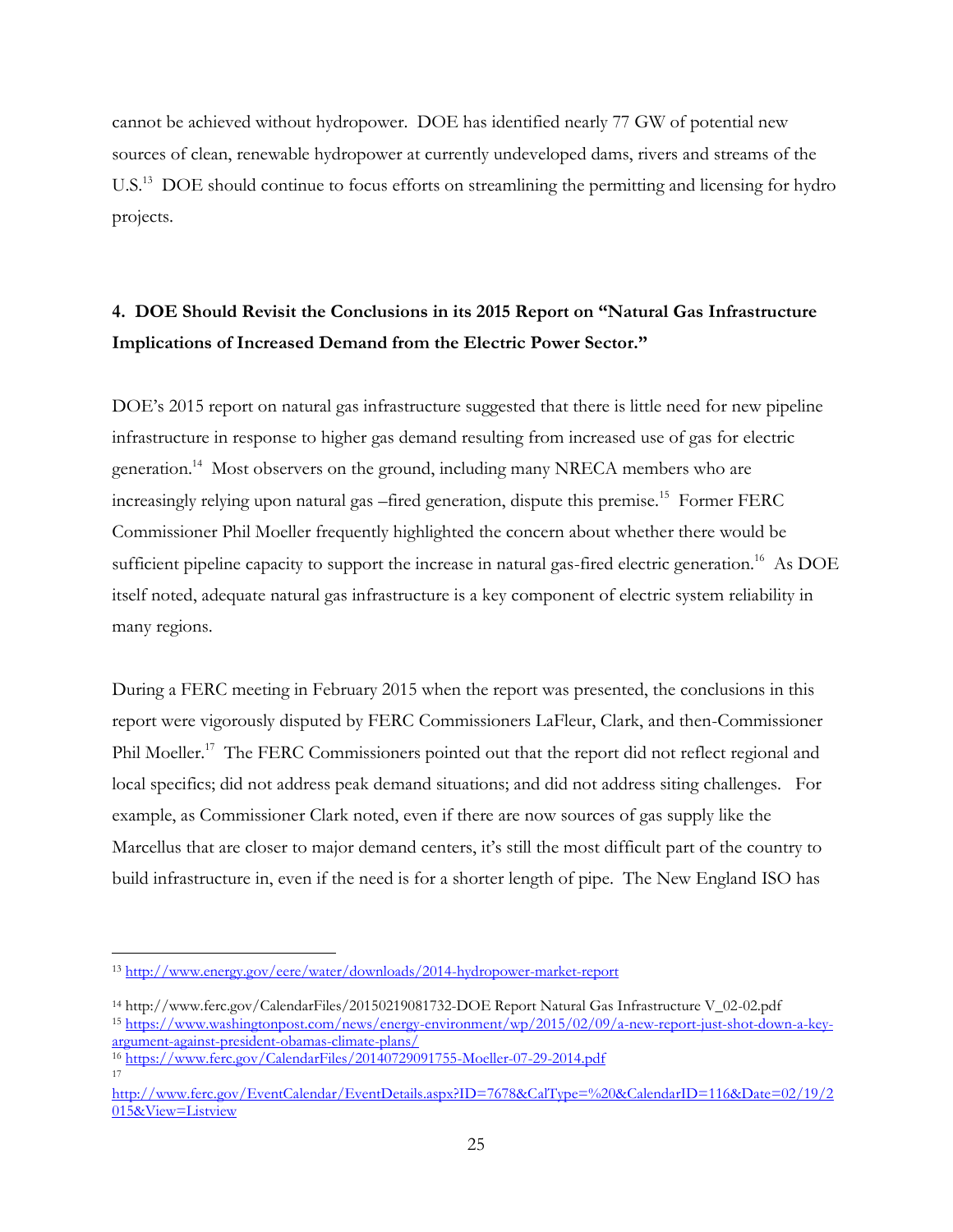documented the need for additional gas pipeline infrastructure in that region.<sup>18</sup> DOE itself noted that more than 3.2 Bcf/d of additional natural gas pipeline capacity will be needed to serve the projected demand in the Northeast between now and 2030.

NRECA is raising this point because DOE reports have influence. Building the infrastructure necessary to support our increased reliance upon natural gas supply for electric generation requires multiple siting and permitting processes all over the country, at every level of government. As DOE itself has recognized, these processes have become exceedingly more complex; and in that context, a report such as this can easily be misconstrued. NRECA urges DOE to reaffirm that the need for a stable, reliable and expanded gas transportation system goes hand in hand with our increased reliance upon natural gas for electric generation.

 $\overline{a}$ <sup>18</sup> http://www.iso-ne.com/static-assets/documents/2015/03/icf\_isone\_van\_welie.pdf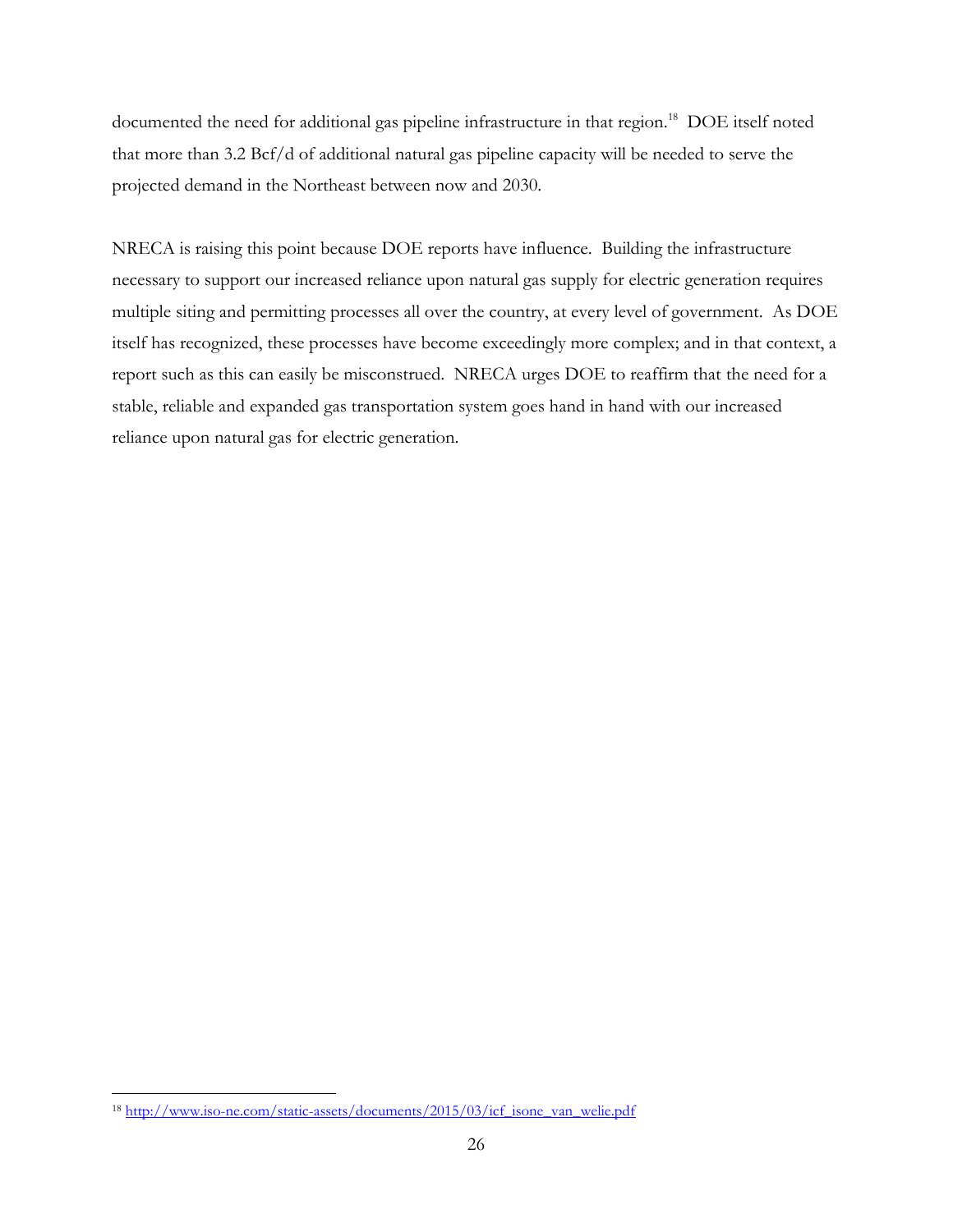## <span id="page-26-0"></span>**2. The End Result of Any Market Rule Changes Must Continue to Produce Just and Reasonable Rates for Consumers**

Electric cooperatives operate under and are active participants in a variety of wholesale market structures throughout the United States.<sup>19</sup> The goal of each and every co-op is the delivery of reliable, affordable, and sustainable long-term electric power to its member owners. This requires resources adequate to meet both current and future consumer demand, including sufficient generating capacity, fuel diversity and appropriate fuel security to ensure reliability.

In terms of market design (and power supply), a one-size-fits-all model is the wrong approach. Different market models work better for certain regions than others. There is one key, however. Wholesale markets should be designed to enable and support efforts to manage a portfolio of resources on behalf of consumers that includes generation, transmission, distribution and DER. Regulators and market operators should focus on ensuring that the wholesale markets and wholesale regulatory structures enhance wholesale customers' ability to obtain, deliver, and manage the portfolios of resources they need to serve their retail consumers more affordably, more reliably, and with less discrimination by other market participants.

In terms of price formation (and cost allocation), the goal in organized wholesale electricity markets should be, in the short-term, to assure the efficient dispatch of resources to provide energy and ancillary services at the least cost feasible to consumers. In the long-term, the goal should be to attract and enable investment in an efficient and diverse portfolio of resources that meet a wide range of operational, price, reliability, environmental, economic development, risk management and other goals established by state and local regulators, cooperative boards and wholesale power customers. Regional Transmission Organization (RTO) and Independent System Operator (ISO) market rules governing energy and ancillary services market price formation methods and protocols, and RTO/ISO rules governing price formation in certain organized wholesale capacity markets, have fallen short of fully achieving either objective. DOE should continue to promote efficiency gains for the benefit of consumers and continued protection against the exercise of market power.

<sup>19</sup> For example, co-ops in New England operate within Independent System Operator (ISO)-New England, a Regional Transmission Organizations (RTO) that traces its roots to the New England Power Pool (NEPOOL), one of the oldest power pools in the U.S. In contrast, co-ops operating in the southeast and WECC, exclusive of the California ISO, operate in bilateral markets.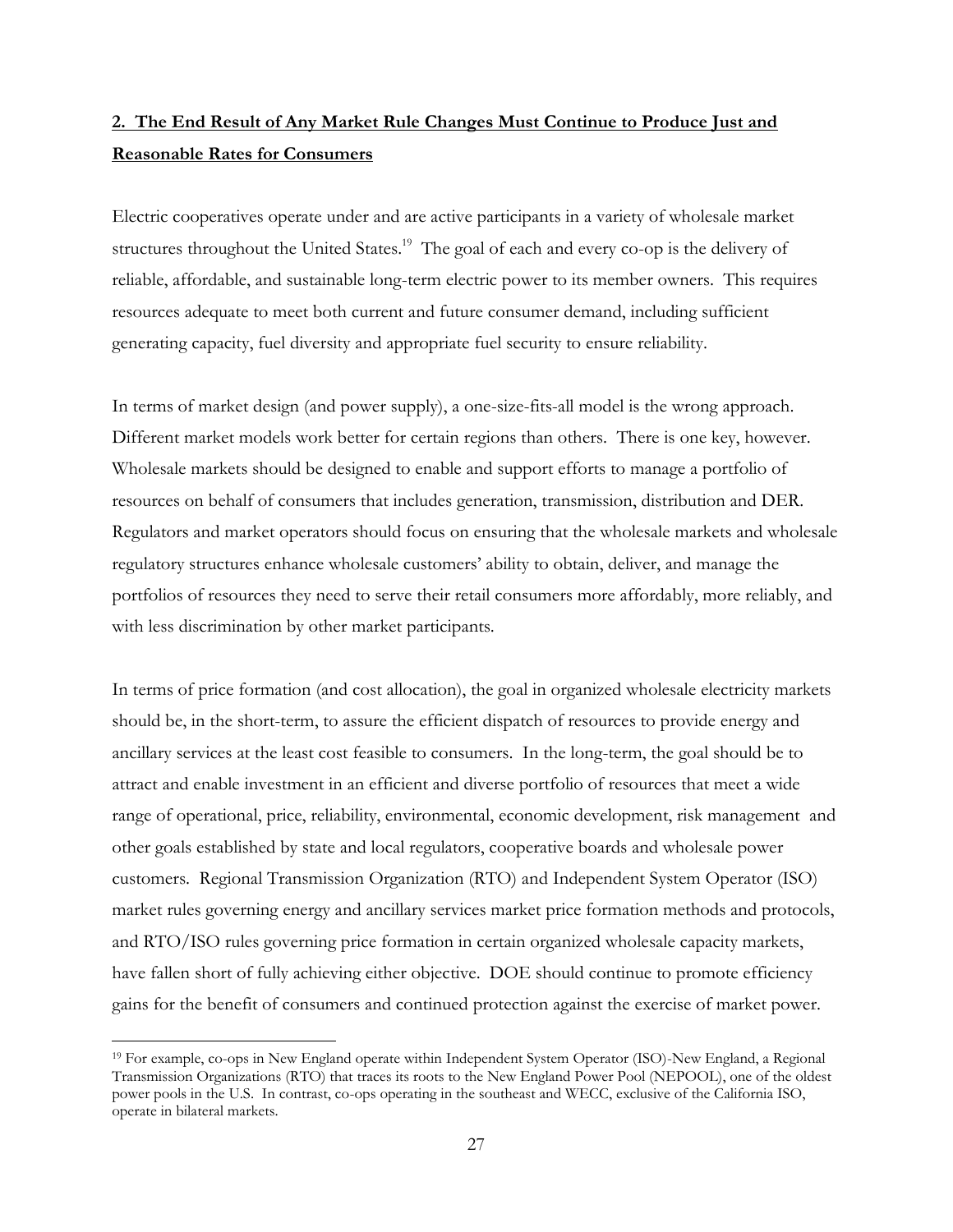Pricing proposals should always ensure that the interactive effects of price reforms in capacity and energy/ancillary services markets together produce prices for consumers that are just and reasonable, keeping in mind that long-term bilateral contracts and self-supply options may better address long-term investment and diversity needs than reforms of short-term energy, ancillary services and capacity prices. Moreover, individual energy and capacity market price formation rules may create overlapping incentives and may even have unintended, conflicting consequences.

The bottom line is that the end result of any market rule changes must continue to produce just and reasonable rates for consumers. Existing wholesale market rules governing in the RTO/ISO energy, ancillary services and capacity markets are intricately intertwined with one another and with the rules governing market power mitigation. Changes to such rules should always include careful review of how the rules interact with the overall market design; and reforms should always seek to achieve efficient dispatch in the short term, benefits in production-cost savings for consumers, incentives for investment in an appropriately diverse mix of resources in the long term, and continued strong protection against the exercise of market power.

# <span id="page-27-0"></span>**2.1. Electric Cooperatives Must Have Efficient and Unfettered Access to Bilateral Markets so that they can Manage, Optimize and Integrate a Resource Portfolio that Controls Cost and Risk for their Consumers**

There are fundamentally two types of wholesale generation markets in the U.S. – centralized and bilateral markets, though the two overlap and co-exist in centralized-market regions. The centralized RTO/ISO model, where suppliers compete in short-term markets to balance market requirements, is the norm in the Northeast, Mid-Atlantic, much of the Midwest, Texas, and California. Bilateral transactions also exist within centralized markets. The bilateral model, which is marked more by bilateral arrangements ranging from standardized contract packages to customized structured transactions as a component of the traditionally regulated model, is prevalent in the Southeast, most of the Southwest, parts of the Midwest and the West, excluding California. Development and evolution of centralized markets over the past 25 years occurred on a regional basis prompted in large part by seminal legal and regulatory changes (EPACT 1992, FERC Orders 888, 889, and 2000, and expansion of retail choice), and was in some cases facilitated by the presence of a functioning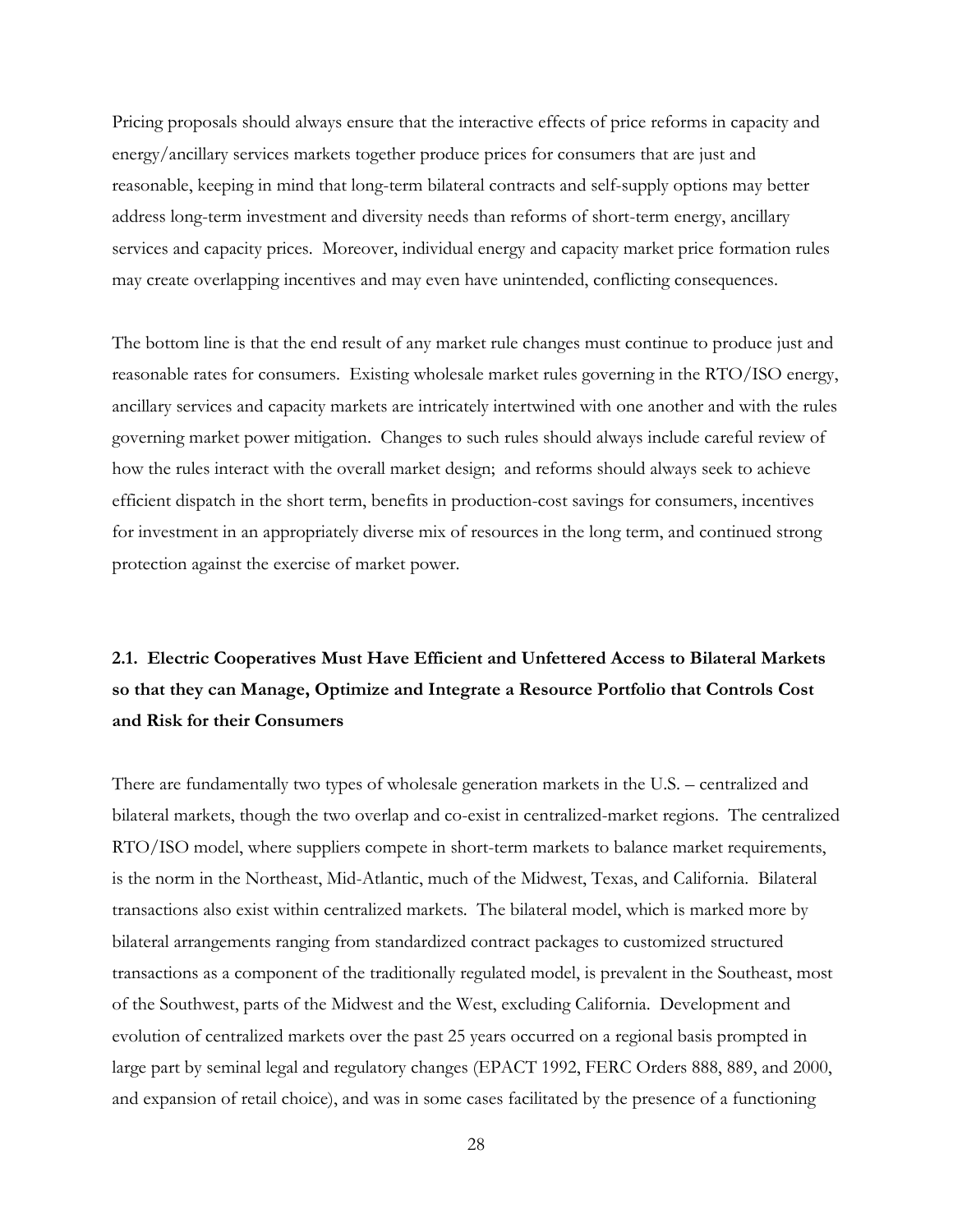power pool. Some of the centralized markets have capacity markets designed to help compensate for longer term generation investments. These markets tend to be quite controversial and usually overlap primarily with regions where the states also have restructured retail markets and some form of retail competition for consumers. Many of these markets have functional issues that drive constant change to the detailed market rules, but the fundamental concept essentially remains the same.

In those service territories with both centralized wholesale markets and retail competition, the distinction between wholesale and retail electric markets is now blurring. Some competitive retail suppliers are passing wholesale prices directly through to retail consumers. Some competitive aggregators are bidding retail consumers' demand response directly into the wholesale markets. Some larger consumers are also looking to increase their ability to participate in the wholesale markets both as consumers and as providers of capacity, generation, and ancillary services.

By contrast, co-ops operating in both bilateral and centralized market regions act as an intermediary between retail consumers and the wholesale markets. Co-ops act as wholesale customers in both market structures, purchasing resources as part of the portfolios they manage for the benefit of their consumers. Co-ops also act as suppliers in both wholesale market structures, selling resources into the markets where doing so allows them to manage costs for their consumers. Co-ops also use distributive energy resources (DER) to reduce their risk exposure when acting as consumers in the wholesale markets or as a resource they can bid into the wholesale markets when it is to the advantage of all their consumers for them to act as suppliers.

The wholesale markets are a critical element of many co-op's resource portfolio. For the foreseeable future, centralized generation resources will be a significant element of those portfolios, and the markets provide co-ops with an important option for acquiring rights to generation and capacity without the obligation to take on the cost and risk of building their own generation. The centralized markets, where they are available, can offer an efficient source of short-term resources. Bilateral markets permit co-ops to put together a diverse generation portfolio with long-, medium-, and short-term contracts for a wide variety of resources with different fuel sources, different emissions characteristics, different operating characteristics, different locations, and different risk profiles. Thus, in the future, co-ops must have efficient and unfettered access to those bilateral markets so

29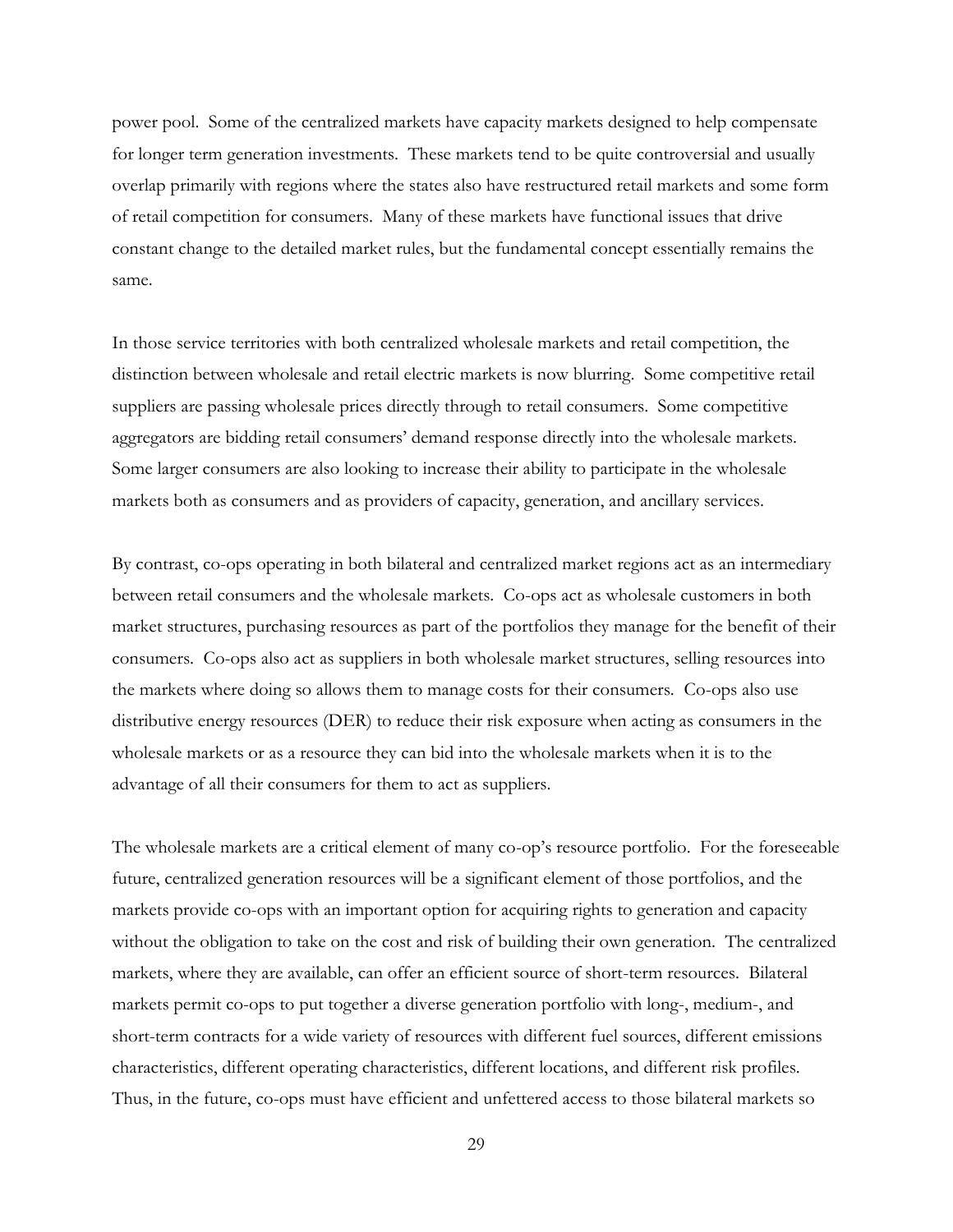that they can manage, optimize and integrate a resource portfolio that controls cost and risk for their consumers.

Similarly, co-ops must be permitted to continue to act as the intermediary between their consumers and the wholesale markets. DER is a significant part of many co-op's integrated resource portfolios. If those DER resources are disaggregated and permitted to participate directly in wholesale markets for their own benefit, it can severely undermine the co-op's ability to manage cost and risks for their entire consumer base. Cherry picking can undermine the economics of a co-op's demand response programs, reducing the total level of demand response available in the market, reducing a co-op's incentives to invest in DER and the infrastructure required to enable it, and effectively removing DER from a co-op's integrated portfolio. It can also undermine reliability by increasing the unpredictability of load on a co-op's systems. It was for these reasons that FERC permitted appropriate regulatory authorities – state PUCs, municipal governments, and cooperative boards – to decide whether to allow aggregators to bypass utility DR programs and bid retail demand response directly into the wholesale markets.

Co-ops should continue to have the right to act as the intermediary between retail consumers and the wholesale markets. Co-ops should be able to develop the demand response, efficiency, and customer-generation programs that best integrate within an optimum resource portfolio and to bring those resources into the wholesale market in the manner that best meets their consumers' needs. That will allow them to promote DER, manage market risks across their whole resource portfolio, and ultimately provide their members with safe, reliable, affordable, and environmentally sustainable power at a reasonably predictable price over the long term.

Thus, by preserving electric cooperatives' access to wholesale markets, right to serve as market intermediary for consumers, and flexibility to do so in the manner that best meets local needs in light of individual co-ops circumstances, wholesale market design should preserve all of the benefits that the co-op business model offers consumers. It can ensure that co-ops have the ability and incentive to meet consumers' changing needs, to integrate new technologies and services into their resource portfolios, and to bring the benefit of those new technologies into the wholesale market as a market participant and market intermediary.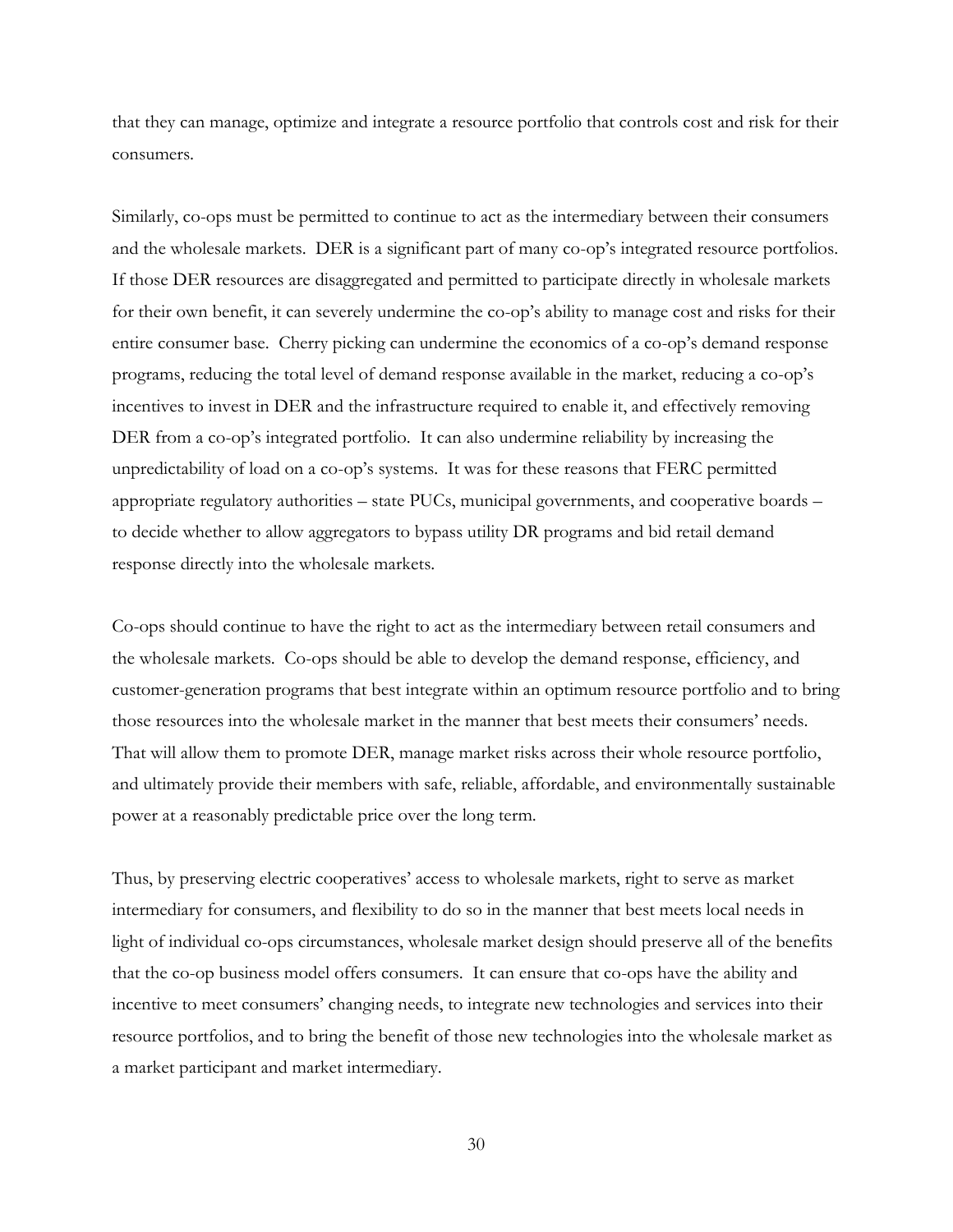# <span id="page-30-0"></span>**2.2. Capacity Markets Should Serve the Needs of Electric Cooperatives and Electricity Consumers**

#### <span id="page-30-1"></span>**2.2.1. Electric Cooperatives Have a Number of Options in Acquiring Capacity Resources**

Every load-serving entity (LSE) on the electric grid, including electric cooperatives, must keep their resources in balance with their loads at all times, lest the imbalance destabilize the grid and cause an outage not only for their own customers, but also for all other customers within the region. However, the grid is subject to unpredictable events that can cause demand to spike or that can cause the loss of major transmission or generation resources with limited or no notice. Because of this unpredictability, regulators and RTOs require the grid to have access to 9-20% more capacity – the capability of generation or other resources to meet demand – than anticipated peak demand to meet any contingencies that may arise.

LSEs, including electric cooperatives, have a number of options for acquiring capacity resources:

- LSEs can own some of their capacity, by owning all or part of a generating unit, or developing demand-side resources such as battery storage or demand-side management.
- LSEs can contract in the bilateral market, granting LSEs a right to capacity from all or a share of a single plant, a share of a group of plants, or a "slice" of another LSE's entire resource portfolio. Contracts will also define the conditions under which LSEs may have a right to delivery of energy from the capacity resource, and the price that the LSE will be required to pay for that energy.
- LSEs can also participate in a reserve sharing agreement with one or more other LSEs so they can share the cost and reduce the total level of reserves required to operate.
- In MISO, LSEs have the option to participate in a voluntary centralized capacity auction, which allows LSEs to bid for planning resources from market participants with excess capacity. The auction is conducted two months before MISO's Planning Year, and held for resources for a single year. As the auction is voluntary, no LSE is required to bid their resources into the auction or to have their resources clear that auction to be permitted to use those resources to meet their resource adequacy obligations.

31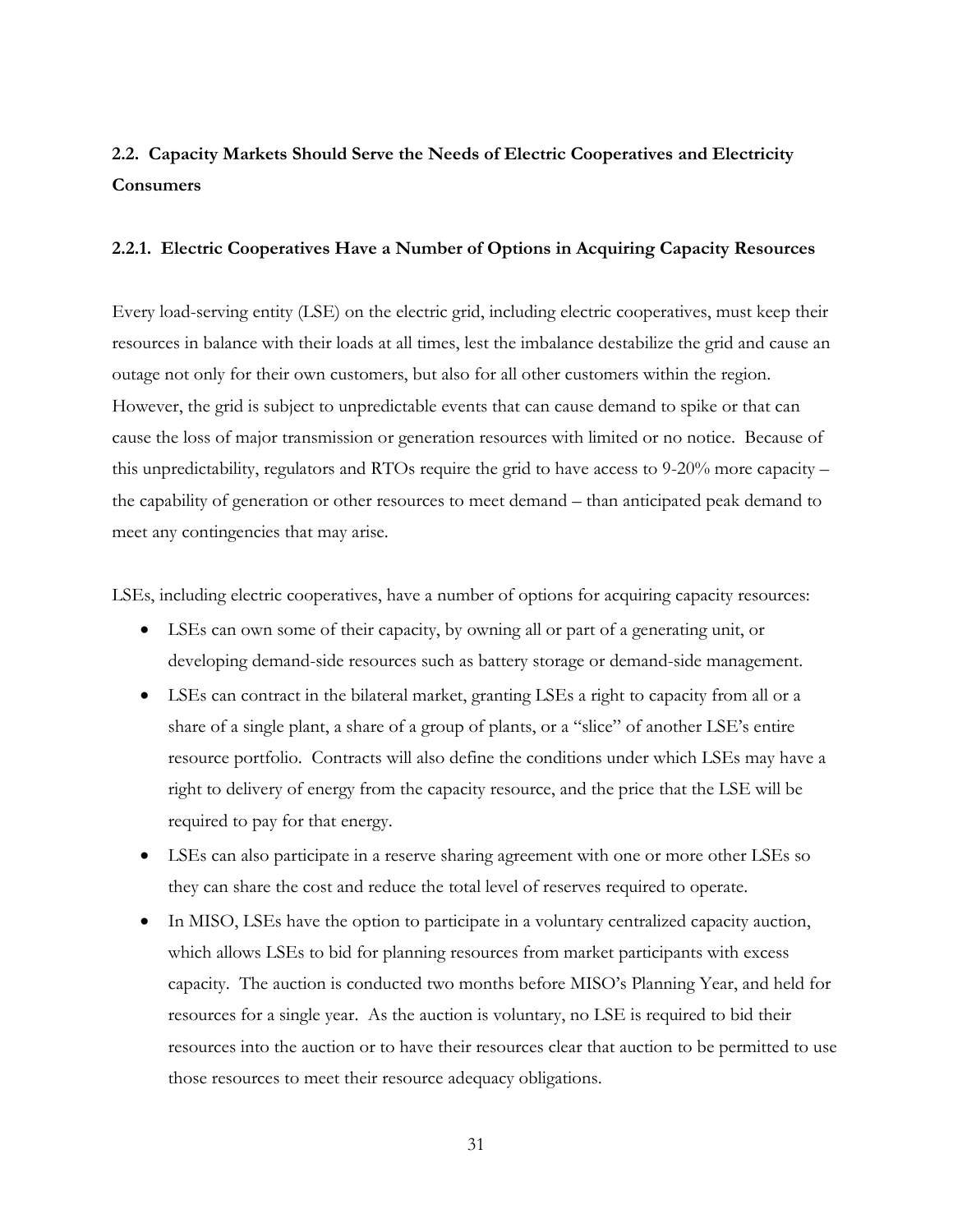In the regions served by ISO-NE, NYISO, and PJM, there are mandatory centralized capacity markets. All three operate mandatory capacity auctions that require all capacity to be bid into and purchased out of those auctions for that capacity to count towards meeting an LSE's resource adequacy obligations within their respective RTOs.

#### <span id="page-31-0"></span>**2.2.2. Buyer-Side Market Power Mitigation Mechanisms Harm Consumers**

The capacity markets in the eastern RTOs were designed to supplement the same bilateral markets and self-build options available to LSEs elsewhere in the country. Unfortunately, rather than designing those markets to work in parallel with the bilateral markets and self-build options, the RTOs and FERC have begun treating the centralized capacity markets as their primary tool for encouraging investment and ensuring reliability. In order to ensure that those centralized capacity markets can clear at what the RTOs consider to be the "right" price to accomplish those goals, all three of the eastern RTOs have adopted buyer-side market power mitigation mechanisms aimed at preventing LSEs, including electric cooperatives, from acquiring "uneconomic" capacity resources that will "artificially" suppress clearing prices in the centralized capacity constructs.

Unfortunately, no matter how much the centralized capacity markets may be adjusted through litigation, buyer-side market power mitigation mechanisms do not seem to serve the goals of "just and reasonable" rates for consumers. Moreover, buyer-side market power mitigation mechanisms are at best poorly rooted in either law or economic theory. Not only is it impossible for those buyer-side market power mitigation mechanisms to accomplish the goals for which they were adopted, they penalize pro-competitive economic behavior, and actually undermine reliability.

In order to ensure reliability, provide for efficient markets, and enable states to promote important policy goals, the value of all capacity investment options must be recognized, the buyer-side market power mitigation mechanisms in the eastern RTOs should be eliminated, and the obligation and freedom to acquire adequate capacity resources to LSEs and the states must be returned. It is necessary to look beyond the centralized capacity markets and include bilateral capacity markets and LSEs' – including electric cooperatives' – self-build options in the solution and the eastern RTOs' centralized capacity constructs must be adjusted so that all three resource options can work

32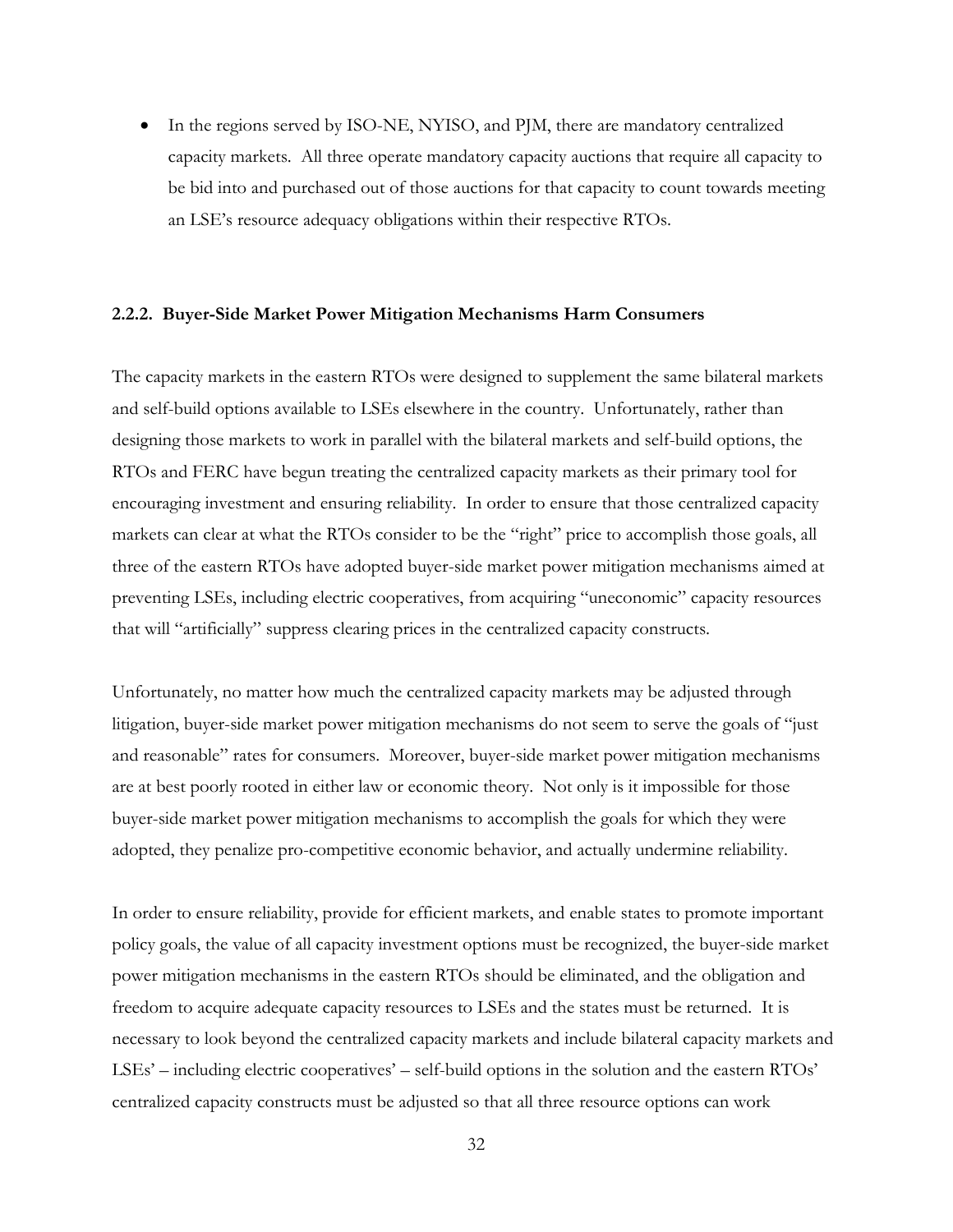effectively side-by-side. To make that happen, buyer-side market power mitigation should be abandoned and states and LSEs within centralized market regions must be provided both the obligation and the freedom to manage their own resource decisions.

## <span id="page-32-0"></span>**2.2.3. Capacity Markets Should Work in Conjunction With Bilateral Markets and Self-Supply**

Though not every region may benefit, there is nothing fundamentally wrong with the idea of centralized capacity markets, so long as they operate neatly in conjunction with, and not in conflict with, bilateral markets and LSEs' self-build options. As with the voluntary centralized capacity market in the Midwest (specifically, MISO), they can be an efficient supplemental tool for enabling those who are long in capacity and those who are short to transact in the short term. To the extent there is excess capacity available, centralized capacity markets also permit both generators and LSEs to diversify their portfolios, adding short term sales and purchases to a broader portfolio that also includes long- and medium-term capacity transactions.

However, the mandatory centralized capacity constructs in the east (ISO-NE, NYISO, and PJM) took a wrong turn when they began depriving LSEs of guaranteed clearing for self-supply and state mandated resources. And, they took a wrong turn when the RTOs themselves (with FERC's approval) concluded that the centralized capacity constructs needed to, or even could, arrive at a "right" price that could, if properly engineered through layers of mitigation and market rules, provide efficient price signals that would induce private investors to make enough investment in new and existing resources to ensure resource adequacy.

Further, the continuous tinkering with capacity market design in order to chase resource adequacy is unnecessary where LSEs such as electric cooperatives already have the obligation to meet resource adequacy requirements and are assured that they may use their own resources for that purpose.

Centralized capacity markets should be considered a supplement for, and not a replacement or substitute, for bilateral capacity markets and self-supply. In reimagining the markets this way, the obligation for resource adequacy needs to be put back where it belongs – on LSEs and states – and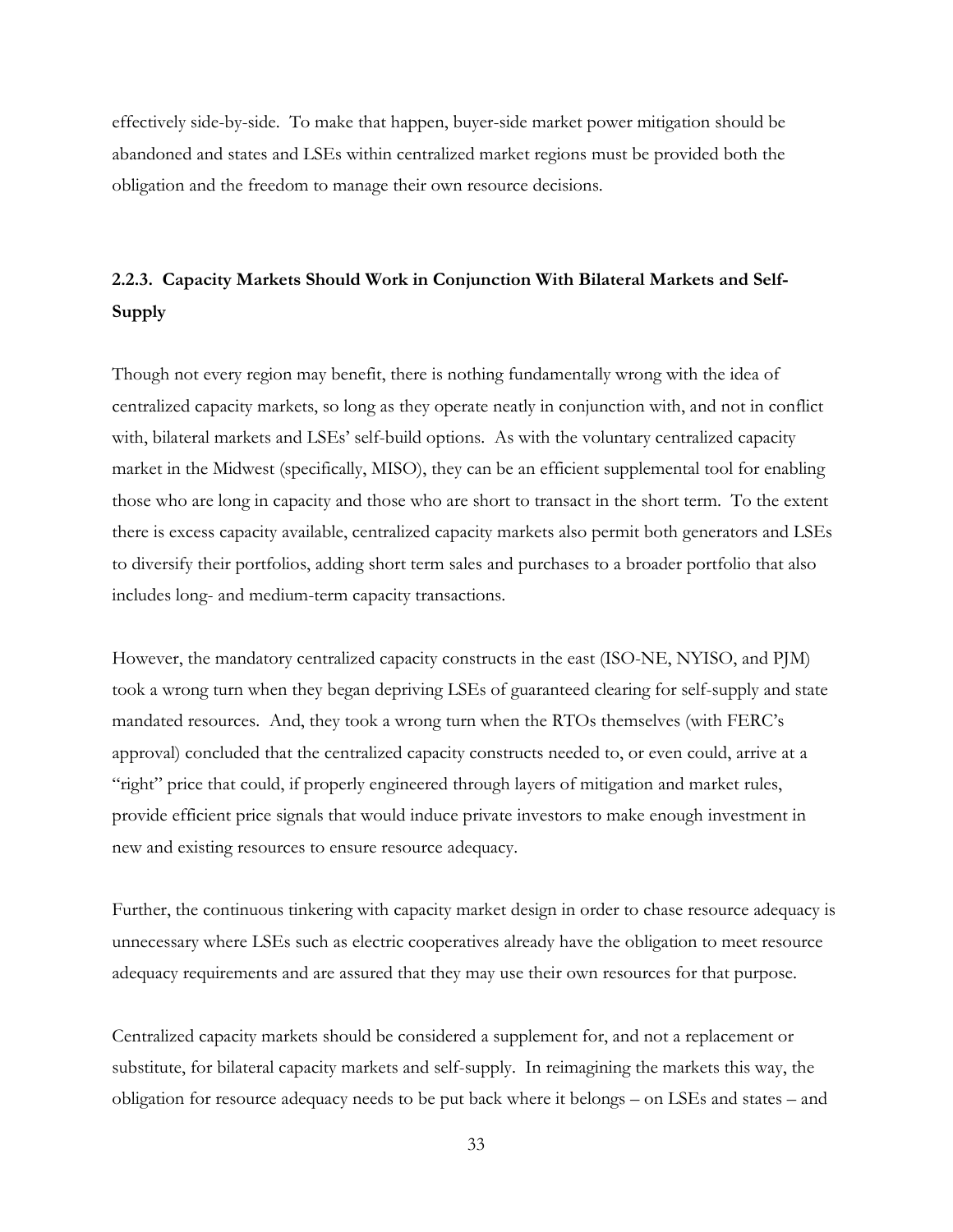give them both the freedom and incentive to meet that obligation in the manner that best meets their needs. In so doing, this would solve one of the fundamental concerns that the independent power producers have expressed with the bilateral markets – too few counterparties willing to enter into long-term contracts. If the burden can be put back on restructured states and competitive LSEs to ensure long-term reliability, they can recreate that natural market for long-term transactions in the bilateral market.

### <span id="page-33-0"></span>**2.3. Centralized Capacity Markets Optimize Only for Short-Term Price and Often Struggle to Reflect Other Preferences and Needs**

#### <span id="page-33-1"></span>**2.3.1. Centralized Capacity Markets Cannot Meet All of the Needs of Load-Serving Entities**

Centralized capacity markets can be a valuable option for LSEs on the margins. In fact, voluntary capacity auctions afford LSEs with an additional mechanism to procure needed capacity and increase transparency in the procurement of capacity.

Centralized capacity markets cannot, however, meet all of an LSE's needs. Centralized markets are to bilateral markets as commodity markets, such as NYMEX, are to over-the-counter markets. Centralized markets manage standardized transactions for fungible products, such as wheat, pork bellies, or oil at a particular hub. In the centralized capacity markets, buyers can acquire limited additional capacity resources to meet their RTO resource adequacy obligation, but they are not able to engage in customized transactions or acquire an actual slice of a generator capable of meeting multiple needs as they can in the bilateral markets. Moreover, as the Supreme Court has acknowledged, "[m]arkets are not perfect, and one of the reasons that parties enter into wholesale power contracts is precisely to hedge against the volatility that market imperfections produce."<sup>20</sup>

Centralized capacity markets generally optimize only for short-term price, and, therefore, cannot replace the role of states and LSEs in optimizing the resource portfolio. Because they optimize only for short-term price, centralized markets often struggle to reflect other preferences, such as the

 $\overline{a}$ <sup>20</sup> *Morgan Stanley Capital Grp. Inc. v. Public Util. District No. 1*, 554 U.S. 527, 547 (2008).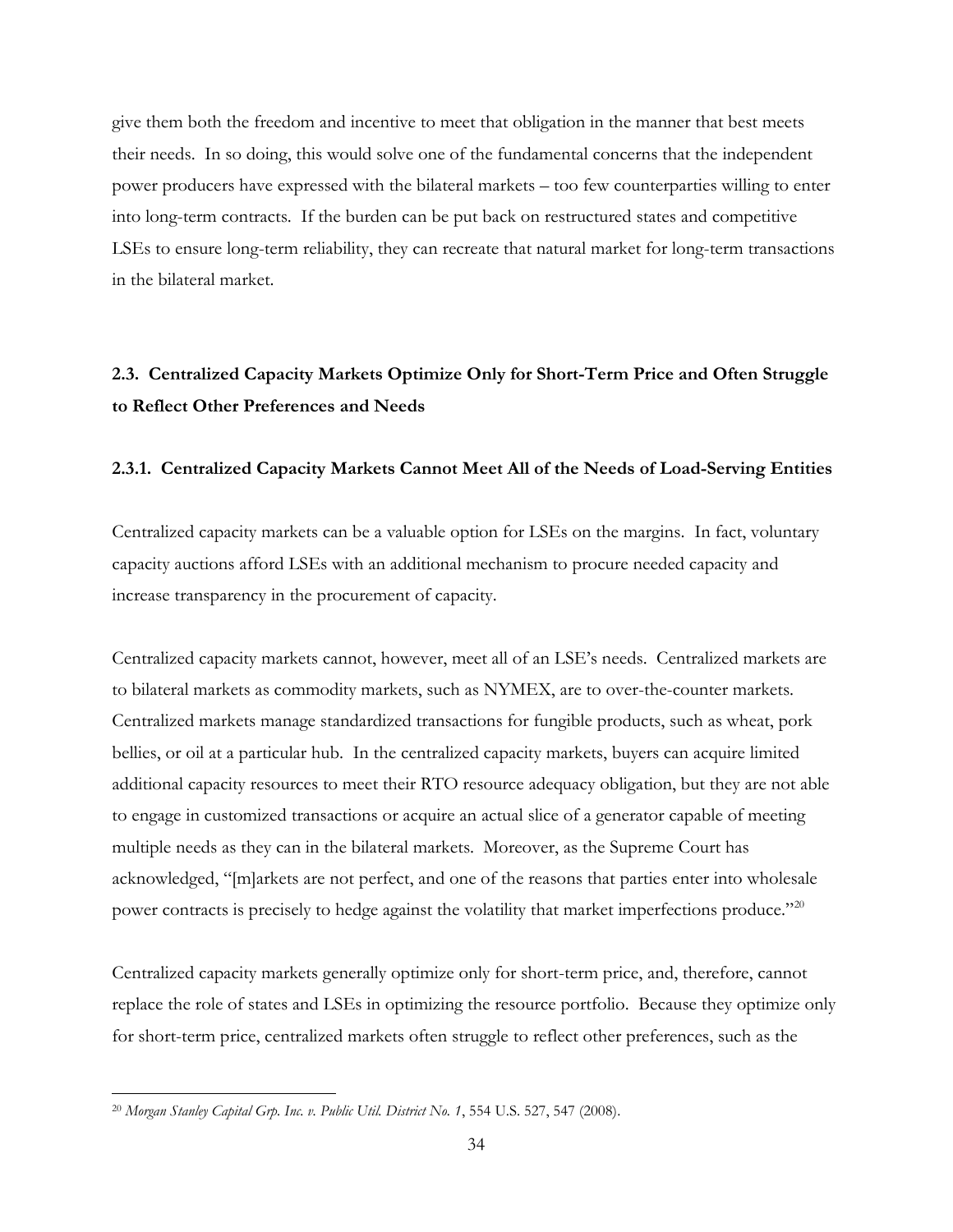range of policy goals considered by policy makers and the different manner in which those policy makers prioritize those goals.

Self-build options and the bilateral energy and capacity markets provide the opportunity for LSEs to obtain over short, medium and long terms those specific resources that they, their consumers, and/or their regulators conclude best meet their needs in light of a range of policy goals, including: low price, reliability, fuel diversity, environmental performance, appetite for risk, economic development, and others.

## <span id="page-34-0"></span>**2.3.2. Load-Serving Entities' Ability to Transact in Bilateral Markets is Being Undermined by Capacity Markets**

Unfortunately, the trend in the centralized capacity constructs has been to undermine LSEs' ability to transact in the bilateral markets and to build their own resources to obtain the resources they need to meet their various business and regulatory obligations. Rather, the markets aggressively discourage such investments if those investments do not beat the costs of fungible capacity resources bid into the centralized constructs without consideration of those resources' environmental value, technological value, or reliability value more than three years out. Henry Ford once said, customers can have a car painted any color they want, so long as it is black. Similarly, the newer construct rules now say that LSEs can invest in any resource they want, so long as it is the low cost resource in the auction year as calculated by the RTO, regardless of the actual value of the resource to the consumer.

If the LSEs want something other than what the incumbent suppliers are offering, they have to take the risk of paying twice for capacity: once for the resource that meets their business, operational, and regulatory needs and again for the resource the RTO thinks they should have purchased based on a myopic view of value. Those changes have threatened to block LSEs', including electric cooperatives', efforts to manage their business and operational risks, and by creating barriers to entry, have both driven up market prices and undermined reliability.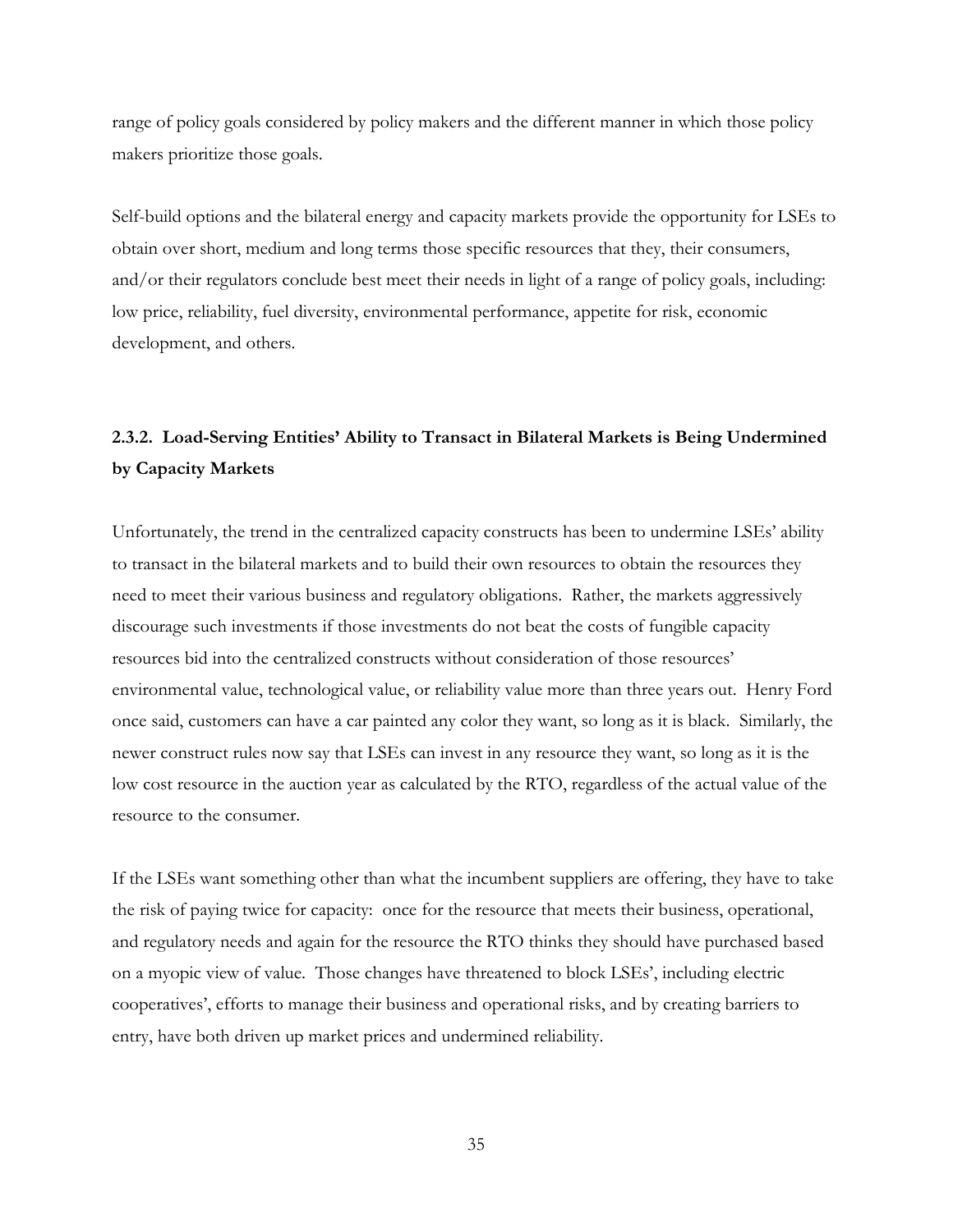#### <span id="page-35-0"></span>**2.3.3. Capacity Markets Do Not Incent New Generation Investment**

The centralized capacity constructs have neither ensured the independent power producers (IPPs) a consistent return on their investments nor led to the development of significant new IPP generation capacity in the eastern RTOs. As a recent American Public Power Association (APPA) study has shown<sup>21</sup>, most capacity in those regions is still built pursuant to bilateral contracts and self-build efforts, and not by IPPs relying solely on RTO market revenues.

APPA's study found that nearly all generation in the United States has been built by LSEs or in connection with long-term power-purchase agreements (PPAs) with LSEs. Their analysis found that only 2.4% of new capacity had been built on spec, for sale into the markets, and that number includes new facilities for which no information could be found about contracts. In fact, APPA found that only 6% of all capacity built in 2013 was even built within the footprint of the RTOs that have centralized mandatory capacity constructs (even though those states hold a little over one quarter of the customers). Two thirds of the 2013 capacity APPA reviewed was built with PPAs and 31.6% was constructed under the ownership of a utility. 2% was constructed directly by the end use customer. Of the 2.4% to be sold into the markets, nearly all received some form of non-market funding such as grants under the American Recovery and Reinvestment Act. That left only 0.1% built solely for sale into the RTO markets without any other source of income.

There is a good reason that investors are not building solely in response to RTO market incentives. Investors require the certainty of native load or long-term PPAs. FERC understood this at one point, stating: "we are mindful of the comments made to us by representatives of the financial community, that dependence on price volatility for investment is an inadequate foundation for costeffective financing of new infrastructure. A clear preference for long-term contracts and/or reliable revenue streams was stated."<sup>22</sup>

There is also a good reason why investors want long-term contracts before investing. Although shortages in the markets drive up prices, signaling the need for new capacity, actually building capacity in response to that price signal automatically destroys the price signal by increasing supply

<sup>&</sup>lt;sup>21</sup> [http://www.publicpower.org/files/PDFs/Power\\_Plants\\_Not\\_Built\\_on\\_Spec\\_2014.pdf](http://www.publicpower.org/files/PDFs/Power_Plants_Not_Built_on_Spec_2014.pdf)

<sup>22</sup> *PJM Interconnection, L.L.C.*, 115 F.E.R.C. ¶ 61,079 at P 68 & n.78.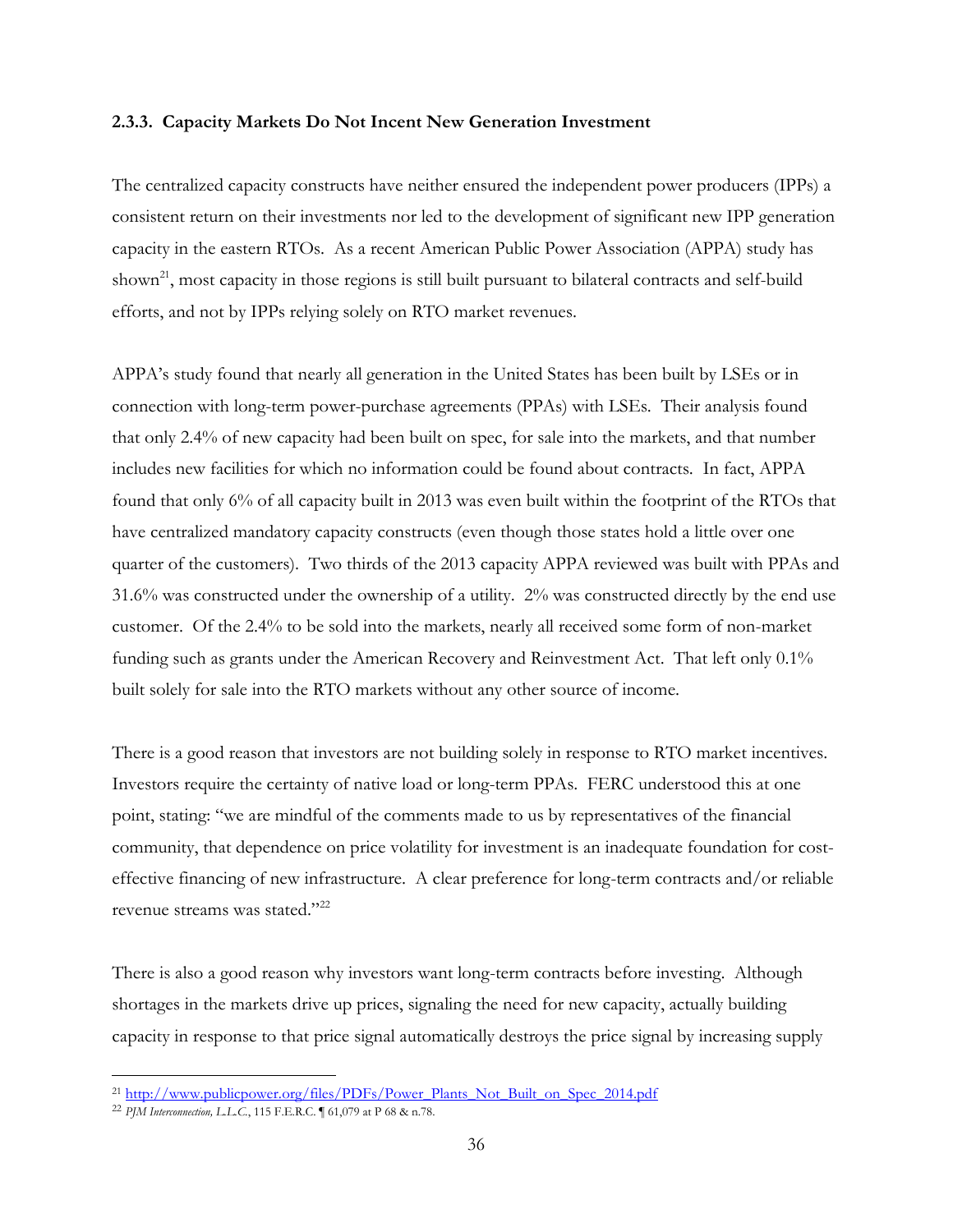and driving down price. Thus, the only entities in the market that have an incentive to build generation or to contract to have it built in response to price signals are those who want the price to go down – LSEs and state regulators. The market design should do all it can, therefore, to enable those investments. However, the mandatory market increases the risks to any LSE that responds to the price signal through self-supply – including the risk of having to pay twice for capacity if their mitigated bids do not clear the market – making it less likely that those entities will build much new generation.

Indeed, the organized markets are also a poor choice for ensuring adequate generation capacity because they treat all capacity as fungible. That simplicity makes them good tools for the efficient transfer of capacity in the short term between those who are long and those who are short. This is what the voluntary MISO centralized capacity market achieves.

On the other hand, centralized capacity constructs' treatment of all capacity as fungible makes them a very ineffective tool for driving investment in the right resources to meet the industry's broader need for such values as portfolio diversity, fuel diversity, temporal diversity, environmental compliance, and operational characteristics such as ramping capability, black-start capability, and inertia. Because many of the values that generation provide cannot be monetized in the centralized markets the way that they can be in the bilateral market, it is irrational to assume that "a purely private new entrant should be able to recover 100% of its costs from [centralized] market revenues."<sup>23</sup>

A "well-designed resource adequacy requirement supports competitive markets if it allows suppliers to compete to provide infrastructure and buyers to choose the infrastructure with the best combination of features such as cost, reliability, environmental effects, and service life."<sup>24</sup> In fact, "[c]entral to the Standard Market Design concept is its reliance on bilateral contracts entered into between buyers and sellers. The resource adequacy requirement strongly encourages such long-term contracts. The short-term spot markets set out below are intended to compliment bilateral procurement."<sup>25</sup>

<sup>23</sup> *Consolidated Edison Co. of N.Y., Inc. v. N.Y. Indep. Sys. Operator, Inc.*, 150 F.E.R.C. ¶ 61,139 at P 64 (2015).

<sup>24</sup> Notice of Proposed Rulemaking, *Remedying Undue Discrimination Through Open Access Transmission Service and Standard Electricity Market Design*, F.E.R.C. STATS. & REGS. ¶ 32,563 at P 461 (2002), 67 Fed. Reg. 55,542 (2002) (codified at 18 C.F.R. pt. 35)

<sup>25</sup> *Id.*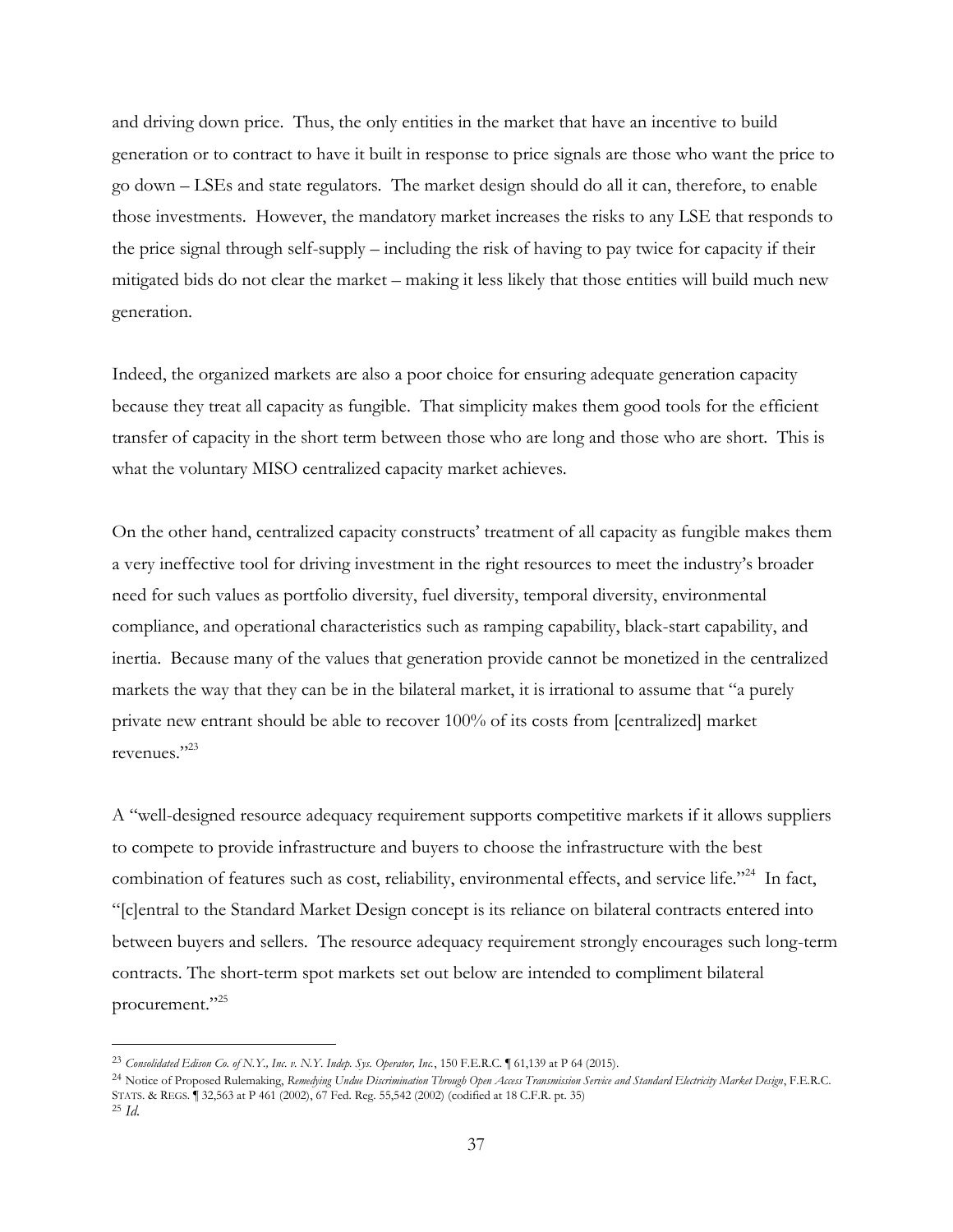#### **2.3.4. Bilateral and Centralized Capacity Markets Should Complement Each Other**

The benefits of bilateral and centralized markets may best be differentiated on a temporal scale. The centralized markets are very good at real-time, day-ahead commitment, and other short time frames. The centralized markets have enhanced the reliability and efficiency of the day-ahead commitment process and real-time dispatch of the electric system. They have helped to ensure that the transmission system is operated on a non-discriminatory basis.

The bilateral markets, on the other hand, have the capability of addressing LSEs' needs beyond the real-time and day-ahead commitment time frames. Generation and transmission resources can take 2-15 years to build and can remain in service for 40+ years. They can require tens-of-millions to billions of dollars to build. They can offer different LSEs and other parties multiple benefit streams to meet a wide variety of needs, but they can also pose a significant risk for LSEs, their investors, and their consumers. In a way that centralized capacity constructs cannot, the bilateral markets permit investors and LSEs to customize their transactions to monetize each of the different potential value streams, to manage risk amongst each other, and to provide long-term secure income streams to support the investments.

Consumers and regulators in restructured states have just as much interest as those in traditionally regulated states in safety, reliability, and affordability. And, they have just as much interest in clean and efficient power. That requires investment in long-term resources. And, as discussed above, investors in those resources want long-term financial commitments. There is no free ride in economics. If the customers of competitive LSEs in restructured states want to receive safe and reliable power at stable prices but pay no more than the commodity price of electricity, the costs of that service must go somewhere.

Costs should be imposed on those who cause them. LSEs that have acquired state-mandated or self-supplied resources are not imposing any costs on the RTO or their neighbors. They are meeting their own needs and their consumers are responsible for covering those costs.

38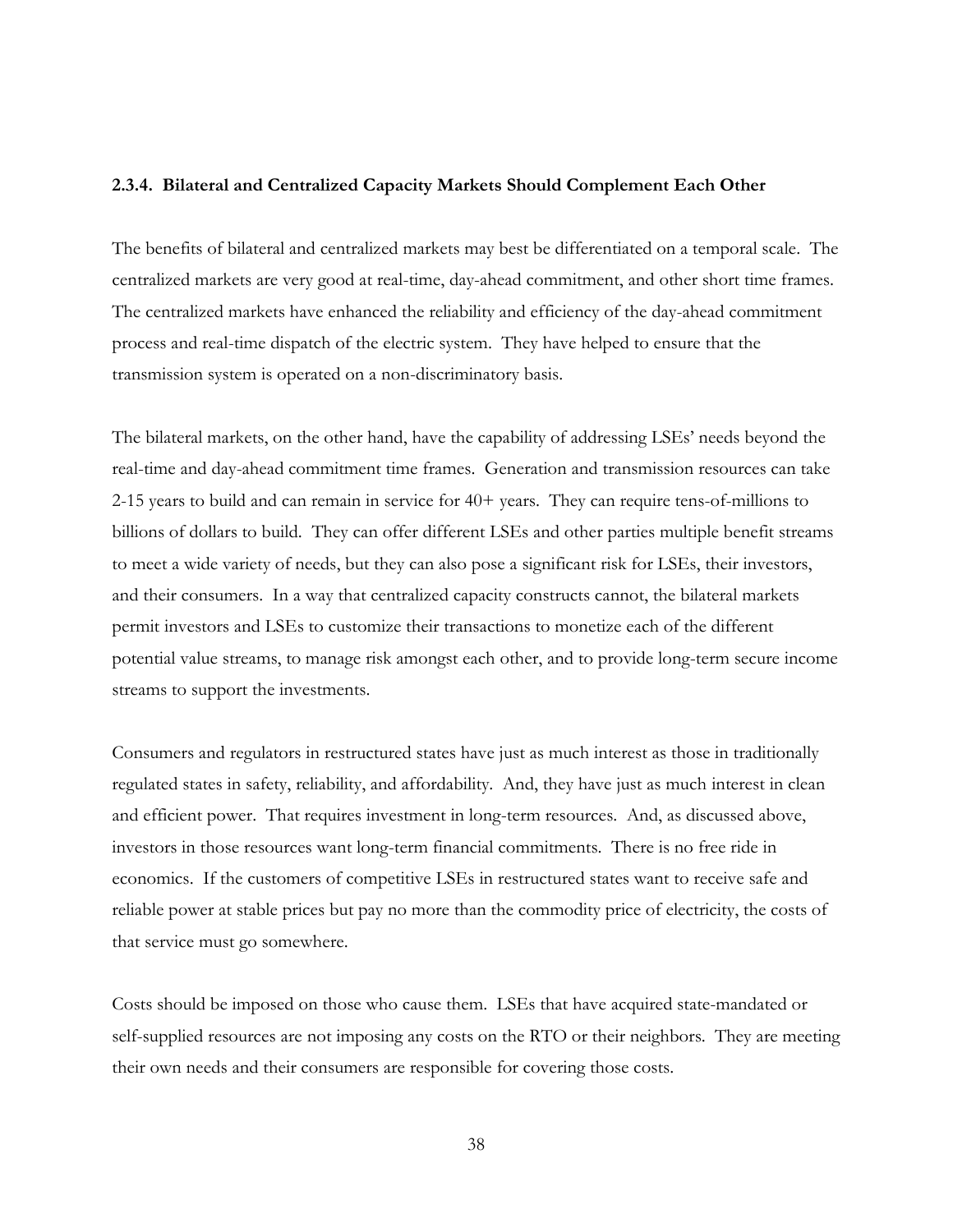On the other hand, to the extent that state policy has undermined wholesale markets by undermining the long-term revenue required to support bilateral contracting, incentives for states should be allowed in order to address that error. One option would be to let those competitive retail suppliers and their consumers see the volatility and risk of shortages their short-term business strategy may cause. If competitive LSEs do not acquire enough resources and that causes resource scarcity and drives up prices for capacity and energy, it is not unjust and unreasonable to expect just those competitive LSEs and their consumers to bear that cost. The centralized capacity constructs are already designed to have this impact. Those who meet their resource adequacy obligation largely through owned resources and long-term bilateral contracts would have little exposure to volatility in the short-term capacity constructs, whereas those who rely more heavily on those constructs would be much more exposed to high prices arising from shortages.

Another option employed in most regions of the country is for the RTO or other regulating body to impose a fine or a fee on those LSEs that fail to bring sufficient resources to market. If that payment is high enough, it should provide sufficient incentives for those LSEs to acquire reliable capacity resources.

#### **2.4. FERC Does Not Set Wholesale Rates**

The Supreme Court's decision in *Hughes v. Talen Energy Marketing*<sup>26</sup> does not completely resolve the thorny jurisdictional issues arising in the power sector that could not have been anticipated at the time the 1935 Federal Power Act was written. NRECA believes the decision is based on the mistaken premise that FERC, rather than the process of contracting between participants in wholesale markets, "sets" wholesale power rates. Unfortunately, at least in the short term, the decision could impede the orderly development of needed electric infrastructure at reasonable cost by disabling important functions reserved to state regulators under the Federal Power Act concerning the development of electric generation resources. The misapplication of preemption principles in the decision affords incumbent merchant generators insulation from the force of possible competitive entry.

<sup>26</sup> 136 S.Ct. 1288 (2016)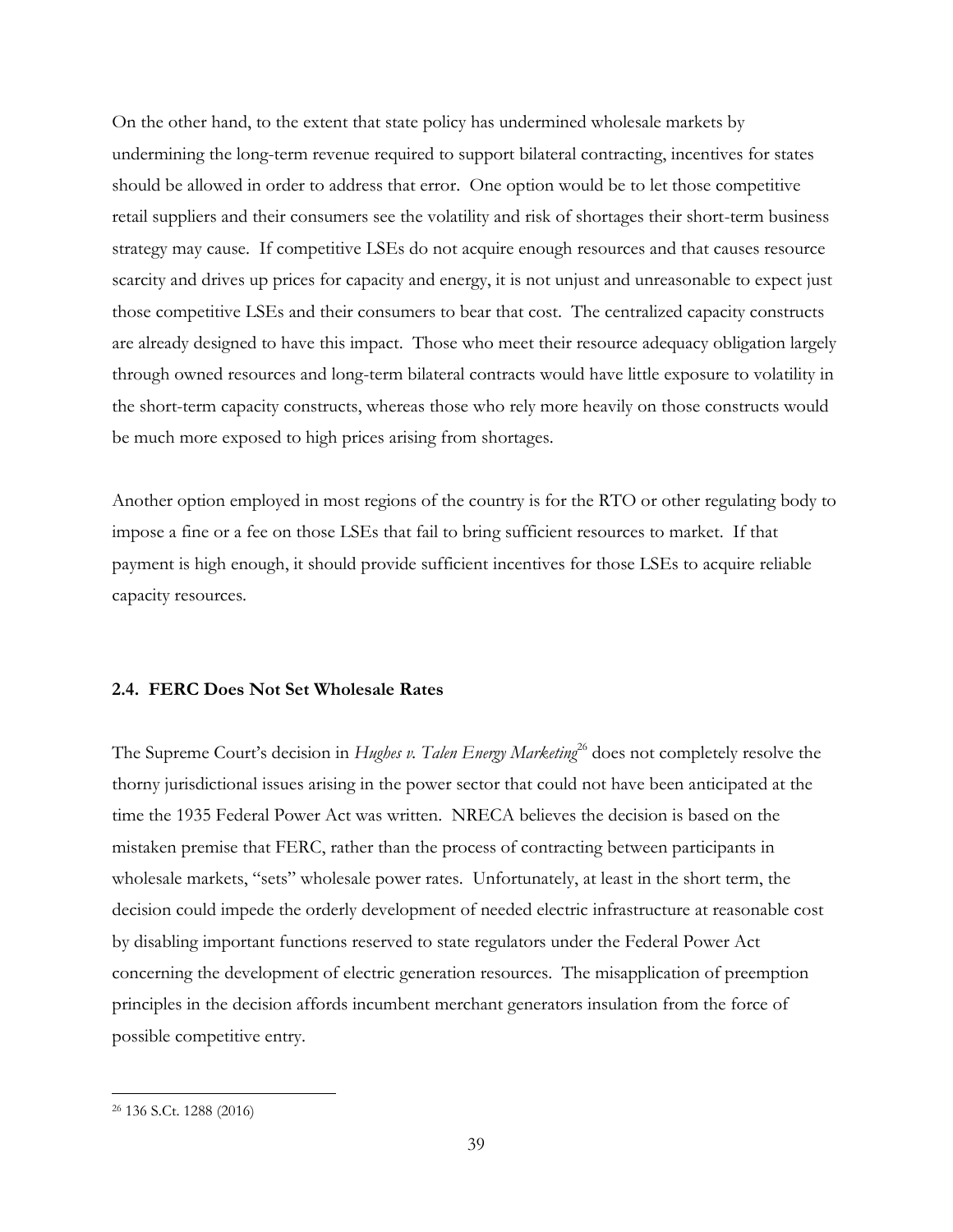The decision is at odds with previous Supreme Court decisions concerning both field and conflict preemption in federal regulatory regimes, such as the FPA, that explicitly reserve roles for state regulatory authority. Nothing in the FPA suggests that FERC's authorization of a centralized capacity auction displaces the ability of utilities, both non-profit and investor-owned, to purchase capacity and related products and services where they choose. Rates are set by public utilities, not by FERC, which only reviews rates set up by public utilities to ensure that those rates meet the FPA's "just and reasonable" standard.

#### It has long been understood that:

 $\overline{a}$ 

"Sections 205 and 206(a) [of the FPA] 'are simply parts of a single statutory scheme under which all rates are established initially by the (utilities), by contract or otherwise, and all rates are subject to being modified by the Commission upon a finding that they are unlawful. The Act merely defines the review powers of the Commission and imposes such duties on (utilities) as are necessary to effectuate those powers; it purports neither to grant nor to define the initial rate-setting powers of (electric utilities). $27$ 

FERC itself has long held that centralized capacity auctions are intended to operate in tandem with robust bilateral markets, precisely because it is the bilateral markets that actually support the addition of needed energy infrastructure with long-term and predictable contract revenues. The Maryland Commission order challenged in the proceeding simply created a way for Maryland's retail electric utilities to respond to price signals provided by PJM's centralized capacity auction and by the bilateral market. In holding that the contracts into which the Maryland Commission required Maryland's retail electric utilities to enter were preempted by FERC's approval of the auction mechanisms in PJM's centralized capacity auction, the Court of Appeals conflated two distinct ratesetting processes, each of which has a distinct and well-recognized role in the relevant wholesale electric power market.

The nature of power markets has long been one in which the matter of determining jurisdiction is more complicated than a plain reading of the statute would allow. Supreme Court decisions are necessarily a reflection of the particular facts of the case, and unless Congress acts, the Court will

<sup>27</sup> *Papago Tribal Utilities Authority v. FERC*, 610 F.2d 914, 924 (D.C. Cir. 1980), *quoting United Gas Pipeline Co. v. Mobile Gas Service Co.*, *supra*, 350 U.S. at 341.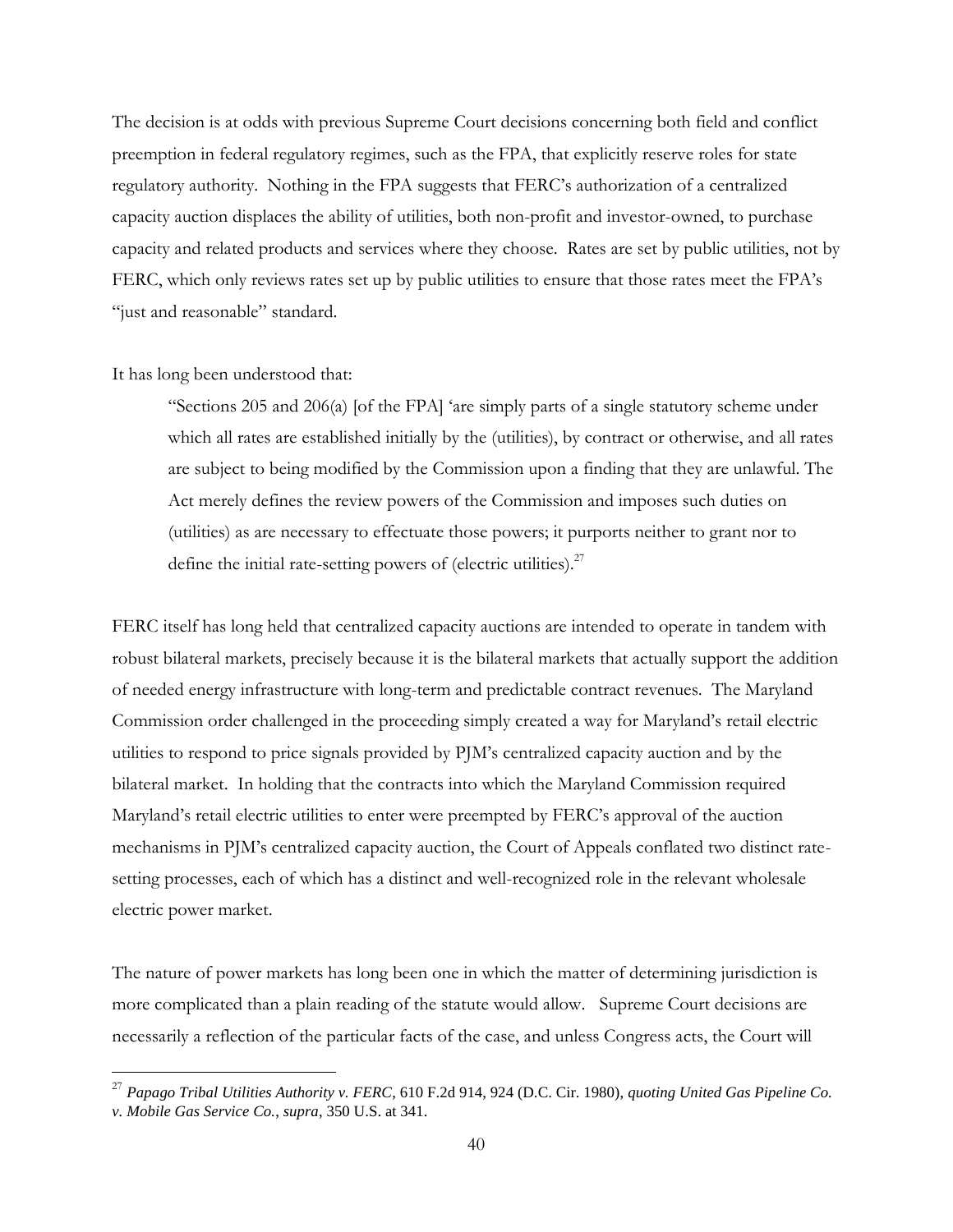not resolve the underlying issues: states are testing the boundaries of their jurisdictions because federal regulators have so far been unsuccessful in designing market mechanisms adequate to incentivize generation to the extent states desire. One thing is certain: The *Hughes* decision<sup>28</sup> highlights the obstacles to state efforts to support continued operation of existing generating units and construction of new plants. Over the next few years, sparring over this issue could intensify. FERC, state regulators, the U.S. Environmental Protection Agency (EPA) and the courts are all likely to be involved.

In the wake of *Hughes*, generation owners and state regulators will be required to explore new mechanisms to support continued operation of existing coal and nuclear generating units and to achieve long-term resource planning goals without running afoul of FERC. The success of these efforts could have a major impact on market value of new and existing generating units, decisions regarding whether to retire marginally economic coal and nuclear plants, the attractiveness of building new generation and the frequency and severity of future price spikes.

#### **Recommendations**

 $\overline{a}$ 

As not-for-profit private businesses and stewards for their member-owners, it is essential for electric cooperatives to be able to invest in those generation resources that they believe best meet their needs for energy, capacity, ancillary services, risk management, environmental stewardship, regulatory compliance, and other business obligations, in light of their broader resource portfolio.

## **1. Co-ops Should Continue to Have the Right to Act as the Intermediary Between Retail Consumers and the Wholesale Markets.**

It is imperative to the cooperative business model that coops be the intermediary between their consumers and the wholesale markets. Co-ops should be able to develop the demand response,

<sup>&</sup>lt;sup>28</sup> There is similar, on-going battle in Ohio, as well. On April 27th, FERC blocked implementation of two Purchase Power Agreements (PPAs) approved by the Ohio Public Utilities Commission (Ohio PUC). The PPAs, involving FirstEnergy Corporation (FirstEnergy) and American Electric Power Company Inc. (AEP) were intended to support continued operation of more than 6,000 MW of existing coal and nuclear generation in Ohio. *Electric Power Supply Association, et al. v. FirstEnergy Solutions Corporation, et al.,* 155 FERC ¶ 61,101 at P 57 (2016).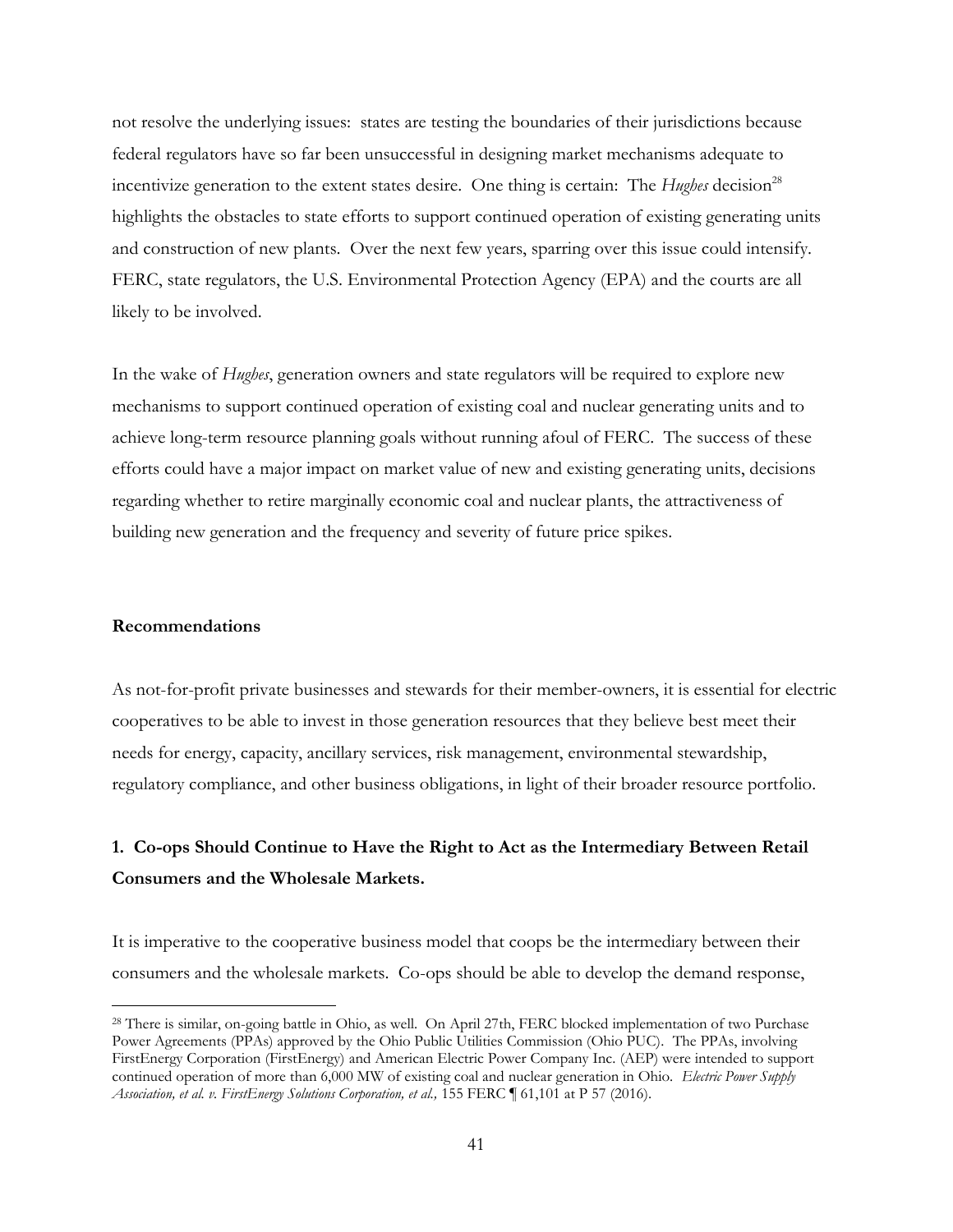efficiency, and customer-generation programs that best integrate within an optimum resource portfolio and to bring those resources into the wholesale market in the manner that best meets their consumers' needs. That will allow them to promote DER, manage market risks across their whole resource portfolio, and ultimately provide their members with safe, reliable, affordable, and environmentally sustainable power at a reasonably predictable price over the long term.

### **2. Bilateral Markets Exist, and Those Markets Serve a Valuable Purpose and Should Be Supported.**

Bilateral and centralized markets both serve uniquely complementary purposes, with the former allowing for meaningful customized investment in generation and transmission resources over many years and the later enhancing reliability, efficiency and access in real-time and day-ahead market time frames. Both markets must be preserved and supported to ensure that those responsible for causing costs in both the near- and long-term pay for them accordingly. Bilateral markets create an appropriate sphere for long-term investment that is built upon certainty of native load or long-term PPAs. Centralized market treatment of all capacity as fungible ignores numerous core industry objectives; however, bilateral markets allow for investment based on goals such as environmental compliance, portfolio and temporal diversity, and operational desires.

#### **3. Long-Term Planning Must Be Incentivized in the Interests of Reliability.**

Capacity markets alone do not incent new generation, leading to longer-term resource adequacy and reliability issues. To ensure reliable generation and transmission resources, an all-of-the-above emphasis on bilateral and capacity markets, along with self-build options, will allow for the proper and specific resources to be built that meet consumer needs.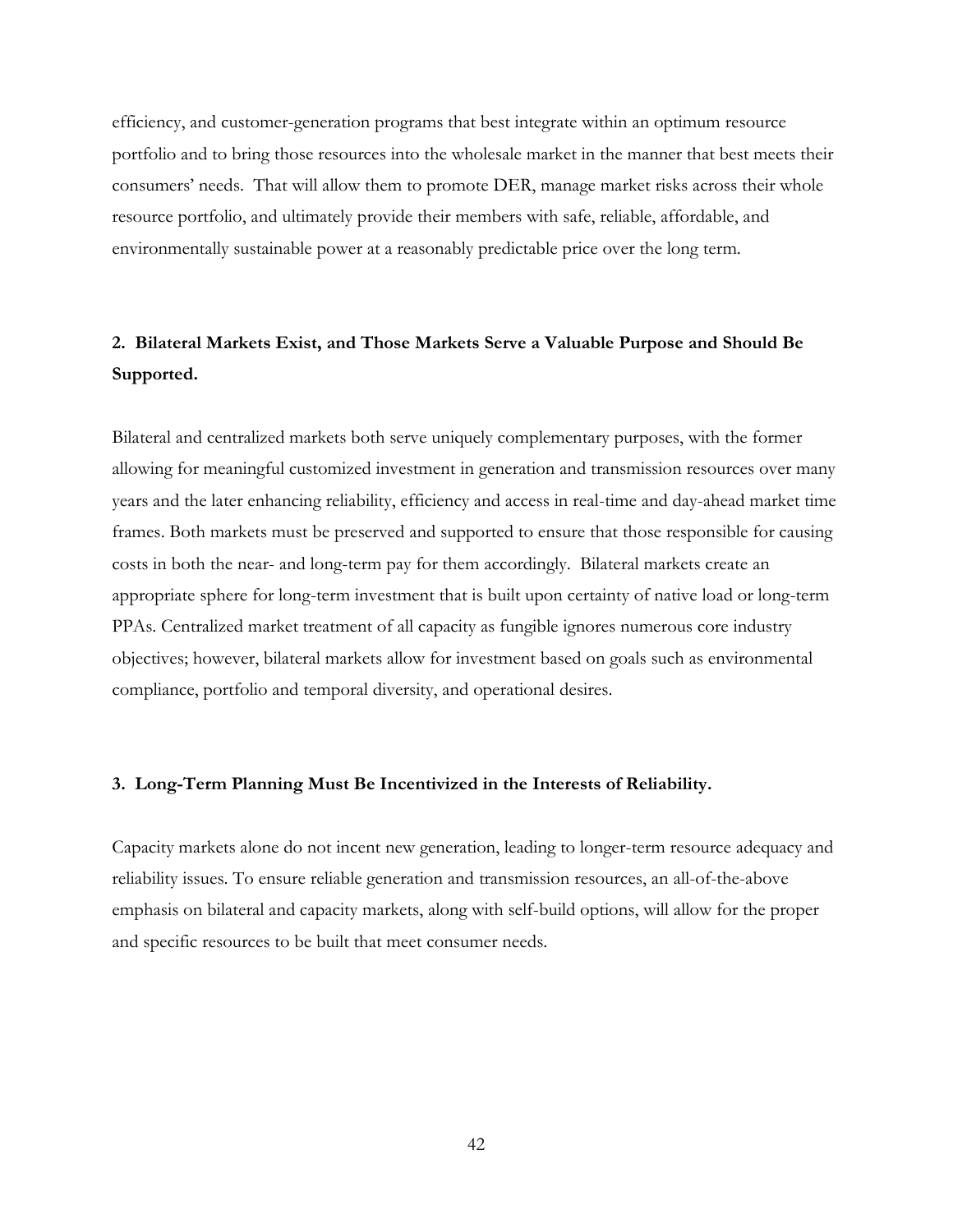### **4. The Federal-State Jurisdictional Situation Demands Clarification.**

Efforts by states to support development of new generation, continued operation of existing generating units, and power supply decisions in general, are not likely to end soon. The Supreme Court's ruling in Hughes does not provide a clear pathway to accomplish these goals. The effect of the current law is to block the states protecting state interests, on the grounds that they intrude on FERC's jurisdiction, without FERC ever directly assessing the potential justification for the states' actions.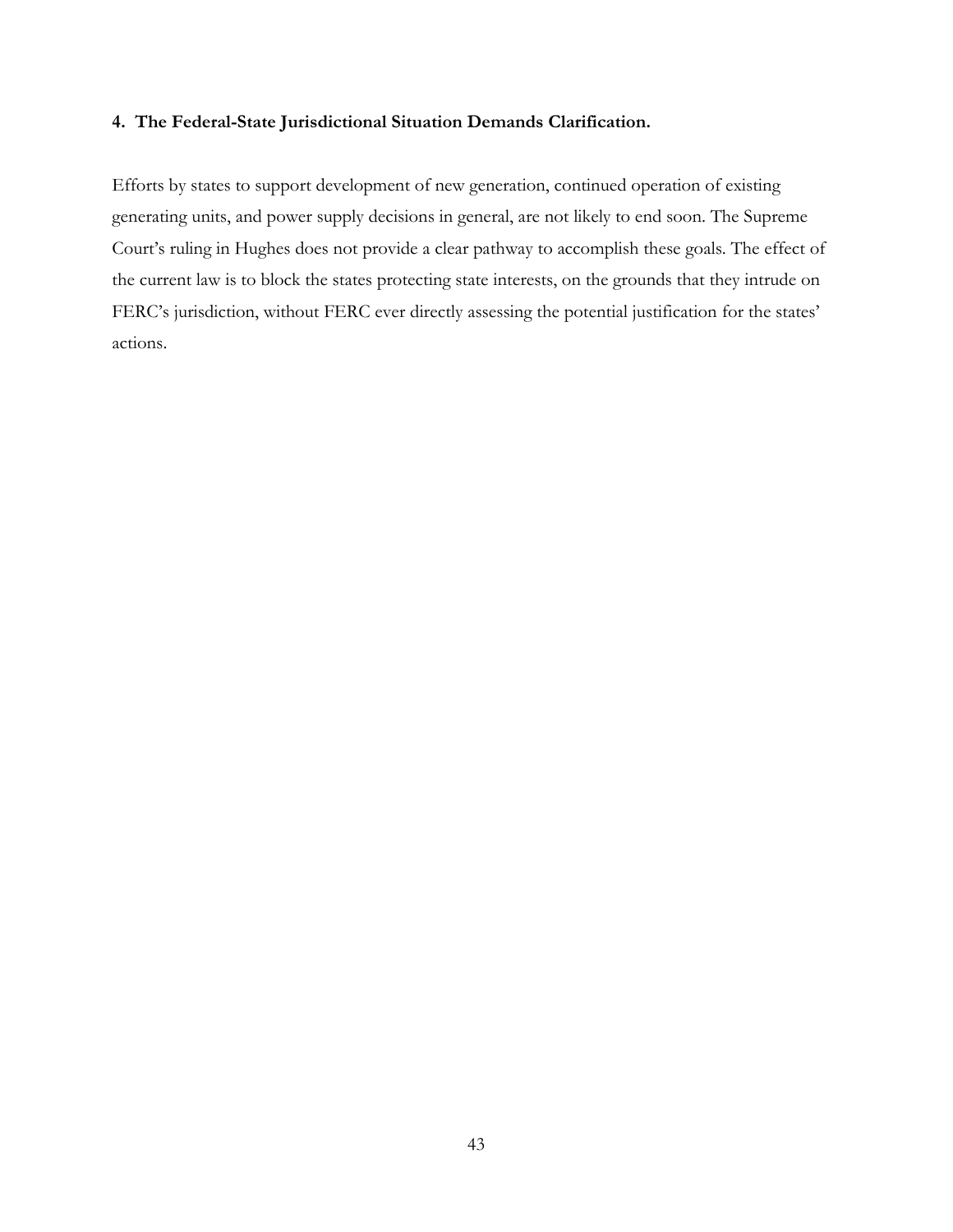# **3. The Consumer-Centric Utility Business Model Provides a Viable Framework for Utilities to Continue to Provide Safe, Affordable, Reliable, and Clean Electric Service While Enabling New Products and Services**

In a future state with increased consumer choices and new technologies, electric utilities will be more essential than ever. It is important to understand that electric utilities do not simply sell a commodity. They sell safe, affordable, reliable and increasingly clean electric service. They sell the assurance that the light will turn on 24 hours a day. Electric utility companies will continue to be the entities that provide this crucial public good well into the future.

The "consumer-centric utility" business model expands upon this critical service. The model provides a viable framework for utilities to continue to provide safe, affordable, reliable and clean electric service, while enabling new products and services that meet growing consumer expectations.

### **3.1. The Consumer-Centric Utility Integrates and Optimizes a Pool of Resources on Behalf of its Consumers While Facilitating New Service Offerings**

At its most basic, a consumer-centric utility is a utility that integrates and optimizes a pool of resources on behalf of its consumers. These resources can include traditional generation, transmission, and distribution assets. They also include distributed energy resources (DER), such as demand response, energy efficiency, energy storage, and distributed generation technologies.

What sets it apart from traditional utilities is that it empowers consumers by facilitating new service offerings. New services such as community solar programs are tailored to local conditions and specific consumer preferences. It also manages risk and provides energy advice to consumers.

The general goals of all consumer-centric utilities are the same. But the model is flexible to accommodate different consumer preferences and geographic areas. What may work in the borough of Manhattan, in New York, may not be appropriate for Chapel Hill, North Carolina. The goal is not to completely redesign the industry, but to find the best way that DER and new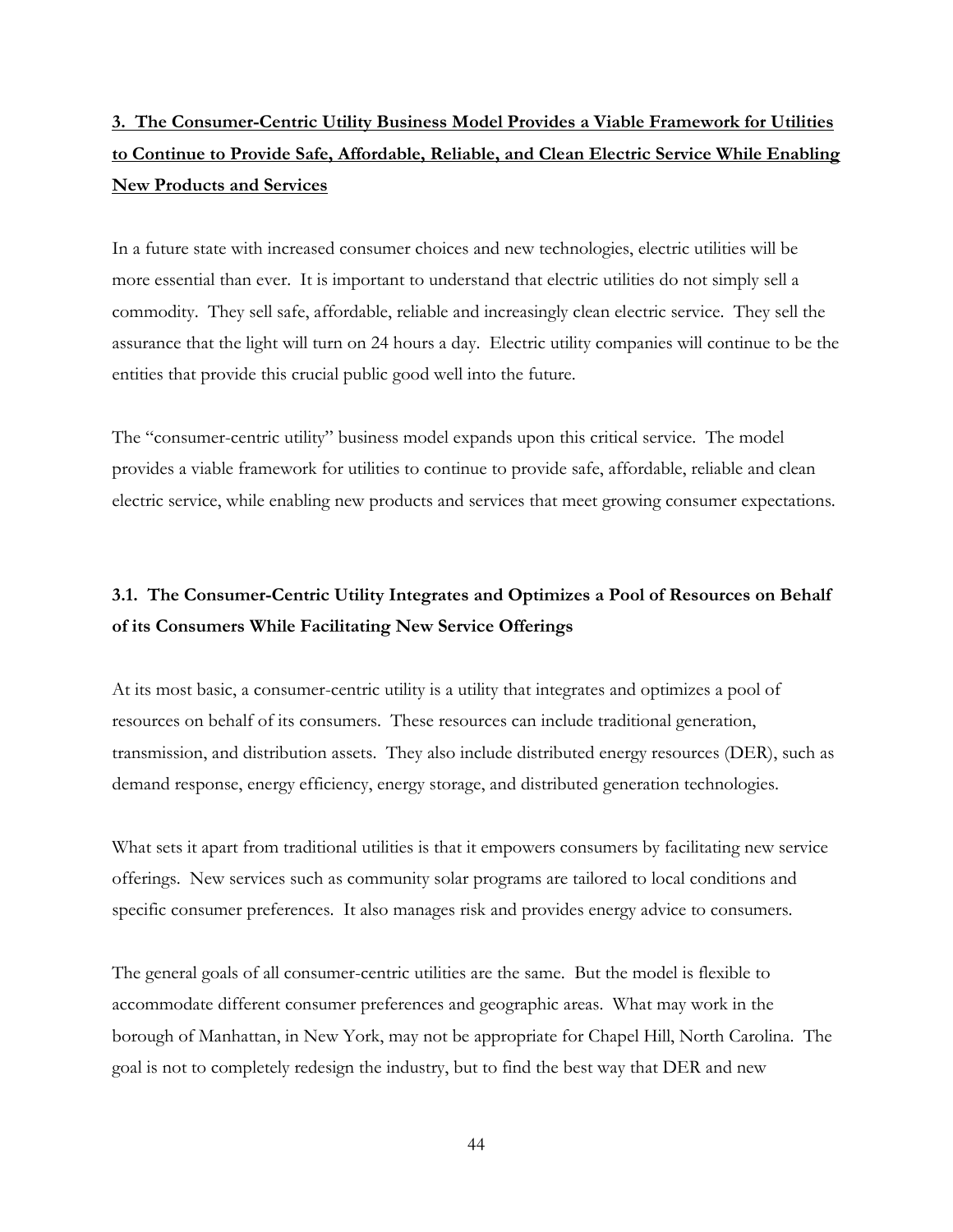technologies can be integrated into the system to complement and enhance the grid in a way that works for all consumers.

The responsibility of the utility remains at the meter. The opportunity for consumer-centric utilities lies behind it. In other words, the core business structure of the utility remains constant. But the business that consumer-centric utilities operate in will continue to evolve.

# **3.2. The Consumer-Centric Utility Business Model is the Most Efficient Model to Integrate Distributed Energy Resources Because it is Consumer Focused, takes a Long-Term View, and has Economies of Scale, Scope, and Integration**

The Consumer-centric utility business model is the most efficient model to integrate DER and provide consumers with new services while continuing to provide safe, affordable, reliable, and clean energy. This is because it is consumer-focused, takes a long-term view, and has economies of scale, scope and integration.

An increased consumer focus is what separates consumer-centric utilities from traditional utilities. As consumers demand new products and services, this flexible utility would enable those services in a way that meets individual needs and works for the system as a whole.

A long-term view is important because certain grid investments are necessary to enable new solutions well into the future. An investment in a two-way metering system, for instance, may be necessary to enable consumers to control their energy usage and facilitate new services in the future.

Economies of scale can bring to bear necessary resources to invest in appropriate grid technology and enable cost-effective behind-the-meter solutions. This does not mean that the consumer-centric utility can do all of this itself.

On the contrary, partnerships with diverse third-party providers of distributed energy resources will be crucial. What the consumer-centric utility does, however, is leverage these partnerships in a way that optimizes the system and improves energy service for its consumers.

45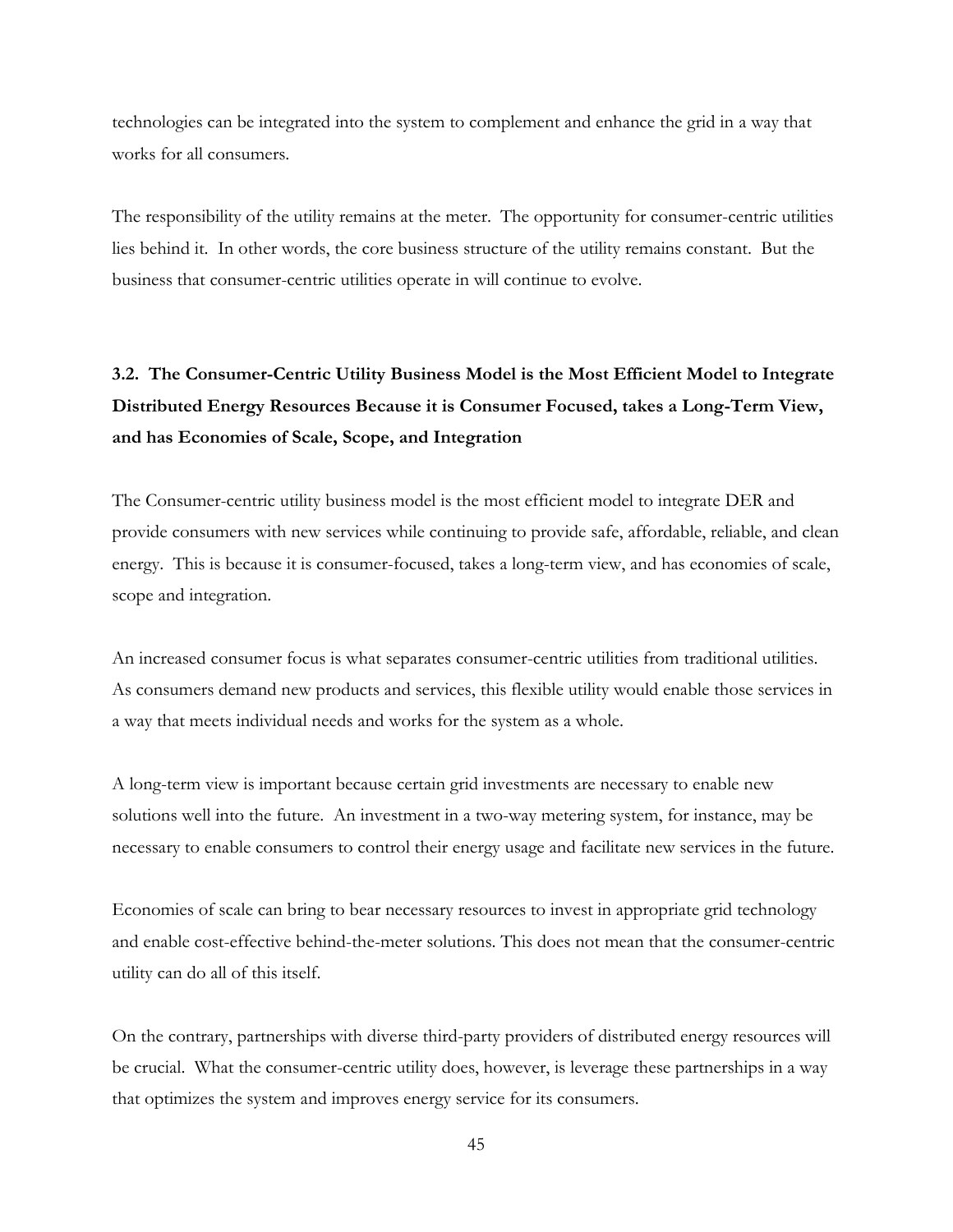Scope and integration allow a consumer-centric utility to take a broad perspective of the system. A holistic view is necessary to understand how all of the pieces fit together.

Various system benefits may not be realized if certain investments are not made in a different part of the system. For instance, the utility could see the benefit of making investments in sensor technology in places with a high penetration of distributed solar.

A critical piece to enabling distributed energy resources is an optimized ecosystem. This ecosystem includes generation, transmission, distribution, and distributed energy resources. New technology integration must promote safe, affordable, reliable, and clean electric service.

The electricity sector is complex. Each segment of the grid is affected by every other. It will become even more complex as new technologies, and two-way flows of energy and communication, continue to proliferate. Interoperability protocols, sensors, smart inverters and other grid modernization investments are tools that consumer-centric utilities have in creating an optimized ecosystem.

A consumer-centric utility is well-suited to plan out a technology ecosystem. This is because the utility takes a long-term view and sees the system holistically.

Steele-Waseca Cooperative Electric (SWCE) provides an example of a cooperative utility that empowered consumers and provided improved electric service because it was given the freedom to find a solution that worked for its local circumstances and consumer profile. SWCE provides interested consumers with a free one hundred and five gallon grid-connected electric water heater. $^{29}$ The program allows SWCE to control 20% of peak load, passing on those savings to the consumer.

Recently, SWCE's members began expressing interest in solar energy. However, a rural co-op with fewer than ten thousand members would inevitably face monetary challenges when trying to finance a solar program. So, the utility decided to pair its existing hot water heater program with a community solar program.

<sup>29</sup> Steele-Waseca Cooperative Electric.<http://swce.coop/>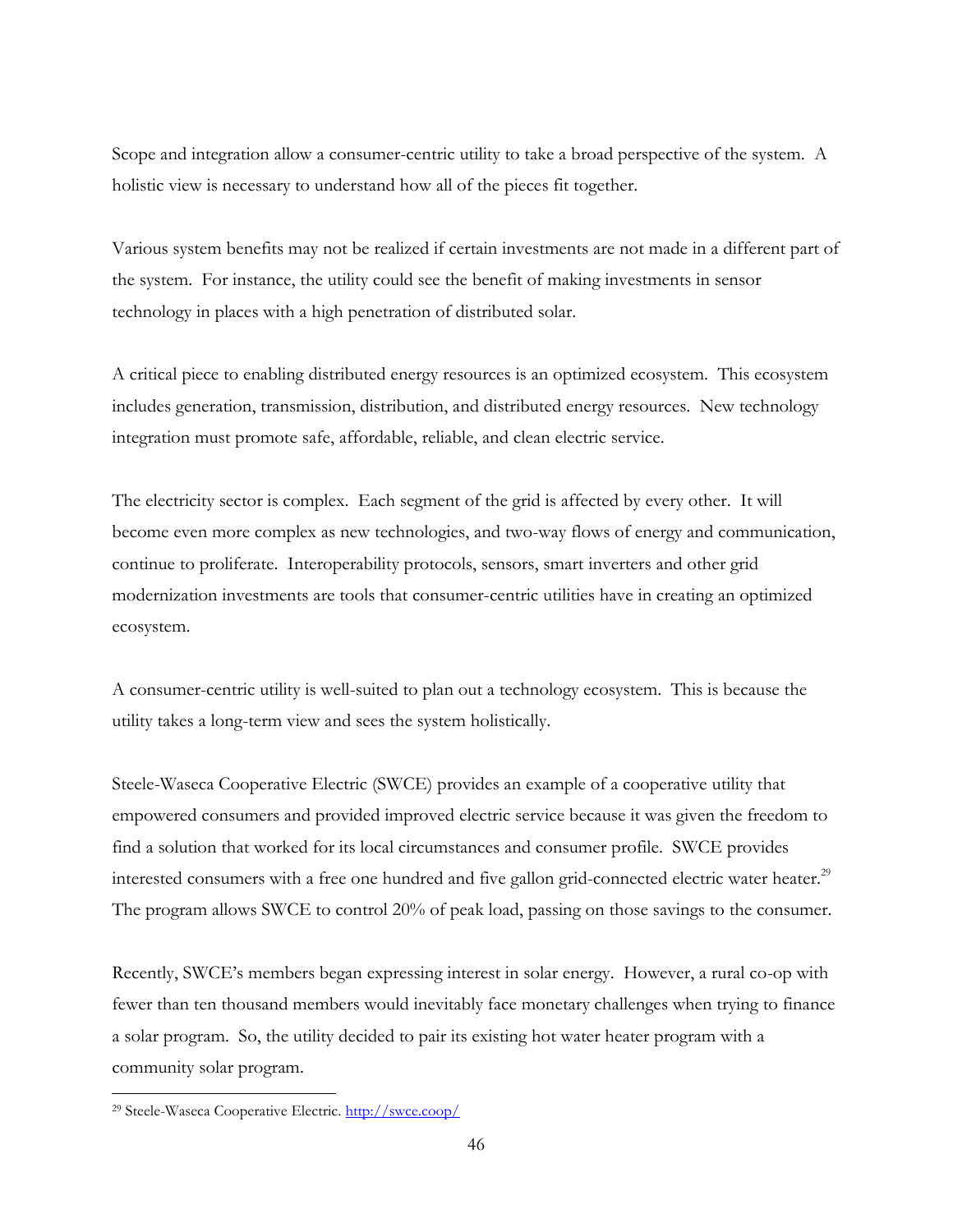Steele-Waseca offered members who opt into the successful demand response program the opportunity to purchase a four hundred and ten watt solar panel for one hundred-seventy dollars. This amount was 90% less than the panel would ordinarily cost. The financial math worked out.

Steele-Waseca was able to save money by shifting load. And it gained extra revenue from the additional electricity sales from the water heaters.

Consumers are able to purchase solar energy from the community solar system and save money. This provides a perfect example of the advantages of scope, integration, and consumer focus.

### **Recommendations**

## **1. One-Size-Fits-All Approaches to Regulatory and Market Regimes Should Not Be Encouraged.**

Existing utilities should be able to continue to integrate and optimize a portfolio of resources, and enable innovative DER deployment such as community solar in a way that works for all consumers and the system as a whole.

## **2. Policies Should Be Designed to Allow Utilities to Optimize the Portfolio on Behalf of their Consumers.**

That approach will organically lead to an energy future in which most consumer-centric utilities provide even greater resources options and services for households and businesses while continuing to support traditional goals of safety, affordability, reliability.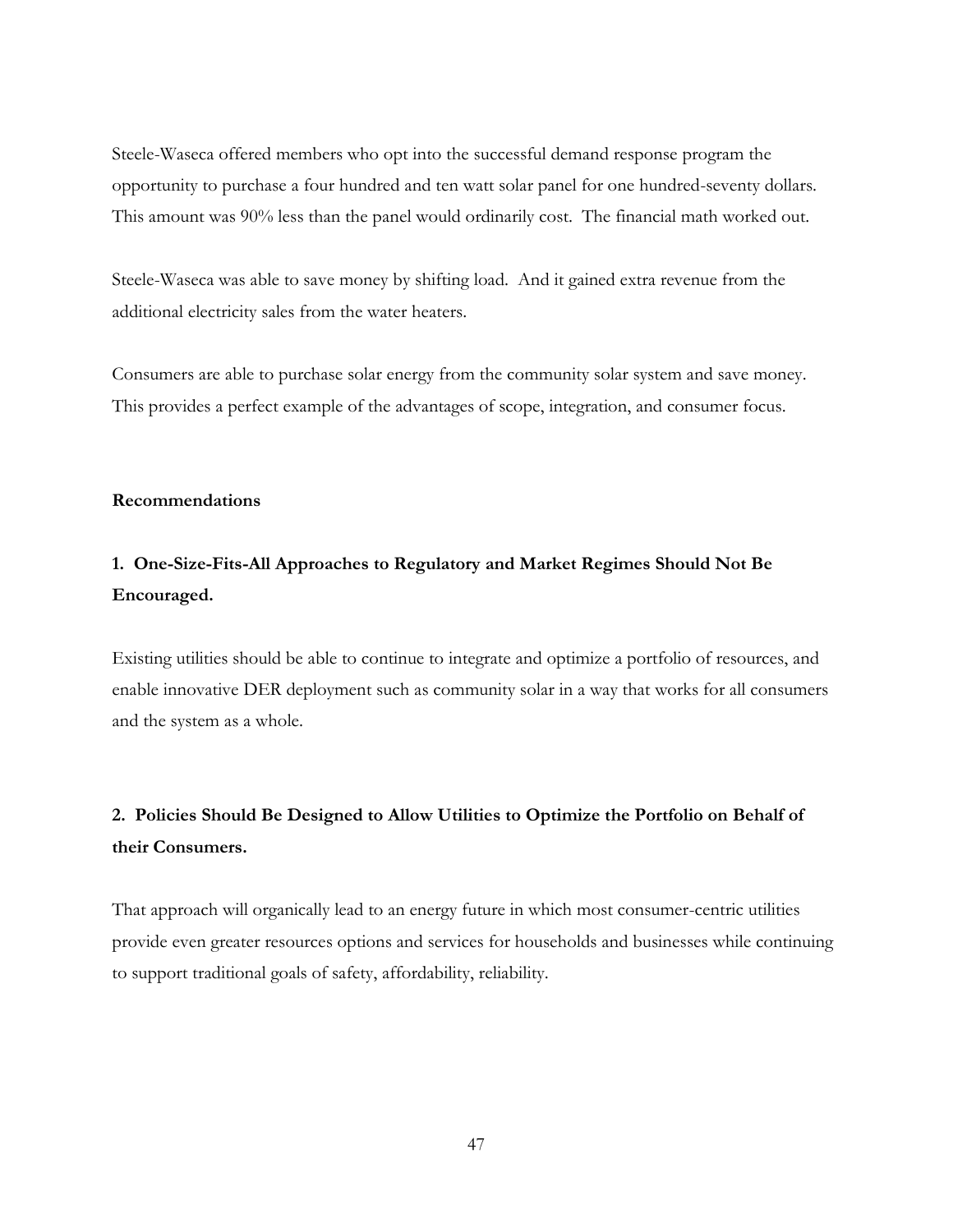## **4. DOE Should Continue to Improve the Speed and Efficiency of Technology Transfer While Not Placing Undue Burden on Utilities to Integrate or Adopt Specific Technologies**

NRECA is encouraged by the increasing efforts being made by the federal government to improve the speed and efficacy of technology transfer.<sup>30</sup> Federal research and development (R&D) funding has provided measureable results in terms of spurring innovation and creating solutions to solve challenges in a wide variety of topics in electricity and energy. However, these investments need to make it into the marketplace under sustainable technology transfer models if end users are to have access to new technologies and realize the intended benefits. The QER's broad reach across the federal sector provides a unique opportunity to evaluate and assess federal R&D investments and their impact, and to identify and promote best practices that can be used across the federal sector. The 6 of the 7 federal agencies that provided about 96% of federal R&D funding in FY 2013 and  $2014<sup>31</sup>$  each have a unique impact on NRECA's mission and they have an opportunity to contribute to energy sector R&D. As a nonprofit that engages directly in R&D, we support the investment of federal funds into nonprofit sector research, and we recognize that more than a third (about 35%) of all funding to support nonprofit research comes from the federal government.<sup>32</sup> We commend the federal government for engaging in enabling research into technologies in a proactive manner.

While the federal government, through agencies such as the Department of Energy, enables technology transfer, it is important to ensure that technologies should not be "pre-selected" to be pursued; rather, funding should be made broadly available for all technologies – based on the need to reduce cost of those technologies – both with regard to availability, installation, operation, and integration into the existing electric grid. Further, such funding for technology transfer should necessarily include assisting consumers to understand the implications of technologies – both

<sup>&</sup>lt;sup>30</sup> Technology transfer is "the process by which technology or knowledge developed in one place or for one purpose is applied and used in another place for the same or different purpose" according to the Federal Laboratory Consortium for Technology Transfer [FLC] 2011:3.

<sup>&</sup>lt;sup>31</sup> The 6 agencies are the Department of Energy, Department of Defense, National Aeronautics and Space Administration, National Science foundation, U.S. Department of Agriculture, and the Department of Commerce. The seventh agency, the Department of Health and Human Services, does not provide funding that directly impact energy sector technology development. . *Science and Engineering Indicators 2016*. 1016. National Science Board. Arlington, VA: National Science Foundation

<sup>(</sup>NSB-2016-1).

<sup>32</sup> National Science Board. 2016. *Science and Engineering Indicators 2016*. Arlington, VA: National Science Foundation (NSB-2016-1).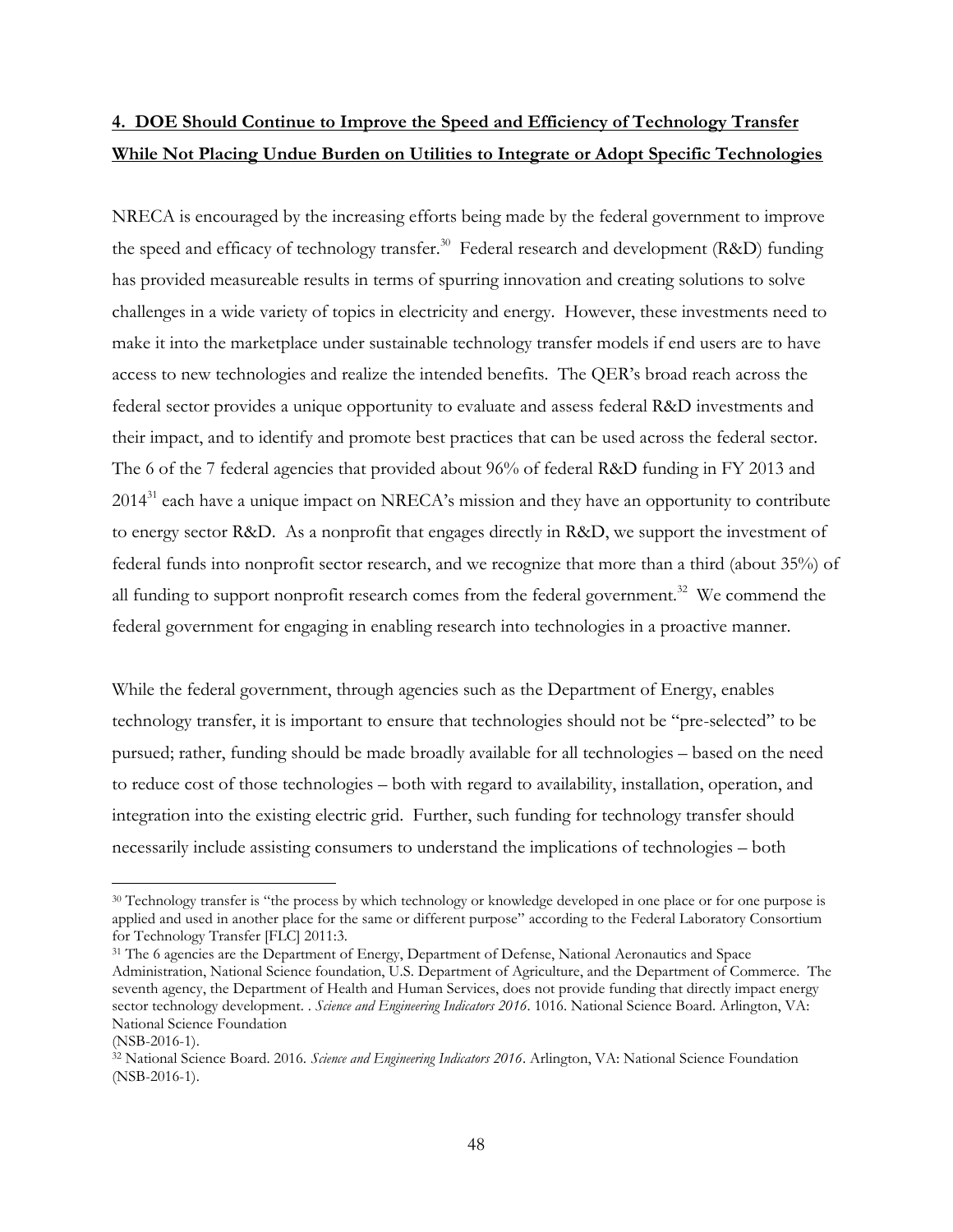positive and negative, and create a framework that supports all technology transfers – leaving the decision to adopt a certain technology to the local communities rather than mandates and regulations. It is also important to ensure that technology transfer and innovation efforts enabled by federal government funding do not place undue burden on utilities to integrate or adopt specific technologies.

The federal government should ensure that the funding of technology innovation research and technology transfer is not driven by policy mandates or regulations. Good policymaking should consider all available technologies as options to achieve an overall long-term objective. On the flipside, policy typically lags technology, and trying to accommodate existing policies which may or may not be relevant and applicable to innovative technologies will create unsustainable incentives to advance specific technologies to the detriment of others, thus reducing the availability of technology options to address needs and challenges. Further, technology options should not be limited to availability determined solely by vendors.

The federal government should create a strategic plan with well-defined success metrics for measuring the impact of technology transfer and associated impact on field deployment. The metrics should be transparent, and directly measure and quantify the benefits realized by the consumers from the technology, along with also quantifying all relevant costs for installing, operating and integrating the technology into the existing grid. The metrics should focus more on realizable benefits under the current electric power system with a high degree of certainty, instead of positing an uncertain future in which most of the benefits will be realized. The funding for any technology innovation should have the proposed impact on these metrics as part of the decision criteria on funding innovation and technology transfer.

It is encouraging to see the federal government – especially the Department of Energy – make progress toward enabling meaningful technology transfer. However, current and proposed funding and associated activities at the DOE and the National Labs are largely inadequate. The key challenge facing DOE now is to successfully and measurably advance technology transfer in a timebound manner (before the research advances funded by DOE become obsolete or unneeded) for America's electric utilities and the industry to realize the benefits. Immediate focus should be given on developing and implementing a strategic technology transfer plan with measurable metrics,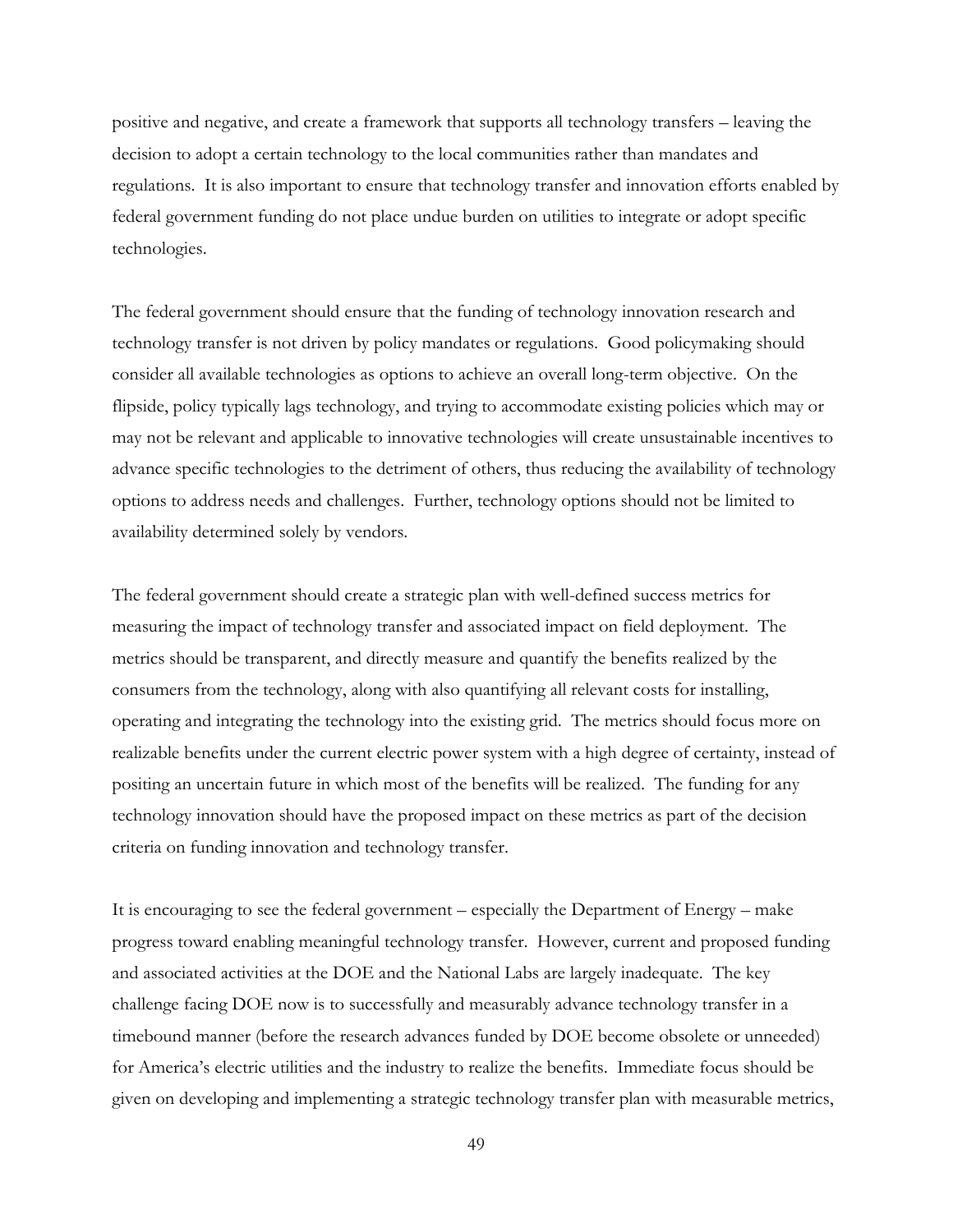and associated funding and resources should be provided. A key element of technology transfer is the development of relationships and partnerships with utilities and private sector entities as part of a structured plan and funding specific technology transfer projects that are in national interest, in addition to the usual channels such as issuing funding opportunities – projects from which take much too long to come to fruition. Finally, technology transfer should be treated as a relationship building, ongoing activity – never prescriptive in nature – but as an enabler and provider of choices and options that encourages local decision making and those that the individual entities can choose based on their specific situation and priorities.

### **Recommendations**

**1. Funding Available for Technology Transfer Should Be Increased Considerably from Current Levels to Have Measurable Impact and Progress, and Also to Enable Projects that Assist Consumers in Understanding the Implications of Technologies – Both Positive and Negative.**

The decision to adopt certain technologies over others should be left to the local communities rather than mandates and regulations. It is also important to ensure that technology transfer and innovation efforts enabled by federal government funding do not place undue burden on utilities to integrate or adopt specific technologies.

**2. Technology Transfer Efforts at DOE and Other Federal Agencies Should Focus on Enabling a Framework to Support All Technology Transfers and Explicitly Leave the Decision to Adopt a Certain Technology to the Local Communities Rather than Mandates and Regulations.**

Good policymaking should consider all available technologies as options to achieve on overall longterm objective. Because policy typically lags technology, attempting to create incentives to advance specific technologies to the detriment of others would result in reducing the availability of

50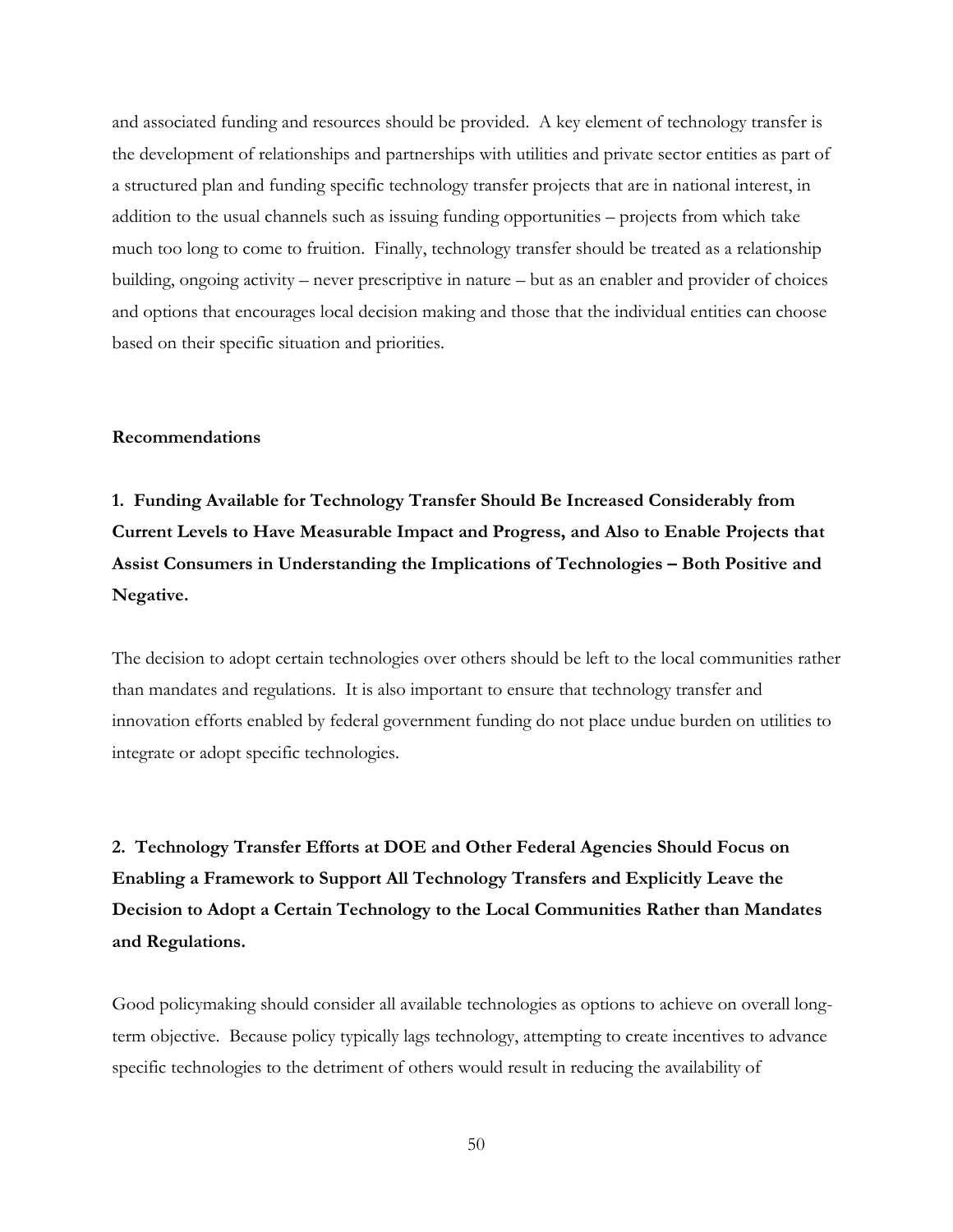technology options to address needs and challenges. Further, technology options should not be limited to availability as determined solely by vendors.

## **3. An R&D and Technology Transfer Strategic Plan Should Be Created that Contains Well-Defined and Transparent Success Metrics.**

These metrics should directly measure and quantify the impact of technology transfer and the currently realizable benefits realized by the consumers from the technology, along with also quantifying all relevant costs for installing, operating and integrating the technology into the existing grid. Funding for any technology innovation by federal agencies should consider the proposed project's quantified impact on these metrics as a key part of the decision criteria on funding innovation and technology transfer.

**4. DOE and Other Federal Agencies Should Provide Funding for Programs to Focus on the Development of Relationships and Partnerships with Utilities and Private Sector Entities as Part of a Structured Plan, as well as Provide Funding for Specific Technology Transfer Projects that are in the National Interest.**

These funding opportunities would be in addition to the usual channels, such as issuing funding opportunity announcements (FOA). Projects funded as a result of the FOA process often take much too long to come to fruition. Alternatives to the FOA process should be explored in the area of technology transfer through partnerships and other means.

**5. Technology Transfer Should Be Treated as an Ongoing Activity, with Improvement in Metrics Continually Measured from a Baseline, Instead of Projects or Initiatives with Specific Start and Stop Dates.**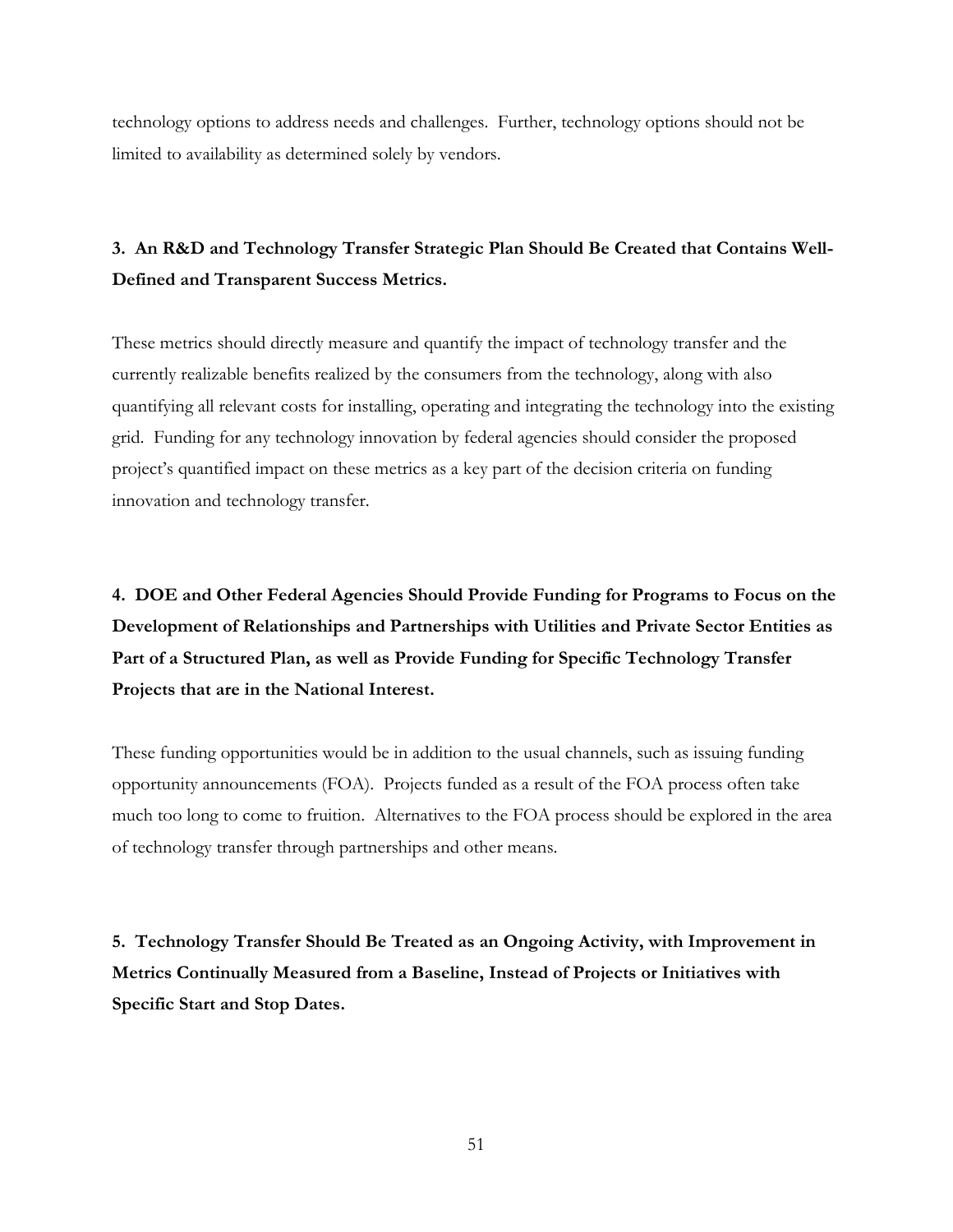Technology transfer is, fundamentally, a continual process that enables and provides choices and options that encourage local decision making so that individual entities can each make their choices based on their specific situation and priorities.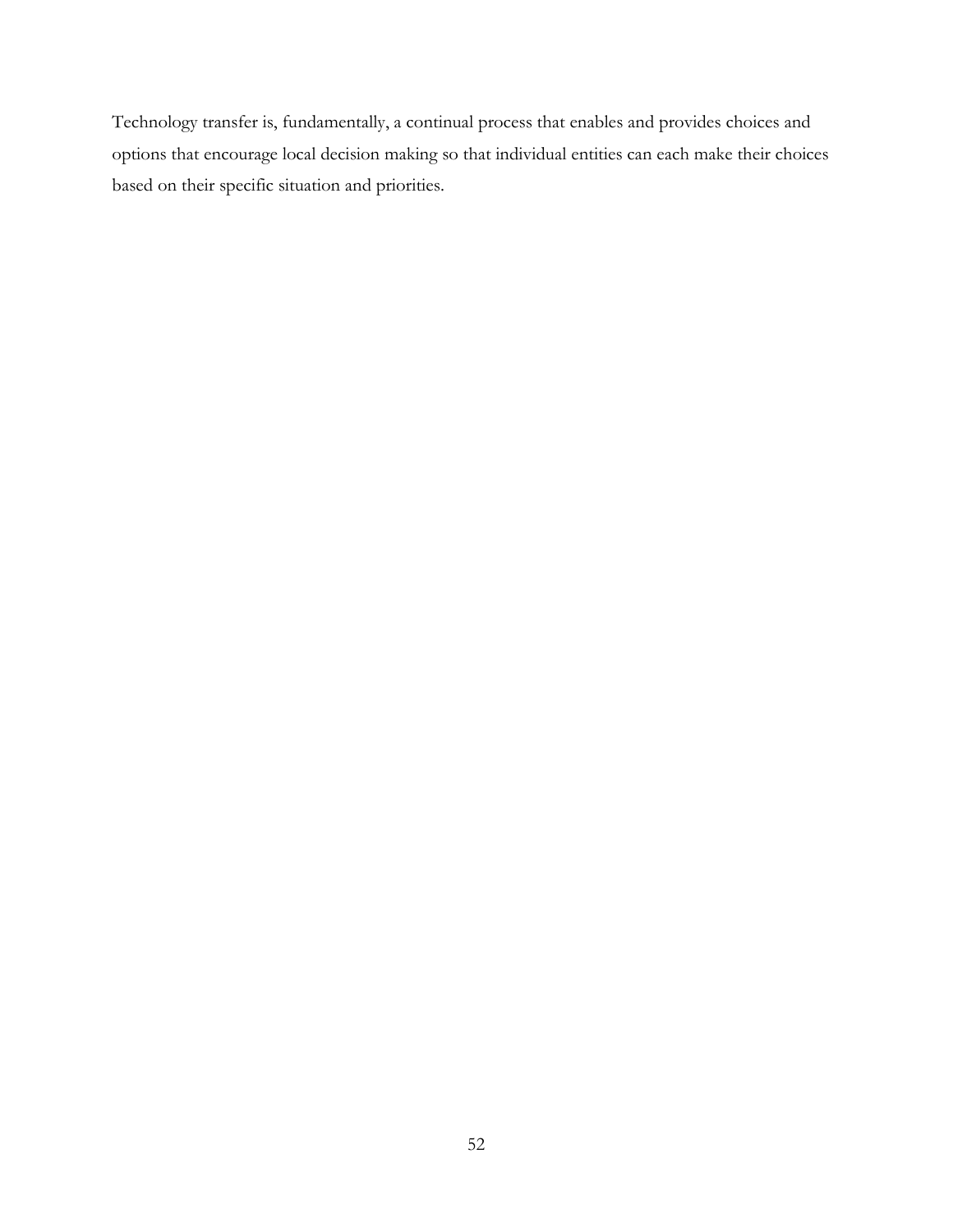## **5. Valuation is Just One Component of the Overall Evaluation Process that Utilities Must Undertake to plan for their Systems and their Consumers**

#### **5.1. Valuation is Important, but its Benefits are Finite**

"Valuation" generally means determining the net cost and benefits of primarily new resources or technologies and is a critical aspect of system planning. However, it is not the sole measure for evaluating and ultimately selecting least-cost options to meet those needs. Valuation, which is often measured through economic models, is just one component of the overall evaluation process that co-ops undertake to plan for their systems and their consumer-members. Rural electric cooperatives evaluate resources every day to determine those that best meet the needs of their member-owners. In doing this, they consider the economic benefits of the resources as well as the broader needs of the communities they serve. Traditionally, electric cooperatives have evaluated resources through the framework of providing safe, reliable, and affordable electricity to their consumer-members. In recent years, environmental sustainability (and especially carbon reduction) has become an ever increasing factor in resource decisions, for cooperatives and other utilities.<sup>33</sup>

While valuation studies can be informative and useful tools to help guide system investments and planning, applying them correctly is a complex process with many challenges that largely result from misunderstanding the role of valuation. The benefits of valuation are finite. Abandoning comprehensive evaluations like Integrated Resource Planning (IRP) that consider all alternatives can lead to inadequate solutions such as a sub-optimal resource mix. Valuation must not be used as a substitute for actual costs in setting electric rates which must be based on specifically-measurable, rather than implied or estimated, costs. Similarly, a valuation method should account for each value stream once-there should be no double-counting. Valuation is subjective: there is no single "standard" method for valuation, but rather many methods that can at times appear vague or even contradictory. All of these methods are heavily dependent on the inputs to the calculations, and accurate and complete information to generate those inputs is not always available. A study must be well thought-out and transparent with regard to its purpose, stakeholders, calculation and allocation

<sup>&</sup>lt;sup>33</sup> Other potential metrics such as resiliency and security are dealt with separately in Section 6.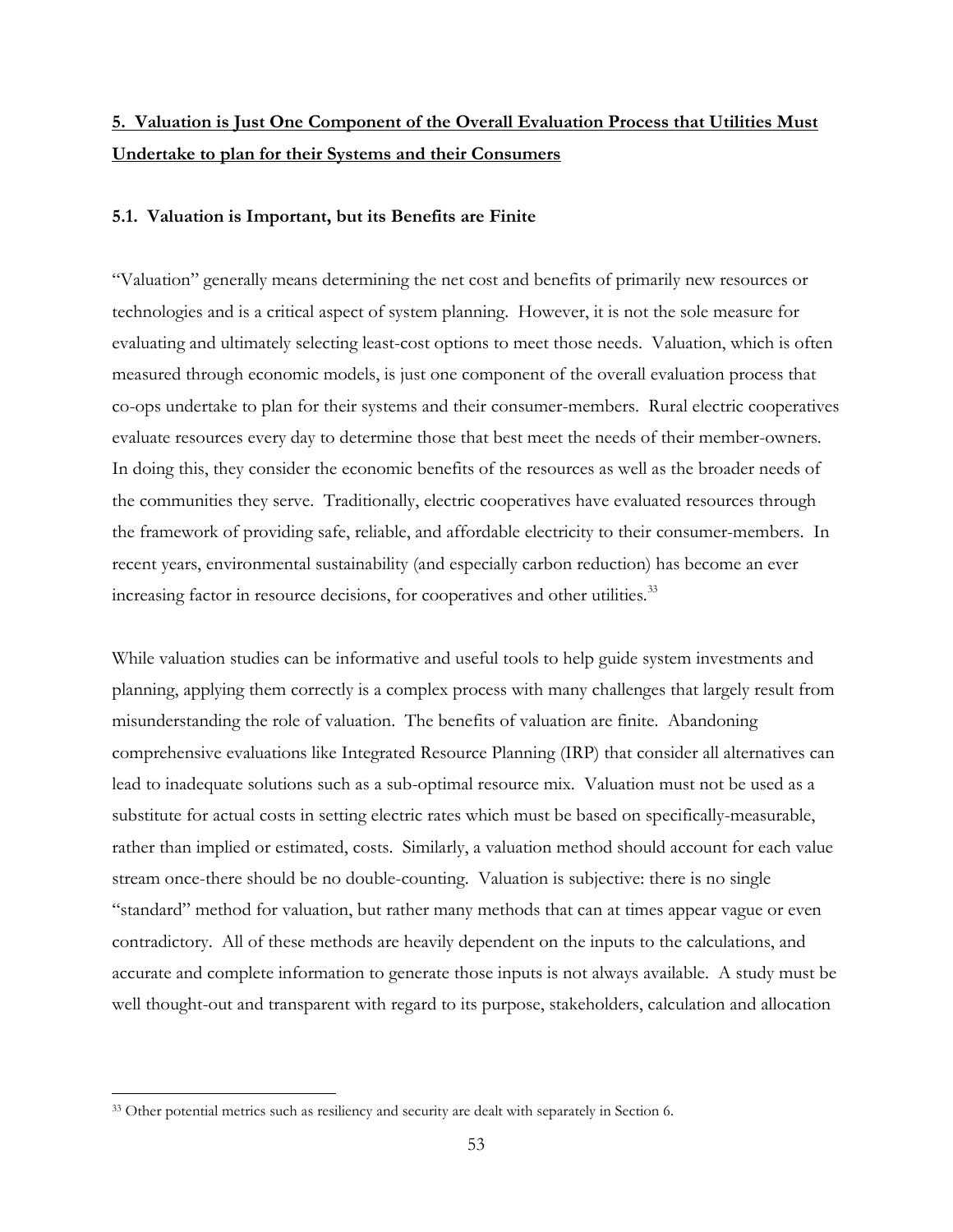of costs and values, and consideration of alternative resources.<sup>34</sup> These challenges can be minimized by focusing on valuing technology locally in the context of where it is deployed.

The electricity sector is both interconnected and complex, and each segment of the grid is affected by every other segment. In order to maintain safety, reliability and affordability while increasing environmental sustainability, valuation should not be used promote specific policies or technologies, but as a tool used to help achieve the best mix of resources to balance these priorities over time.

#### **5.2. Undervaluing Existing Resources in Assessing Carbon Reduction**

The transition to a lower-carbon grid should be evolutionary, not disruptive because the availability of high quality electric power is absolutely critical to every segment of our economy Valuation is primarily a tool that state regulators and utilities use when comparing new resources. However, to the extent that national policies are adopted or changed, valuation metrics must be applied in determining the impact of those new or changed policies, at which point states, utilities and other applicable stakeholders can make reasoned decisions about which resources best fit their needs. Under this scenario, costs and benefits must be allocated appropriately and equitably. This means that resources should not be credited with societal benefits that are not related to regulatory compliance. In adopting environmental and renewable regulations, Federal and state governments have conducted their own cost-benefit analyses for balancing the societal benefits of reducing emissions with the cost of compliance. For example, valuation models that credit additional societal benefits to certain resources which are not part of the resource mix that satisfies a state renewable portfolio standard are, in effect, double counting those benefits.

With the advent of EPA's Clean Power Plan, carbon reduction has become the primary emphasis of environmental sustainability. Undervaluing existing non-emitting resources can cause major and unnecessary setbacks in progress towards a lower-carbon grid. This disconnect is best illustrated by the recent retirement or announced early retirement of nine nuclear plants, six of which are due to

<sup>34</sup> In its September 2013 report entitled, "A Review of Solar PV Benefit & Cost Studies, 2nd Edition," e-Lab concluded that,

<sup>&</sup>quot;There is broad recognition that some benefits and costs may be difficult or impossible to quantify, and some accrue to different stakeholders." Reference [http://www.rmi.org/elab\\_empower.](http://www.rmi.org/elab_empower)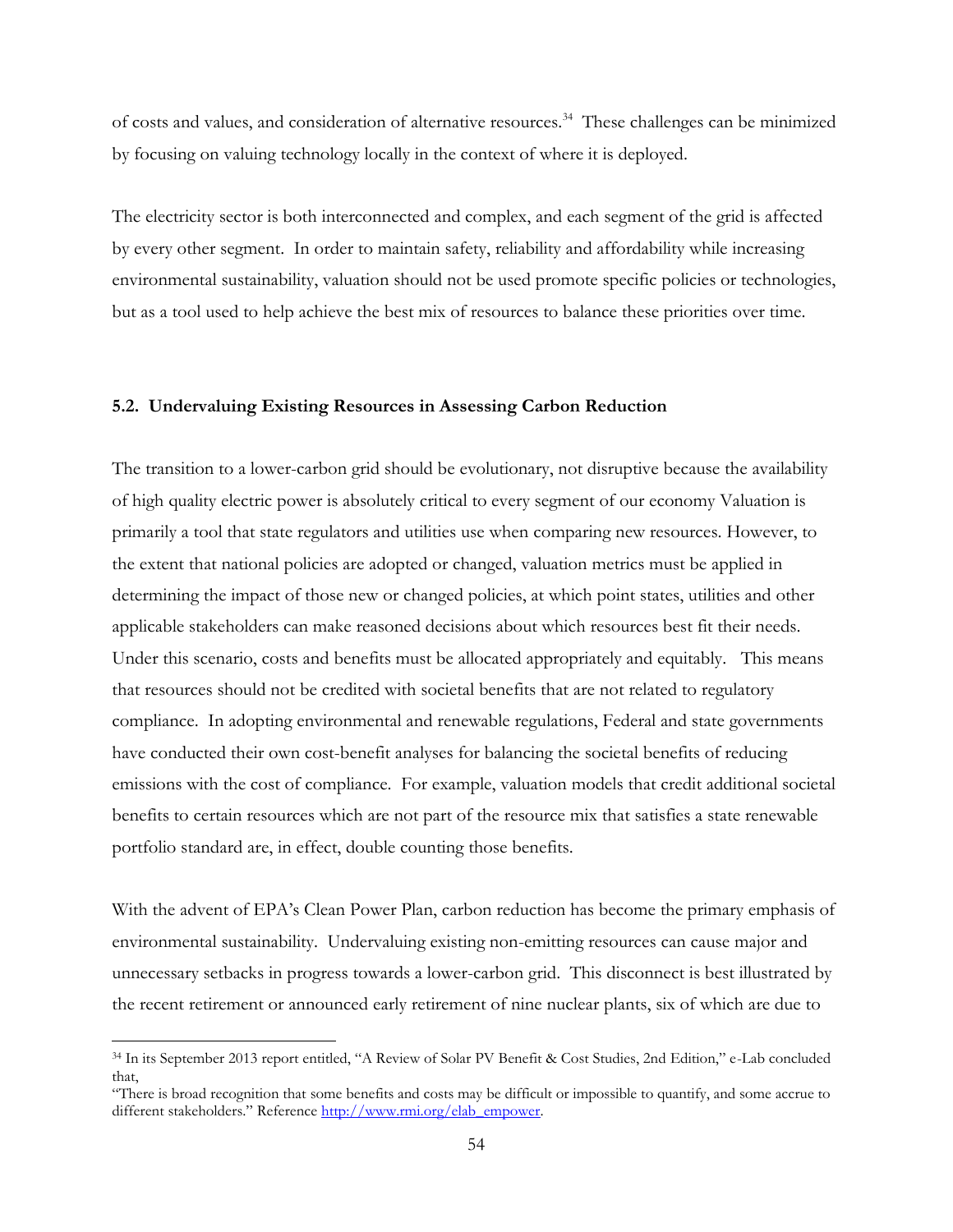"market" conditions according to the Nuclear Energy Institute.<sup>35</sup> This means the loss of nearly 12 gigawatts of non-carbon emitting baseload capacity by 2025, with generation equivalent to three or four times that amount of intermittent wind or solar capacity.<sup>36</sup> This is also an issue with hydropower, which faces pressure to breach the dams of several large hydroelectric projects in response to non-carbon related environmental concerns.

Methods of valuation that have been used to promote new low and non-emitting resources should also be used to devise methods to support valuable existing resources, especially when these are threatened financially by direct competition in markets with subsidized renewables and low natural gas prices. For example, EPA's original CPP proposal made at least some provision to protect "at risk" nuclear generation, allowing about 6% of generation from existing plants to count towards compliance.<sup>37</sup> Many nuclear generators complained that this was inadequate, but even this minimal provision was removed from the final plan. In recent months, attempts to address this issue legislatively at the state level in Illinois stalled, leading to the announcement of the closure of two nuclear plants in that state. An early priority for the QER 1.2 should be focusing attention on the pressing threats to the nation's two largest non-emitting generation resources, hydro and nuclear, which together account for over a quarter of U.S. generation.<sup>38</sup>

In addition to carbon reduction, the value of the many Essential Reliability Services (ERS) currently provided by traditional dispatchable steam, combustion, and hydroelectric turbine generation should also receive some credit. These services will often need to be provided separately from intermittent renewables, through the use of inverters, energy storage, and control technologies. Resources that

<sup>35</sup> Doyle, Michael. "Why California is shuttering its last nuclear power plant." McClatchyDC. June 21, 2016. [\(http://www.mcclatchydc.com/news/nation-world/national/article85091512.html\)](http://www.mcclatchydc.com/news/nation-world/national/article85091512.html)

<sup>&</sup>lt;sup>36</sup> Nuclear retirements come from various sources:

<sup>1)</sup> For nuclear retirements other than those listed below, EIA has projected retirement dates in EIA-860: Annual Generator Inventory Report 2015-Early Release [\(https://www.eia.gov/electricity/data/eia860/\)](https://www.eia.gov/electricity/data/eia860/)

For units already retired or announced EIA 860 2015 Early Release [\(https://www.eia.gov/electricity/data/eia860/\)](https://www.eia.gov/electricity/data/eia860/) 2) Quad Cities and Clinton plant retirements announced [\(http://www.utilitydive.com/news/exelon-to-shut-clinton](http://www.utilitydive.com/news/exelon-to-shut-clinton-quad-cities-nuclear-plants-after-illinois-bill-stal/420237/)[quad-cities-nuclear-plants-after-illinois-bill-stal/420237/\)](http://www.utilitydive.com/news/exelon-to-shut-clinton-quad-cities-nuclear-plants-after-illinois-bill-stal/420237/)

<sup>3)</sup> Fort Calhoun plant retirement announced [\(http://www.utilitydive.com/news/omaha-public-power-plans-to-shutter](http://www.utilitydive.com/news/omaha-public-power-plans-to-shutter-nations-smallest-nuclear-plant/419205/)[nations-smallest-nuclear-plant/419205/\)](http://www.utilitydive.com/news/omaha-public-power-plans-to-shutter-nations-smallest-nuclear-plant/419205/)

<sup>4)</sup> Diablo Canyon plant retirement announced [\(http://www.utilitydive.com/news/pge-to-close-diablo-canyon-nuclear](http://www.utilitydive.com/news/pge-to-close-diablo-canyon-nuclear-plant-replace-it-with-renewables-effi/421297/)[plant-replace-it-with-renewables-effi/421297/\)](http://www.utilitydive.com/news/pge-to-close-diablo-canyon-nuclear-plant-replace-it-with-renewables-effi/421297/)

 $\frac{37}{37}$  Section 4.4 Nuclear Energy, EPA TSD for GHG Abatement Measures pp. 4-32 to 4-35 [\(https://www.epa.gov/sites/production/files/2014-06/documents/20140602tsd-ghg-abatement-measures.pdf\)](https://www.epa.gov/sites/production/files/2014-06/documents/20140602tsd-ghg-abatement-measures.pdf) <sup>38</sup> EIA 2015 [\(https://www.eia.gov/tools/faqs/faq.cfm?id=427&t=3\)](https://www.eia.gov/tools/faqs/faq.cfm?id=427&t=3)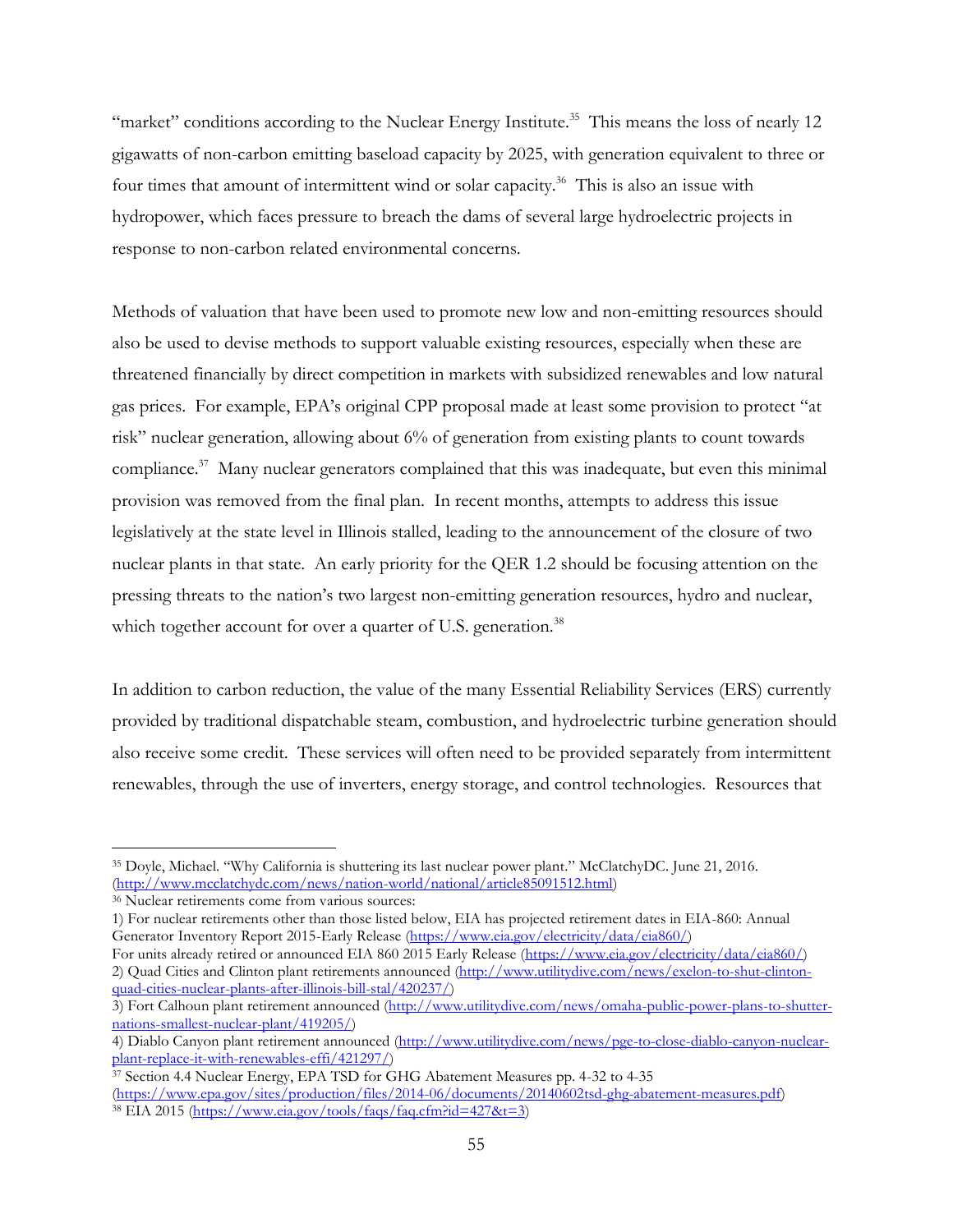make these contributions to reliability and are non-emitting, such as nuclear and hydro, are especially valuable and should not be retired.

Between 2014 and the end of 2016, roughly 25 gigawatts of coal capacity accounting for more than 10% of the US total capacity will have been retired due to low natural gas prices and non-carbon environmental regulations (e.g. MATS).<sup>39</sup> This very rapid retirement of nuclear and coal baseload generation is likely to present major challenges for grid reliability in coming years, as gas pipeline and storage and electric transmission systems must be upgraded and expanded to reflect the shift of the energy mix towards gas and renewables. Properly compensating ERS provided by existing generation facilities would give some relief in the short and mid-term to remaining coal units, many of which have recently undergone costly environmental compliance upgrades. Recognizing the contribution of these resources to the electric grid through the QER 1.2 would help to reduce the threat of stranded asset costs to utilities and help preserve grid stability, without having a major impact on carbon emissions in the long-term.

#### **5.3. Valuing Distributed Energy Resources**

 $\overline{a}$ 

When evaluating Distributed Energy Resources (DER), "value" is merely a component on an integrated process. DERs are often promoted as a goal in and of themselves, rather than as option for providing safe, affordable, reliable, and environmentally-sustainable energy services. The push to prioritize deployment of new DER technologies outside of an integrated planning process such as an IRP to balance costs and benefits across a utility system can lead to sub-optimal investments and results, and higher costs to consumers.<sup>40</sup>

As an example, a major 2015 study by MIT found that while solar PV can contribute greatly to meeting energy needs while reducing carbon, current policies are not promoting the lowest-cost options to meet these goals. Notably, the report found that residential PV systems (under 10 kW) are 70% more expensive than utility-scale PV systems (1 MW or larger), and can become even more

<sup>39</sup> Six coal retirements were about 12% of nationwide capacity as of 2013; 2013 U.S. coal capacity and retirements are from the EIA 860 2015 Early Release [\(https://www.eia.gov/electricity/data/eia860/\)](https://www.eia.gov/electricity/data/eia860/)

<sup>40</sup> See NRECA February 28, 2014 Comments to DOE RFI: Net Costs and Benefits of Solar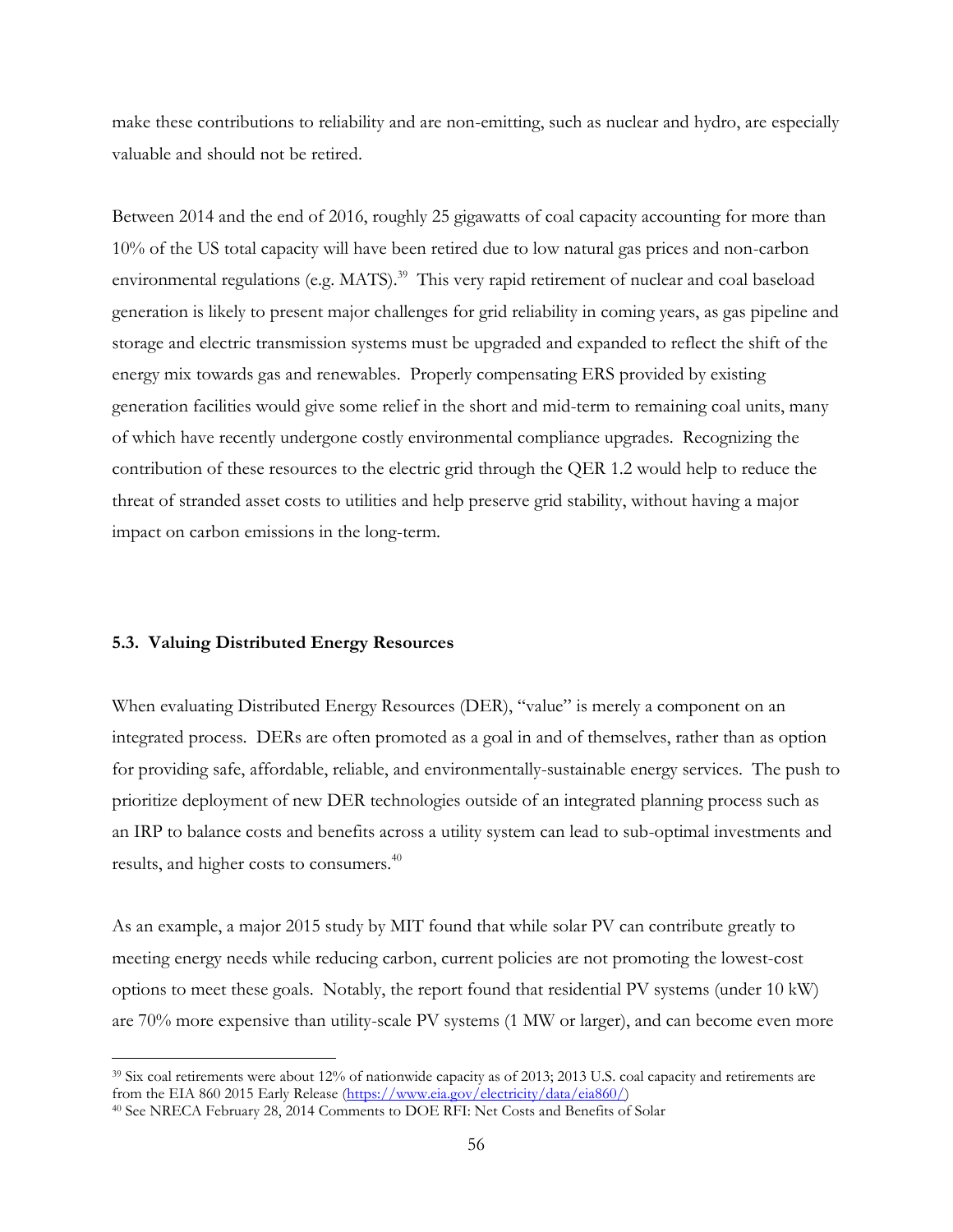expensive at higher penetration levels due to the need to integrate these generating resources with distribution systems that were designed for radial (one-way) power flows to the customer meter. The study found that due to the structure of subsidies for solar generation, especially state netmetering policies that actually favor more expensive systems, development is skewed towards more expensive small-scale residential systems rather than less costly utility-scale solutions.<sup>41</sup> Performing a cost-benefit analysis for distributed solar PV, without considering other options can produce unreliable results. Alternative resources, including demand-side management programs, can provide the same or even additional benefits (i.e., reliability) as PV. This is not to say that there is not a place for rooftop solar, but that when possible it should be deployed as part of an integrated and optimized portfolio of resources where its unique characteristics are of the most value and do not result in cost-shifting.<sup>42</sup>

The QER 1.2 should continue to support development of data on resources and technologies that create a level playing field between technologies, instead of relying upon valuation methods that may be skewed towards one technology or another. This will allow utilities, customers, and developers to pursue the best technology based on costs and local conditions. Cooperatives and other consumercentric utilities (CCU) should have a major role in planning the deployment of DER in ways that provide the most value across the grid network. Rooftop solar might make sense for some systems, while others might find more value to their system and consumers in placing larger 1-5 MW utilityscale DG PV projects in the correct area to relieve congestion and reduce the need for T&D system upgrades, others might find that other DERs such as demand response and energy efficiency programs deliver more value than solar for their system.

Valuation methods should recognize that DER is not the solution for all system and consumer needs. While DER has a major role to play in reducing greenhouse gas emissions, it should not be favored in all cases over other options, such as large-scale renewables. While DG solar has captured many peoples' imaginations, the vast majority of the nation's renewable generation still comes from

<sup>41</sup> "The Future of Solar Energy." MIT, May 2015 ([http://mitei.mit.edu/futureofsolar\)](http://mitei.mit.edu/futureofsolar).

<sup>42</sup> Through the Solar Utility Network Deployment Acceleration Project (SUNDA), NRECA is working in partnership with DOE and over a dozen member cooperatives to help reduce the barriers of entry and the costs for cooperatives deploying utility-scale DG solar (1 MW and above) through standardized designs, business models, finance and insurance options. SUNDA has produced resources and educational materials that are available to all cooperatives and provide guidance for co-ops in any stage of project deployment. These materials are publically available and have been accessed and used not just by cooperatives, but by other utilities both in the U.S. and abroad.<sup>42</sup> <http://www.nreca.coop/what-we-do/bts/solar-utility-network-deployment-acceleration-project/>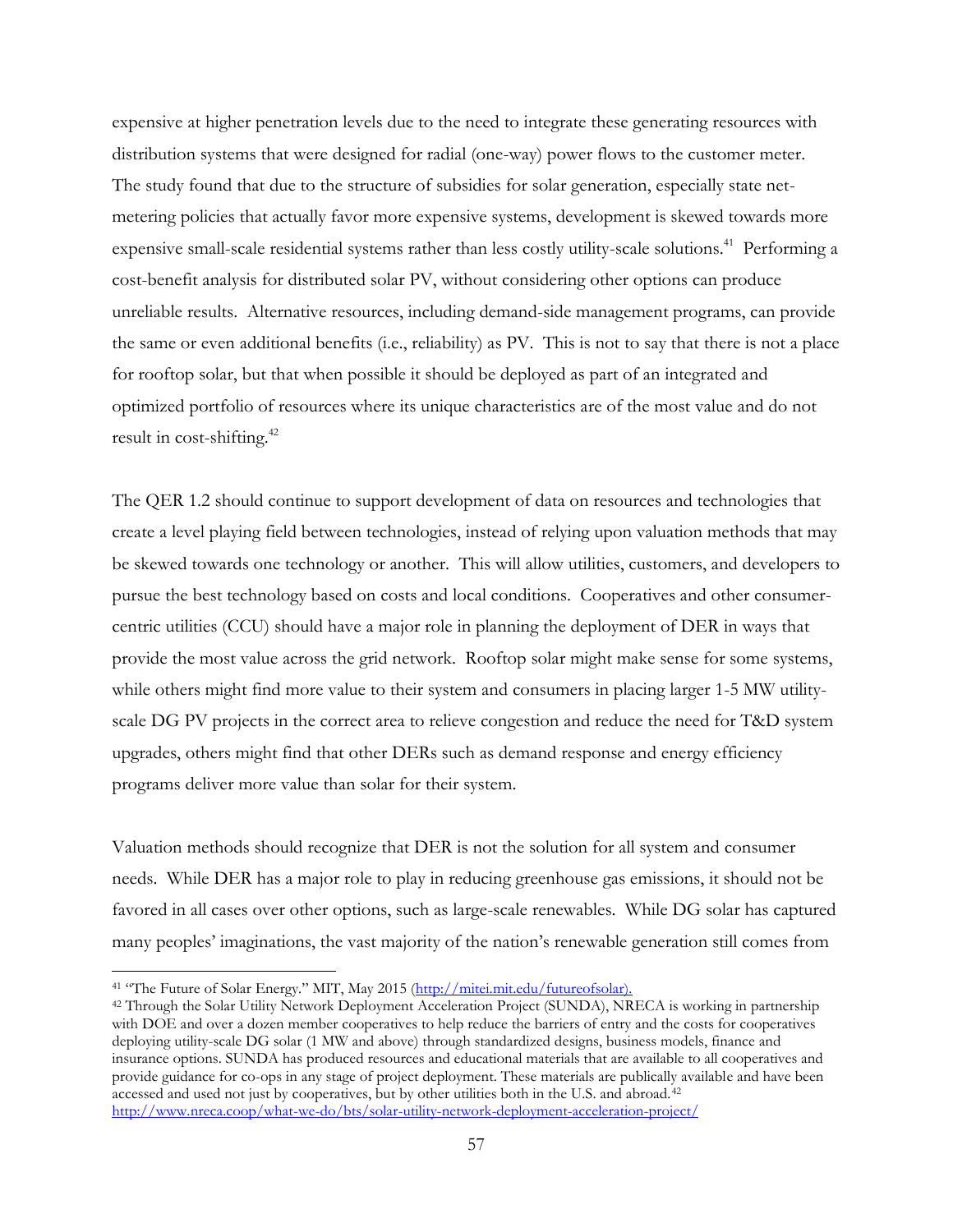large-scale resources, such as wind that provides nearly  $5\%$  of U.S. generation<sup>43</sup>, primarily from large-scale farms.

New additions to the grid, like solar panels, energy storage, micro grids and distribution system operating functions will require new thinking in terms of how cooperatives recover their revenue requirement from consumer-members who are paying for different energy services and products. State policies that pick winners and losers today, such as value-based methodologies for compensating DER, will need to be modified to give CCUs and their consumers more latitude to optimize investments for the benefit of all consumers. That approach will organically lead to an energy future in which most CCUs provide even greater resource options for households and businesses while continuing to support traditional goals of safety, affordability, reliability, rate stability, and environmental sustainability. Not only do these energy services and system enhancements meet consumer desires, they can be deployed in ways that enhance the resiliency of the electric system.

As DER deployment grows, however, there will be greater challenges around system voltage regulation, protection, safety and other areas based on the grid's baseline design historically intended to manage power that flows in one direction only, from generation to load. CCUs and grid operators will play a critical role in managing this adaptation in a manner that does not disrupt reliability or greatly increase cost of service to consumer-members.<sup>44</sup>

### **5.4. Valuation is Not a Substitute for Integrated Planning or Rate Design**

As noted above, valuation studies can be part of, but are not a substitute for, an IRP process. Rate design requires actual costs to be fairly allocated on a non-discriminatory basis among consumer classes. While a well-designed valuation study that focuses on market costs can be a valuable tool to assess and reduce cross-subsidies between different groups of consumers, or to value a potential

 $43$  EIA 2015 [\(https://www.eia.gov/tools/faqs/faq.cfm?id=427&t=3\)](https://www.eia.gov/tools/faqs/faq.cfm?id=427&t=3)

<sup>44</sup> NRECA is actively involved in research to address these challenges. The GridBallast Project, also in partnership with DOE seeks to create inexpensive autonomous controls that can be placed on electric water heaters and other home appliances to provide frequency regulation to cope with unexpected ramping of solar PV generation.<sup>44</sup> <http://www.nreca.coop/doe-selects-nreca-to-optimize-distributed-energy-resources/>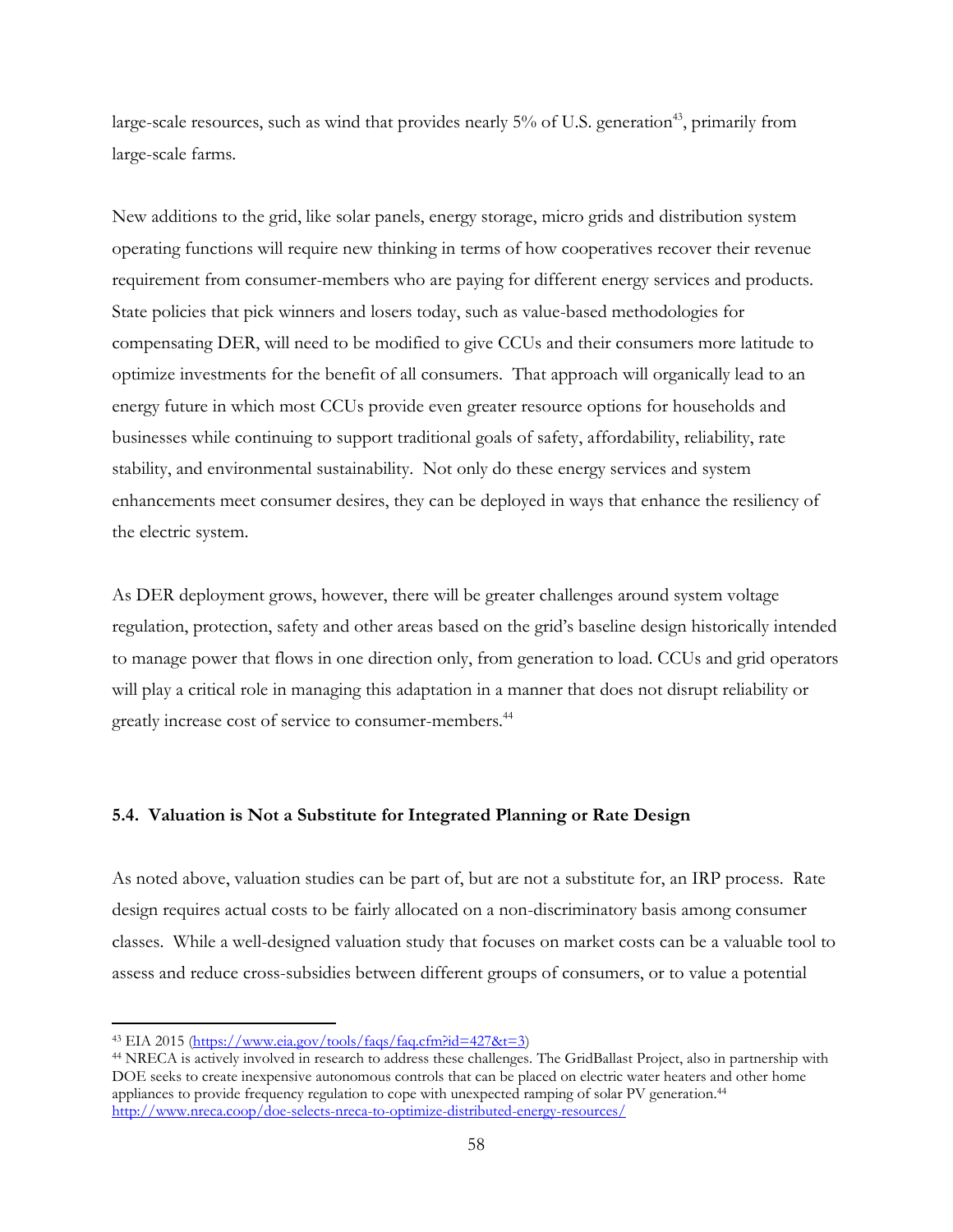DER resource such as distributed solar PV, at the end of the day utility rate tariffs are generally designed to recover a utility's embedded "cost" of service for the entire system rather than assessing the "value" of a discreet service or resource.

For example, a distribution cooperative introducing a value of solar (VOS) tariff outside the IRP process conducted by its Generation and Transmission Cooperative (G&T) jeopardizes the optimized foundation upon which economically efficient resource decisions and thereby retail rates are based. Launching a VOS tariff to address rooftop solar, for example, may be capable of crediting avoided energy costs (if the VOS accurately reflects costs and benefits), but this does not mean that rooftop solar is the optimal sustainable resource option. Community solar and utility solar are generally lower cost resources, and a valuation study in the context of an IRP might help identify the optimum mix between these resources for a utility seeking to deploy solar. As consumer-owned utilities, electric cooperatives seek to assist their members who desire to deploy PV at their homes or businesses, while also equitably allocating grid system costs in ways that do not result in cost shifts and fairly compensating DER consumers for the value their DER provides to the system.

This is a balancing act which many cooperatives are finding requires a reassessment of rate design and charges based on specifically-measurable actual costs, rather than valuation results. As is the case with valuation models, there is no one-size-fits-all rate design to prepare utilities for the future. While many cooperatives across the country are experiencing significant growth of DER, they are addressing it by deploying a variety of rate structures tailored to meet the needs of their respective consumer-members and systems. St. Croix Electric Cooperative (SCEC) in Wisconsin phased in a revised net metering charge that is an enhanced avoided cost rate that considers daytime solar hours. SCEC also added capacity credits during peak billing hours and a grid charge for net-metered customers. After the Vermont Legislature increased net metering on utility systems from 4% to 15% of peak demand, Washington Electric Cooperative (WEC) in Vermont received approval from the Vermont Public Service Board to implement a grid fee for net-metered consumers and to amend its excess generation credit, consistent with the rates stipulated in the Vermont legislation. Bandera

59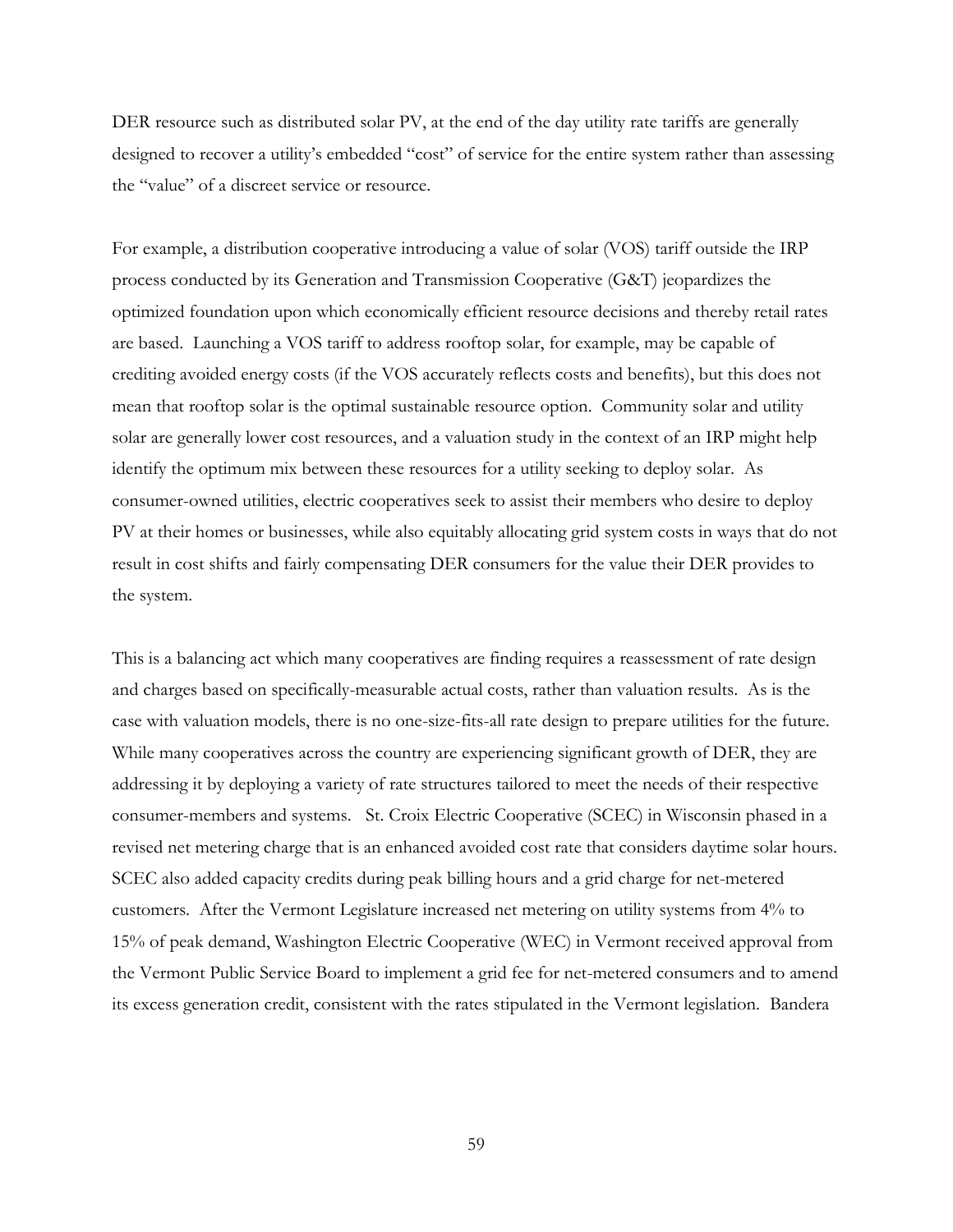Electric Cooperative (Bandera) in Texas is taking a different approach and is restructuring its fixedcharge component into two categories: an availability charge and a delivery/distribution charge.<sup>45</sup>

At the wholesale level, G&Ts base their wholesale rate design on the cost of service (COS) studies. A G&T cooperative's wholesale COS study is focused primarily on functionalizing the revenue requirement between generation and transmission and then classification between capacity and energy. While this is also the case with distribution cooperative retail COS studies, a G&T cooperative COS study is typically very closely reflected in the resulting wholesale rate design. The capacity-related costs are recovered in some type of capacity (i.e. per kW) charge and the energyrelated costs are recovered in some type of energy (i.e. per kWh) charge. G&Ts utilize IRPs for long-term resource planning to meet the needs of their distribution co-ops and comply with environmental and policy obligations in a least-cost manner.

The IRP and rate design processes allow cooperatives to plan for and balance uncertainty and risk on behalf of their members, with G&Ts looking out for their distribution member cooperatives and distribution cooperatives looking out for the consumer-members at the end of the line.

#### **5.4.1. Distribution Cooperative Planning Process**

 $\overline{a}$ 

In planning at distribution cooperatives, technical solutions and economics are interwoven with local knowledge in order to rank possible solutions and arrive at the one most appropriate for a given situation. Economic valuation methods and engineering analysis are important, but they must be balanced with difficult to quantify yet vital considerations such as member-consumer expectations, landowner demands, workforce considerations, and safety of both workers and the public. Rigorous economic and engineering analysis is both warranted and helpful for large-scale projects, however at the local level they can sometimes lead to unnecessarily complex analysis of simpler projects that cooperative staff can handle quite effectively based on standard procedures and their firsthand knowledge of the system.

<sup>45</sup> St. Croix Electric Cooperative: Toward an Equitable Net-Metering Rate Design, July 1, 2016, Washington Electric Cooperative: Operating in a Challenging Net-Metering Environment, July 1, 2016 and Bandera Electric Cooperative: A Rate to Reflect the Wholesale Market, July 1, 2016. See also, Power System Engineering, Inc.: Survey: Electric Cooperative Fixed Cost Recovery, 2014.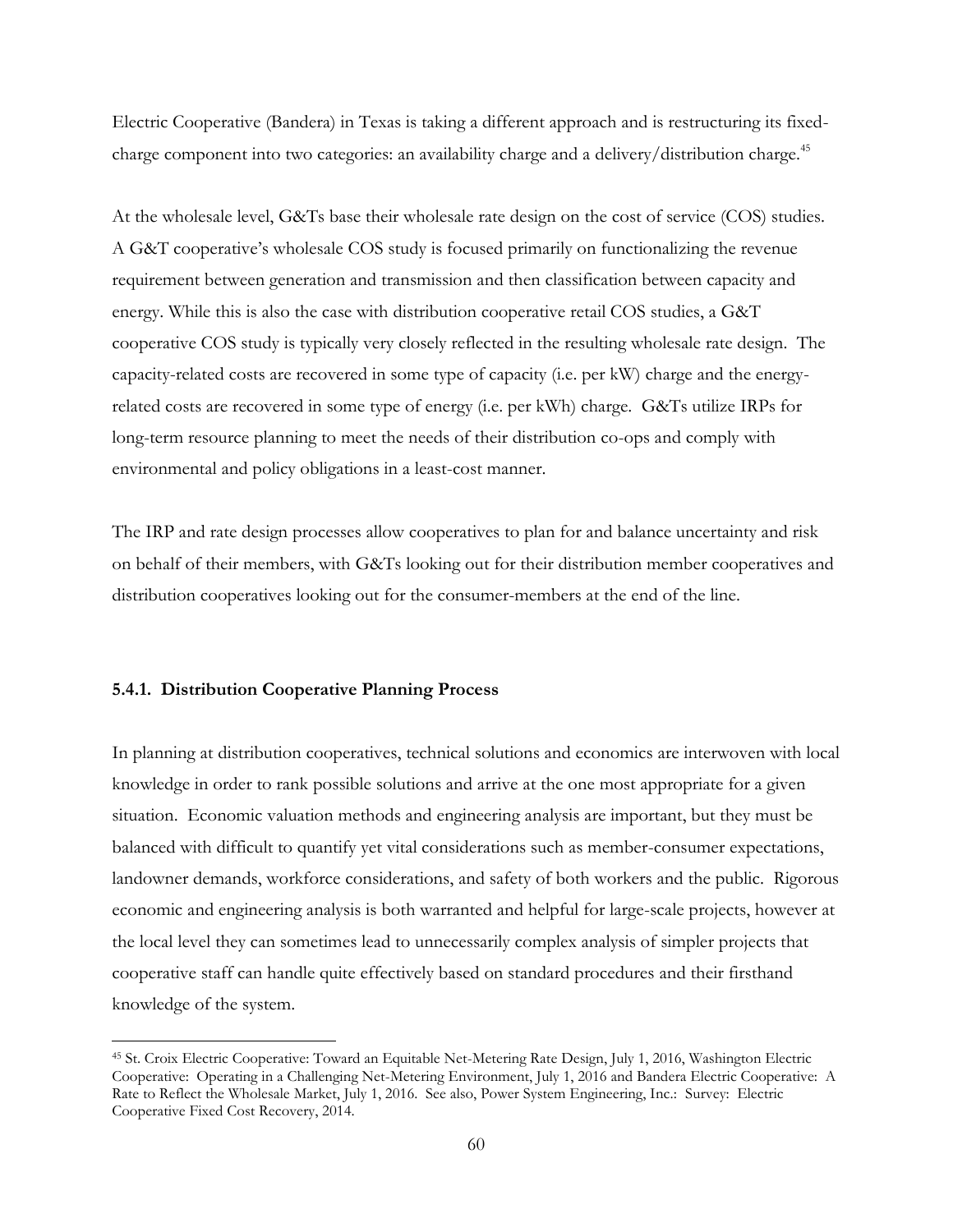Co-op managers are continually examining their system conditions, the expectations of consumermembers and the state of technology to determine what incremental grid modernization investment is needed. This ongoing exercise to examine the distribution environment allows co-ops to consider enhanced grid technologies that can address certain operational needs or challenges, while being cost effective for consumers. Beyond hardware investments, cooperatives use information technology and data analytics software to improve service and provide additional value to their members.

Technological deployment decisions require an in-depth understanding of the costs, risks, and benefits associated with those technologies and how they will affect the operation of an electric provider, as well as how to integrate new resources with existing resources, which may include simulation software for planning, integration and operation of DER.

Individual distribution co-ops conduct Load Forecasts, often in cooperation with their G&T, to support Construction Work Plans (CWPs). These studies are typically performed on a regular (usually annual) basis. They typically include expected changes in numbers of consumers, energy and demand by class (residential, commercial and industrial). Forecasts are provided on an annual and, in some cases, monthly basis. Monthly demand forecasts can be especially important due to seasonal variations. If DSM is a factor, demand is forecast with and without DSM so financial models can account for differences in demand costs while engineering studies can use peak demands to project capacity requirements. Forecasts may be provided on an aggregated system basis, by delivery point or both.

For cooperatives who borrow from the Department of Agriculture, Rural Utilities Service (RUS), the CWP summarizes engineering and construction needs of the co-op for a 2-4 year period and provides the studies and projections to support the request for loan funds to facilitate necessary construction. Most non-RUS borrowers follow these same guidelines. Load forecasts are a critical tool for distribution co-ops to support financial and rate studies.

Distribution co-ops have been using engineering models of their distribution systems for many years. They are used for conducting a variety of studies including loading, voltage levels, system losses, sectionalizing, and reliability. These studies, in turn, are used in a number of analysis and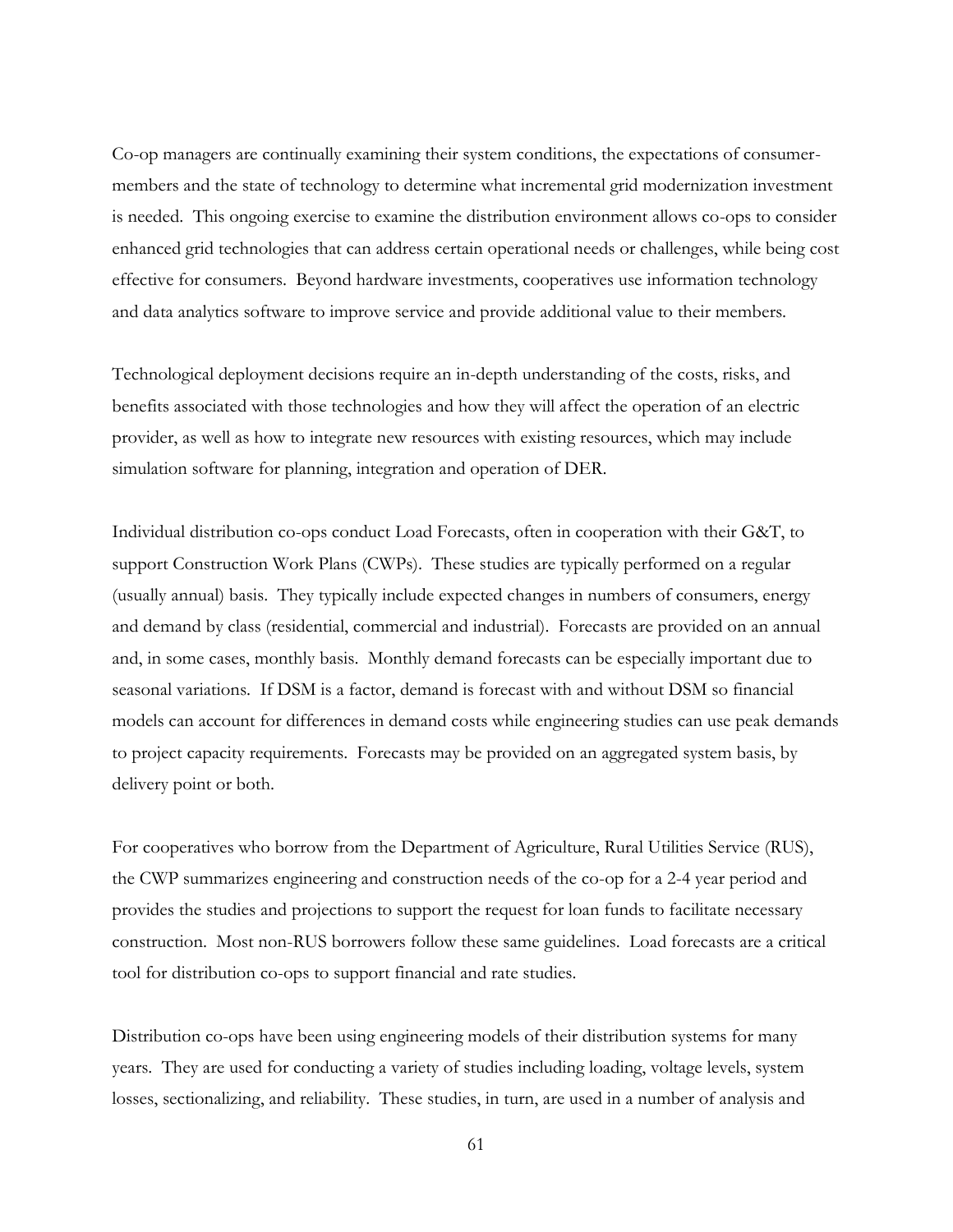planning scenarios ranging from immediate challenges to long-range planning studies. The models help identify emerging problem areas and evaluation of alternate solutions for efficacy as well as setting priorities.

Many co-ops have staff engineers who are proficient with the necessary software and perform these studies in-house. Others provide system maps and circuit, load and voltage data to an engineering consultant who runs the studies for them. Virtually all, however, have their systems modelled and rely on the analysis of these models to help analyze and set construction, maintenance and improvement priorities for the co-op.

Looking ahead, software which can analyze engineering models with multiple DERs will become critical. Most of the software used for distribution engineering studies is based on one-way (radial) flow of power and does not work well when more than one source is connected. When multiple flows are possible, analysis becomes more akin to that of the transmission system. DERs create both challenges and opportunities for distribution systems, but the lack of readily usable software to perform reliable engineering studies is starting to create significant difficulties for system planners. Continued proliferation of DERs will escalate both the relevance and importance of these studies and the need for software which can be readily used by distribution engineers.<sup>46</sup>

<sup>46</sup> NRECA has led the development of the Open Modeling Framework (OMF), a next generation engineering modeling tool developed with a goal of making advanced power systems models usable in the electric cooperative community. The OMF is being developed as a versatile modeling tool that enables co-ops to evaluate smart grid components and DER using real-world data prior to purchase. This enhanced modeling tool can support co-op investment decision-making by modeling the cost and benefits, incorporating engineering, weather, financial and other data specific to the co-op. OMF allows the dynamic modeling of multiple DERs on a single system to help co-ops optimize deployment and determine the most cost-effective solutions. OMF provides common data models, configuration management tools, run execution and visualization capabilities for use with multiple models, including the Pacific Northwest National Laboratory's Gridlab-D and the National Renewable Energy Lab's System Advisor Model. A beta version of the OMF is hosted on the cloud and accessible to the public online. <https://www.omf.coop/>

NRECA is also providing leadership in the area of interoperability. The MultiSpeak® Initiative is a collaboration of NRECA, utility software vendors, and electric distribution utilities worldwide. MultiSpeak® is the leading standard for enterprise level software interoperability, allowing for information sharing between systems in a cost effective and standardized way. MultiSpeak® enables the Smart Grid and saves both vendors and utilities time and money by simplifying software integration and minimizing expenses for custom interface solutions. It strengthens software applications and adds value to IT investments. For example, an AMI (Advanced Metering Infrastructure) system automatically reporting the power outages to an independent Outage Management System (OMS) via MultiSpeak adds tremendous value to both investments.

The MultiSpeak Specification is the most widely applied de facto standard in North America pertaining to distribution utilities and all portions of vertically-integrated utilities except generation and power marketing. It is the only interoperability standard of its type listed in the NIST-SGIP (National Institute of Standards and Technology Smart Grid Interoperability Panel) Catalog of Standards. It is used in real time operations on more than 725 plus electric cooperatives, investor-owned utilities, municipals, and public power districts in at least 20 different countries worldwide.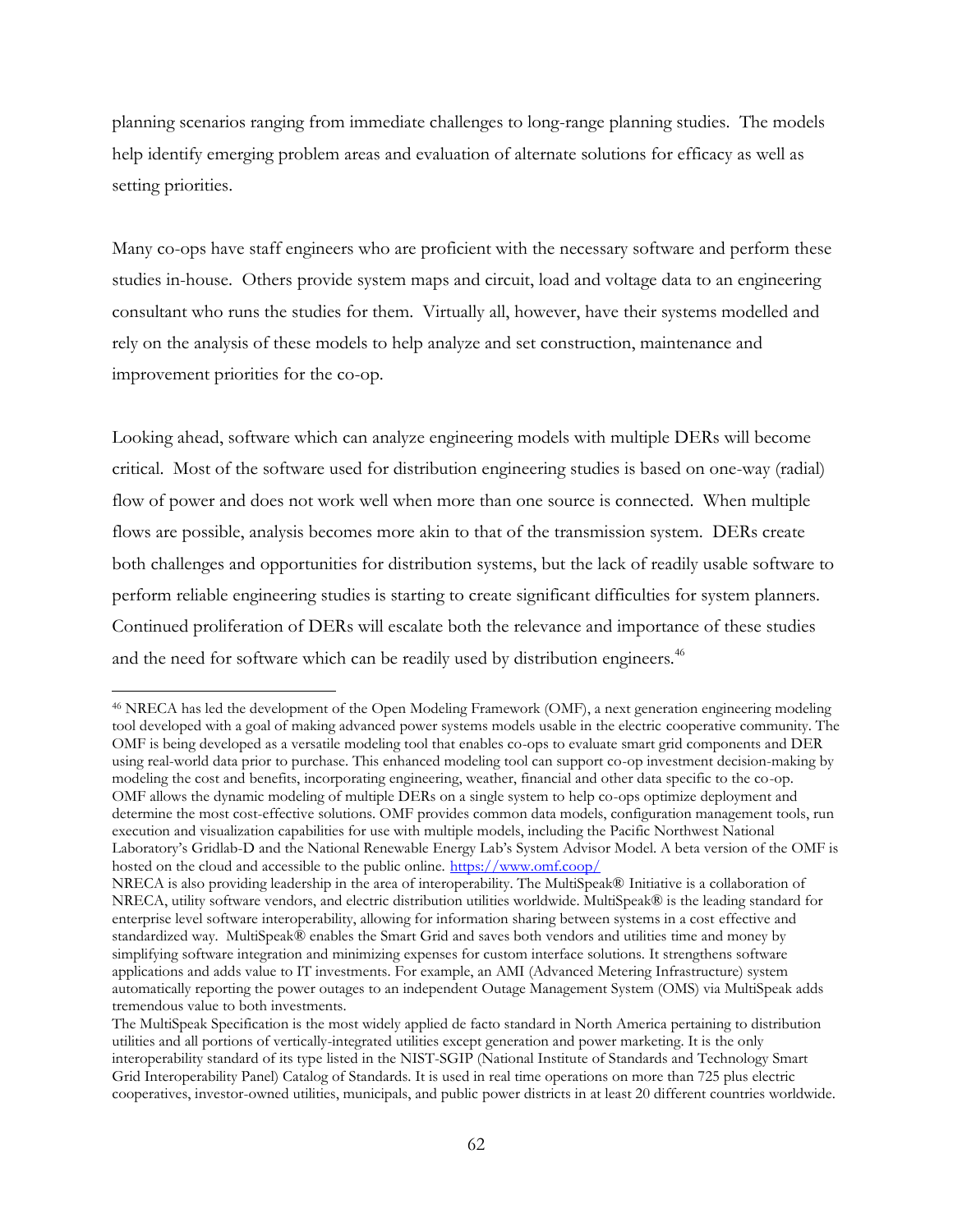#### **5.4.2. G&T Planning Process**

As mentioned above, G&Ts work interactively with their member distribution cooperatives to produce load forecasts. Once a G&T has collected the information it needs from its distribution members, the data is combined to produce an aggregated load forecast for their entire system, a critical piece of their overall system planning. These load growth assumptions are then used in resource planning.

In the resource planning process, G&Ts primarily use economic models to review bids and selfbuild options for selecting least cost technologies and resources to meet their needs. Existing data is used as a base case, and sensitivities are run using assumptions such as future fuel or CO2 prices.

Economic valuation models are an important tool for forecasting trends and projecting market results, as one part of a broad and thorough decision-making process. However, G&Ts do not rely upon model estimates as a sole solution, but rather as a complement to real-world data and expertise. Models are designed to simulate scenarios to provide an educated guess regarding something that is not already known. For example, a G&T would have access to a plethora of information on its own financial situation, fleet performance, and future strategy, but in making a decision would also want to account for external information, such as the operation of other entities and units, and future market conditions. A model provides great value in estimating the unknown, but even the best models are simplified and unlikely to completely reflect reality.

#### **5.5. Other Valuation Models are Needed to Make Better Decisions**

Any model must rely on a particular set of input assumptions about the market that is being examined. In the electric industry, this can include a variety of factors, such as forecasted fuel prices, load projections, or construction costs. Often, due to the time taken to update modeling assumptions, there is a lag between the best available data and what is in the model. As with any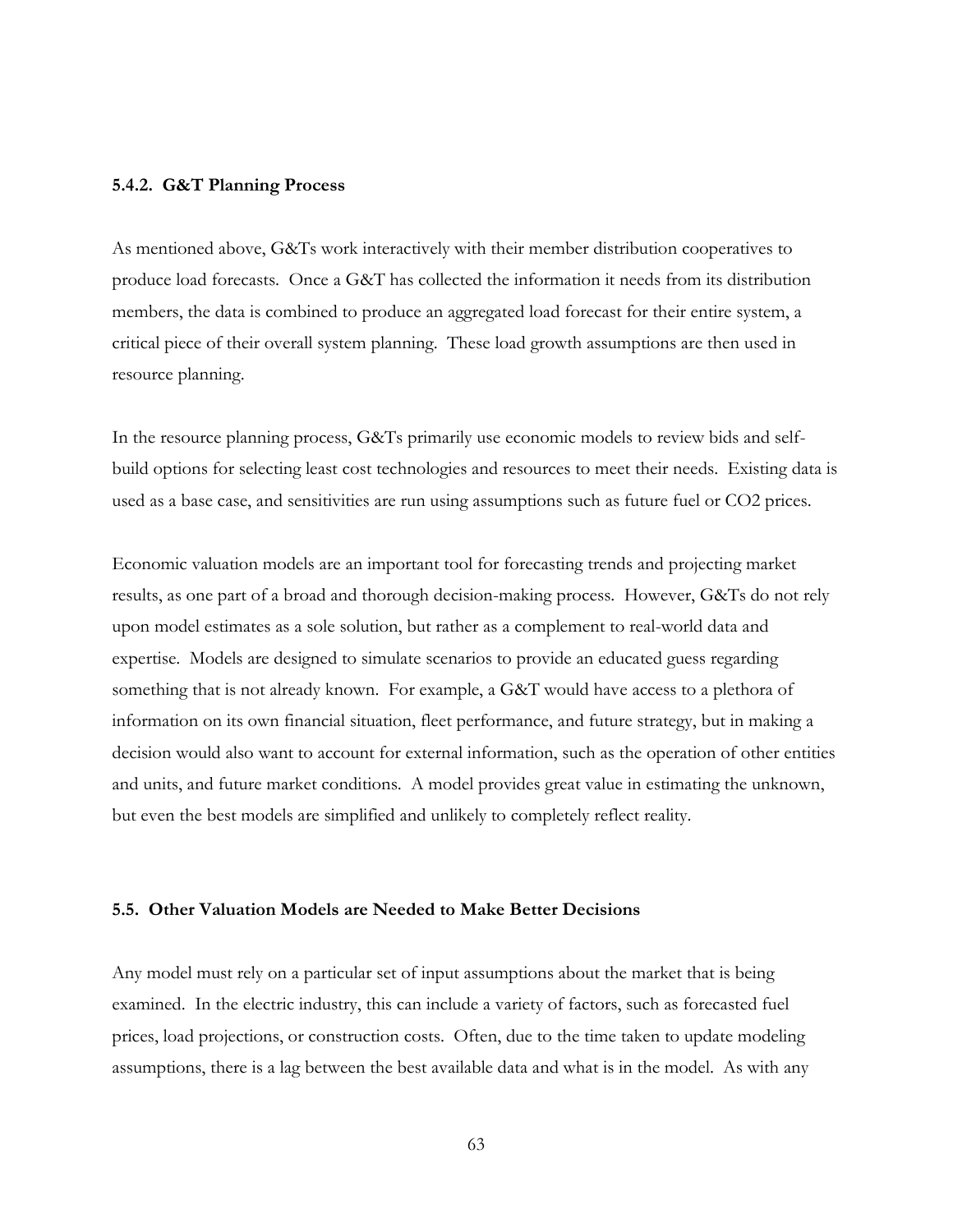type of model, valuation model output results are only as strong as their associated inputs, and one should always caution the use of a model that relies on assumptions that are incomplete or unsound.

Most models were developed for compartmentalized planning, and there is no single model that captures all aspects of the industry. Therefore, just as real-world data should necessarily be incorporated in the evaluation and decision-making process, so should output from other models in addition to valuation models. An economic dispatch model can provide helpful estimates of expected generation and future market prices, but may not account for transmission, for example, so the best strategy is to take a holistic approach in considering all relevant data points.

Economic dispatch models are generally accepted as a trusted and valuable tool for simulating the generation side of the industry, but transmission and distribution are more difficult to model, and will become even more challenging with new developments in DER and storage. Committing to a specific model or framework for either transmission or distribution could be problematic and premature, given the current analytic capability.

Economic dispatch models are agnostic, in that they use a set of market input assumptions to meet load in a least-cost manner, subject to any constraints, without regard to non-market circumstances such as ownership. Thus, when determining the appropriate dispatch, two units in the same fleet would be treated the same as two units from different owners. This can potentially be problematic for entities that make decisions across a group of units, rather than on an individual basis.

Currently, the further out the projections for project resource needs, the more uncertain the results. The potential exists to use stochastic modeling to better refine and add more certainty in future decision making. Monte Carlo simulation, for example, allows planners to assess risks and analyze a variety of potential outcomes, through the use of repeated random sampling. For any uncertain factor, a range of values, based on a given distribution, can be used in calculating results over thousands of iterations. This provides decision-makers with a range of possible outcomes and the probabilities they will occur, which ultimately leads to a more robust understanding of consequences in an uncertain world. The QER should support the development of improved modeling tools to assist utilities plan and optimize their systems and the electric grid over the next decades.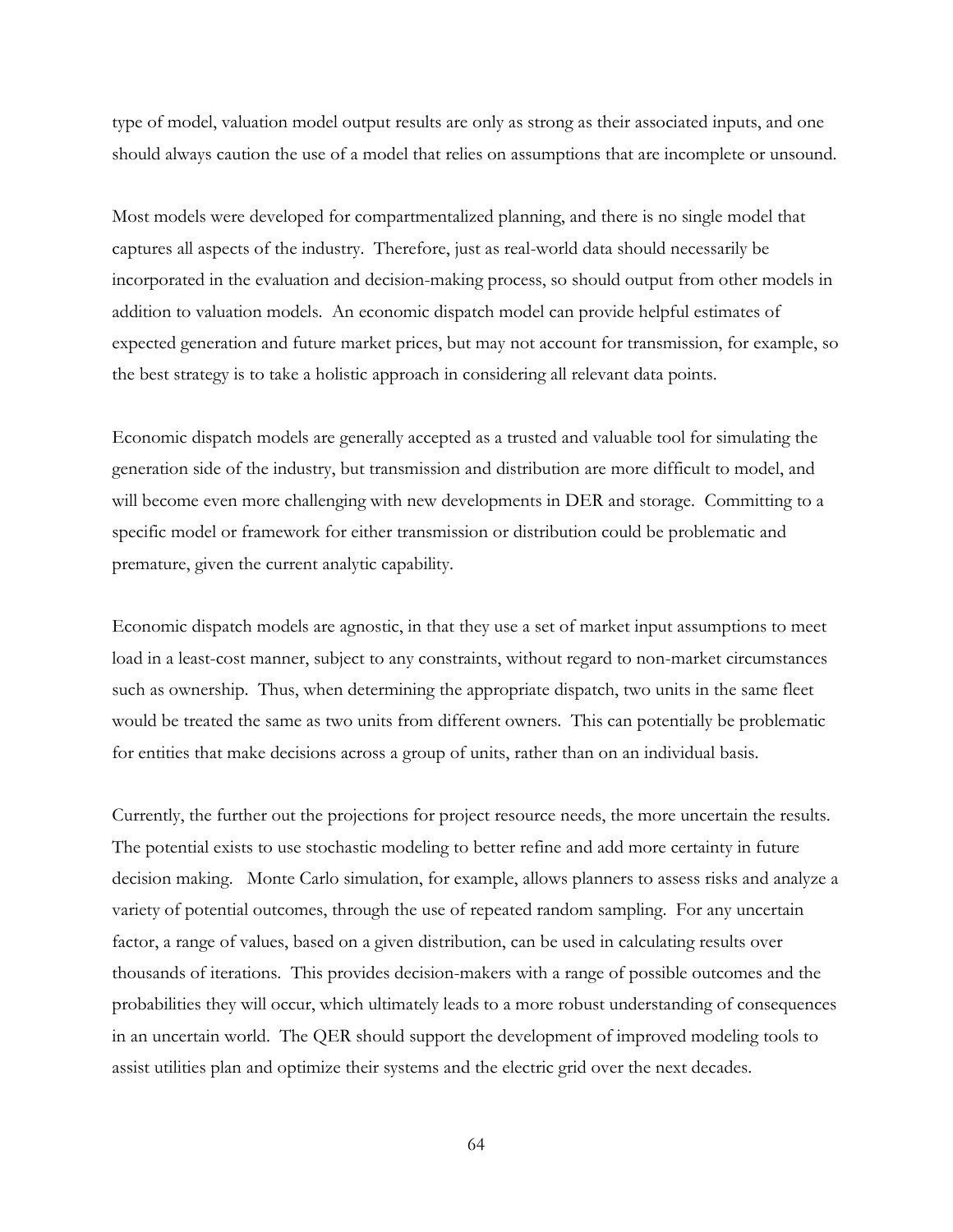#### **Recommendations**

#### **1. Valuation Methods Should Be Technology-Neutral.**

Valuation is one of many tools that electric utilities have at their disposal to plan for new services and technology in order to promote safety, reliability, affordability, and environmental sustainability. As such, valuation methodologies should not be biased in favor of certain technologies over others.

### **2. Valuation Methods Should Recognize the Valuable Contribution of Existing Hydro and Nuclear Resources to Grid Stability and Reliability.**

Allow utilities to pursue the optimal resource mix that recognizes the broader needs of consumers and their communities for grid safety, reliability, affordability, and environmental sustainability. While increased DER appears attractive, sub-optimal resource allocation can result in cost-shifting to consumers without DER. Electric utilities should play a significant role in planning and deploying DER in a consumer-centric manner, while also acknowledging the importance of other resources, including utility-scale solar, in meeting environmental goals.

### **3. Valuation Methods Should Not Be Tailored to Support One Form of Risk Assessment and Management over Another.**

Electric cooperatives are in the business of managing risk on behalf of their member-owners. Integrated resource planning and rate design, both of which are core utility industry practices, allow for iterative assessment and balancing of uncertainty and risk based on local conditions. Regulatory risk assessment mandates would be duplicative, and would not serve a valuable function.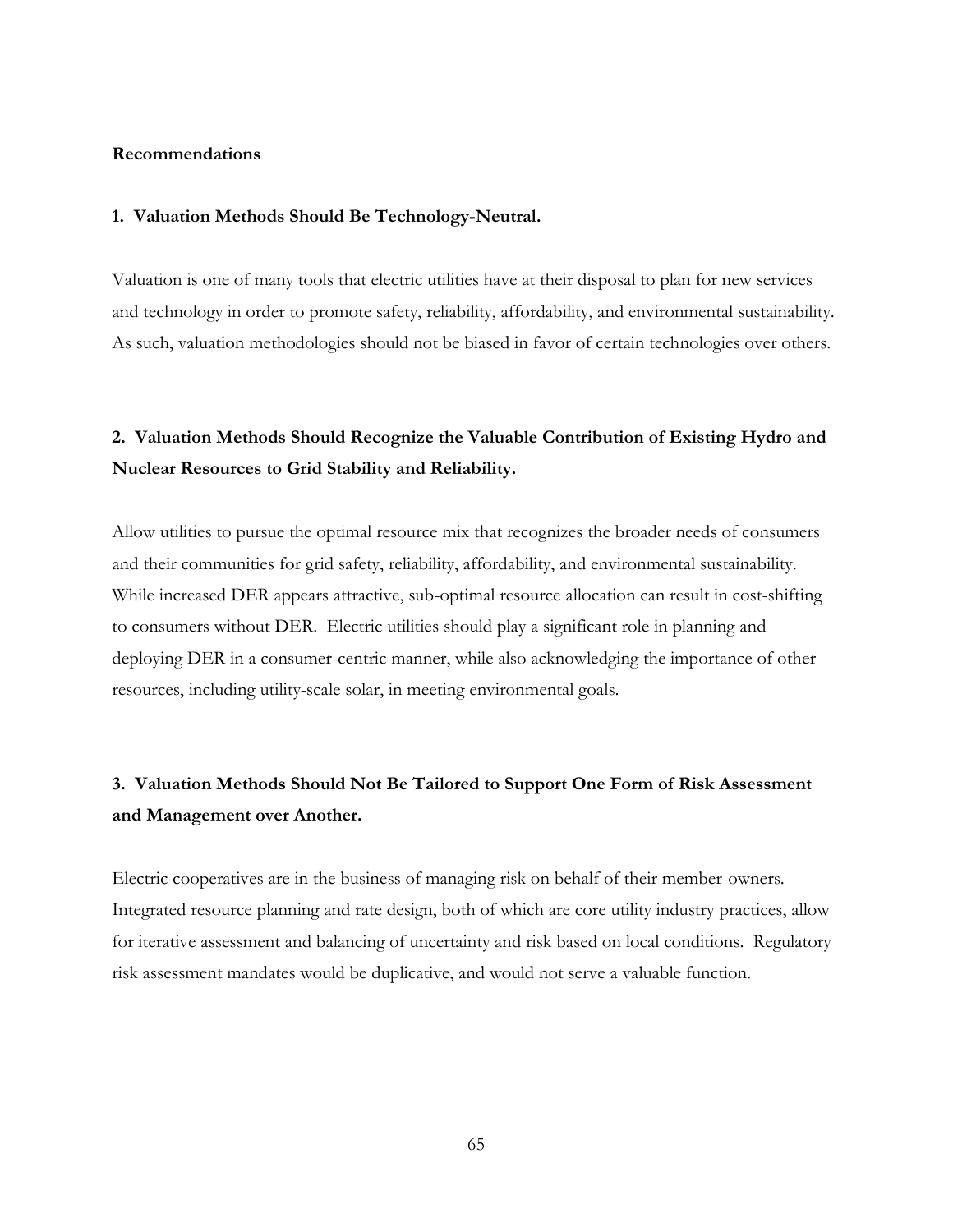## **4. Resources Should Not Be Credited with Societal Benefits that are Not Related to Regulatory Compliance, Through Valuation Models or Any Other Mechanisms.**

In adopting environmental and renewable regulations, Federal and state policymakers have conducted their own cost-benefit analyses for balancing the societal benefits of reducing emissions with the cost of compliance. Valuation models that credit additional societal benefits to certain resources which are not part of the resource mix that satisfies a state renewable portfolio standard, for example, are in effect double counting those benefits.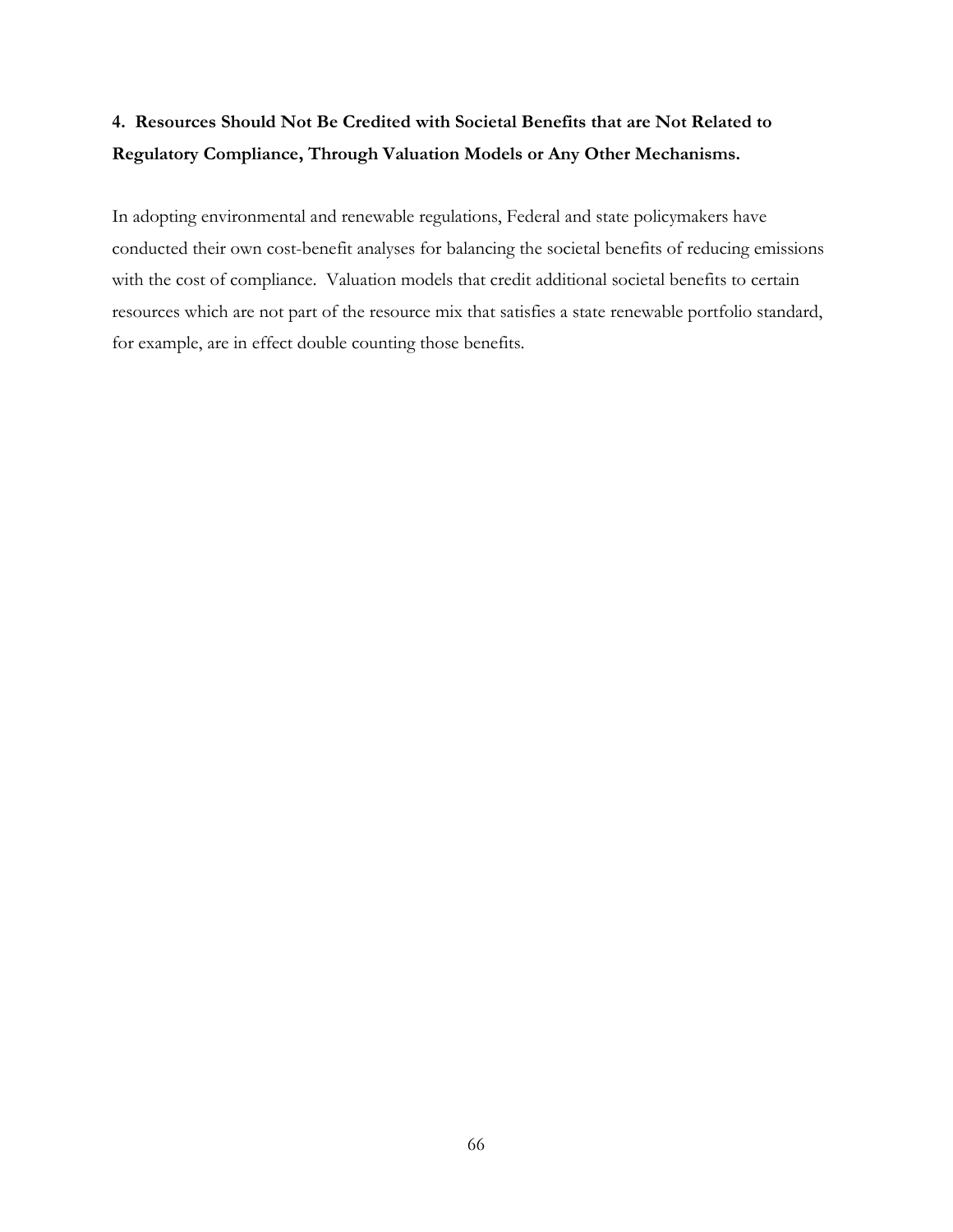#### **6. A Resilient and Secure Electric Transmission and Distribution System is Vital**

As member-owned, not-for-profit organizations, America's Electric Cooperatives focus on providing safe, reliable and affordable electric service. At the crux of this service is a resilient and secure electric transmission and distribution system that powers the communities that co-ops serve.

### **6.1. Evolving Trends and Conditions are Providing the Next Wave of Resiliency Issues**

Electric cooperatives have taken significant steps to improve resilience, and also face new challenges in the ever-evolving electric industry. While infrastructure improvements have made the electric system more resilient, new challenges create a complex future for the electric industry. Evolving industry trends and changing conditions, as well as issues surrounding resilience self-assessment tools and insurance, are providing the next wave of resiliency issues for the electric industry.

#### **6.1.1. Current Practices in Improving Resilience are Successful**

Addressing resiliency requires understanding the two main foci by which it revolves: human/process and electric/electrical. The human and process focus requires specialized skilled employees who understand the electric system. Our member electric cooperatives maintain highly skilled crews with the requisite knowledge to plan and execute the complex actions needed to restore power when the electric system is taken offline. Electric co-operatives have also taken practical and substantive actions to improve resilience through infrastructure investment. This has included the undergrounding of distribution lines, as well as the further hardening of transmission lines in high weather risk areas.

#### **6.1.2. Distributed Energy Resources Make Resiliency Management More Difficult**

Distributed energy resources (DER) have increased complexities in managing and promoting resilience. DOE's Advanced Research Projects Administration has funded research led by NRECA,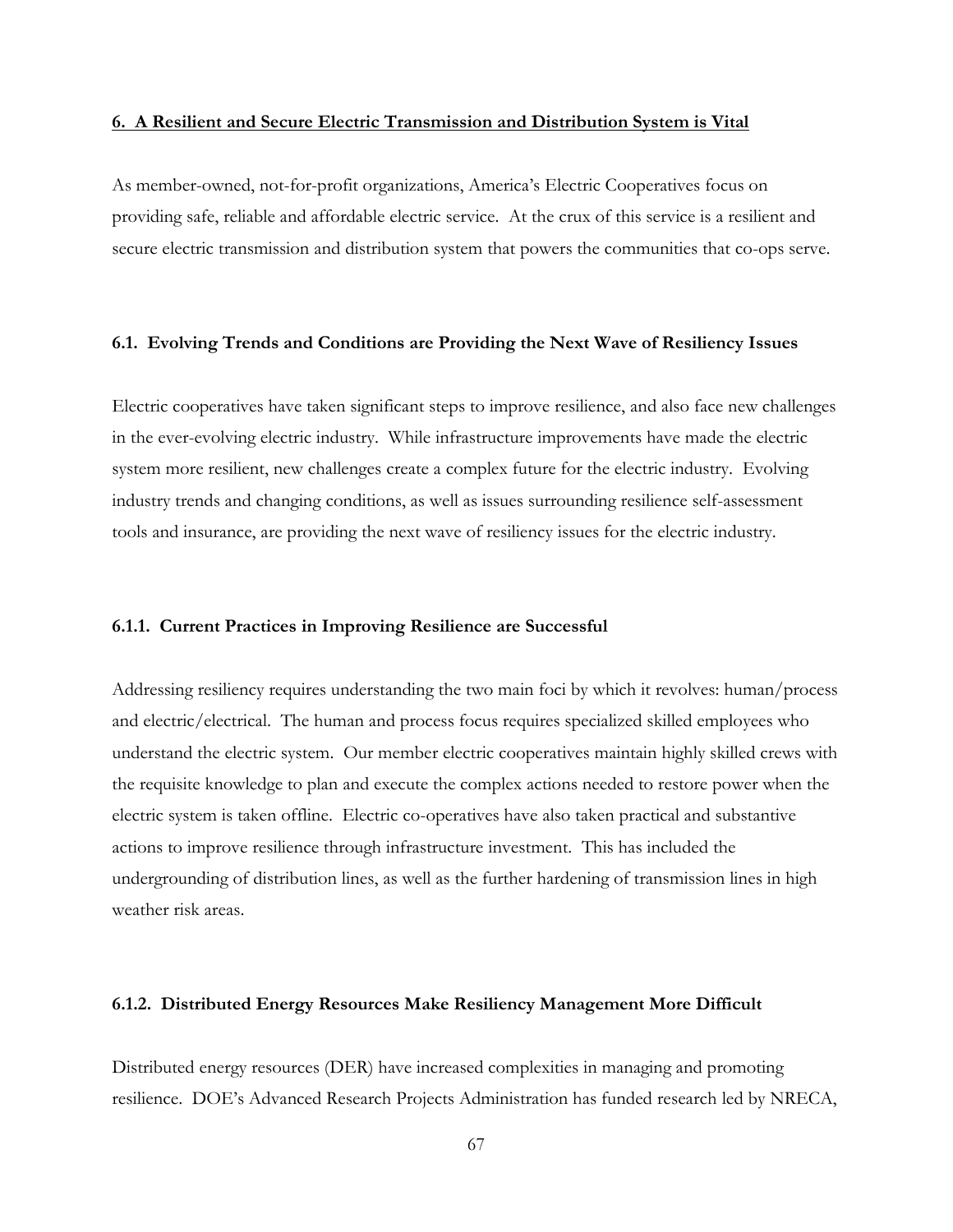called GridBallast, focused on improving resiliency and controlling peak demand. GridBallast is developing low-cost demand-side management technology that addresses resiliency concerns associated with the growth of DER. The technology being developed will work to control demand by cycling electric appliances on and off in an autonomous fashion in response to changes in DER output. By working on proactive and innovative solutions at the intersection of DER and resilience, NRECA is placing an emphasis on the importance of load management in a resilient electric distribution system. NRECA appreciates the ongoing partnership with DOE in our joint effort to build a more resilient electric distribution system. However, research and development efforts that are needed to achieve a more resilient electric distribution system are wide ranging, and must be focused on practical, near-term applications that the electric industry and consumers can actively use.

### **6.1.3. While Well-Intentioned, Resilience Self-Assessment Tools Could Create Security and Regulatory Issues**

Maintaining a resilient system in the face of evolving trends and changing conditions has presented a significant array of challenges to electric cooperatives. While well-intentioned, DOE and the National Labs' interest in developing a resilience self-assessment tool could create security and regulatory issues for electric co-cooperatives. Our member utilities have many years of experience preparing for and responding to electric system threats associated with severe weather, natural disasters, critical equipment failures, vandalism, isolated physical attacks and other issues. A resilience self-assessment tool that asks for resilience data creates confidentiality and misuse concerns that would detract from the value of the tool.

Electric cooperatives provide a critical and security-sensitive service to 42 million Americans. While providing electric services, cooperatives gather the energy usage data of end-use consumers. A resilience self-assessment tool creates confidentiality concerns if cooperatives were asked to submit electric distribution resilience data. Specifically, this places end-use consumer confidentiality at risk. Ineffective data methodologies could allow potentially malicious analysts to infer energy usage of specific end-use consumers, creating enormous privacy concerns. Such security concerns could also place critical customers at risk of hostile party attacks. Customers that use specific distribution

68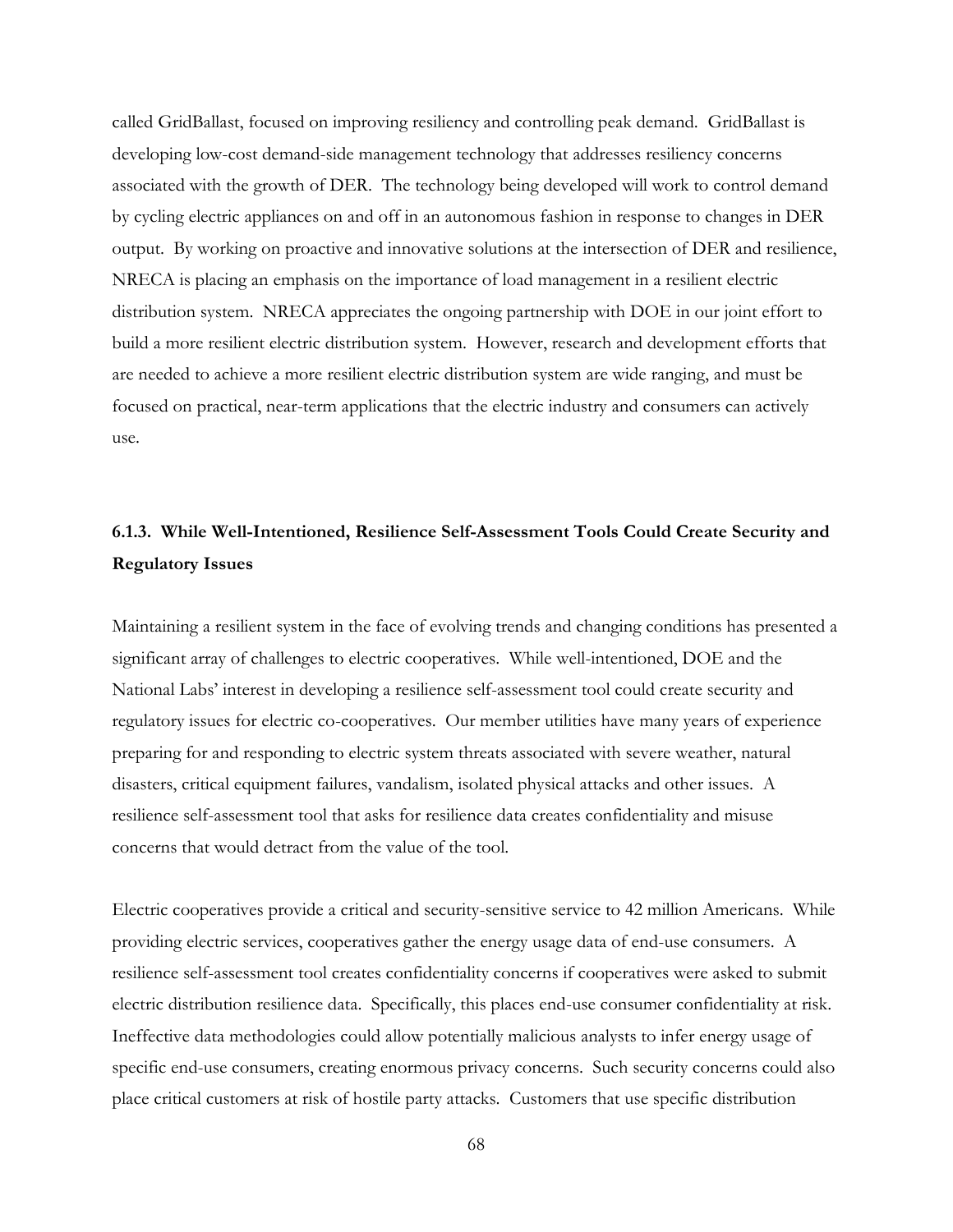infrastructure in their operations could have that the details of their infrastructure inferred from ineffective data, leaving them open potential attacks and severe operational impacts.

Each and every electric cooperative is different, with wide variety in terms of their location and climate, customer density and composition, the age of their delivery systems, etc. With a diverse set of factors playing a significant role in the daily operations of electric cooperatives, resilience performance is different between each electric cooperative. Any reasonable analysis of resilience would have to take such differences into account. A resilience self-assessment tool that aggregates data to create national average resilience values leaves potential for misuse and misinterpretation of these values. The use of a national average value for some parameter of resilience performance would almost certainly be misleading and inappropriate, and could be harmful, in the face of the diverse set of factors that impact each different electric cooperative.

A better use of the Department of Energy and National Labs' resources would be in developing distribution resiliency best practices for the electric industry. A product similar to the Electricity Subsector Cybersecurity Capability Maturity Model and the Smart Grid Maturity Model would be of value to the industry. In this product, best practices would be grouped under four key resilience domains: preparedness, mitigation measures, response and recovery. Further development would allow for subcomponent formation. In showcasing best practices in each domain, industry members could make informed decisions on strengthening resiliency based on easily identifiable areas for technology investment and improved operating procedures. Further development could also yield the basis for a Maturity Model for Distribution System Resilience.

## **6.2. Cyber and Physical Security in the Electric Industry is Mostly a Story of Success, Though There is Always More to Do**

Electric cooperatives constantly monitor, identify, and mitigate potential risks associated with the electric transmission and distribution systems, especially as cyber and physical security threats rapidly evolve. Efforts have been undertaken by the North American Electric Reliability Corporation (NERC) to develop and enforce cyber and physical security standards. Additionally, cooperatives use security best practices from NRECA and a variety of other sources. Cyber security in the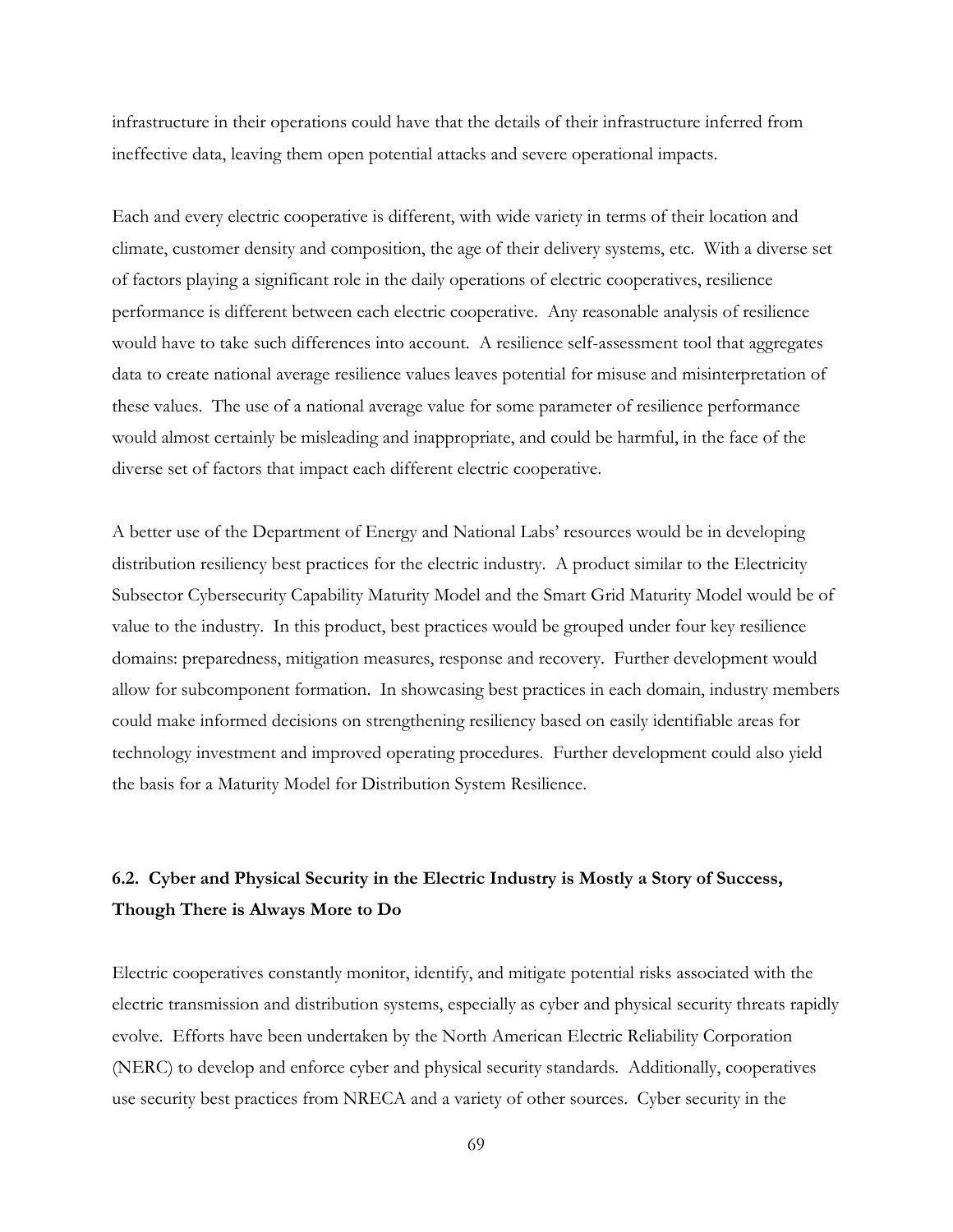electric industry is mostly a story of success, while acknowledging that there is always more to do in the changing cyber landscape.

#### **6.2.1. Cooperatives are Actively Focused on Cyber Security**

NRECA has taken an active role in the evolving cyber security field through member education and regular industry and public policy engagement. Member education is often provided by workshops and webinars focused on cyber security issues and tools for member cooperatives. These opportunities allow members to remain knowledgeable about the evolving world of cyber security, while also providing tools to ensure that electric cooperatives remain as secure as possible.

#### **6.2.2. Cyber Security Industry Standards Provide Excellent Guidance**

NERC presently has a suite of mandatory and enforceable cyber and physical security standards that electric cooperatives use, if applicable, in protecting their BES assets and systems. Although not mandatory and enforceable standards, DOE's ES-C2M2 and NRECA's cyber security framework provide valuable tools that cooperatives can use as best practices. DOE's ES-C2M2 is a part of a larger cybersecurity-focused public-private partnership built to improve cybersecurity in the energy industry. ES-C2M2 focuses on "implementation and management of cybersecurity practices associated with the operation and use of information technology and operational technology assets and the environments in which they operate." $^{347}$  NRECA's CRN has also developed operational tools, policies, and frameworks to assist our members in their growing cyber security needs. Focused mostly on protecting sensitive customer data, reliability and productivity, NRECA has worked to ensure that its members remain aware and proactively engaged to ensure the security of their data, assets, and systems.

<sup>47</sup> <http://energy.gov/oe/services/cybersecurity/cybersecurity-capability-maturity-model-c2m2-program>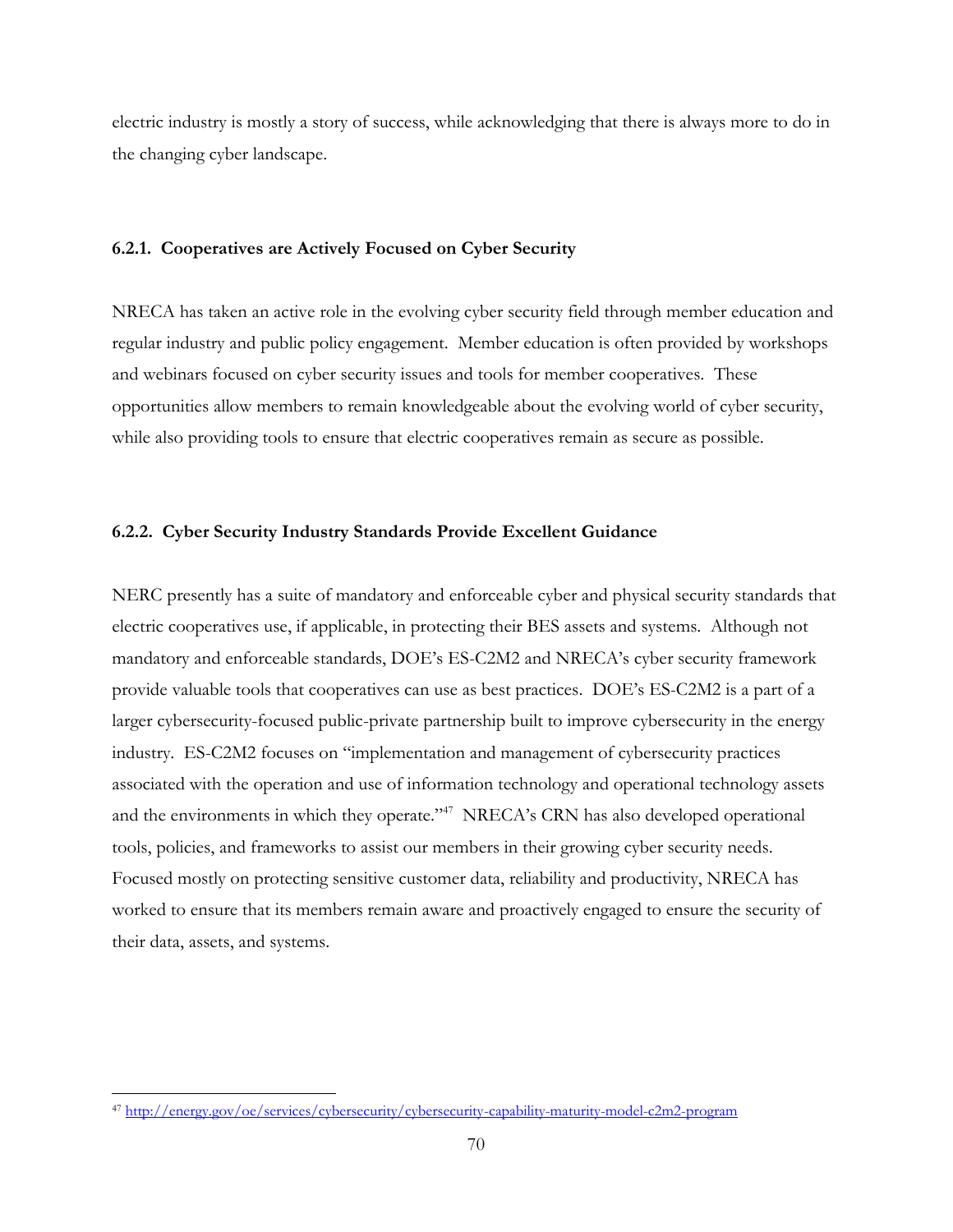#### **6.2.3. Best Practices for Physical Security are Focused on Many Issues**

Severe weather, along with system failure, vandalism and physical attacks, all threaten the electric transmission and distribution systems. Electric cooperatives have always taken a proactive approach to managing the physical security of their facilities, and this is especially important as it relates to the attack at the Metcalf Substation in California and the cyberattack in Ukraine that involved the unauthorized use of control systems for their electric distribution system, resulting in circuit breakers being opened and causing power outages for 225,000 customers. NERC standards exist for the most critical Bulk Electric System (BES) transmission lines and their associated control centers. Additionally, best practices for physical security are focused on many issues, including hardening infrastructure and eliminating potential lines of sight for attack.

DOE has also expressed interest in the physical security and resilience of the electric transmission and distribution systems, as they expressed in their Request for Information on a National Power Transformer Reserve. Large power transformers (LPTs) are critically important components of the BES, as evidenced by the number of electric utilities that maintain or share spare LPTs through bilateral/multilateral arrangements and a variety of privately run programs. Three of these programs – EEI Spare Transformer Equipment Program, SpareConnect and Grid Assurance – all work to support recovery from LPT failure, making a National Power Transformer Reserve largely duplicative. Should a National Power Transformer Reserve be created, the electric utility industry would be the best administrator for this program with input from appropriate governmental organizations. However, the best opportunities in the field of LPTs for DOE are in new programs or partnerships. A focus on standardization of design and manufacturing, targeting voltage class and sizes at highest risk, research and development for new "temporary" or flexible rapid deployment high voltage transformers and government support in addressing transportation and infrastructure deficiencies or challenges would all better use of resources by the Department of Energy.

#### **6.2.4. Prediction Capabilities Must Be Improved to Enhance Resilience**

Increased prediction capabilities for geomagnetic disturbances (GMDs) and weather will allow for better transmission and distribution system security. While the historical and scientific data on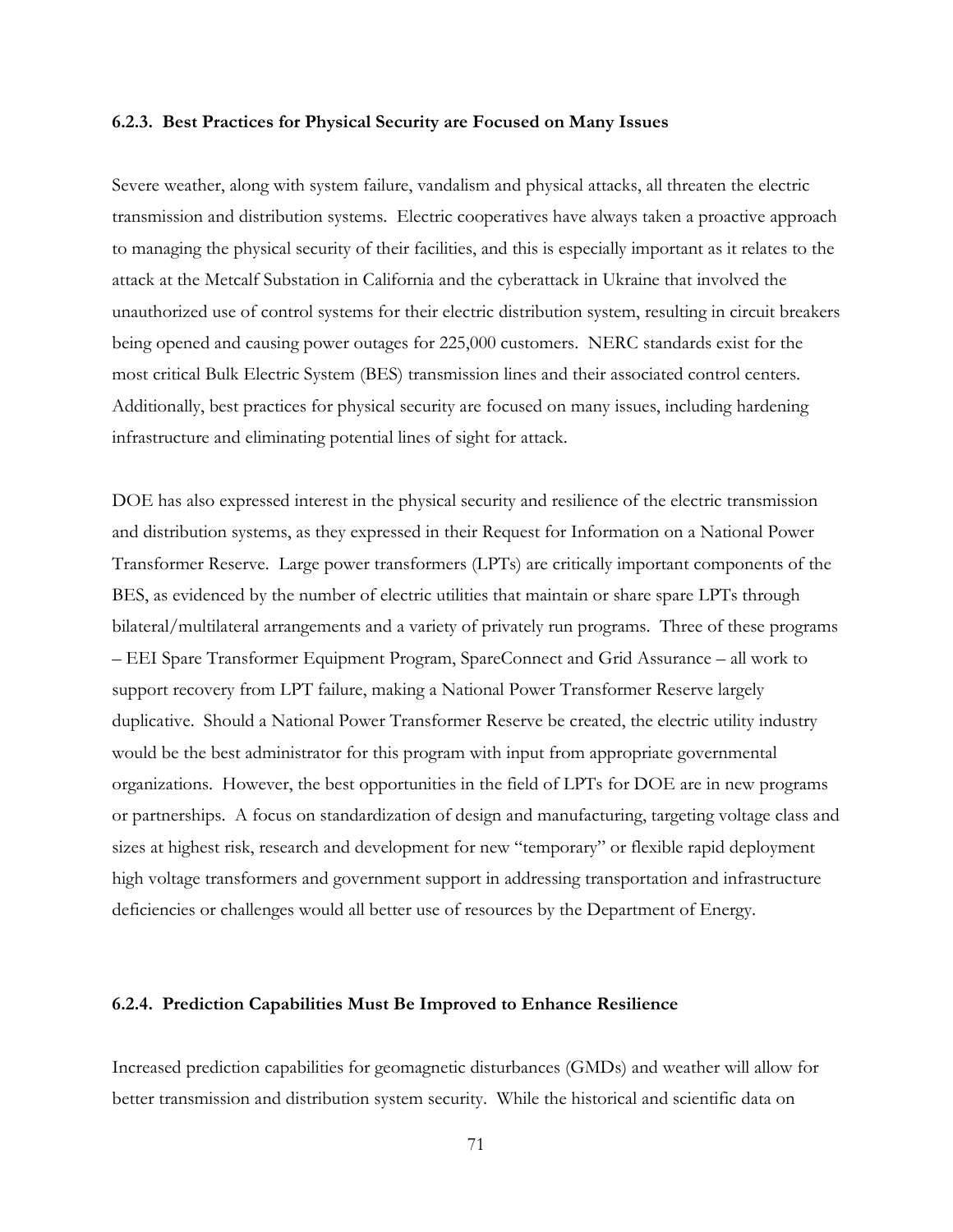geomagnetic disturbances remains limited, the potential for significant impacts by these events make them a high priority for increased prediction capabilities, as well as reliability standards in the case that these events occur. FERC, NERC, and the industry worked together to develop two stages of reliability standards. The first stage, which has been approved by FERC, focuses on "operating plans, procedures and processes to mitigate effects of GMDs", while the second stage (not yet approved by FERC) will potentially require vulnerability assessments for one-in-100-year GMD events to meet certain performance requirements.<sup>48</sup> While these reliability standards leave the electric industry better prepared in the event of a GMD, more research must be done by the federal government to develop better forecasting and warning systems for GMD events. Similarly, research related to improving weather prediction capabilities will also assist the reliability and resilience of the electric transmission and distribution systems.

#### **6.2.5. Security Research and Partnerships Should Remain a Priority**

DOE has functioned as a valuable research partner in developing new technologies and strategies across the electric industry, including in cyber and physical security. DOE's ES-C2M2 serves as an excellent example for successful engagement and cooperation between government and the electric industry to further overarching policy goals of both parties. The Cooperative Research Network (CRN) provides a platform for innovative collaboration between the Nationals Labs, electric cooperatives and other industry players. With a focus on technology that benefits consumers, CRN provides a platform for demonstration and application of technology in real-time at the member level. With sustained collaboration and engagement, DOE and the electric industry can work together to focus on research with practical, near-term applications. Further collaborative efforts and research partnerships with the National Labs will enhance security technologies.

 $\overline{a}$ <sup>48</sup> <http://www.ferc.gov/media/news-releases/2015/2015-2/05-14-15-E-1.asp#.V1iHdk32a70>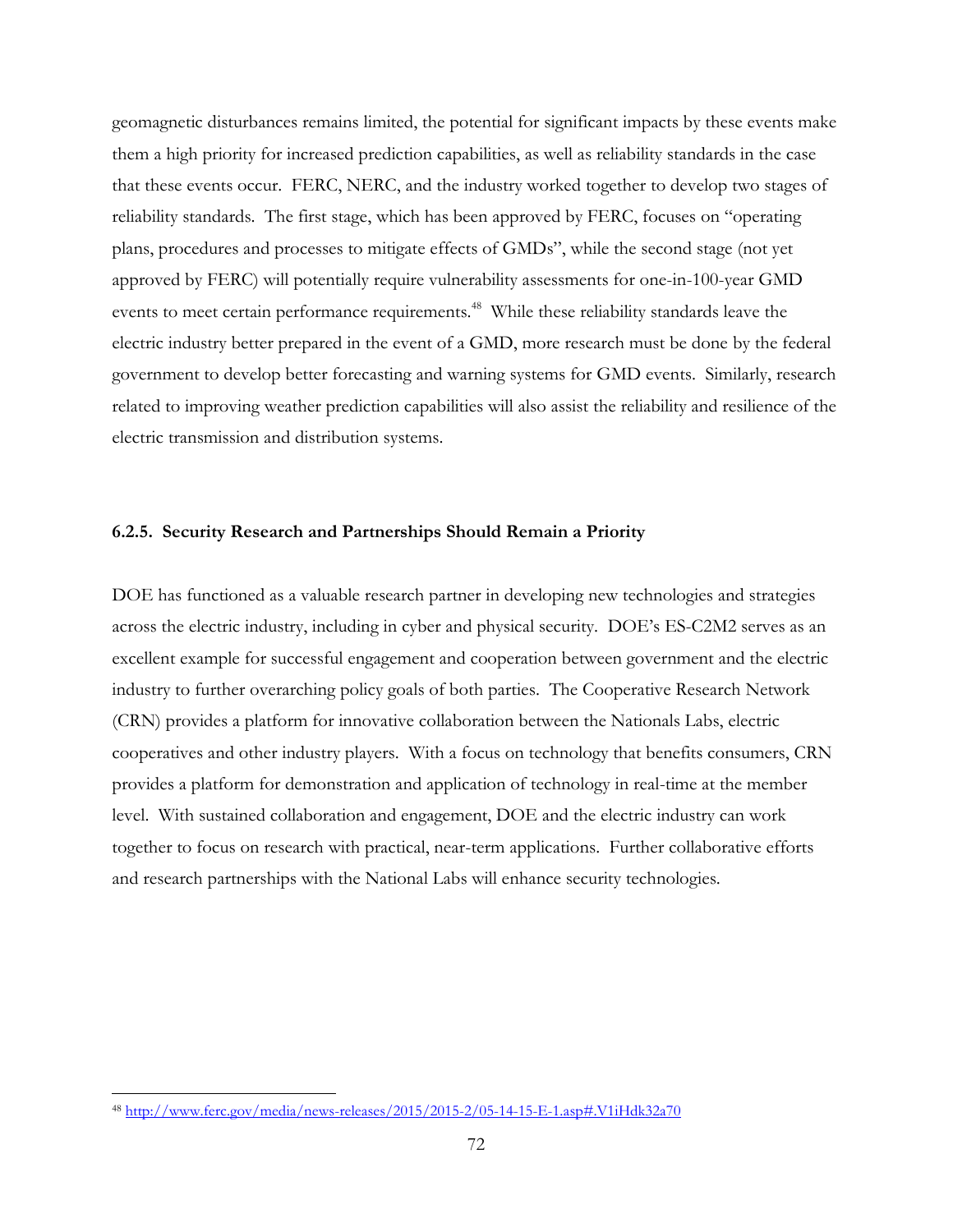#### **Recommendations**

#### **1. DOE and the National Labs Should Pursue the Creation of Resiliency Resources Other than Metrics.**

A resilience self-assessment tool creates a host of confidentiality and misuse concerns that could place private consumer data at risk and lead to distorted analysis of resilience data when compared to average national values. Instead, a better use of DOE resources would be in the creation of a resiliency best practices database that focuses on preparedness, mitigation measures, response and recovery. This would allow for informed industry decision making and could yield a longer term Maturity Model for Distribution System Resilience.

#### **2. We Encourage DOE to be a Research Partner with Industry in Focusing on Practical, Near-Term Applications.**

In the fields of both physical and cybersecurity, DOE should continue to focus on research partnerships with industry. While large power transformers remain a relevant security concern, DOE should not create a duplicative sharing program, but should instead focus on research flexible rapid deployment transformers, standardization of design and manufacturing, and other current infrastructure challenges. Further research on GMDs, weather prediction and cybersecurity best practices will also yield additional resilience benefits for the electric utility industry.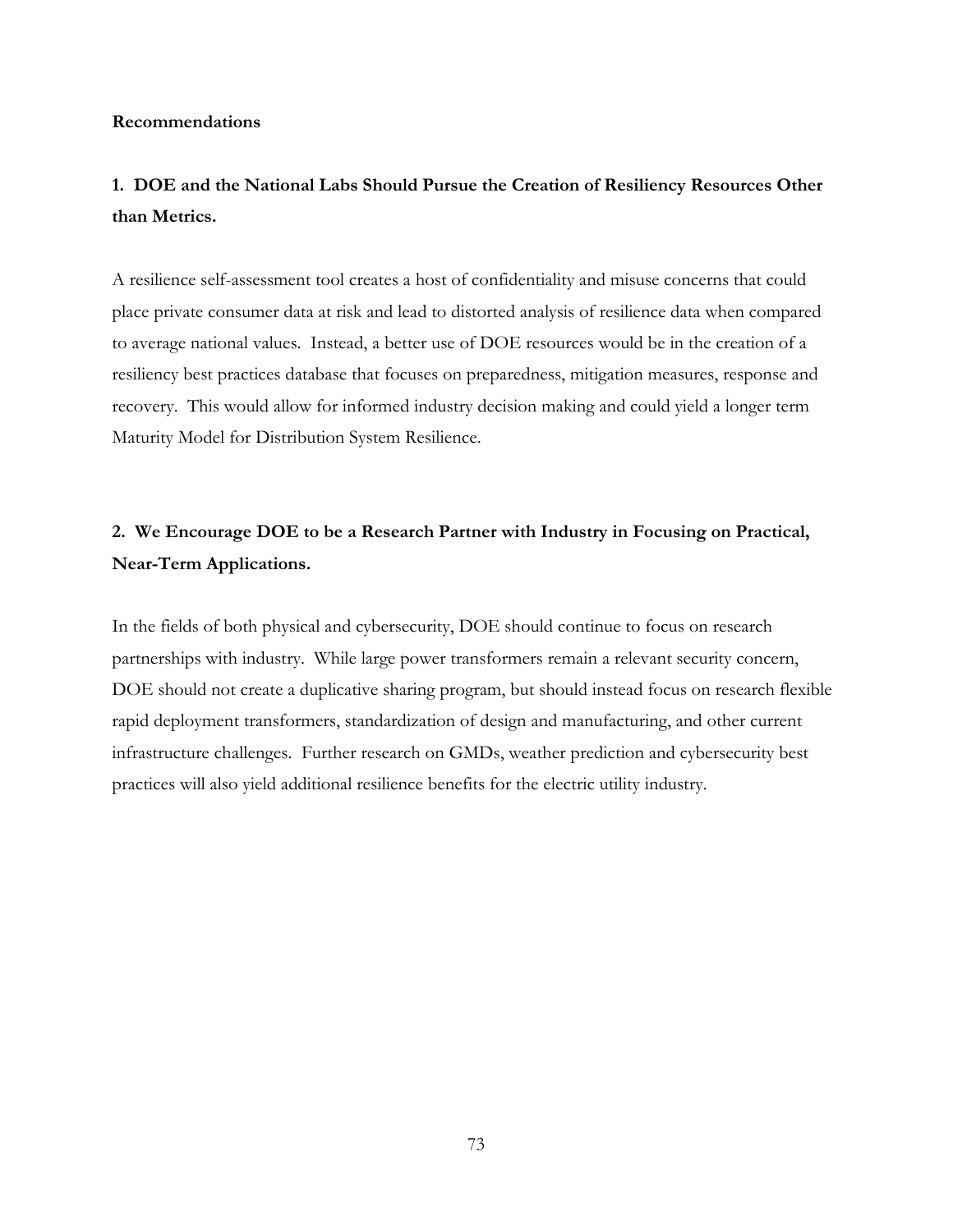#### **7. Environmentally Beneficial Electrification Should Be Incentivized**

An emerging consensus is growing that meeting aggressive GHG reduction goals will require electrification of end-uses such as space/water heating, and transportation. A recent report by Environmental and Energy Economics (E3) states that "critical to the success of long-term GHG goals" is "fuel-switching away from fossil fuels in buildings and vehicles."<sup>49</sup> Lawrence Berkeley National Laboratory similarly concludes that "widespread electrification of passenger vehicles, building heating, and industry heating" is essential for meeting California's GHG reduction goals.<sup>50</sup> Work at Stanford University also indicates that "one potential way to combat ongoing climate change, eliminate air pollution mortality, create jobs and stabilize energy prices involves converting the world's entire energy infrastructure to run on clean, renewable energy."<sup>51</sup> The United Nations Sustainable Development Solutions Network's Deep Decarbonization Pathways Project, the California Council of Science and Technology<sup>52</sup>, the Acadia Center's EnergyVision report<sup>53</sup>, experts like Jeffrey Sachs of Columbia University<sup>54</sup>, and even Bill Nye the Science Guy<sup>55</sup> have all added to this chorus. Many other researchers around the globe are echoing the same conclusions.

However, current US energy policies provide a disincentive for using electricity for more end-uses. For example, most energy efficiency policies focus on reducing the overall kWh of electricity generated and consumed in states. This provides a disincentive to add electric space and water heating and electric vehicles to the grid, even though doing so would reduce carbon dioxide emissions. Mass-based electric sector emissions caps likewise provide a disincentive to add new electric leads because they do not account for reductions in emissions associated with reduction in use of fossil fuels in homes and vehicles. As electricity from the grid becomes cleaner, U.S. energy policy will need to be rearranged to incentivize environmentally beneficial electrification.

 $\overline{a}$ 

<sup>49</sup> Borgeson, Sam. Haley, Ben. Hart, Elaine. Mahone, Amber. Price, Snuller. Ryan, Nancy. Williams, Jim. 2015. "California PATHWAYS: GHG Scenario Results." Energy + Environmental Economics.

<sup>50</sup> LBNL. 2013. California's Carbon Challenge Phase II Volume I: Non- Electricity Sectors and Overall Scenario

<sup>51</sup> Jacobson, Mark Z. 2015. "Stanford Engineers develop state-by-state plan to convert U.S. to 100% clean, renewable energy by 2050". Stanford News.

<sup>52</sup> California Council on Science and Technology. 2013. Policies for California's Energy Future - Electricity Pricing and Electrification for Efficient Greenhouse Gas Reductions

<sup>53</sup> Acadia Center. "A Pathway to a Modern, Sustainable, Low Carbon Economic and Environmental Future." 2014.

<sup>54</sup> Johan Rockström and Jeffrey D. Sachs, "Sustainable Development and Planetary Boundaries," Background paper for the High-Level Panel of Eminent Persons on the Post-2015 Development Agenda.

<sup>55</sup> Rodriquez, Ashley. 2015. "Science Guy Bill Nye's radically simple blueprint for ending Climate Change." Quartz.com.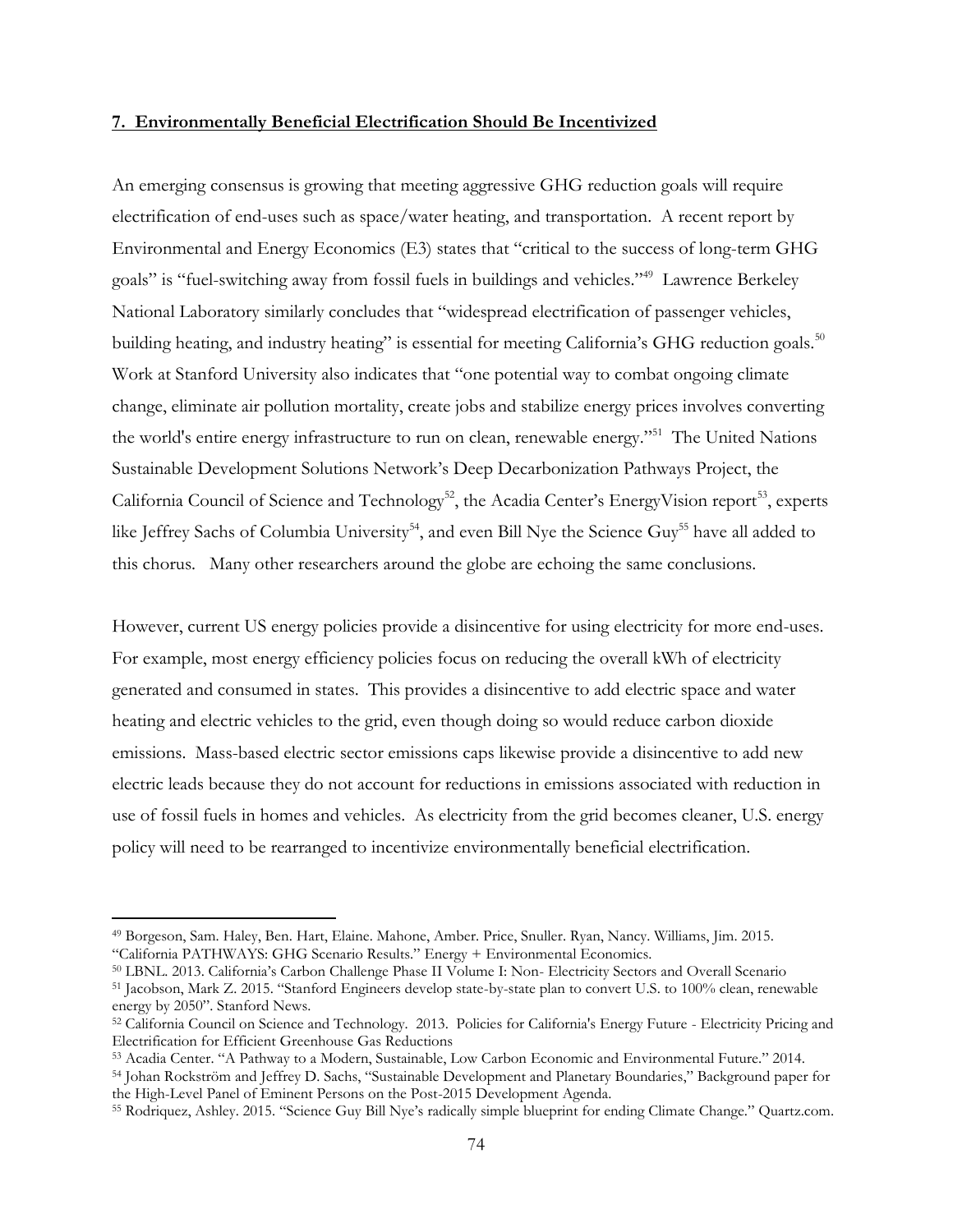#### **Recommendations**

 $\overline{a}$ 

#### **1. DOE and EPA Must Correct the "Source" Energy Factor Used in Energy Efficiency Policies**

As discussed at length in a November Article of The Electricity Journal titled "Environmentally Beneficial Electrification: Electricity as the End-Use Option,"<sup>56</sup> the "source" energy metric used by DOE and EPA in energy efficiency policies and tools is flawed. The metric inappropriately penalizes non-emitting generation sources, including renewable and nuclear energy, treating it as only about one-third the efficiency of on-site fossil fuel-combustion alternatives. In joint comments to a DOE request for information on this topic, the Natural Resources Defense Council (NRDC), National Rural Electric Cooperative Association (NRECA), Edison Electric Institute (EEI), and American Public Power Association (APPA) outlined an approach to transparently disclose the calculation methodology for this metric and asked EIA to annually report a "fossil fuel source energy" metric that could be used in place of the current flawed metric. This would level the playing field among energy alternatives and thus represents a common sense solution to rectifying the source energy metric.

#### **2. "Incremental Emissions Factors" Should Be Used Instead of "Marginal Emissions Factors" to Account for New Energy Loads' Impacts on Energy Efficiency Programs**

When accounting for emissions associated with the addition of new electric load, DOE should recognize that the emissions intensity of the grid is changing with time. This trend is reflected in Figure 1 below, which was constructed with EIA data.

<sup>56</sup> Dennis, K. 2015. "Environmentally Beneficial Electrification: Electricity as the End-Use Option." Electricity Journal 28(9): 100–112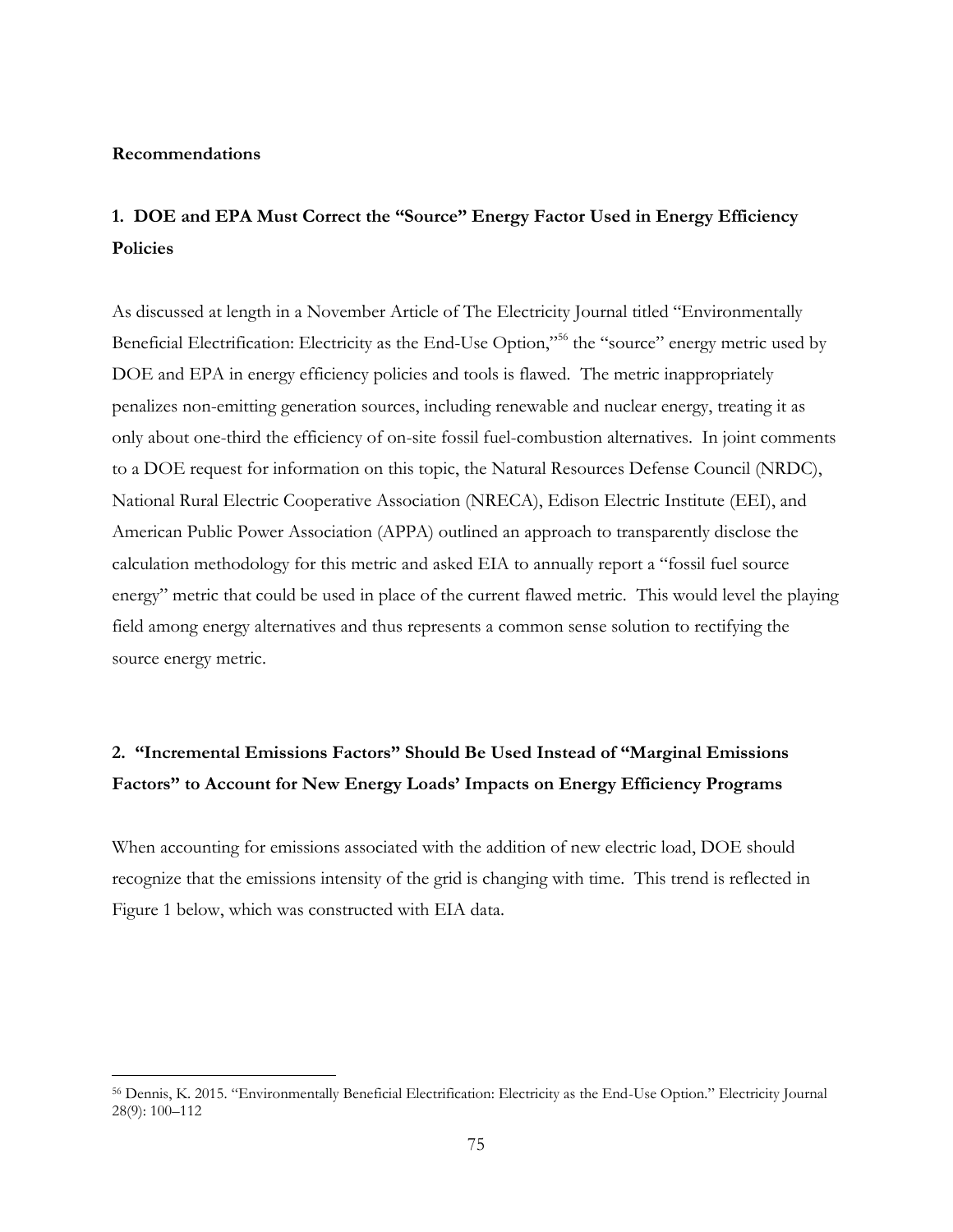

**Figure 1. Carbon Intensity of U.S. Electric Generation, 2005–2030<sup>57</sup>**

Current emissions accounting methods typically reflect existing generation using marginal emissions factors, often with outdated data, and do not reflect the impacts of the grid's the changing fuel mix or technology improvements which reduce emissions over time. Energy efficiency programs should seek to apply emissions factors that reflect the changing nature of the generation fleet that will be serving the new electric loads.

According to EIA, "electric generating facilities expect to add more than 26 gigawatts (GW) of utility-scale generating capacity to the power grid during 2016. Most of these additions come from three resources: solar (9.5 GW), natural gas (8.0 GW), and wind (6.8 GW), which together make up 93% of total additions. If actual additions ultimately reflect these plans, 2016 will be the first year in which utility-scale solar additions exceed additions from any other single energy source."<sup>58</sup>

Using reasonable capacity factor assumptions and emissions rates, this new generation could produce 92.5 MWh per year at an emissions rate of about 0.26 short tons of  $\mathrm{CO}_2$  per MWh.<sup>59</sup> This **incremental emissions factor** should be used to assess the impact of new electric loads added to the grid, such as electric vehicles and electric space and water heating.

 $\overline{a}$ 

<sup>57</sup> Derived from EIA data: AEO 2016 (projections), Monthly Energy Review April 2016 (historic).

<sup>58</sup> EIA. Today in Energy. March 1, 2016.

<sup>59</sup> This could be considered the "incremental" emissions factors associated with adding new electric loads to the grid.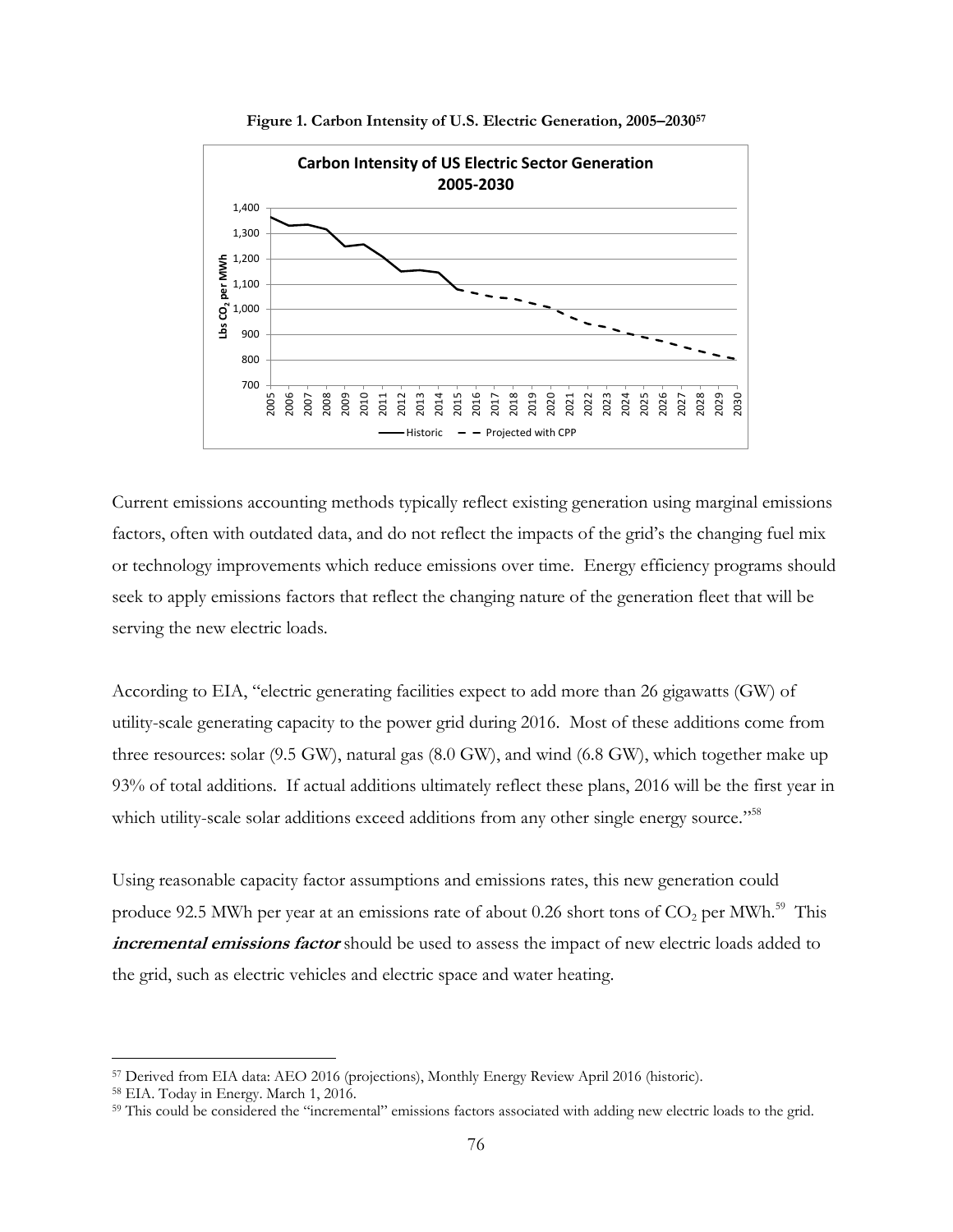| <b>Type</b>         | <b>New Capacity</b><br>(GW) | 2015 Average<br><b>Capacity Factor</b> | <b>Estimated Generation</b><br>(MWh) | <b>Emissions Rate</b><br>(Tons/MWh) | <b>Emissions</b><br>(Short Tons) |
|---------------------|-----------------------------|----------------------------------------|--------------------------------------|-------------------------------------|----------------------------------|
| Solar               | 9.5                         | 28.6%                                  | 23,800,920                           | 0.00                                | 0                                |
| Natural Gas         | 8.0                         | 56.3%                                  | 39,455,040                           | 0.61                                | 24,067,574                       |
| Wind                | 6.8                         | 32.5%                                  | 19,359,600                           | 0.00                                | 0                                |
| Nuclear             | 1.1                         | 92.2%                                  | 8,884,392                            | 0.00                                | 0                                |
| Petroleum and Other | 0.3                         | 1.3%                                   | 34,164                               | 0.82                                | 28,014                           |
| Hydro               | 0.3                         | 35.9%                                  | 943,452                              | 0.00                                | 0                                |
| <b>Total</b>        | 26.0                        | 40.6%                                  | 92,477,568                           | 0.26                                | 24,095,589                       |

**Table 1. Estimated MWh Generation and Emissions from Expected 2016 Generation Additions**

# **3. "Emissions Efficiency" Should Be Considered Instead of "Energy Efficiency" in Energy**

# **Policies Designed to Reduce Emissions**

In order to maximize GHG emission reductions, energy efficiency should be re-thought of as "emissions efficiency". Emissions efficiency is a more effective way to measure progress towards reducing total GHG emissions attributed to the residential energy sector. Consider the "energy efficiency" of an electric water heater in terms of gallons of hot water produced per kWh, or an electric vehicle in terms of miles driven per kWh. Typically their energy efficiency will not change significantly over their operating lifetimes: an electric vehicle produced today will operate with roughly the same miles-per-kWh in ten years as it does now. Due to the declining carbon intensity of the grid however, these devices will become more "emissions efficient" over time; the electric vehicle will emit less CO2 per mile in ten years than it does today. Moreover, both electric vehicles and electric water heaters can be flexibly managed to charge when low-cost or renewable energy is available, providing additional opportunity to secure economic and environmental benefits.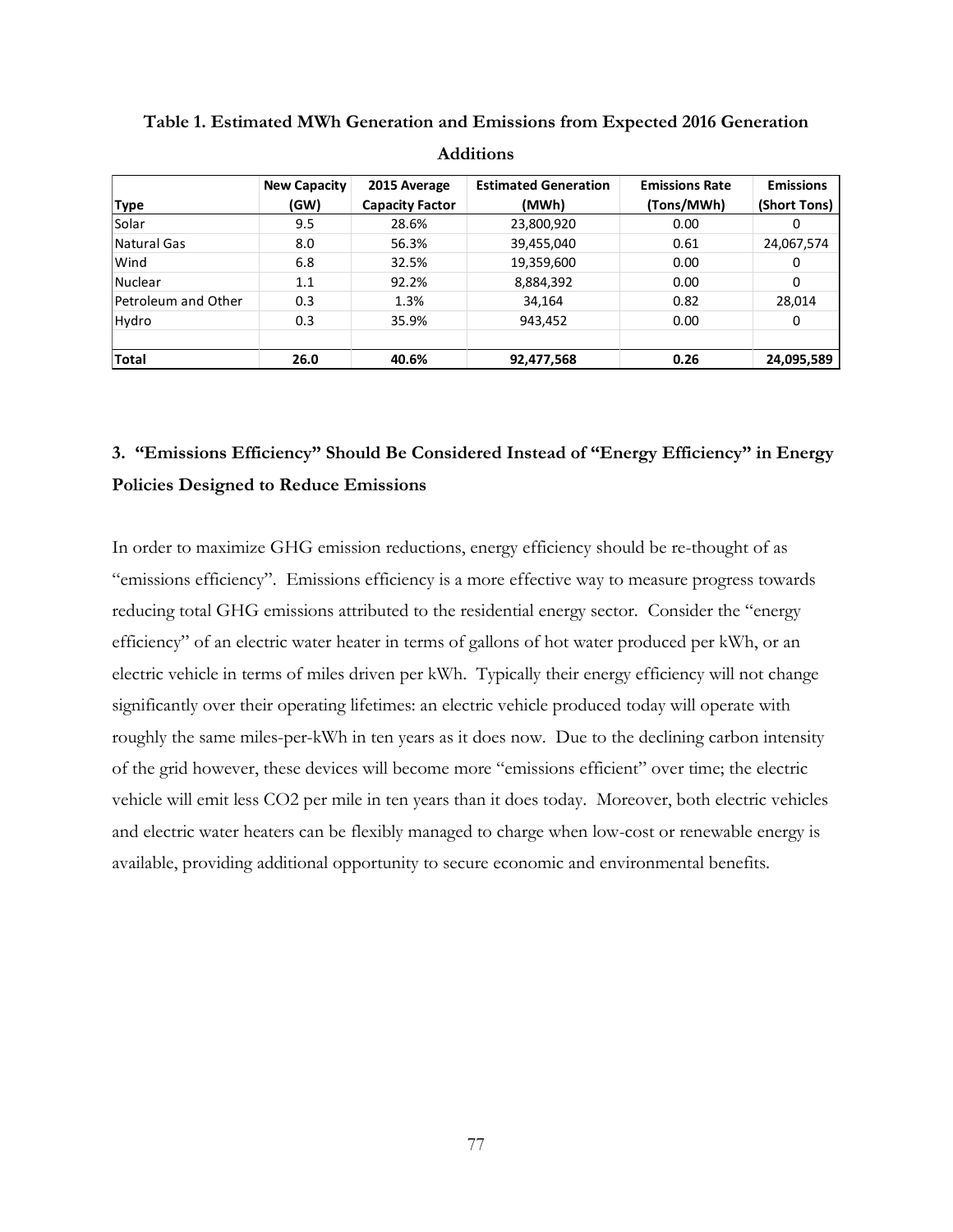# **8. The Electric Utility Workforce is Rapidly and Dynamically Changing in Terms of Talent Requirements, Diversity, and Generational Needs**

## **8.1. Electric Cooperatives are Finding it Challenging to Attract and Retain the Talent Needed to Provide Safe, Reliable, Affordable, and Sustainable Electricity**

The electric co-ops employ approximately 76,000 employees in primarily rural America. These employees are operating in a world of rapid change in terms of policy, technology and member sophistication. Industry drivers such as:

- The consumer-centric energy market;
- Integrating intermittent energy resources; and
- Future developments in storage, transmission capability and automation.

All impact the talent needed from the front office staff to the engineers to the board rooms. Co-ops are observing a dynamically changing workforce in terms of talent requirements, diversity and generational needs. As we look to the future:

- 50% of distribution co-op CEOs will be eligible to retire between now and 2020.
- 72% CEOs will be eligible to retire by 2025.

These are staggering numbers. Some organizations have multiple layers of retirements – including board members, the CEO, and senior management – all of which create potential leadership gaps. Co-ops are working to ensure their next generation of leadership is ready to step into the vacancies and when necessary have access to the external talent needed to fill critical positions.

As our distribution, generation and transmission systems consider how to attract and retain their next workforce, what has been learned is the talent pool to draw from is shrinking. There are a few pressures causing this:

- Energy Industry jobs rate #23 out of 25 based on a survey of college students.
- The shrinking of rural America:
	- $\circ$  In 2000, 17.3% of Americans lived in rural counties. By 2010, that # dropped to 16.4%.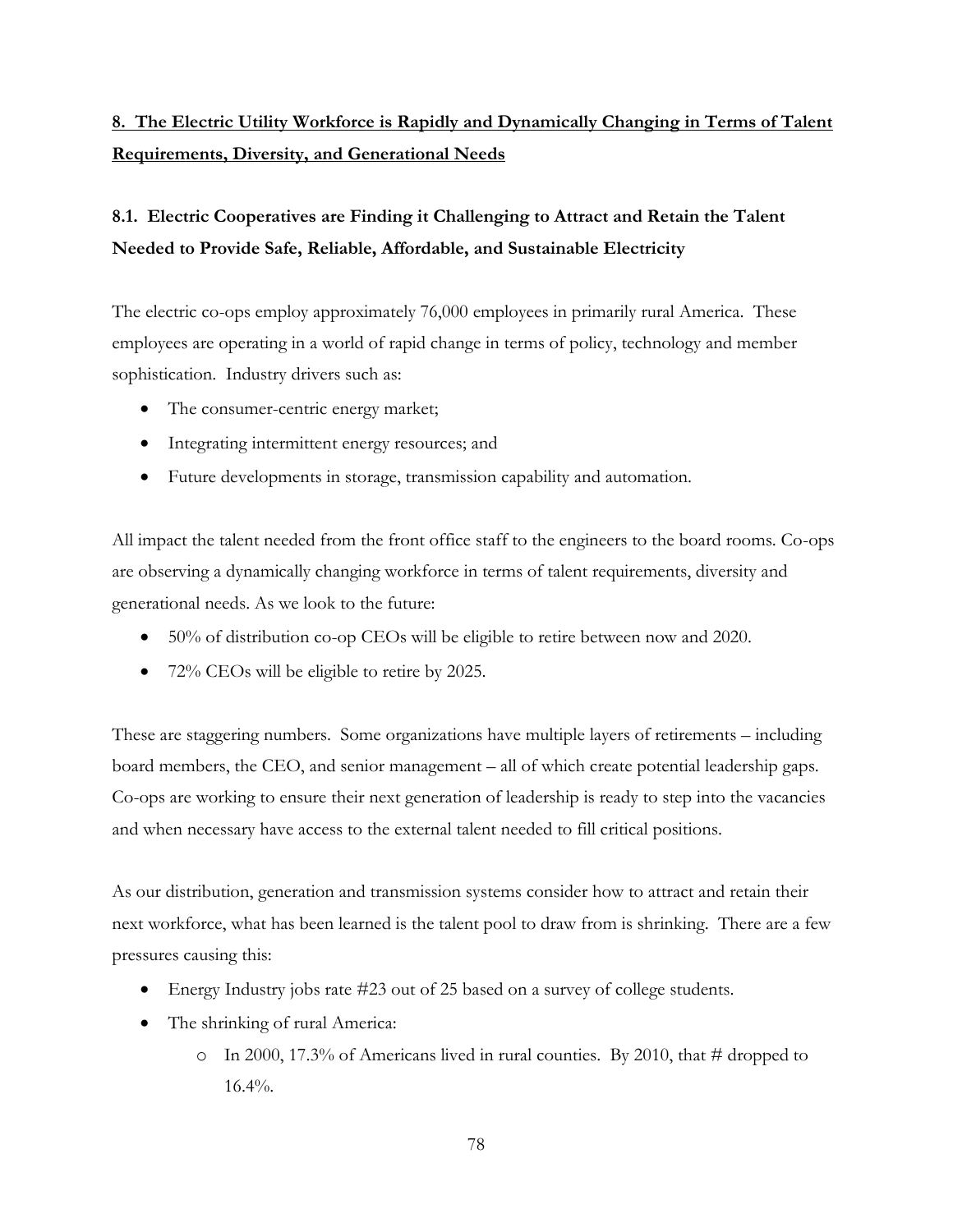- o "Bright Flight" Younger generations are moving to the cities.
- Competition for resources is not just local, it is global and it is fierce.

Add to these pressures the economic development challenges faced by many rural counties across the country and it creates a dynamic that is challenging for co-ops to attract and retain the talent needed to provide safe, reliable electricity to their members and a reasonable cost.

#### **8.2. The Changing Nature of Employment in Rural America is Exacerbated by a Serious Job/Skills Mismatch**

It is inaccurate to claim that all rural areas will have employment opportunities in the new economy; it would be equally misleading to assert that all rural areas will struggle. The challenge is the changing nature of employment in many parts of rural America and a serious "job/skills mismatch." Workers do not have the right skills to obtain the high wage jobs available in the new economy.

There is no simple solution to these challenges. Long-term strategies should focus on strengthening rural educational systems to improve the academic performance of rural youth, as well as recruitment initiatives to attract new entrepreneurs to rural communities. Short-term strategies should involve public-private collaboration on job training and placement programs tailored to the needs of both job seekers and local employers.

Access to training and supportive services is one of the greatest challenges confronting rural job seekers. Access takes on added levels of meaning in rural America, where it also encompasses geography and chronic poverty.

- Most rural areas are characterized by low population density. Distance from training facilities or job placement offices may be a barrier for some, while lack of access to online resources and distance learning technology poses barriers for others.
- Many causes of rural poverty are the same as in urban areas, including economic restructuring, loss of older industries, inadequate skill levels in the labor pool, lingering discrimination and the prevalence of low-income single parent families. Unlike urban areas, the rural setting diminishes the variety of wages of available jobs, reduces the incentives to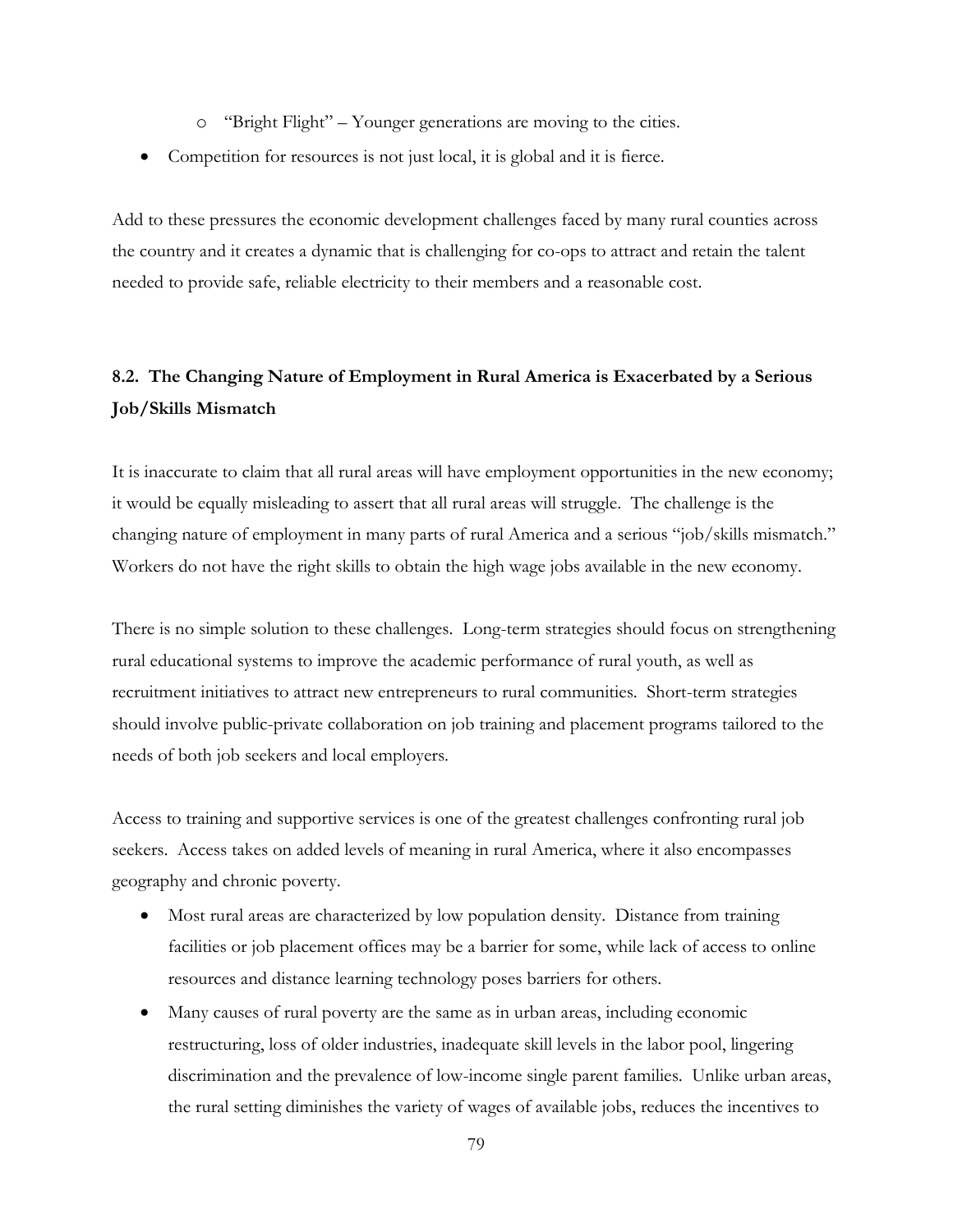get education or training and creates significant barriers for those who rely on public transportation.

Education and training professionals recognize that many of the best solutions will come from collaboration and partnerships that involve private employers, workforce development professionals, educational institutions and community and economic development organizations.

## **8.3. The Risk and Uncertainty Behind Workforce Changes is Impacting the Ability of Electric Cooperatives to Create a Sustainable Talent Pipeline of Qualified and Diverse Workers**

In partnership with the [Center for Energy Workforce Development](http://www.cewd.org/) (CEWD), NRECA has identified industry game changers such as infrastructure modernization, cleaner energy mix, new builds, regulation / policy changes and physical / cyber security that represent a significant shift in operations that are impacting the size, skills and knowledge requirements of the current and future co-op workforce. The risk and uncertainty behind these changes can impact the ability of co-ops to create a sustainable talent pipeline of qualified and diverse workers leading to a risk of being able to provide safe, reliable and affordable power to co-op members.

Although much has been done to analyze the impact of the aging workforce, the workforce implications of these industry game changers may have as great or greater influence. As workers retire in one area, their replacements may be hired in another because the generation mix at the coop changes, or as new technology changes the skills required for new employees changes as well. The risks can be significant if the industry does not have the right number of workers with the right skills at the right time and in the right place. Risks associated with these issues include financial, knowledge, safety, and timing.

One of the most difficult aspects of workforce development is balancing the supply of qualified workers with specific industry demand. From a skills perspective, CEWD views engineering as a significant risk. The need for degreed engineers to design new infrastructure is only expected to grow and the skill requirements are changing. The need also precedes other jobs as engineers are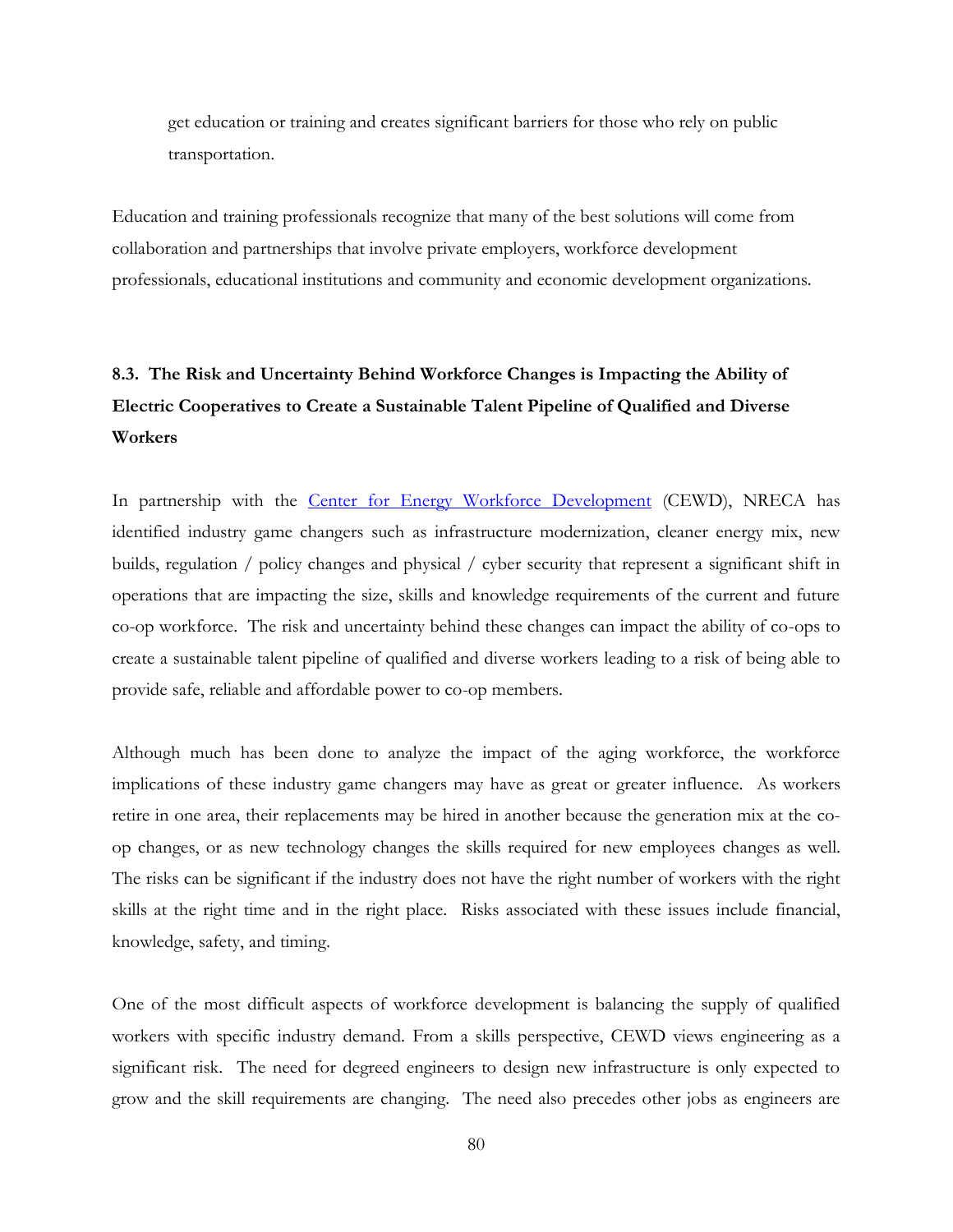needed to design the work before it can be built. In addition, the results of the CEWD Gaps in the Energy Workforce Pipeline Survey show a significant decrease in the number of mid-career engineers that could reflect a knowledge risk as older engineers retire and new engineers enter the workforce.

Generation Technicians and Plant / Field Operators are most impacted by the changes to a cleaner energy mix and new build. As some plants are closing and others are built, skill requirements, workforce size and location will shift as well. Generation technicians are also the most at risk for retirements as well as potential generation shifts have caused many technicians to delay retirements.

The skills impact from the cyber / physical security requirements is different. While it's unlikely that a large number of physical/cyber security jobs are going to be created by the industry, the issue is less about numbers and more about adequate coverage and expertise. The industry can't afford not to have their employees adequately trained and aware of cyber threats, in the control rooms and beyond. The potential for cyber and physical threats and appropriate actions must be understood by all employees, much like safety education.

Ensuring the availability of talent for these core areas, in rural America, is a challenge our co-ops face every day, NRECA is supporting through our Next Generation Workforce initiative and one we believe the Department of Energy can continue to support and do more in the future through the Job Strategy Council and other programs it has in place.

# **8.4. NRECA is Building a Diverse Community of Co-op Members to Engage in Helping Identify, Develop, and Share Creative and Practical Solutions to Workforce Development Challenges**

NRECA's Strategic Plan includes a Next Generation Workforce goal, which is to:

*Enable cooperatives to attract, develop and retain the best, brightest and best matched talent for today and the future.*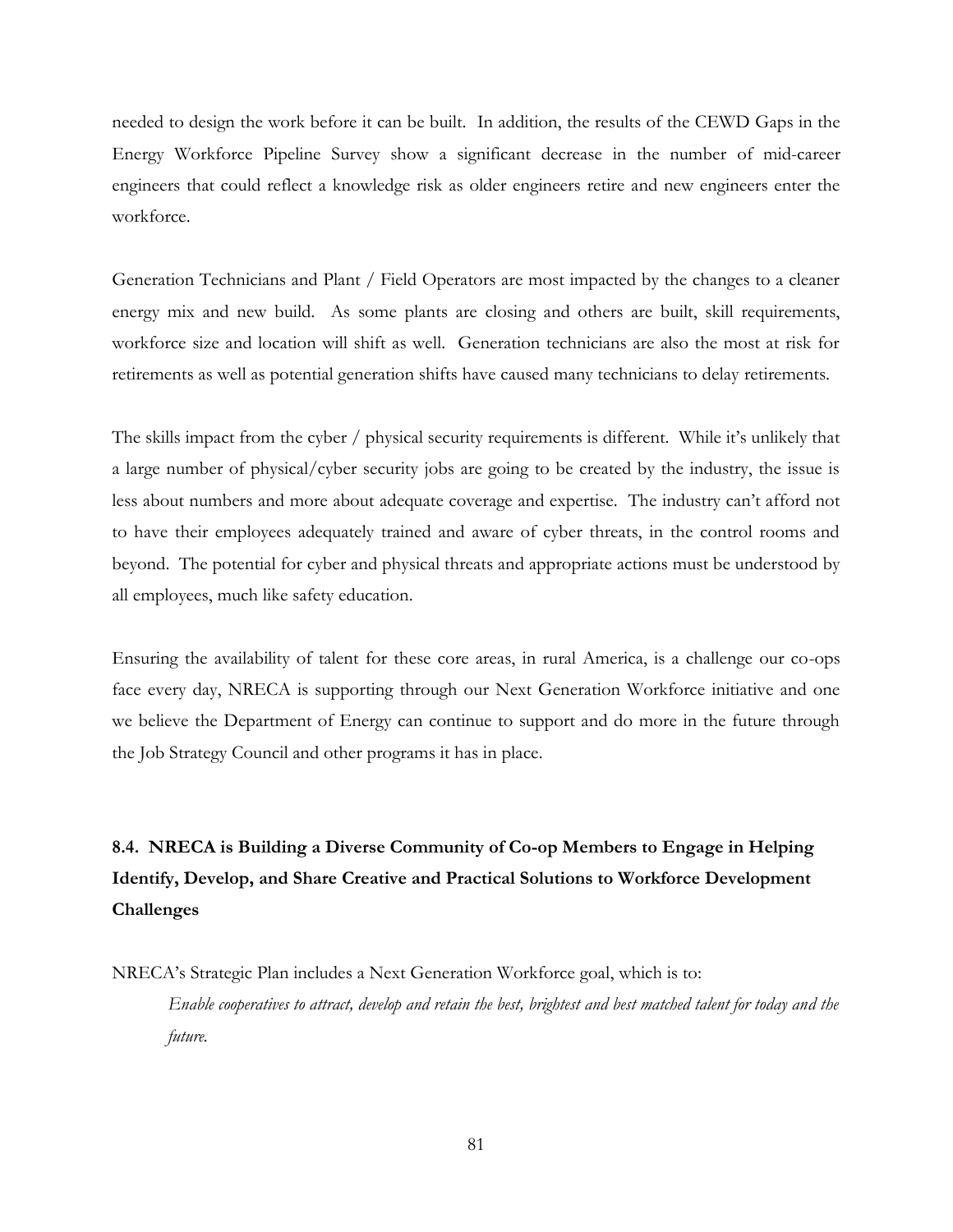Since 2014, NRECA has been working closely with our members to build our capacity as well as our members to respond to the next generation workforce challenge. Through national co-op programs we are building a diverse community of co-op members who network and engage in helping themselves and co-op network in identifying, developing and sharing creative, practical solutions to our workforce development challenges. A couple of these programs include:

- **Serve our Co-ops; Serve our Country.** Serve our Co-ops; Serve our Country is a nationwide electric co-op initiative to honor and employ veterans, military service members, and their spouses. The program focuses on educating and training co-ops to implement nationally recognized leading practices in attracting, hiring, onboarding and retaining veterans. Co-ops from 47 states are called to form a national coalition with the shared goal of employing veterans and setting them for success. The second focus area of this program is to care for the veteran communities that live in suburban and rural areas. Co-ops are called to engage with local initiatives to enhance veterans' integration within their communities and promote available resources to veterans. Learn more at: [www.servevets.coop.](http://www.servevets.coop/)
- **DOE GEARED Program.** Through the U.S. Department of Energy's SunShot Initiative, the Grid Engineering for Accelerated Renewable Energy Deployment (GEARED) program was created late in 2013 to build a training and education framework that grows the expertise and preparedness of current and future electric utility sector professionals – specifically to accommodate high penetrations of solar electricity and other distributed technologies. NRECA is developing course material appropriate for field technicians and engineers, and NRECA's network of co-ops is providing a real-time test bed for the courses through several dissemination channels. NRECA is also organizing workshops and short courses (PDHs or CEUs) that target current practitioners.
- **National Electric Cooperative Mentoring Program.** The National Electric Cooperative Mentoring Program is designed to help co-ops retain their top talent and prepare their new employees for current or future responsibilities. Mentors are one resource to help employees acclimate to their new job responsibilities, decrease their learning curve and build their national cooperative network. The program fosters collaboration and cooperation among cooperatives and exposes participants to new ideas and approaches in their respective functional areas. The program is national in scope; connecting Mentors and Mentees from different co-ops and different parts of the country.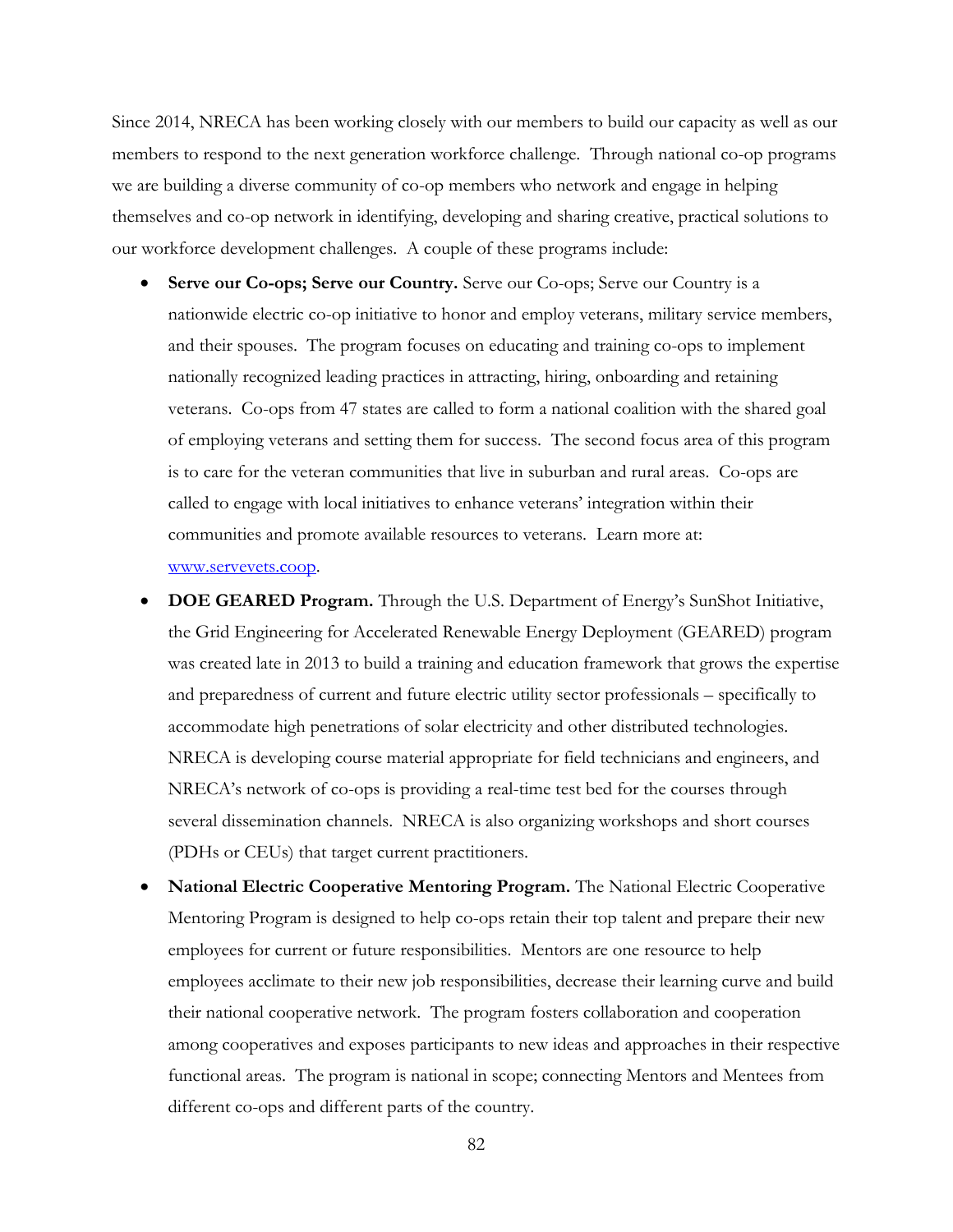- **Next Generation Leaders Program.** The inaugural Next Generation Leaders program was launched in February of 2016 to create the opportunity for emerging co-op leaders from all disciplines to meet, innovate and lead the next greatest thing across the cooperative network. The program helps a) to develop emerging cooperative leaders through learning opportunities, collaboration and building their professional networks b) participants build an appreciation for the cooperative business model and the reach of the electric co-op network and c) enable year-round interaction between the participants.
- **National Recruiting Initiative.** NRECA continually participates in activities that promote not only the national network of electric co-ops, but also other energy industry partners. It is important to us that our nation's youth, college students and adults are aware of the utility industry, see it is an exciting place to work, and take action to obtain the training needed to fulfill our jobs.

NRECA has demonstrated a strong commitment to educating and engaging job seekers about energy jobs and more specifically co-op jobs. We appreciate and look to expand our partnership with the Department of Energy as well as other federal agencies such as the Department of Labor, the Department of Agriculture, and other federal and state organizations focused on job expansion in rural America.

#### **Recommendations**

#### **1. DOE Should Continue Programs Like the Utility Industry Workforce Initiative and GEARED.**

Programs that create training and education frameworks that grow the expertise and preparedness of current and future electric utility sector professionals should be continued and expanded to address other workforce challenges in the electric utility industry.